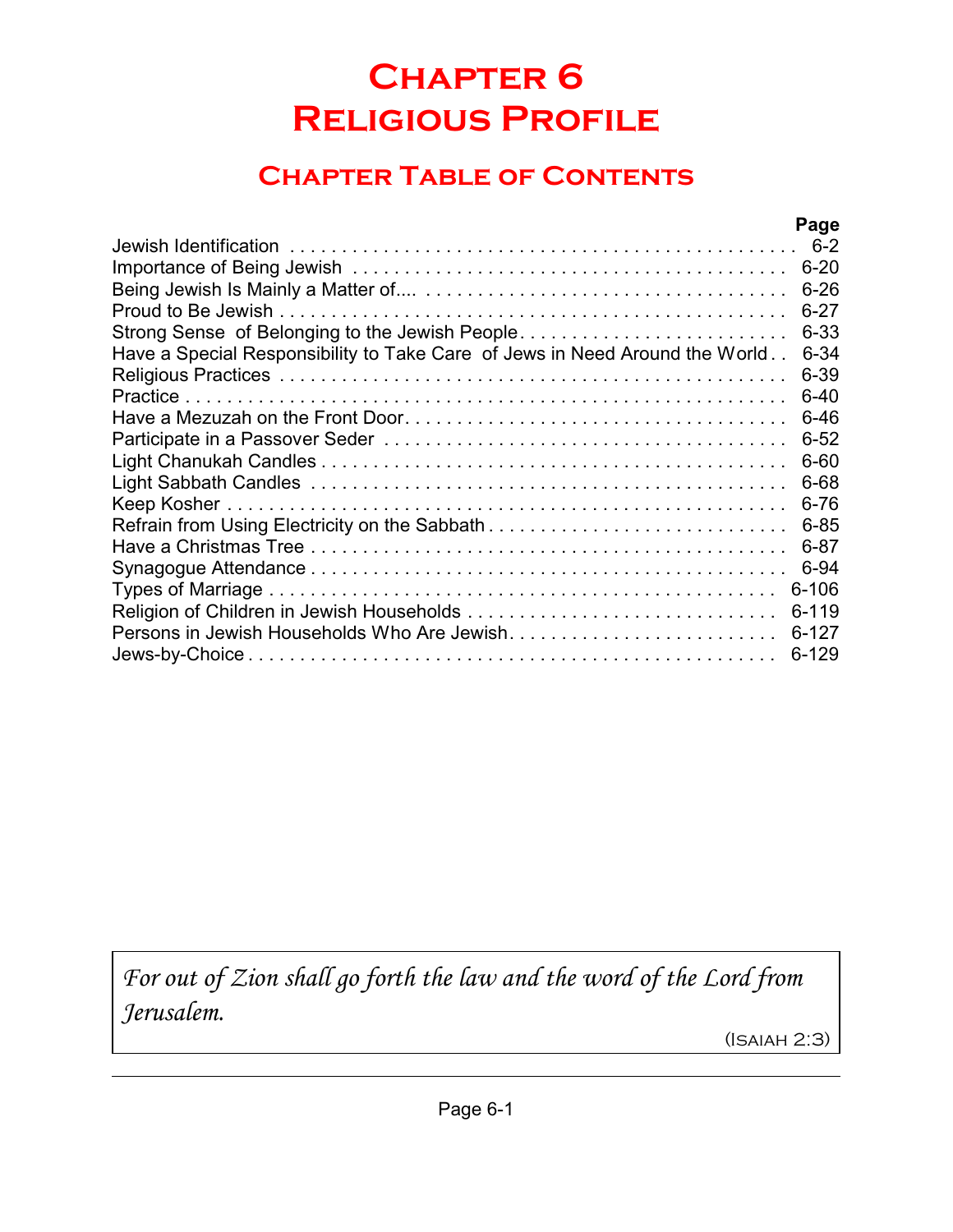### **Jewish Identification**

**J** Orthodox, Conservative, Reconstructionist, Reform, or *Just Jewish*. Jewish ewish respondents in Broward were asked whether they considered themselves to be identification is a self-identification and is not necessarily based on (nor consistent with) synagogue membership, ideology, or religious practice. In fact, discrepancies between Jewish identification and practice are sometimes evident. For example, respondents may identify as Orthodox or Conservative, but report that they do not keep kosher. Respondents may identify as Reform, but report that they never attend synagogue services. **Table 6-1** shows that 4% (3,100 households) of respondents identify as Orthodox; 30% (21,600 households), Conservative; 1% (800 households), Reconstructionist; 28% (19,900 households), Reform; and 37% (26,600 households), Just Jewish.

 $\vee$  Included in Conservative are 1.0% (700 households) of respondents who volunteered that they identify as Traditional.

 $\vee$  Of the 3,100 households in which the respondent identifies as Orthodox, respondents in 43% (1,300 households) of households reported that they keep kosher in and out of the home as well as refrain from the use of electricity on the Sabbath.

 $\vee$  Of the Jewish children (excluding part Jewish children), 13% are being raised in households in which the respondent identifies as Orthodox; 33%, Conservative; 1%, Reconstructionist; 28%, Reform; and 25%, Just Jewish.

**Table 6-1** shows that 5% of *persons in Jewish households* live in households in which the respondent identifies as Orthodox; 29%, Conservative; 1%, Reconstructionist; 28%, Reform; and 37%, Just Jewish. These percentages differ from the percentages reported above for respondents/households only due to differences in average household size among the Jewish identification groups.

Assuming that all *Jewish persons* in a household identify the same way as the respondent (for example, all Jewish persons in households in which the respondent identifies as Orthodox identify as Orthodox), then 6% (8,700 persons) of *Jewish persons* identify as Orthodox; 32% (47,900 persons), Conservative; 1% (1,900 persons), Reconstructionist; 29% (42,700 persons), Reform; and 32% (47,800 persons), Just Jewish. Note, however, that it is not necessarily true that all Jewish persons in a household identify the same way as the respondent. For example, we may have interviewed a respondent who identifies as Reform, whereas had we interviewed the spouse or another household member, the Jewish identification might have been Conservative or Just Jewish.

The number of Orthodox Jews decreased from 13,000 in 1997 to 8,700 in 2016 (-33%). The number of Conservative Jews decreased from 89,500 in 1997 to 47,900 in 2016 (- 46%). The number of Reform Jews decreased from 61,800 in 1997 to 42,700 in 2016 (- 31%). The number of Just Jewish decreased from 77,100 in 1997 to 47,800 in 2016 (- 38%).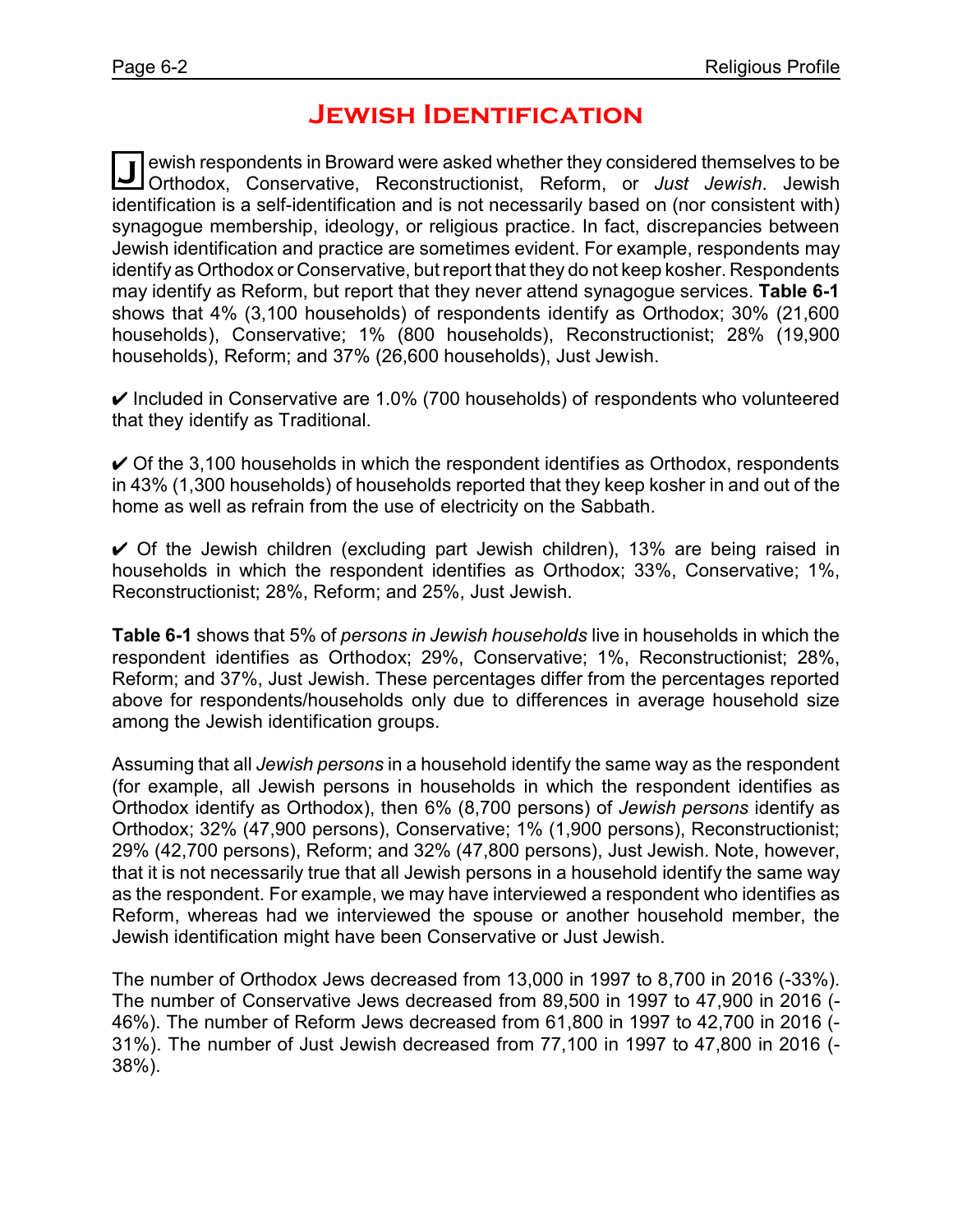The remainder of this section discusses Jewish identification in terms of the percentage of *households, not persons.*

Note that for simplicity the other chapters of this report generally refer to Orthodox, Conservative, Reform, and Just Jewish *households*, although technically all such references should read *households in which the respondent identifies as* Orthodox, Conservative, Reform, or Just Jewish.

**Community Comparisons. Tables 6-5** to **6-9** compare Jewish identification in Broward with about 55 comparison Jewish communities. **Table 6-5** shows the percentage Orthodox, Conservative, Reconstructionist, Reform, and Just Jewish, and the communities are ordered by the Just Jewish column. **Tables 6-6** to **6-9** show the results separately for each Jewish identification group.

**Table 6-6** shows that the 4% **Orthodox** is about average among about 55 comparison Jewish communities and compares to 11% in Miami, 10% in Atlanta, 4% in South Palm Beach, 3% in Las Vegas, and 2% in West Palm Beach. The 4% compares to 4% in 1997.

**Table 6-7** shows that the 30% **Conservative** is about average among about 55 comparison Jewish communities and compares to 35% in South Palm Beach, 32% in West Palm Beach, 27% in Atlanta, 26% in Miami, and 23% in Las Vegas, The 30% compares to 37% in 1997.

**Table 6-8** shows that the 28% **Reform** is below average among about 55 comparison Jewish communities and compares to 45% in Atlanta, 37% in West Palm Beach, 34% in South Palm Beach, 31% in Miami and 26% in Las Vegas. The 28% compares to 24% in 1997.

**Table 6-9** shows that the 37% **Just Jewish** is the sixth highest of about 55 comparison Jewish communities and compares to 47% in Las Vegas, 33% in Miami, 29% in West Palm Beach, 26% in South Palm Beach, and 18% in Atlanta. The 37% compares to 34% in 1997.

Thus, from 1997-2016, the percentage Orthodox did not change significantly, the percentage Conservative decreased by 7 percentage points, and the percentage Reform and Just Jewish changed by about 3 percentage points each.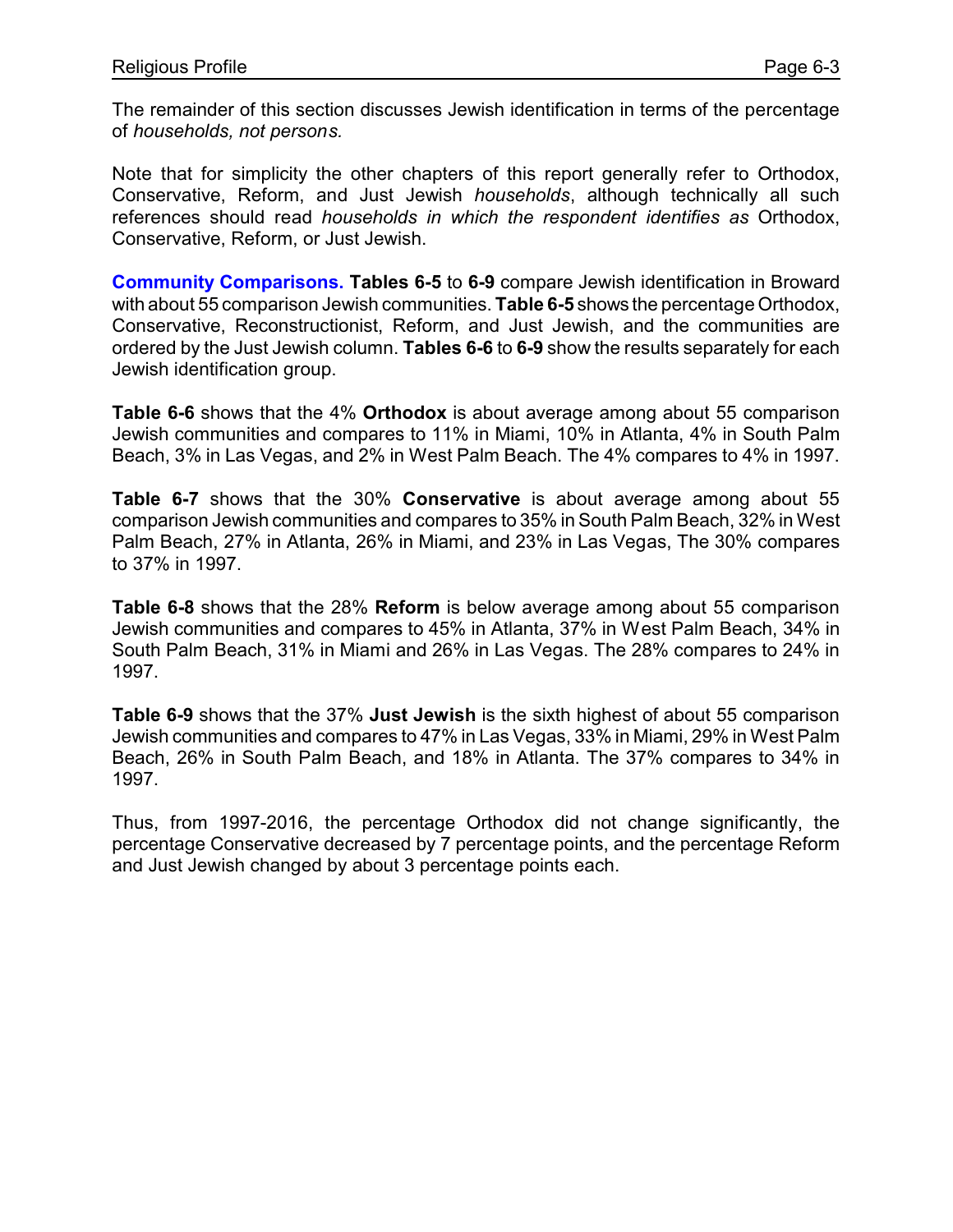#### **Comparisons Among Population Subgroups**.

#### **Orthodox**

**Table 6-2** shows that, overall, 4% of respondents identify as **Orthodox**. The percentage is much higher for respondents in:

- households in the North Central (12%), and the Southeast (12%)
- synagogue member households (10%)
- JCC member households (21%)
- ! households in which the respondent attended a Jewish day school as a child (12%)

#### **Conservative**

**Table 6-2** shows that, overall, 30% of respondents identify as **Conservative**. The percentage is much higher for respondents in:

- synagogue member households (40%), households who attended Chabad in the past year (41%), and Jewish organization member households
- households in which the respondent participated in a Jewish youth group as a teenager (40%)
- ! households in which the respondent participated in Hillel/Chabad while in college  $(44% )$
- households who donated to the Jewish Federation in the past year (40%)
- ! households who donated \$100-\$500 to the Jewish Federation in the past year (58%)

The percentage is much lower for respondents in:

• intermarried households (12%)

#### **Reform**

**Table 6-2** shows that, overall, 28% of respondents identify as **Reform**. The percentage is much higher for respondents (in):

- age  $65-74$  (38%)
- $\bullet$  elderly couple households  $(40\%)$
- ! households earning an annual income of \$200,000 and over (39%)
- ! households who donated \$1,000 and over to the Jewish Federation in the past year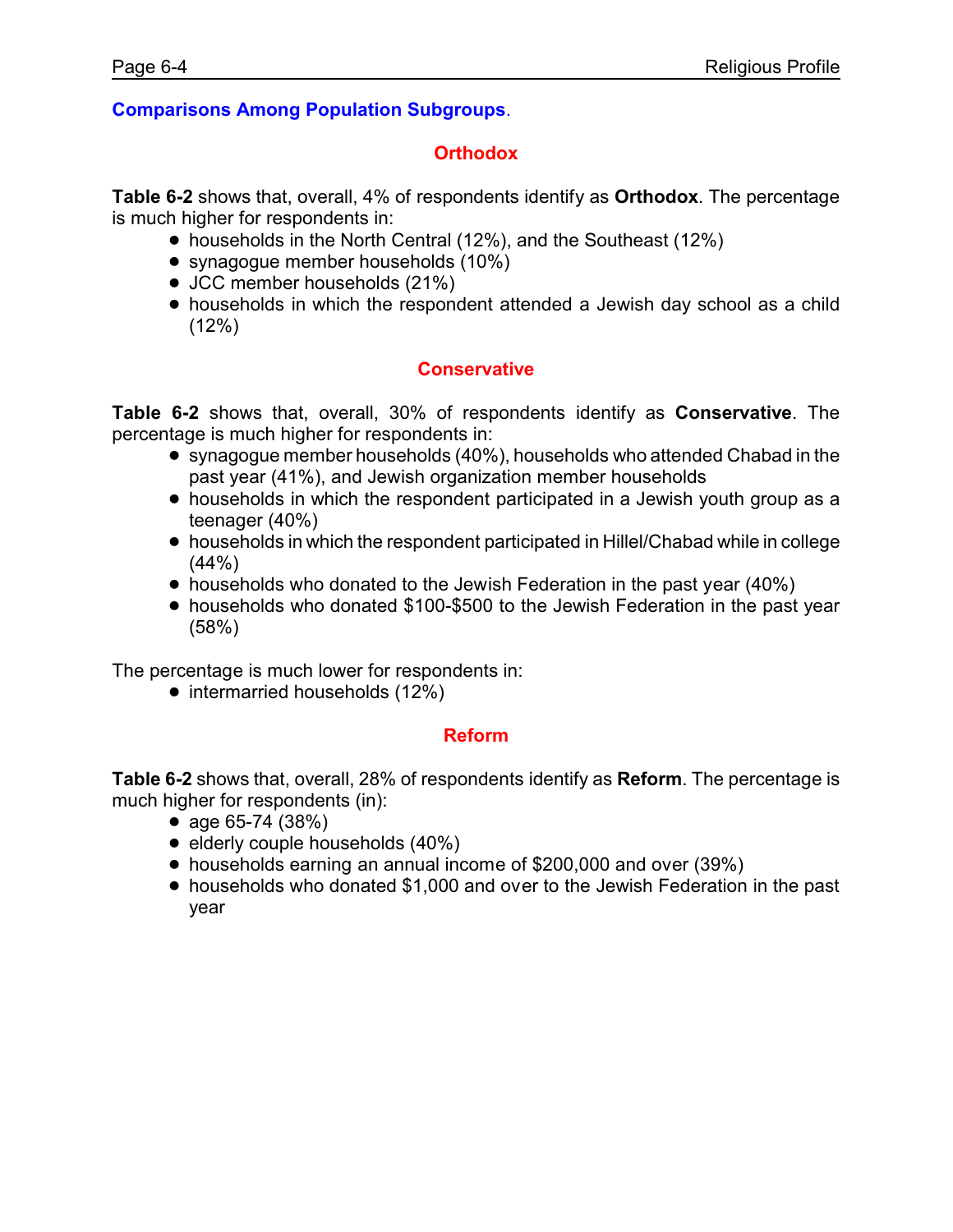### **Just Jewish**

**Table 6-2** shows that, overall, 37% of respondents identify as **Just Jewish**. The percentage is much higher for respondents (in):

- households in residence in Broward for 5-9 years (57%)
- $\bullet$  under age 35 (49%)
- ! households earning an annual income under \$25,000 (49%)
- intermarried households (60%)
- synagogue non-member households (49%)
- $\bullet$  who had no Jewish education as a child (47%)
- households in which no adult visited Israel (49%)

The percentage is much lower for respondents in:

- $\bullet$  households in the Southwest (25%)
- $\bullet$  elderly couple households (25%)
- households earning an annual income of \$200,000 and over (25%)
- in-married households (25%)
- synagogue member households (13%), households who attended Chabad in the past year (26%), and Jewish organization member households (16%)
- households in which the respondent participated in a Jewish youth group as a teenager (23%)
- ! households in which the respondent participated in Hillel/Chabad while in college (20%)
- households in which an adult visited Israel in the past year (20%)
- households who donated to the Jewish Federation in the past year (19%)
- $\bullet$  households who donated under \$100 (23%), \$100-\$500 (9%), and \$1,000 and over (16%) to the Jewish Federation in the past year

Note that 2.6% of respondents were not Jewish. In almost all of these cases, the respondent was the non-Jewish spouse, partner, or significant other of a Jewish adult. In these cases, the question reported on in this section was asked of the non-Jewish respondent on behalf of the Jewish household member (in a "proxy" fashion).

Non-Jewish household members were generally interviewed when the Jewish household member would not cooperate with our survey, but the non-Jewish household member would, or when the Jewish household member was unavailable.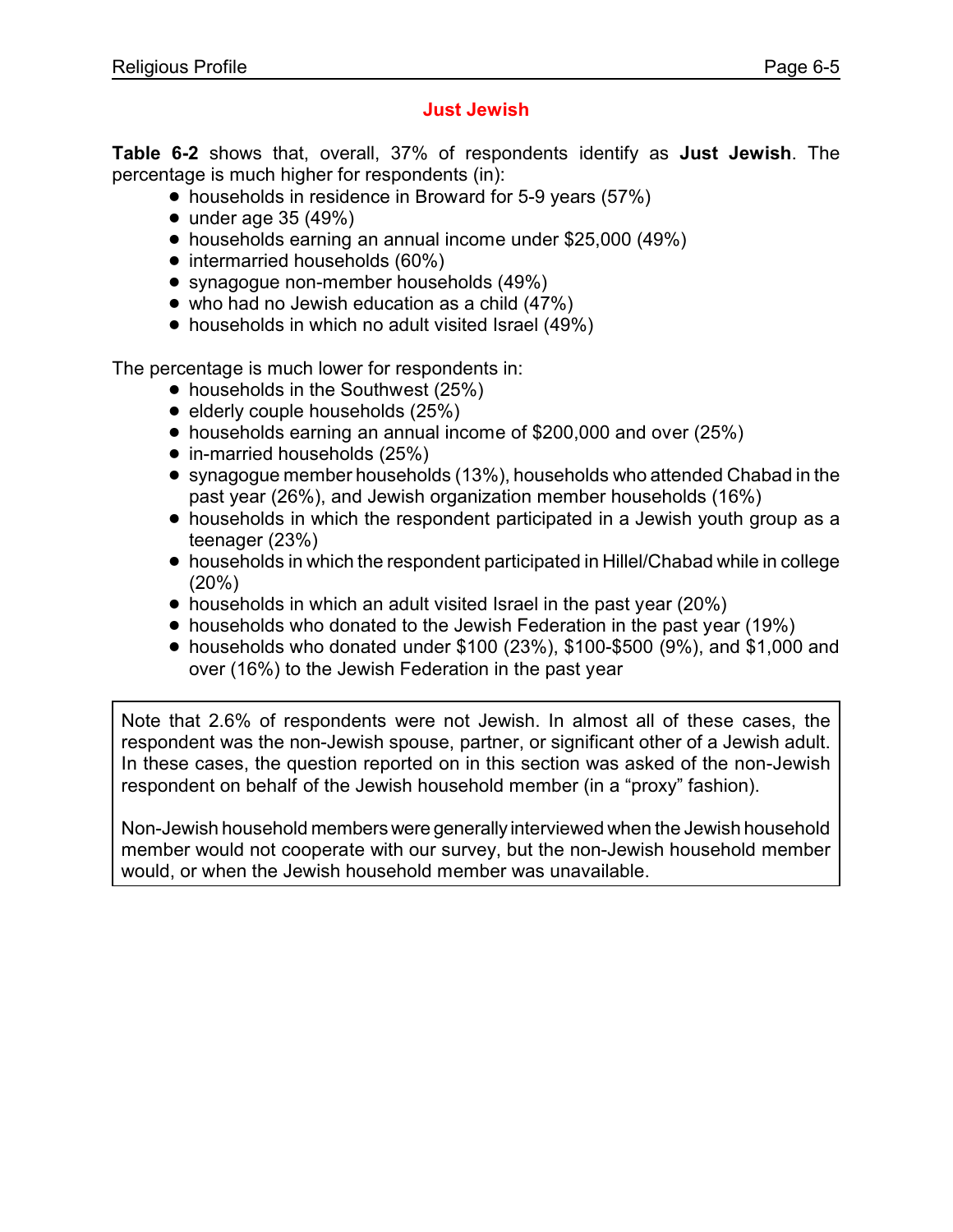| TABLE 6-1A<br><b>HOUSEHOLDS AND PERSONS BY JEWISH IDENTIFICATION</b><br>2016 |        |                                    |                               |             |                                     |                                                                                   |         |        |  |  |
|------------------------------------------------------------------------------|--------|------------------------------------|-------------------------------|-------------|-------------------------------------|-----------------------------------------------------------------------------------|---------|--------|--|--|
|                                                                              |        | <b>Jewish</b><br><b>Households</b> | Average                       |             | <b>Persons in Jewish Households</b> |                                                                                   |         |        |  |  |
| <b>Jewish</b><br><b>Identification</b>                                       | $\%$   | <b>Number</b>                      | House-<br>hold<br><b>Size</b> | %<br>Jewish | All                                 | <b>Number</b><br>$%$ of<br><b>Number</b><br>οf<br>Non-Jews of Jews<br><b>Jews</b> |         |        |  |  |
| Orthodox                                                                     | 4.3%   | 3,096                              | 2.84                          | 99.0%       | 8,793                               | 88                                                                                | 8,705   | 5.8%   |  |  |
| Conservative                                                                 | 30.0   | 21,600                             | 2.36                          | 93.9%       | 50,976                              | 3,110                                                                             | 47,866  | 32.1%  |  |  |
| <b>Reconstructionist</b>                                                     | 1.1    | 792                                | 2.48                          | 98.9%       | 1,964                               | 22                                                                                | 1,943   | 1.3%   |  |  |
| Reform                                                                       | 27.7   | 19,944                             | 2.42                          | 88.5%       | 48,264                              | 5,550                                                                             | 42,714  | 28.7%  |  |  |
| <b>Just Jewish</b>                                                           | 37.0   | 26,640                             | 2.41                          | 74.5%       | 64,202                              | 16,372                                                                            | 47,831  | 32.1%  |  |  |
| All                                                                          | 100.0% | 72,000                             | 2.42                          | 85.6%       | 174,000                             | 25,100                                                                            | 148,900 | 100.0% |  |  |

| TABLE 6-1B<br><b>HOUSEHOLDS AND PERSONS BY JEWISH IDENTIFICATION</b><br>1997 |        |                                    |                                          |                         |                                                                                                 |        |         |        |  |  |
|------------------------------------------------------------------------------|--------|------------------------------------|------------------------------------------|-------------------------|-------------------------------------------------------------------------------------------------|--------|---------|--------|--|--|
|                                                                              |        | <b>Jewish</b><br><b>Households</b> |                                          |                         | <b>Persons in Jewish Households</b>                                                             |        |         |        |  |  |
| <b>Jewish</b><br><b>Identification</b>                                       | $\%$   | <b>Number</b>                      | Average<br>House-<br>hold<br><b>Size</b> | $\frac{0}{0}$<br>Jewish | <b>Number</b><br>$%$ of<br><b>Number</b><br><b>of</b><br>All<br>Non-Jews of Jews<br><b>Jews</b> |        |         |        |  |  |
| Orthodox                                                                     | 4.5%   | 5,985                              | 2.19                                     | 98.9%                   | 13,107                                                                                          | 144    | 12,963  | 5.4%   |  |  |
| Conservative                                                                 | 36.5   | 48,545                             | 1.93                                     | 95.5%                   | 93,692                                                                                          | 4,216  | 89,476  | 37.2%  |  |  |
| Reconstructionist                                                            | 0.5    | 665                                | 2.89                                     | 84.6%                   | 1,922                                                                                           | 296    | 1,626   | 0.7%   |  |  |
| Reform                                                                       | 24.2   | 32,186                             | 2.09                                     | 91.8%                   | 67,269                                                                                          | 5,516  | 61,753  | 25.7%  |  |  |
| Just Jewish                                                                  | 34.3   | 45,619                             | 2.05                                     | 82.4%                   | 93,519                                                                                          | 16,459 | 77,060  | 32.1%  |  |  |
| <b>IAII</b>                                                                  | 100.0% | 133,000                            | 2.02                                     | 89.3%                   | 269,059                                                                                         | 28,682 | 240,377 | 100.0% |  |  |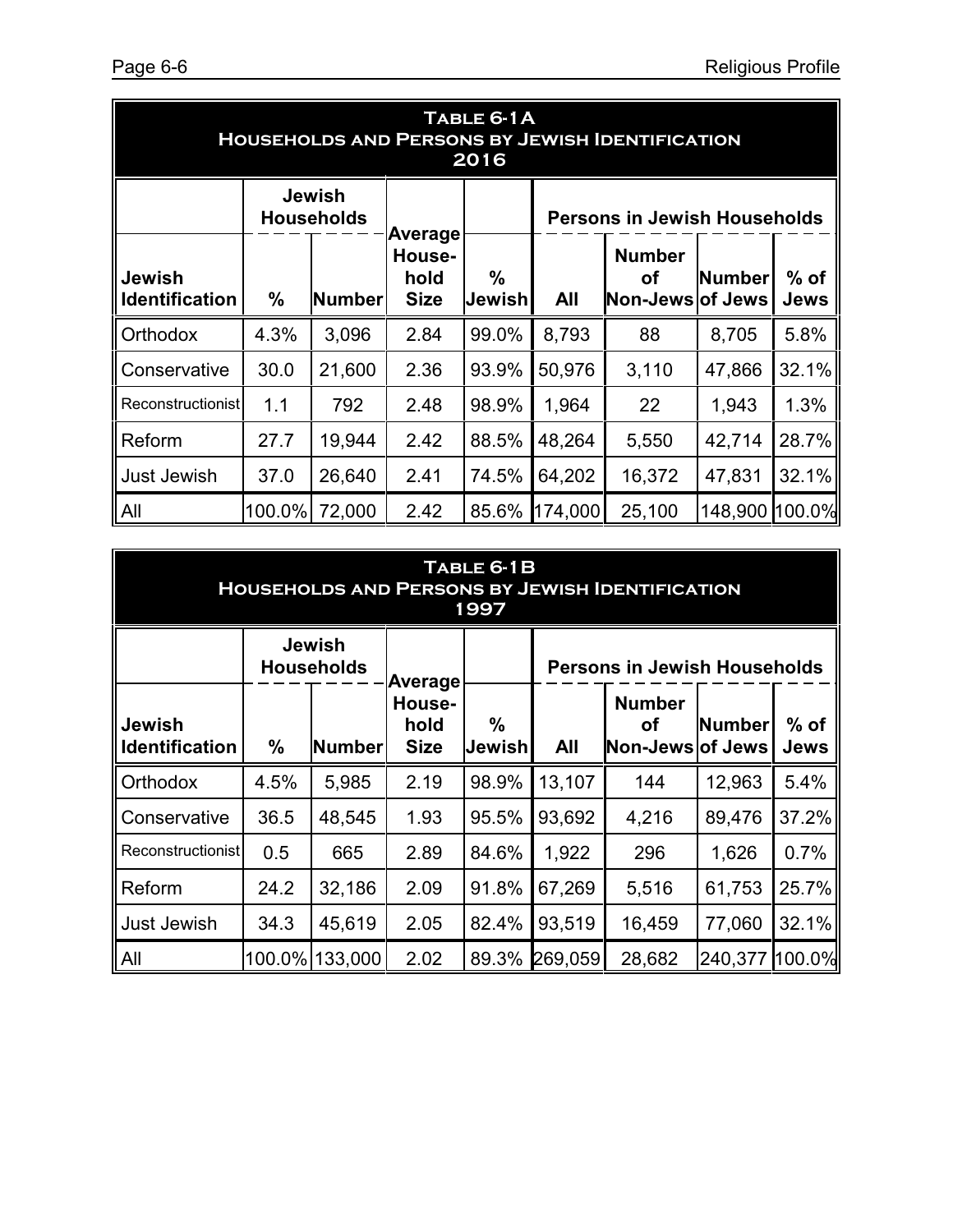| TABLE 6-2<br><b>JEWISH IDENTIFICATION</b> |                 |                          |                                       |               |                |  |  |  |  |  |
|-------------------------------------------|-----------------|--------------------------|---------------------------------------|---------------|----------------|--|--|--|--|--|
| <b>BASE: JEWISH RESPONDENTS</b>           |                 |                          |                                       |               |                |  |  |  |  |  |
| <b>Population Subgroup</b>                | <b>Orthodox</b> | Conser-<br>vative        | <b>Reconstruc-</b><br>tionist         | <b>Reform</b> | Just<br>Jewish |  |  |  |  |  |
| All                                       | 4.2%            | 30.0                     | 1.1                                   | 27.7          | 37.0           |  |  |  |  |  |
|                                           |                 | <b>GEOGRAPHIC AREA</b>   |                                       |               |                |  |  |  |  |  |
| Northwest                                 | 2.4%            | 22.6                     | 0.5                                   | 32.3          | 42.2           |  |  |  |  |  |
| <b>North Central</b>                      | 12.1%           | 27.5                     | 0.0                                   | 21.8          | 38.6           |  |  |  |  |  |
| East                                      | 0.5%            | 23.5                     | 0.4                                   | 35.6          | 40.0           |  |  |  |  |  |
| <b>West Central</b>                       | 1.5%            | 28.3                     | 2.0                                   | 25.5          | 42.7           |  |  |  |  |  |
| Southeast                                 | 12.2%           | 32.8                     | 0.4                                   | 18.3          | 36.3           |  |  |  |  |  |
| Southwest                                 | 1.0%            | 38.3                     | 1.7                                   | 33.9          | 25.1           |  |  |  |  |  |
|                                           |                 |                          | <b>LENGTH OF RESIDENCE IN BROWARD</b> |               |                |  |  |  |  |  |
| $0 - 4$ years                             | 5.6%            | 28.3                     | 0.0                                   | 33.6          | 32.5           |  |  |  |  |  |
| 5 - 9 years                               | 2.2%            | 33.1                     | 0.5                                   | 7.3           | 56.9           |  |  |  |  |  |
| 10 - 19 years                             | 7.9%            | 24.6                     | 0.1                                   | 31.7          | 35.7           |  |  |  |  |  |
| 20 or more years                          | 3.3%            | 31.5                     | 1.6                                   | 28.6          | 35.0           |  |  |  |  |  |
|                                           |                 | <b>AGE OF RESPONDENT</b> |                                       |               |                |  |  |  |  |  |
| Under 35                                  | 5.9%            | 25.7                     | 0.0                                   | 19.9          | 48.5           |  |  |  |  |  |
| 35 - 49                                   | 5.2%            | 23.3                     | 1.3                                   | 27.4          | 42.8           |  |  |  |  |  |
| 50 - 64                                   | 2.9%            | 32.8                     | 1.1                                   | 25.5          | 37.7           |  |  |  |  |  |
| 65 - 74                                   | 3.0%            | 28.3                     | 1.3                                   | 37.5          | 29.9           |  |  |  |  |  |
| 75 and over                               | 6.3%            | 34.4                     | 1.2                                   | 25.6          | 32.5           |  |  |  |  |  |
| $\rightarrow$ 65 and over                 | 4.8%            | 31.5                     | 1.2                                   | 31.3          | 31.2           |  |  |  |  |  |
|                                           |                 | <b>SEX OF RESPONDENT</b> |                                       |               |                |  |  |  |  |  |
| Male                                      | 5.6%            | 28.2                     | 1.4                                   | 25.5          | 39.3           |  |  |  |  |  |

Female | 3.4% | 31.2 | 0.9 | 29.3 | 35.2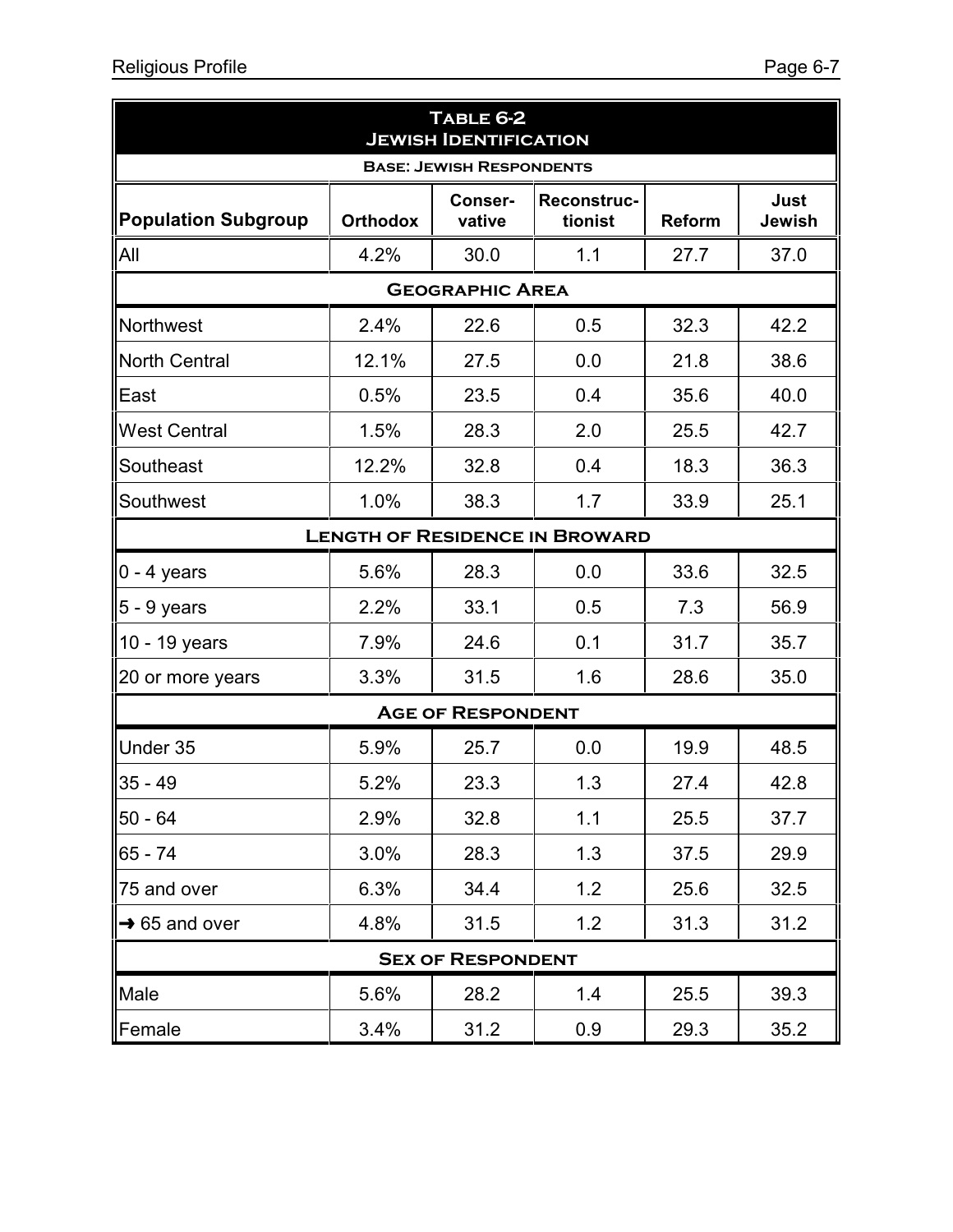| TABLE 6-2<br><b>JEWISH IDENTIFICATION</b>    |                                         |                         |                        |               |                |  |  |  |  |  |
|----------------------------------------------|-----------------------------------------|-------------------------|------------------------|---------------|----------------|--|--|--|--|--|
| <b>BASE: JEWISH RESPONDENTS</b>              |                                         |                         |                        |               |                |  |  |  |  |  |
| <b>Population Subgroup</b>                   | <b>Orthodox</b>                         | Conser-<br>vative       | Reconstruc-<br>tionist | <b>Reform</b> | Just<br>Jewish |  |  |  |  |  |
| All                                          | 4.2%                                    | 30.0                    | 1.1                    | 27.7          | 37.0           |  |  |  |  |  |
| <b>HOUSEHOLD STRUCTURE</b>                   |                                         |                         |                        |               |                |  |  |  |  |  |
| Household with Children                      | 6.4%                                    | 28.3                    | 1.2                    | 26.6          | 37.5           |  |  |  |  |  |
| Household with Only<br><b>Adult Children</b> | 2.4%                                    | 32.9                    | 1.7                    | 24.8          | 38.2           |  |  |  |  |  |
| <b>Non-Elderly Couple</b>                    | 2.7%                                    | 25.1                    | 0.5                    | 28.3          | 43.4           |  |  |  |  |  |
| <b>Non-Elderly Single</b>                    | 2.0%                                    | 28.1                    | 0.5                    | 23.0          | 46.4           |  |  |  |  |  |
| <b>Elderly Couple</b>                        | 4.2%                                    | 28.6                    | 2.5                    | 39.5          | 25.2           |  |  |  |  |  |
| <b>Elderly Single</b>                        | 7.1%                                    | 33.7                    | 0.4                    | 27.2          | 31.6           |  |  |  |  |  |
|                                              |                                         | <b>HOUSEHOLD INCOME</b> |                        |               |                |  |  |  |  |  |
| Under \$25,000                               | 5.9%                                    | 25.5                    | 0.2                    | 19.2          | 49.2           |  |  |  |  |  |
| $$25 - $50,000$                              | 2.5%                                    | 36.4                    | 0.2                    | 23.7          | 37.2           |  |  |  |  |  |
| \$50 - \$100,000                             | 4.2%                                    | 24.3                    | 2.8                    | 23.0          | 45.7           |  |  |  |  |  |
| $$100 - $200,000$                            | 4.2%                                    | 30.0                    | 1.3                    | 31.5          | 33.0           |  |  |  |  |  |
| \$200,000 and over                           | 3.3%                                    | 32.6                    | 0.3                    | 39.1          | 24.7           |  |  |  |  |  |
|                                              |                                         | <b>TYPE OF MARRIAGE</b> |                        |               |                |  |  |  |  |  |
| In-married                                   | 6.9%                                    | 34.6                    | 1.9                    | 31.7          | 24.9           |  |  |  |  |  |
| Conversionary                                | 0.8%                                    | 30.9                    | 1.4                    | 27.8          | 39.1           |  |  |  |  |  |
| Intermarried                                 | 0.9%                                    | 12.4                    | 0.2                    | 26.3          | 60.2           |  |  |  |  |  |
| <b>SYNAGOGUE MEMBERSHIP</b>                  |                                         |                         |                        |               |                |  |  |  |  |  |
| Member                                       | 10.4%                                   | 39.7                    | 1.7                    | 34.9          | 13.3           |  |  |  |  |  |
| Non-Member                                   | 1.2%                                    | 24.9                    | 0.8                    | 24.0          | 49.1           |  |  |  |  |  |
|                                              | <b>ATTENDED CHABAD IN THE PAST YEAR</b> |                         |                        |               |                |  |  |  |  |  |
| <b>Attended</b>                              | 9.2%                                    | 40.9                    | 0.3                    | 24.1          | 25.5           |  |  |  |  |  |
| <b>Did Not Attend</b>                        | 2.8%                                    | 26.7                    | 1.3                    | 28.8          | 40.4           |  |  |  |  |  |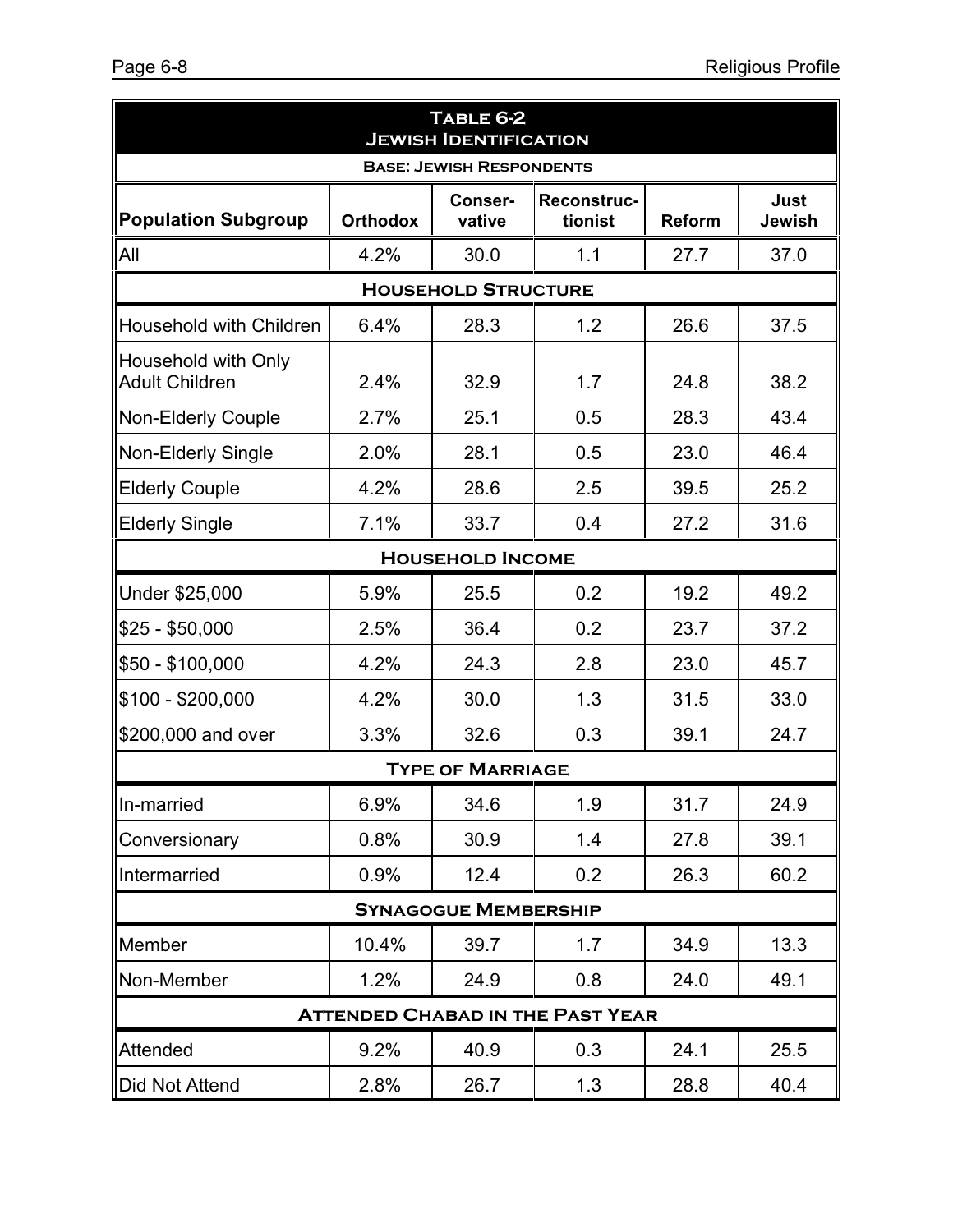| TABLE 6-2<br><b>JEWISH IDENTIFICATION</b>                                                     |                                                                                                          |                       |                                       |      |      |  |  |  |  |
|-----------------------------------------------------------------------------------------------|----------------------------------------------------------------------------------------------------------|-----------------------|---------------------------------------|------|------|--|--|--|--|
| <b>BASE: JEWISH RESPONDENTS</b>                                                               |                                                                                                          |                       |                                       |      |      |  |  |  |  |
| <b>Population Subgroup</b>                                                                    | Conser-<br>Reconstruc-<br><b>Just</b><br><b>Orthodox</b><br>tionist<br>vative<br><b>Reform</b><br>Jewish |                       |                                       |      |      |  |  |  |  |
| All                                                                                           | 4.2%                                                                                                     | 30.0                  | 1.1                                   | 27.7 | 37.0 |  |  |  |  |
|                                                                                               |                                                                                                          | <b>JCC MEMBERSHIP</b> |                                       |      |      |  |  |  |  |
| Member                                                                                        | 5.9%                                                                                                     | 36.2                  | 1.0                                   | 26.8 | 30.1 |  |  |  |  |
| Non-Member                                                                                    | 4.1%                                                                                                     | 29.1                  | 1.1                                   | 27.8 | 37.9 |  |  |  |  |
|                                                                                               |                                                                                                          |                       | <b>JEWISH ORGANIZATION MEMBERSHIP</b> |      |      |  |  |  |  |
| Member                                                                                        | 6.4%                                                                                                     | 45.5                  | 1.7                                   | 30.3 | 16.1 |  |  |  |  |
| Non-Member                                                                                    | 3.7%                                                                                                     | 26.2                  | 0.9                                   | 27.1 | 42.1 |  |  |  |  |
| <b>RESPONDENT ATTENDED JEWISH EDUCATION AS A CHILD</b>                                        |                                                                                                          |                       |                                       |      |      |  |  |  |  |
| To Jewish Day School                                                                          | 11.5%                                                                                                    | 37.9                  | 1.1                                   | 20.8 | 28.7 |  |  |  |  |
| <b>To Supplemental School</b>                                                                 | 3.2%                                                                                                     | 32.3                  | 1.4                                   | 30.3 | 32.8 |  |  |  |  |
| $\rightarrow$ To Jewish Education                                                             | 4.7%                                                                                                     | 33.9                  | 1.3                                   | 28.0 | 32.1 |  |  |  |  |
| <b>No</b>                                                                                     | 3.4%                                                                                                     | 21.6                  | 0.5                                   | 27.1 | 47.4 |  |  |  |  |
| RESPONDENT ATTENDED OR WORKED AT JEWISH OVERNIGHT CAMP AS A CHILD                             |                                                                                                          |                       |                                       |      |      |  |  |  |  |
| <b>To Overnight Camp</b>                                                                      | 7.3%                                                                                                     | 34.9                  | 0.5                                   | 24.1 | 33.2 |  |  |  |  |
| No                                                                                            | 2.9%                                                                                                     | 28.5                  | 1.4                                   | 29.4 | 37.8 |  |  |  |  |
| <b>RESPONDENT PARTICIPATED IN JEWISH YOUTH GROUP AS A TEENAGER</b>                            |                                                                                                          |                       |                                       |      |      |  |  |  |  |
| In Youth Group                                                                                | 7.4%                                                                                                     | 39.8                  | 1.4                                   | 28.0 | 23.4 |  |  |  |  |
| <b>No</b>                                                                                     | 2.2%                                                                                                     | 23.9                  | 0.9                                   | 27.3 | 45.7 |  |  |  |  |
| <b>RESPONDENT PARTICIPATED IN HILLEL/CHABAD WHILE IN COLLEGE</b><br>(EXCLUDING HIGH HOLIDAYS) |                                                                                                          |                       |                                       |      |      |  |  |  |  |
| <b>Hillel/Chabad Participant</b>                                                              | 9.3%                                                                                                     | 44.1                  | 1.8                                   | 24.7 | 20.1 |  |  |  |  |
| No                                                                                            | 2.2%                                                                                                     | 26.2                  | 1.0                                   | 29.8 | 40.8 |  |  |  |  |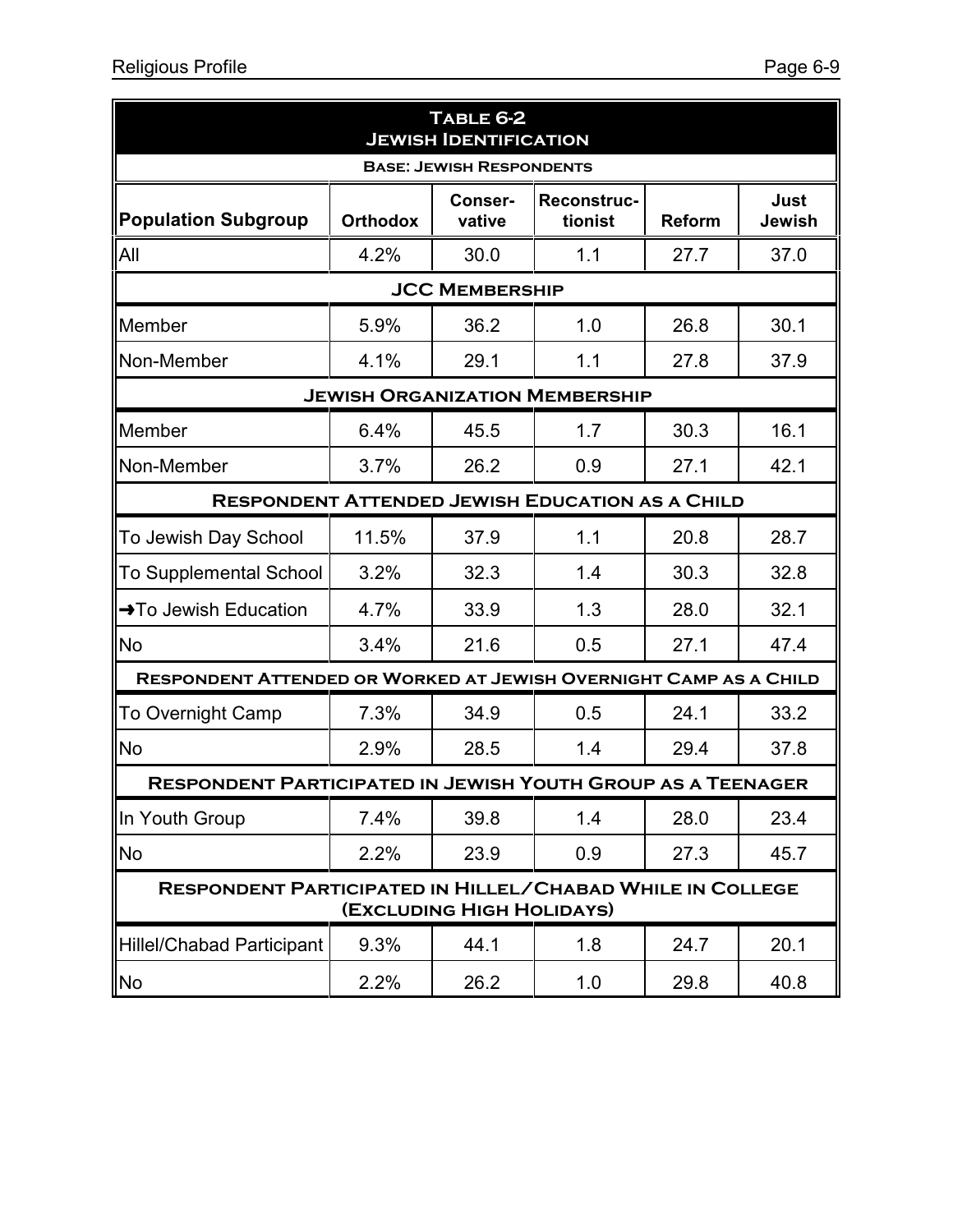| TABLE 6-2<br><b>JEWISH IDENTIFICATION</b>                                                                                                     |                                 |                                 |                                                      |      |      |  |  |  |  |  |
|-----------------------------------------------------------------------------------------------------------------------------------------------|---------------------------------|---------------------------------|------------------------------------------------------|------|------|--|--|--|--|--|
|                                                                                                                                               | <b>BASE: JEWISH RESPONDENTS</b> |                                 |                                                      |      |      |  |  |  |  |  |
| <b>Reconstruc-</b><br><b>Just</b><br>Conser-<br><b>Population Subgroup</b><br><b>Orthodox</b><br>vative<br>Jewish<br>tionist<br><b>Reform</b> |                                 |                                 |                                                      |      |      |  |  |  |  |  |
| All                                                                                                                                           | 4.2%                            | 30.0                            | 1.1                                                  | 27.7 | 37.0 |  |  |  |  |  |
|                                                                                                                                               |                                 | <b>ANY ADULT VISITED ISRAEL</b> |                                                      |      |      |  |  |  |  |  |
| On Jewish Trip                                                                                                                                | 7.1%                            | 39.1                            | 2.4                                                  | 31.9 | 19.5 |  |  |  |  |  |
| On General Trip                                                                                                                               | 6.0%                            | 30.5                            | 0.8                                                  | 26.9 | 35.8 |  |  |  |  |  |
| <b>No</b>                                                                                                                                     | 0.8%                            | 23.6                            | 0.6                                                  | 25.7 | 49.3 |  |  |  |  |  |
| <b>JEWISH FEDERATION MARKET SEGMENTS IN THE PAST YEAR</b>                                                                                     |                                 |                                 |                                                      |      |      |  |  |  |  |  |
| Donated to Federation                                                                                                                         | 3.5%                            | 39.8                            | 1.0                                                  | 37.1 | 18.6 |  |  |  |  |  |
| Asked, Did Not Donate                                                                                                                         | 3.3%                            | 24.0                            | 0.6                                                  | 31.7 | 40.4 |  |  |  |  |  |
| <b>Not Asked</b>                                                                                                                              | 4.1%                            | 27.3                            | 1.2                                                  | 24.5 | 42.9 |  |  |  |  |  |
|                                                                                                                                               |                                 |                                 | <b>DONATED TO JEWISH FEDERATION IN THE PAST YEAR</b> |      |      |  |  |  |  |  |
| Nothing                                                                                                                                       | 4.2%                            | 26.9                            | 1.1                                                  | 25.2 | 42.6 |  |  |  |  |  |
| <b>Under \$100</b>                                                                                                                            | 3.5%                            | 30.1                            | 1.1                                                  | 42.3 | 23.0 |  |  |  |  |  |
| $$100 - $500$                                                                                                                                 | 1.3%                            | 58.4                            | 1.0                                                  | 30.6 | 8.7  |  |  |  |  |  |
| $$500 - $1,000$                                                                                                                               | 6.8%                            | 31.2                            | 0.0                                                  | 32.3 | 29.7 |  |  |  |  |  |
| \$1,000 and over                                                                                                                              | 6.6%                            | 37.6                            | 1.6                                                  | 38.2 | 16.0 |  |  |  |  |  |

**Geographic Distribution of Jewish Identification Groups**. As an example of the interpretation of **Table 6-3**, note that while **Table 6-2** shows that 23% of *respondents who live in the Northwest* identify as Conservative, **Table 6-3** shows that 11% of *respondents who identify as Conservative* live in the Northwest.

**Table 6-3** shows that 49% of respondents who identify as Orthodox live in the Southeast and 27% in the North Central, compared to 1%-9% of respondents in the other Jewish identification groups. 29% of respondents who identify as Conservative live in the Southwest and 26% in the West Central. 27% of respondents who identify as Reform live in the Southwest and 25% in the West Central. 32% of respondents who identify as Just Jewish live in West Central.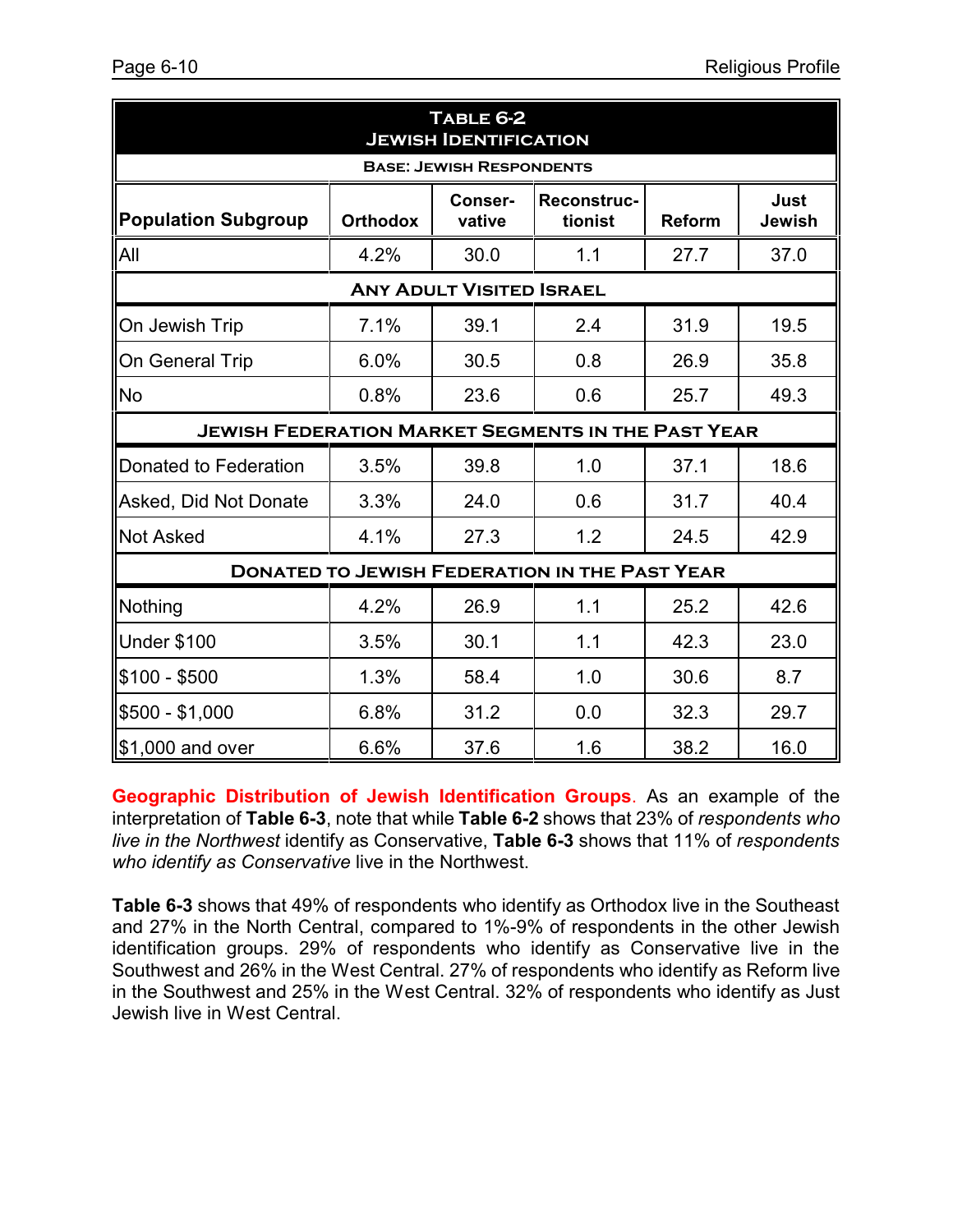**Age Distribution of Jewish Identification Groups**. As an example of the interpretation of **Table 6-4**, note that while **Table 6-2** shows that 49% of *respondents under age 35* identify as Just Jewish, **Table 6-4** shows that 12% of respondents who identify as Just Jewish are under age 35.

32% of Orthodox respondents are age 75 and over. compared to 19%-24% of respondents in the other Jewish identification groups; 33% of Just Jewish respondents are age 50-64.

| TABLE 6-3A<br><b>GEOGRAPHIC DISTRIBUTION OF JEWISH IDENTIFICATION GROUPS</b>               |                                 |      |       |  |  |  |  |  |
|--------------------------------------------------------------------------------------------|---------------------------------|------|-------|--|--|--|--|--|
|                                                                                            | <b>BASE: JEWISH RESPONDENTS</b> |      |       |  |  |  |  |  |
| <b>Jewish</b><br><b>Identification</b><br><b>North Central</b><br><b>Northwest</b><br>East |                                 |      |       |  |  |  |  |  |
| Orthodox                                                                                   | 8.5%                            | 27.1 | 1.0%  |  |  |  |  |  |
| Conservative                                                                               | 10.9%                           | 8.8  | 7.2%  |  |  |  |  |  |
| Reform                                                                                     | 16.9%                           | 7.5  | 11.7% |  |  |  |  |  |
| <b>Just Jewish</b>                                                                         | 16.5%                           | 10.0 | 9.9%  |  |  |  |  |  |
| All <sup>1</sup><br>14.6%<br>9.2%<br>9.7                                                   |                                 |      |       |  |  |  |  |  |
| Includes Reconstructionist.                                                                |                                 |      |       |  |  |  |  |  |

| TABLE 6-3B<br><b>GEOGRAPHIC DISTRIBUTION OF JEWISH IDENTIFICATION GROUPS</b>                                          |       |                                 |      |        |  |  |  |  |  |
|-----------------------------------------------------------------------------------------------------------------------|-------|---------------------------------|------|--------|--|--|--|--|--|
|                                                                                                                       |       | <b>BASE: JEWISH RESPONDENTS</b> |      |        |  |  |  |  |  |
| <b>Jewish</b><br><b>Identification</b><br><b>Southeast</b><br><b>Southwest</b><br><b>West Central</b><br><b>Total</b> |       |                                 |      |        |  |  |  |  |  |
| Orthodox                                                                                                              | 9.3%  | 49.0                            | 5.1  | 100.0% |  |  |  |  |  |
| Conservative                                                                                                          | 25.9% | 18.7                            | 28.5 | 100.0% |  |  |  |  |  |
| Reform                                                                                                                | 25.3% | 11.3                            | 27.3 | 100.0% |  |  |  |  |  |
| <b>Just Jewish</b>                                                                                                    | 31.7% | 16.8                            | 15.1 | 100.0% |  |  |  |  |  |
| All <sup>1</sup><br>27.2%<br>22.2<br>17.2                                                                             |       |                                 |      |        |  |  |  |  |  |
| Includes Reconstructionist.                                                                                           |       |                                 |      |        |  |  |  |  |  |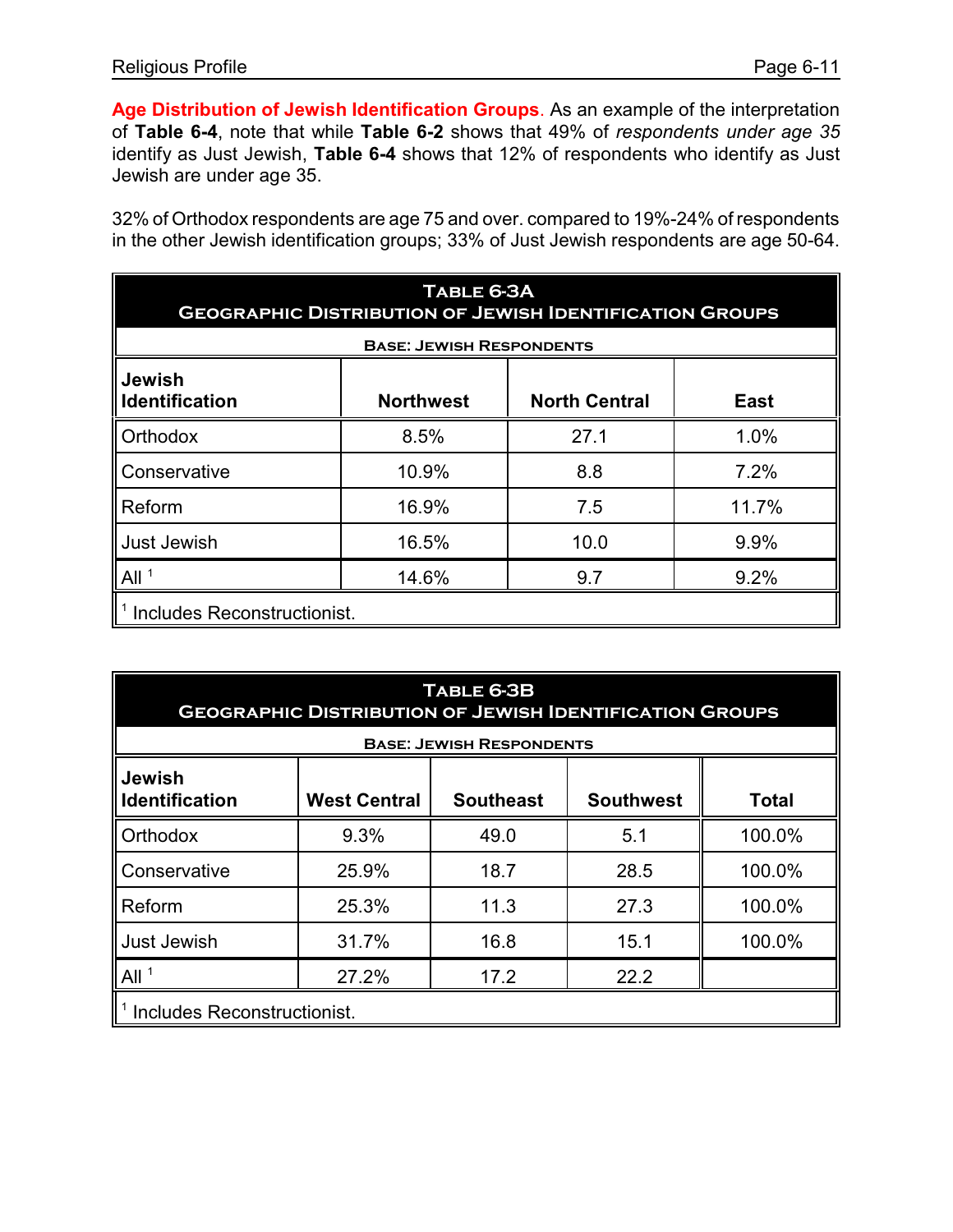| TABLE 6-4<br><b>AGE DISTRIBUTION OF JEWISH IDENTIFICATION GROUPS</b>                                                        |                                                         |                                 |      |      |      |        |       |  |  |  |
|-----------------------------------------------------------------------------------------------------------------------------|---------------------------------------------------------|---------------------------------|------|------|------|--------|-------|--|--|--|
|                                                                                                                             |                                                         | <b>BASE: JEWISH RESPONDENTS</b> |      |      |      |        |       |  |  |  |
| <b>IJewish</b><br><b>Under</b><br>$65+$<br>$75+$<br><b>Ildentification</b><br>35<br><b>Total</b><br>35-49<br>50-64<br>65-74 |                                                         |                                 |      |      |      |        |       |  |  |  |
| <b>Orthodox</b>                                                                                                             | 12.8%                                                   | 20.6                            | 21.3 | 13.6 | 31.7 | 100.0% | 45.3% |  |  |  |
| <b>II</b> Conservative                                                                                                      | 8.0%                                                    | 13.4                            | 35.7 | 18.6 | 24.3 | 100.0% | 42.9% |  |  |  |
| <b>I</b> Reform                                                                                                             | 6.6%                                                    | 17.1                            | 30.0 | 26.7 | 19.6 | 100.0% | 46.3% |  |  |  |
| <b>ll</b> Just Jewish                                                                                                       | 12.2%                                                   | 20.0                            | 33.2 | 16.0 | 18.6 | 100.0% | 34.6% |  |  |  |
| All <sup>1</sup>                                                                                                            | 100.0%<br>19.7<br>9.3%<br>17.2<br>32.6<br>21.2<br>40.9% |                                 |      |      |      |        |       |  |  |  |
| Includes Reconstructionist.                                                                                                 |                                                         |                                 |      |      |      |        |       |  |  |  |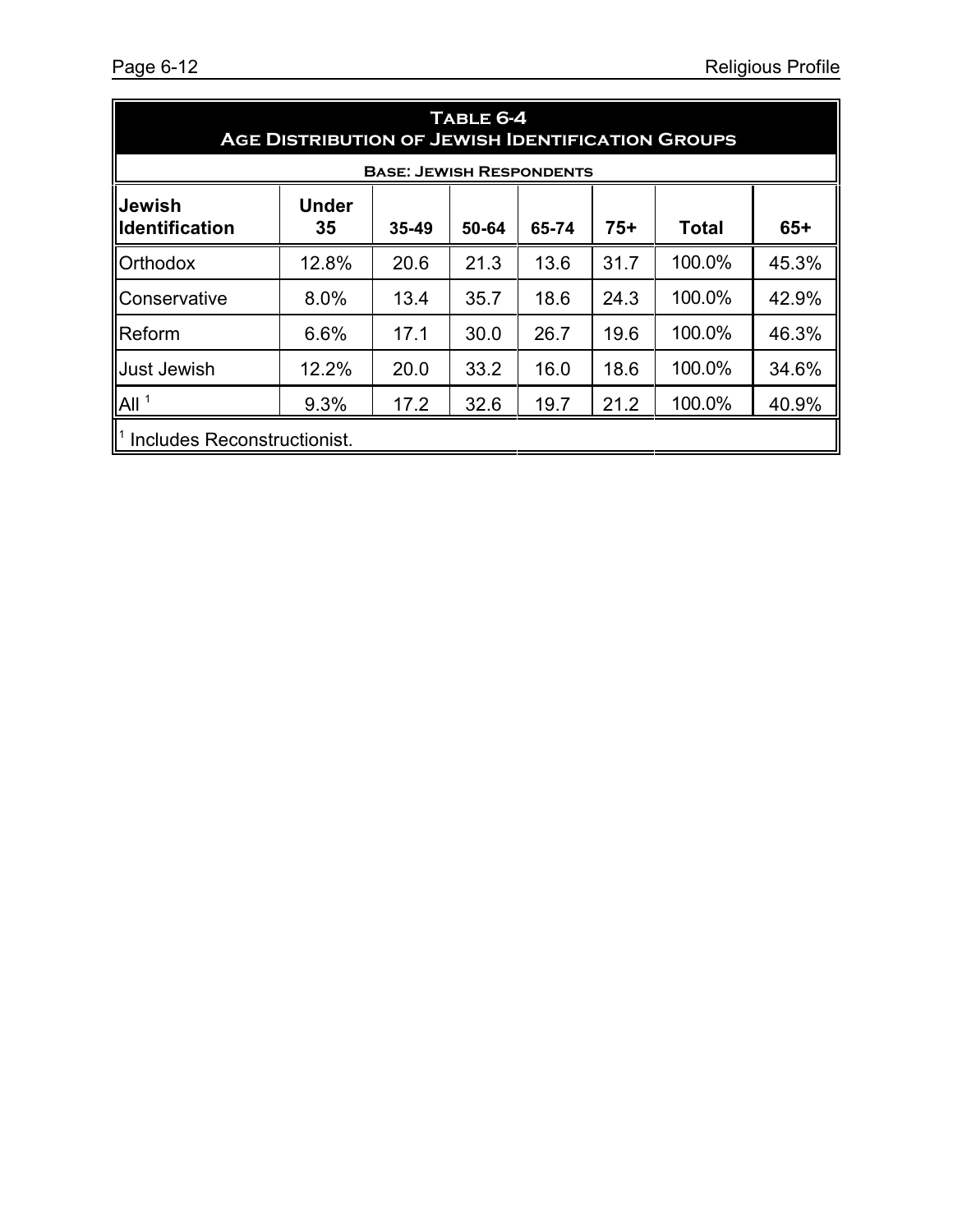| TABLE 6-5<br><b>JEWISH IDENTIFICATION</b><br><b>COMMUNITY COMPARISONS</b> |      |                 |                          |                             |               |                       |  |  |  |
|---------------------------------------------------------------------------|------|-----------------|--------------------------|-----------------------------|---------------|-----------------------|--|--|--|
| <b>BASE: JEWISH RESPONDENTS</b>                                           |      |                 |                          |                             |               |                       |  |  |  |
| <b>Community</b>                                                          | Year | <b>Orthodox</b> | <b>Conser-</b><br>vative | Recon-<br>struc-<br>tionist | <b>Reform</b> | Just<br><b>Jewish</b> |  |  |  |
| Portland (ME)                                                             | 2007 | 2%              | 14                       | 1                           | 35            | 48                    |  |  |  |
| <b>Las Vegas</b>                                                          | 2005 | 3%              | 23                       | 1                           | 26            | 47                    |  |  |  |
| East Bay                                                                  | 2011 | 3%              | 15                       | 4                           | 33            | 45                    |  |  |  |
| Tucson                                                                    | 2002 | 2%              | 21                       | $\overline{2}$              | 32            | 44                    |  |  |  |
| San Francisco                                                             | 2004 | 3%              | 17                       | $\overline{2}$              | 38            | 40 <sup>1</sup>       |  |  |  |
| <b>BROWARD</b>                                                            | 2016 | 4%              | 30                       | 1                           | 28            | 37                    |  |  |  |
| <b>New York</b>                                                           | 2011 | 20%             | 19                       | 1                           | 23            | 37                    |  |  |  |
| St. Paul                                                                  | 2004 | 2%              | 32                       | 1                           | 28            | 37                    |  |  |  |
| Sarasota                                                                  | 2001 | 2%              | 22                       | 1                           | 38            | 37                    |  |  |  |
| <b>Jacksonville</b>                                                       | 2002 | 2%              | 38                       | 1                           | 24            | 36                    |  |  |  |
| St. Petersburg                                                            | 1994 | 3%              | 23                       | 0                           | 39            | 36                    |  |  |  |
| New Haven                                                                 | 2010 | 4%              | 30                       | 1                           | 30            | 35                    |  |  |  |
| Minneapolis                                                               | 2004 | 2%              | 31                       | 0                           | 32            | 35                    |  |  |  |
| Rhode Island                                                              | 2002 | 6%              | 30                       | 1                           | 28            | 35                    |  |  |  |
| Seattle                                                                   | 2000 | 5%              | 19                       | <b>NA</b>                   | 41            | 35                    |  |  |  |
| Westport                                                                  | 2000 | 2%              | 22                       | 0                           | 41            | 35                    |  |  |  |
| Orlando                                                                   | 1993 | 2%              | 33                       | $\mathbf 0$                 | 30            | 35                    |  |  |  |
| Washington                                                                | 2003 | 2%              | 30                       | 3                           | 31            | 34                    |  |  |  |
| Hartford                                                                  | 2000 | 4%              | 31                       | $\mathbf 0$                 | 31            | 34                    |  |  |  |
| <b>Broward</b>                                                            | 1997 | 4%              | 37                       | 1                           | 24            | 34                    |  |  |  |
| Milwaukee                                                                 | 1996 | 3%              | 24                       | 1                           | 39            | 34                    |  |  |  |
| <b>Miami</b>                                                              | 2014 | 11%             | 26                       | $\mathbf{1}$                | 31            | 33                    |  |  |  |
| Columbus                                                                  | 2013 | 5%              | 28                       | $\overline{2}$              | 34            | 33                    |  |  |  |
| Wilmington                                                                | 1995 | 6%              | 28                       | 4                           | 29            | 33                    |  |  |  |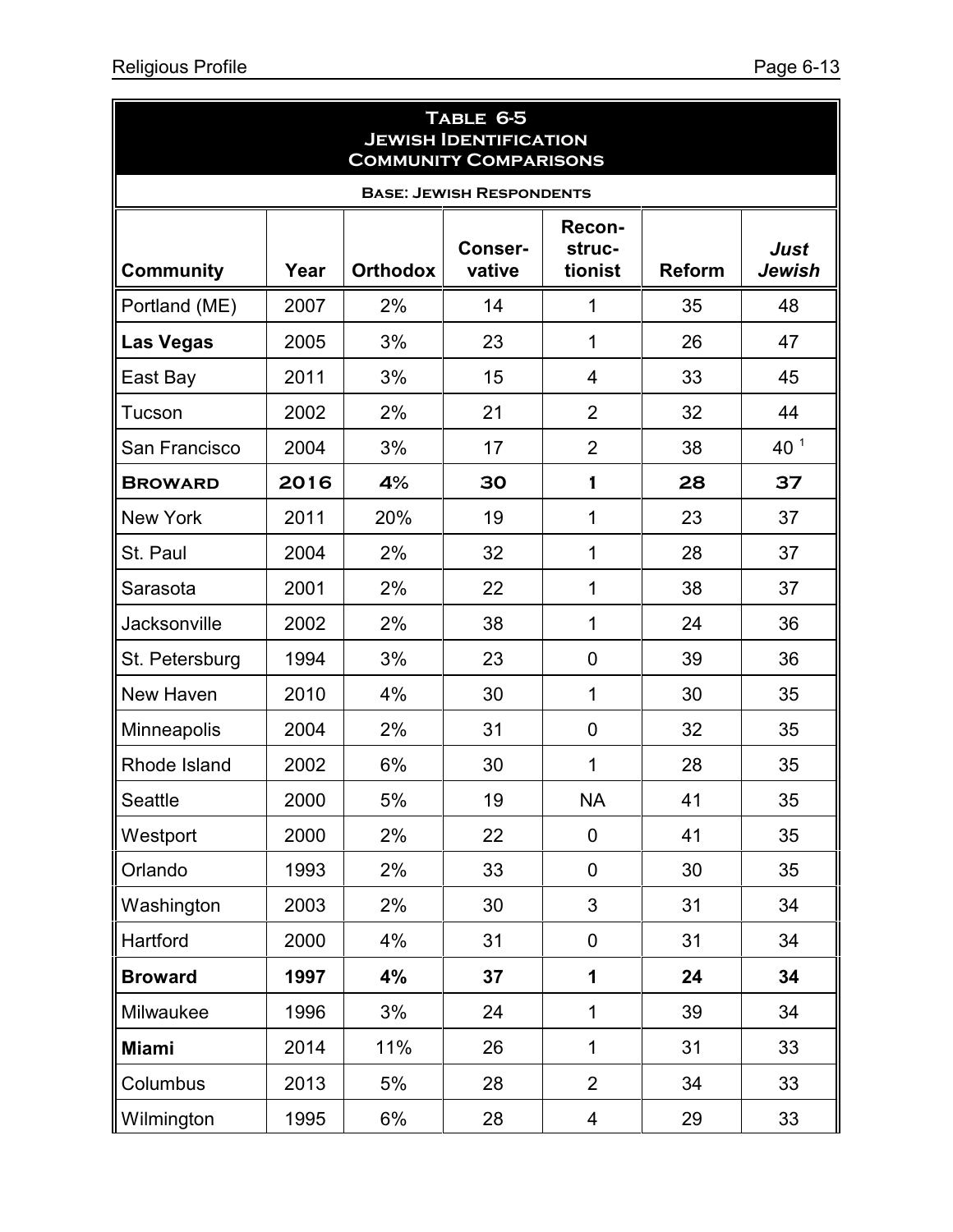ä

| TABLE 6-5<br><b>JEWISH IDENTIFICATION</b><br><b>COMMUNITY COMPARISONS</b>                                                                 |      |       |    |                |    |                 |  |  |  |
|-------------------------------------------------------------------------------------------------------------------------------------------|------|-------|----|----------------|----|-----------------|--|--|--|
| <b>BASE: JEWISH RESPONDENTS</b>                                                                                                           |      |       |    |                |    |                 |  |  |  |
| Recon-<br><b>Conser-</b><br>struc-<br>Just<br><b>Community</b><br><b>Orthodox</b><br>vative<br>tionist<br><b>Reform</b><br>Jewish<br>Year |      |       |    |                |    |                 |  |  |  |
| San Diego                                                                                                                                 | 2003 | 3%    | 22 | 3              | 40 | 32              |  |  |  |
| Charlotte                                                                                                                                 | 1997 | 2%    | 26 | 0              | 40 | 32              |  |  |  |
| Harrisburg                                                                                                                                | 1994 | 10%   | 33 | $\overline{4}$ | 22 | 32              |  |  |  |
| Denver <sup>2</sup>                                                                                                                       | 2007 | 2%    | 16 | 5              | 39 | 31 <sup>3</sup> |  |  |  |
| Lehigh Valley                                                                                                                             | 2007 | 4%    | 34 | $\overline{2}$ | 30 | 31              |  |  |  |
| San Antonio                                                                                                                               | 2007 | 4%    | 25 | $\overline{2}$ | 39 | 30              |  |  |  |
| Bergen                                                                                                                                    | 2001 | 12%   | 31 | $\mathbf 1$    | 25 | 30              |  |  |  |
| Richmond                                                                                                                                  | 1994 | 4%    | 37 | $\mathbf 0$    | 29 | 30              |  |  |  |
| Middlesex                                                                                                                                 | 2008 | 7%    | 35 | $\mathbf 0$    | 29 | 29              |  |  |  |
| <b>W Palm Beach</b>                                                                                                                       | 2005 | 2%    | 32 | 1              | 37 | 29              |  |  |  |
| <b>Atlantic County</b>                                                                                                                    | 2004 | 1%    | 32 | 1              | 37 | 29              |  |  |  |
| Rochester                                                                                                                                 | 1999 | 6%    | 24 | 0              | 41 | 29              |  |  |  |
| St. Louis                                                                                                                                 | 2014 | 6%    | 19 | 1              | 47 | 28              |  |  |  |
| Phoenix                                                                                                                                   | 2002 | 3%    | 24 | $\overline{0}$ | 44 | 28              |  |  |  |
| Tidewater                                                                                                                                 | 2001 | 3%    | 39 | $\mathbf{1}$   | 29 | 28              |  |  |  |
| Monmouth                                                                                                                                  | 1997 | 9%    | 37 | <b>NA</b>      | 26 | 28              |  |  |  |
| <b>S Palm Beach</b>                                                                                                                       | 2005 | 4%    | 35 | $\mathbf{1}$   | 34 | 26              |  |  |  |
| Martin-St. Lucie                                                                                                                          | 1999 | $1\%$ | 22 | 0              | 51 | 26              |  |  |  |
| <b>Howard County</b>                                                                                                                      | 2010 | $1\%$ | 30 | 12             | 32 | 25              |  |  |  |
| York                                                                                                                                      | 1999 | $1\%$ | 24 | $\mathbf{1}$   | 49 | 25              |  |  |  |
| <b>Buffalo</b>                                                                                                                            | 1995 | 6%    | 31 | 5              | 35 | 23              |  |  |  |
| Cincinnati                                                                                                                                | 2008 | 5%    | 27 | $\mathbf 0$    | 47 | 22              |  |  |  |
| Detroit                                                                                                                                   | 2005 | 11%   | 28 | 3              | 36 | 22 <sup>4</sup> |  |  |  |
| Los Angeles                                                                                                                               | 1997 | $6\%$ | 29 | $\overline{2}$ | 41 | 22              |  |  |  |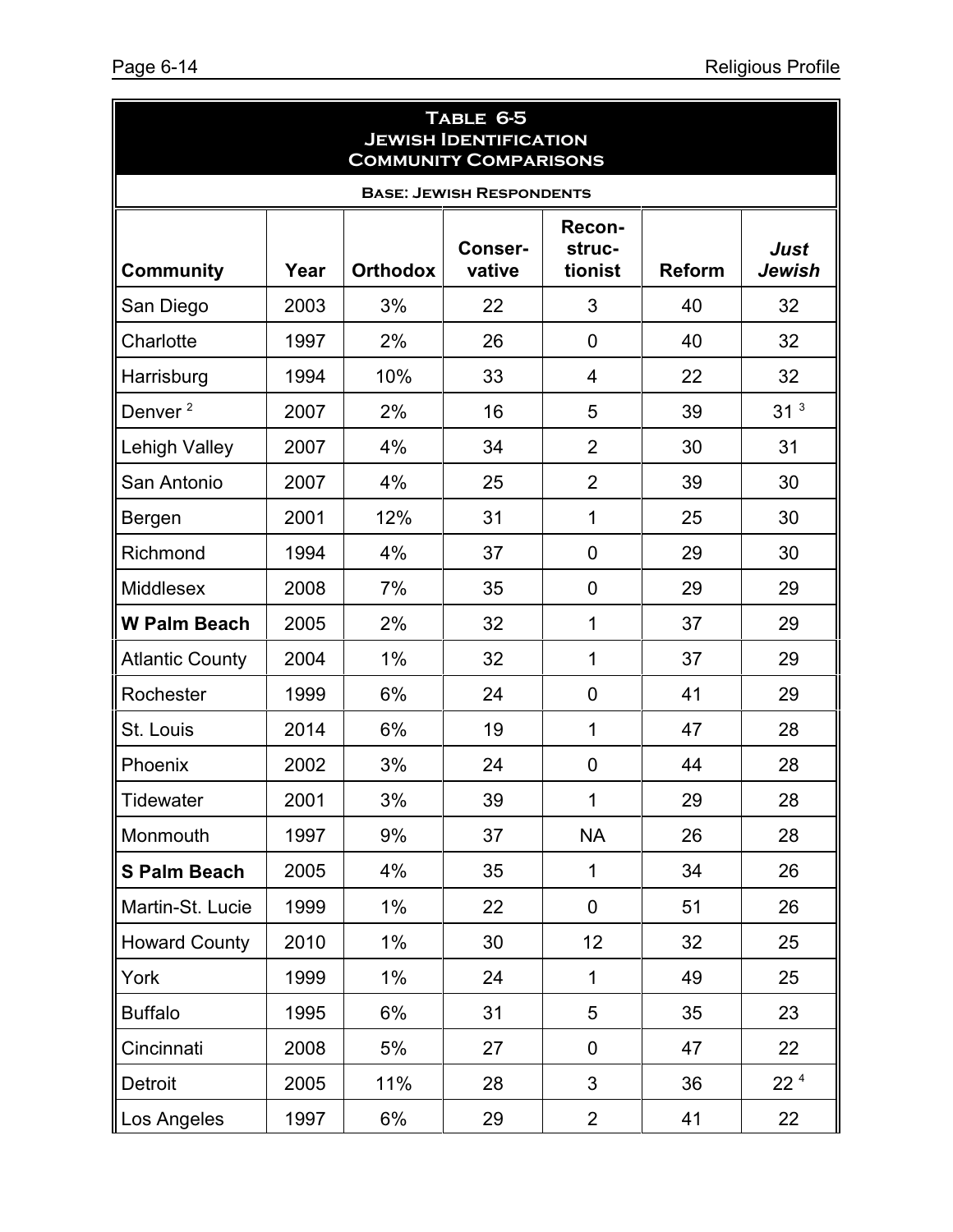| TABLE 6-5<br><b>JEWISH IDENTIFICATION</b><br><b>COMMUNITY COMPARISONS</b>                                                                 |      |     |    |                |    |    |  |  |  |  |  |
|-------------------------------------------------------------------------------------------------------------------------------------------|------|-----|----|----------------|----|----|--|--|--|--|--|
| <b>BASE: JEWISH RESPONDENTS</b>                                                                                                           |      |     |    |                |    |    |  |  |  |  |  |
| Recon-<br><b>Just</b><br>Conser-<br>struc-<br><b>Orthodox</b><br>vative<br><b>Community</b><br>Year<br><b>Reform</b><br>Jewish<br>tionist |      |     |    |                |    |    |  |  |  |  |  |
| Baltimore <sup>5</sup>                                                                                                                    | 2010 | 21% | 25 | 1              | 27 | 20 |  |  |  |  |  |
| <b>Essex-Morris</b>                                                                                                                       | 1998 | 3%  | 27 | <b>NA</b>      | 51 | 20 |  |  |  |  |  |
| Philadelphia                                                                                                                              | 2009 | 6%  | 31 | 3              | 42 | 18 |  |  |  |  |  |
| <b>Atlanta</b>                                                                                                                            | 2006 | 10% | 27 | 0              | 45 | 18 |  |  |  |  |  |
| Boston <sup>6</sup>                                                                                                                       | 2005 | 4%  | 31 | 1              | 43 | 18 |  |  |  |  |  |
| Pittsburgh                                                                                                                                | 2002 | 7%  | 32 | $\overline{2}$ | 41 | 18 |  |  |  |  |  |
| Cleveland                                                                                                                                 | 2011 | 10% | 25 | 3              | 46 | 16 |  |  |  |  |  |
| Chicago $7$                                                                                                                               | 2010 | 7%  | 22 | 4              | 45 | 14 |  |  |  |  |  |
| Palm Springs <sup>8</sup>                                                                                                                 | 1998 | 6%  | 31 | $\overline{0}$ | 42 | 14 |  |  |  |  |  |
| NJPS <sup>9</sup>                                                                                                                         | 2000 | 8%  | 25 | $\overline{2}$ | 35 | 30 |  |  |  |  |  |

 $1$  Includes 1% of respondents who identify as Jewish Renewal.

 $2$  6% of respondents identify as Traditional.

 $3$  Includes  $3\%$  of respondents who identify as Jewish Renewal.

4 Includes 3% of respondents who identify as Jewish Humanistic and 1% as Jewish Renewal.

<sup>5</sup> 5% of respondents identify as Traditional.

 $63%$  of respondents identify with another denomination.

 $7$  8% of respondents identify as Traditional.

<sup>8</sup> 7% of respondents identify as Traditional.

9 NJPS 2000 data are for the *more Jewishly-connected sample*.

Note: Respondents who identify as Sephardic are included in *Orthodox*.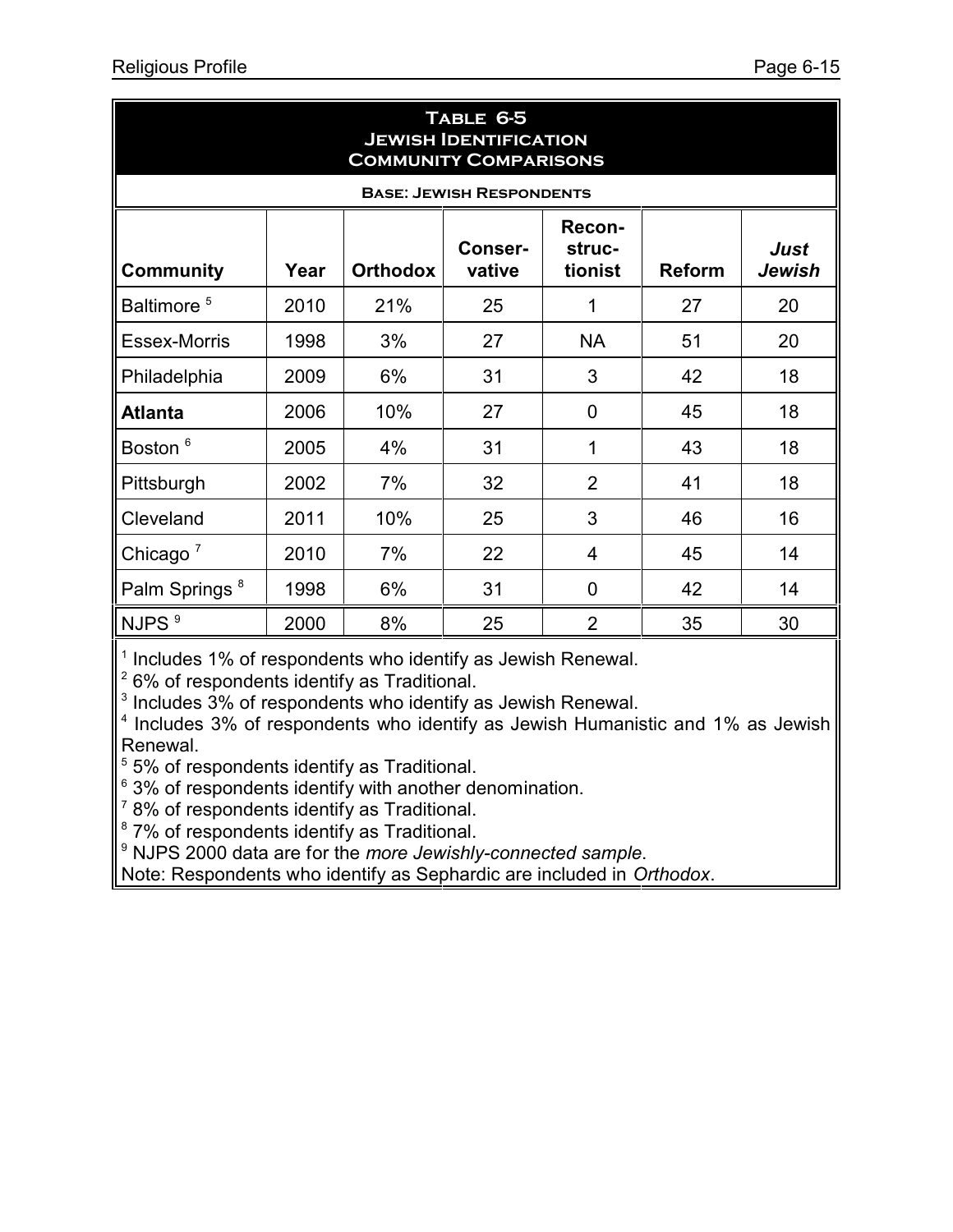|                           |      |     | TABLE 6-6<br><b>ORTHODOX IDENTIFICATION</b><br><b>COMMUNITY COMPARISONS</b> |      |    |  |
|---------------------------|------|-----|-----------------------------------------------------------------------------|------|----|--|
|                           |      |     | <b>BASE: JEWISH RESPONDENTS</b>                                             |      |    |  |
| <b>Community</b>          | Year | %   | <b>Community</b>                                                            | Year | %  |  |
| Baltimore <sup>5</sup>    | 2010 | 21% | Richmond                                                                    | 1994 | 4% |  |
| New York                  | 2011 | 20% | East Bay                                                                    | 2011 | 3% |  |
| Bergen                    | 2001 | 12% | <b>Las Vegas</b>                                                            | 2005 | 3% |  |
| <b>Miami</b>              | 2014 | 11% | San Francisco                                                               | 2004 | 3% |  |
| <b>Detroit</b>            | 2005 | 11% | San Diego                                                                   | 2003 | 3% |  |
| Cleveland                 | 2011 | 10% | Phoenix                                                                     | 2002 | 3% |  |
| <b>Atlanta</b>            | 2006 | 10% | <b>Tidewater</b>                                                            | 2001 | 3% |  |
| Harrisburg                | 1994 | 10% | <b>Essex-Morris</b>                                                         | 1998 | 3% |  |
| Monmouth                  | 1997 | 9%  | Milwaukee                                                                   | 1996 | 3% |  |
| Chicago <sup>7</sup>      | 2010 | 7%  | St. Petersburg                                                              | 1994 | 3% |  |
| Middlesex                 | 2008 | 7%  | Denver <sup>2</sup>                                                         | 2007 | 2% |  |
| Pittsburgh                | 2002 | 7%  | Portland (ME)                                                               | 2007 | 2% |  |
| St. Louis                 | 2014 | 6%  | <b>W Palm Beach</b>                                                         | 2005 | 2% |  |
| Philadelphia              | 2009 | 6%  | <b>Minneapolis</b>                                                          | 2004 | 2% |  |
| Rhode Island              | 2002 | 6%  | St. Paul                                                                    | 2004 | 2% |  |
| Rochester                 | 1999 | 6%  | Washington                                                                  | 2003 | 2% |  |
| Palm Springs <sup>8</sup> | 1998 | 6%  | Jacksonville                                                                | 2002 | 2% |  |
| Los Angeles               | 1997 | 6%  | Tucson                                                                      | 2002 | 2% |  |
| <b>Buffalo</b>            | 1995 | 6%  | Sarasota                                                                    | 2001 | 2% |  |
| Wilmington                | 1995 | 6%  | Westport                                                                    | 2000 | 2% |  |
| Columbus                  | 2013 | 5%  | Charlotte                                                                   | 1997 | 2% |  |
| Cincinnati                | 2008 | 5%  | Orlando                                                                     | 1993 | 2% |  |
| Seattle                   | 2000 | 5%  | <b>Howard County</b>                                                        | 2010 | 1% |  |
| <b>BROWARD</b>            | 2016 | 4%  | <b>Atlantic County</b>                                                      | 2004 | 1% |  |
| New Haven                 | 2010 | 4%  | Martin-St. Lucie                                                            | 1999 | 1% |  |
| Lehigh Valley             | 2007 | 4%  | York                                                                        | 1999 | 1% |  |
| San Antonio               | 2007 | 4%  | NJPS <sup>9</sup>                                                           | 2000 | 8% |  |
| Boston <sup>6</sup>       | 2005 | 4%  | See footnotes on Table 6-8.                                                 |      |    |  |
| <b>S Palm Beach</b>       | 2005 | 4%  |                                                                             |      |    |  |
| Hartford                  | 2000 | 4%  |                                                                             |      |    |  |
| <b>Broward</b>            | 1997 | 4%  |                                                                             |      |    |  |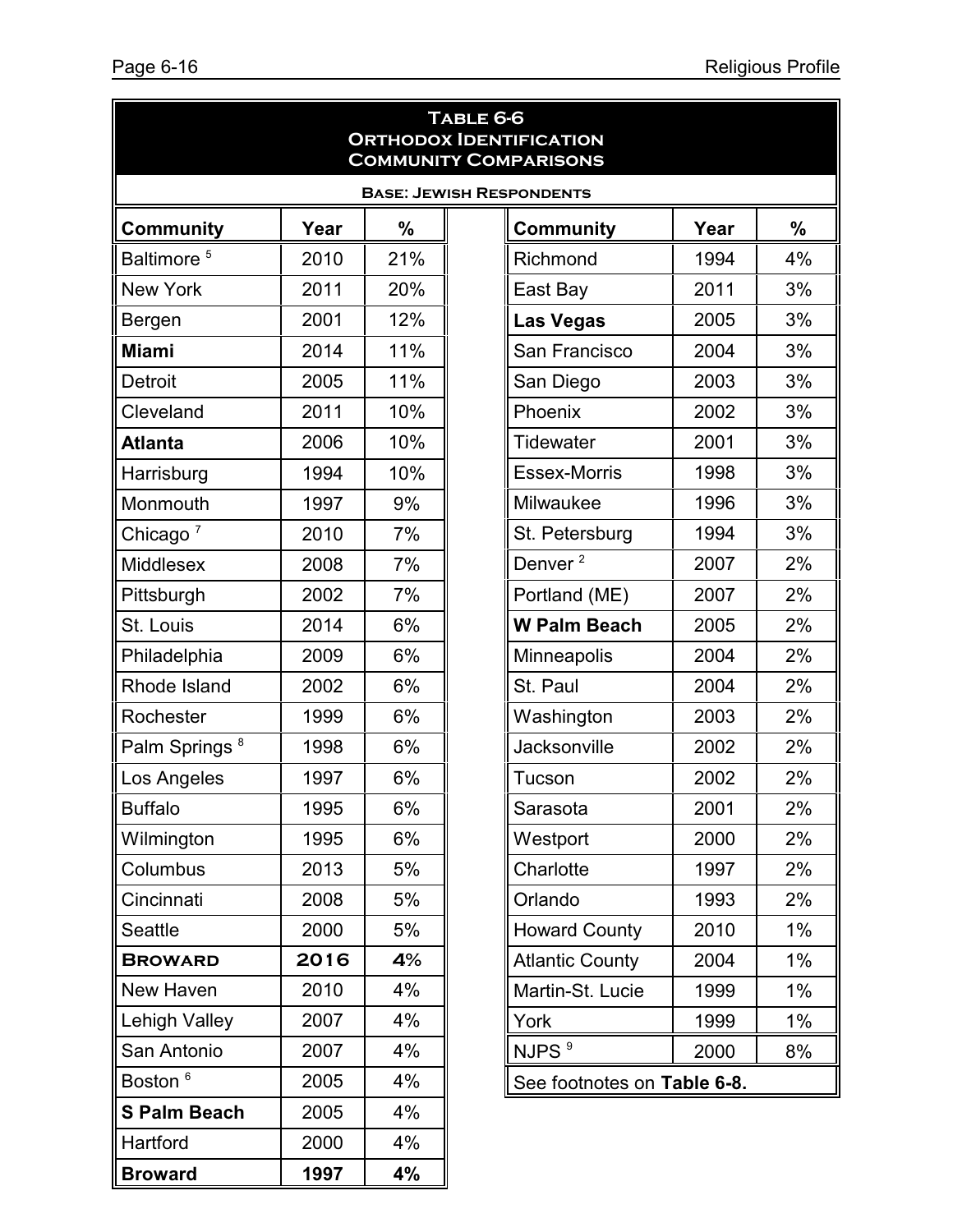|                           |      |     | TABLE 6-7<br><b>CONSERVATIVE IDENTIFICATION</b><br><b>COMMUNITY COMPARISONS</b> |      |     |
|---------------------------|------|-----|---------------------------------------------------------------------------------|------|-----|
|                           |      |     | <b>BASE: JEWISH RESPONDENTS</b>                                                 |      |     |
| <b>Community</b>          | Year | %   | <b>Community</b>                                                                | Year | %   |
| Tidewater                 | 2001 | 39% | Cincinnati                                                                      | 2008 | 27% |
| <b>Jacksonville</b>       | 2002 | 38% | <b>Atlanta</b>                                                                  | 2006 | 27% |
| <b>Broward</b>            | 1997 | 37% | <b>Essex-Morris</b>                                                             | 1998 | 27% |
| Monmouth                  | 1997 | 37% | <b>Miami</b>                                                                    | 2014 | 26% |
| Richmond                  | 1994 | 37% | Charlotte                                                                       | 1997 | 26% |
| <b>Middlesex</b>          | 2008 | 35% | Cleveland                                                                       | 2011 | 25% |
| <b>S Palm Beach</b>       | 2005 | 35% | Baltimore <sup>5</sup>                                                          | 2010 | 25% |
| <b>Lehigh Valley</b>      | 2007 | 34% | San Antonio                                                                     | 2007 | 25% |
| Harrisburg                | 1994 | 33% | Phoenix                                                                         | 2002 | 24% |
| Orlando                   | 1993 | 33% | Rochester                                                                       | 1999 | 24% |
| <b>W Palm Beach</b>       | 2005 | 32% | York                                                                            | 1999 | 24% |
| <b>Atlantic County</b>    | 2004 | 32% | Milwaukee                                                                       | 1996 | 24% |
| St. Paul                  | 2004 | 32% | <b>Las Vegas</b>                                                                | 2005 | 23% |
| Pittsburgh                | 2002 | 32% | St. Petersburg                                                                  | 1994 | 23% |
| Philadelphia              | 2009 | 31% | Chicago $7$                                                                     | 2010 | 22% |
| Boston <sup>6</sup>       | 2005 | 31% | San Diego                                                                       | 2003 | 22% |
| Minneapolis               | 2004 | 31% | Sarasota                                                                        | 2001 | 22% |
| Bergen                    | 2001 | 31% | Westport                                                                        | 2000 | 22% |
| Hartford                  | 2000 | 31% | Martin-St. Lucie                                                                | 1999 | 22% |
| Palm Springs <sup>8</sup> | 1998 | 31% | Tucson                                                                          | 2002 | 21% |
| <b>Buffalo</b>            | 1995 | 31% | St. Louis                                                                       | 2014 | 19% |
| <b>BROWARD</b>            | 2016 | 30% | New York                                                                        | 2011 | 19% |
| <b>Howard County</b>      | 2010 | 30% | <b>Seattle</b>                                                                  | 2000 | 19% |
| New Haven                 | 2010 | 30% | San Francisco                                                                   | 2004 | 17% |
| Washington                | 2003 | 30% | Denver <sup>2</sup>                                                             | 2007 | 16% |
| Rhode Island              | 2002 | 30% | East Bay                                                                        | 2011 | 15% |
| Los Angeles               | 1997 | 29% | Portland (ME)                                                                   | 2007 | 14% |
| Columbus                  | 2013 | 28% | NJPS <sup>9</sup>                                                               | 2000 | 25% |
| Detroit                   | 2005 | 28% | See footnotes on Table 6-8.                                                     |      |     |
| Wilmington                | 1995 | 28% |                                                                                 |      |     |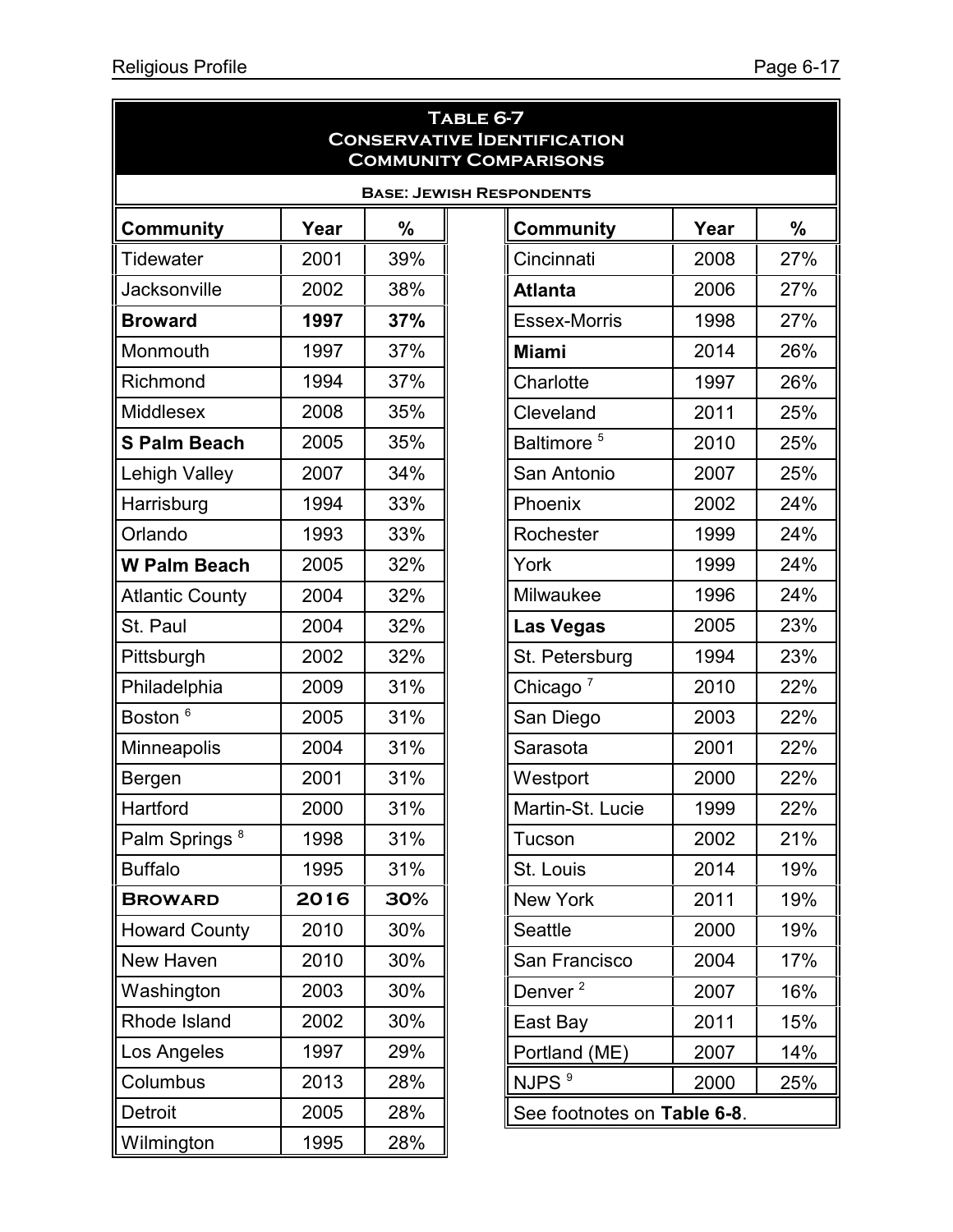| TABLE 6-8<br><b>REFORM IDENTIFICATION</b><br><b>COMMUNITY COMPARISONS</b> |      |     |  |                        |      |      |  |  |  |  |
|---------------------------------------------------------------------------|------|-----|--|------------------------|------|------|--|--|--|--|
| <b>BASE: JEWISH RESPONDENTS</b>                                           |      |     |  |                        |      |      |  |  |  |  |
| <b>Community</b>                                                          | Year | %   |  | <b>Community</b>       | Year | $\%$ |  |  |  |  |
| Martin-St. Lucie                                                          | 1999 | 51% |  | <b>Buffalo</b>         | 1995 | 35%  |  |  |  |  |
| <b>Essex-Morris</b>                                                       | 1998 | 51% |  | Columbus               | 2013 | 34%  |  |  |  |  |
| York                                                                      | 1999 | 49% |  | <b>S Palm Beach</b>    | 2005 | 34%  |  |  |  |  |
| St. Louis                                                                 | 2014 | 47% |  | East Bay               | 2011 | 33%  |  |  |  |  |
| Cincinnati                                                                | 2008 | 47% |  | <b>Howard County</b>   | 2010 | 32%  |  |  |  |  |
| Cleveland                                                                 | 2011 | 46% |  | Minneapolis            | 2004 | 32%  |  |  |  |  |
| Chicago <sup>7</sup>                                                      | 2010 | 45% |  | Tucson                 | 2002 | 32%  |  |  |  |  |
| <b>Atlanta</b>                                                            | 2006 | 45% |  | <b>Miami</b>           | 2014 | 31%  |  |  |  |  |
| Phoenix                                                                   | 2002 | 44% |  | Washington             | 2003 | 31%  |  |  |  |  |
| Boston <sup>6</sup>                                                       | 2005 | 43% |  | Hartford               | 2000 | 31%  |  |  |  |  |
| Philadelphia                                                              | 2009 | 42% |  | New Haven              | 2010 | 30%  |  |  |  |  |
| Palm Springs <sup>8</sup>                                                 | 1998 | 42% |  | <b>Lehigh Valley</b>   | 2007 | 30%  |  |  |  |  |
| Pittsburgh                                                                | 2002 | 41% |  | Orlando                | 1993 | 30%  |  |  |  |  |
| <b>Seattle</b>                                                            | 2000 | 41% |  | <b>Middlesex</b>       | 2008 | 29%  |  |  |  |  |
| Westport                                                                  | 2000 | 41% |  | <b>Tidewater</b>       | 2001 | 29%  |  |  |  |  |
| Rochester                                                                 | 1999 | 41% |  | Wilmington             | 1995 | 29%  |  |  |  |  |
| Los Angeles                                                               | 1997 | 41% |  | Richmond               | 1994 | 29%  |  |  |  |  |
| San Diego                                                                 | 2003 | 40% |  | <b>BROWARD</b>         | 2016 | 28%  |  |  |  |  |
| Charlotte                                                                 | 1997 | 40% |  | St. Paul               | 2004 | 28%  |  |  |  |  |
| Denver <sup>2</sup>                                                       | 2007 | 39% |  | Rhode Island           | 2002 | 28%  |  |  |  |  |
| San Antonio                                                               | 2007 | 39% |  | Baltimore <sup>5</sup> | 2010 | 27%  |  |  |  |  |
| Milwaukee                                                                 | 1996 | 39% |  | <b>Las Vegas</b>       | 2005 | 26%  |  |  |  |  |
| St. Petersburg                                                            | 1994 | 39% |  | Monmouth               | 1997 | 26%  |  |  |  |  |
| San Francisco                                                             | 2004 | 38% |  | Bergen                 | 2001 | 25%  |  |  |  |  |
| Sarasota                                                                  | 2001 | 38% |  | Jacksonville           | 2002 | 24%  |  |  |  |  |
| <b>W Palm Beach</b>                                                       | 2005 | 37% |  | <b>Broward</b>         | 1997 | 24%  |  |  |  |  |
| <b>Atlantic County</b>                                                    | 2004 | 37% |  | New York               | 2011 | 23%  |  |  |  |  |
| Detroit                                                                   | 2005 | 36% |  | Harrisburg             | 1994 | 22%  |  |  |  |  |
| Portland (ME)                                                             | 2007 | 35% |  | NJPS <sup>9</sup>      | 2000 | 35%  |  |  |  |  |

See footnotes on **Table 6-8**.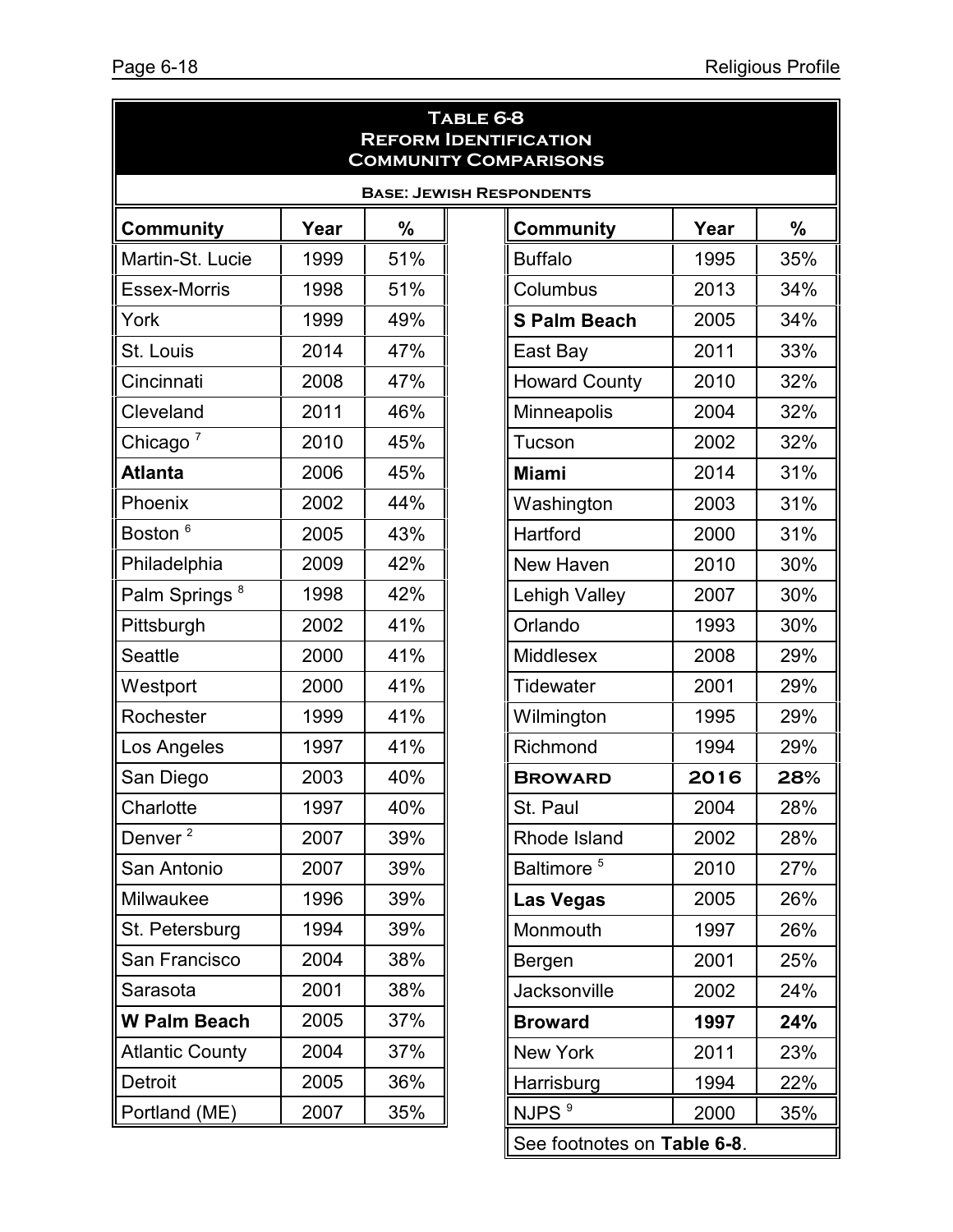|                     |      |                     | TABLE 6-9<br><b>JUST JEWISH IDENTIFICATION</b><br><b>COMMUNITY COMPARISONS</b> |      |                  |
|---------------------|------|---------------------|--------------------------------------------------------------------------------|------|------------------|
|                     |      |                     | <b>BASE: JEWISH RESPONDENTS</b>                                                |      |                  |
| <b>Community</b>    | Year | %                   | <b>Community</b>                                                               | Year | %                |
| Portland (ME)       | 2007 | 48%                 | Richmond                                                                       | 1994 | 30%              |
| <b>Las Vegas</b>    | 2005 | 47%                 | <b>Middlesex</b>                                                               | 2008 | 29%              |
| East Bay            | 2011 | 45%                 | <b>W Palm Beach</b>                                                            | 2005 | 29%              |
| Tucson              | 2002 | 44%                 | <b>Atlantic County</b>                                                         | 2004 | 29%              |
| San Francisco       | 2004 | 40% <sup>1</sup>    | Rochester                                                                      | 1999 | 29%              |
| <b>BROWARD</b>      | 2016 | 37%                 | St. Louis                                                                      | 2014 | 28%              |
| <b>New York</b>     | 2011 | 37%                 | Phoenix                                                                        | 2002 | 28%              |
| St. Paul            | 2004 | 37%                 | Tidewater                                                                      | 2001 | 28%              |
| Sarasota            | 2001 | 37%                 | Monmouth                                                                       | 1997 | 28%              |
| <b>Jacksonville</b> | 2002 | 36%                 | <b>S Palm Beach</b>                                                            | 2005 | 26%              |
| St. Petersburg      | 1994 | 36%                 | Martin-St. Lucie                                                               | 1999 | 26%              |
| New Haven           | 2010 | 35%                 | <b>Howard County</b>                                                           | 2010 | 25%              |
| Minneapolis         | 2004 | 35%                 | York                                                                           | 1999 | 25%              |
| Rhode Island        | 2002 | 35%                 | <b>Buffalo</b>                                                                 | 1995 | 23%              |
| <b>Seattle</b>      | 2000 | 35%                 | Cincinnati                                                                     | 2008 | 22%              |
| Westport            | 2000 | 35%                 | <b>Detroit</b>                                                                 | 2005 | 22% <sup>4</sup> |
| Orlando             | 1993 | 35%                 | Los Angeles                                                                    | 1997 | 22%              |
| Washington          | 2003 | 34%                 | Baltimore <sup>5</sup>                                                         | 2010 | 20%              |
| Hartford            | 2000 | 34%                 | Essex-Morris                                                                   | 1998 | 20%              |
| <b>Broward</b>      | 1997 | 34%                 | Philadelphia                                                                   | 2009 | 18%              |
| Milwaukee           | 1996 | 34%                 | <b>Atlanta</b>                                                                 | 2006 | 18%              |
| <b>Miami</b>        | 2014 | 33%                 | Boston <sup>6</sup>                                                            | 2005 | 18%              |
| Columbus            | 2013 | 33%                 | Pittsburgh                                                                     | 2002 | 18%              |
| Wilmington          | 1995 | 33%                 | Cleveland                                                                      | 2011 | 16%              |
| San Diego           | 2003 | 32%                 | Chicago $7$                                                                    | 2010 | 14%              |
| Charlotte           | 1997 | 32%                 | Palm Springs <sup>8</sup>                                                      | 1998 | 14%              |
| Harrisburg          | 1994 | 32%                 | NJPS <sup>9</sup>                                                              | 2000 | 30%              |
| Denver <sup>2</sup> | 2007 | $31\%$ <sup>3</sup> | See footnotes on Table 6-8.                                                    |      |                  |
| Lehigh Valley       | 2007 | 31%                 |                                                                                |      |                  |
| San Antonio         | 2007 | 30%                 |                                                                                |      |                  |
| Bergen              | 2001 | 30%                 |                                                                                |      |                  |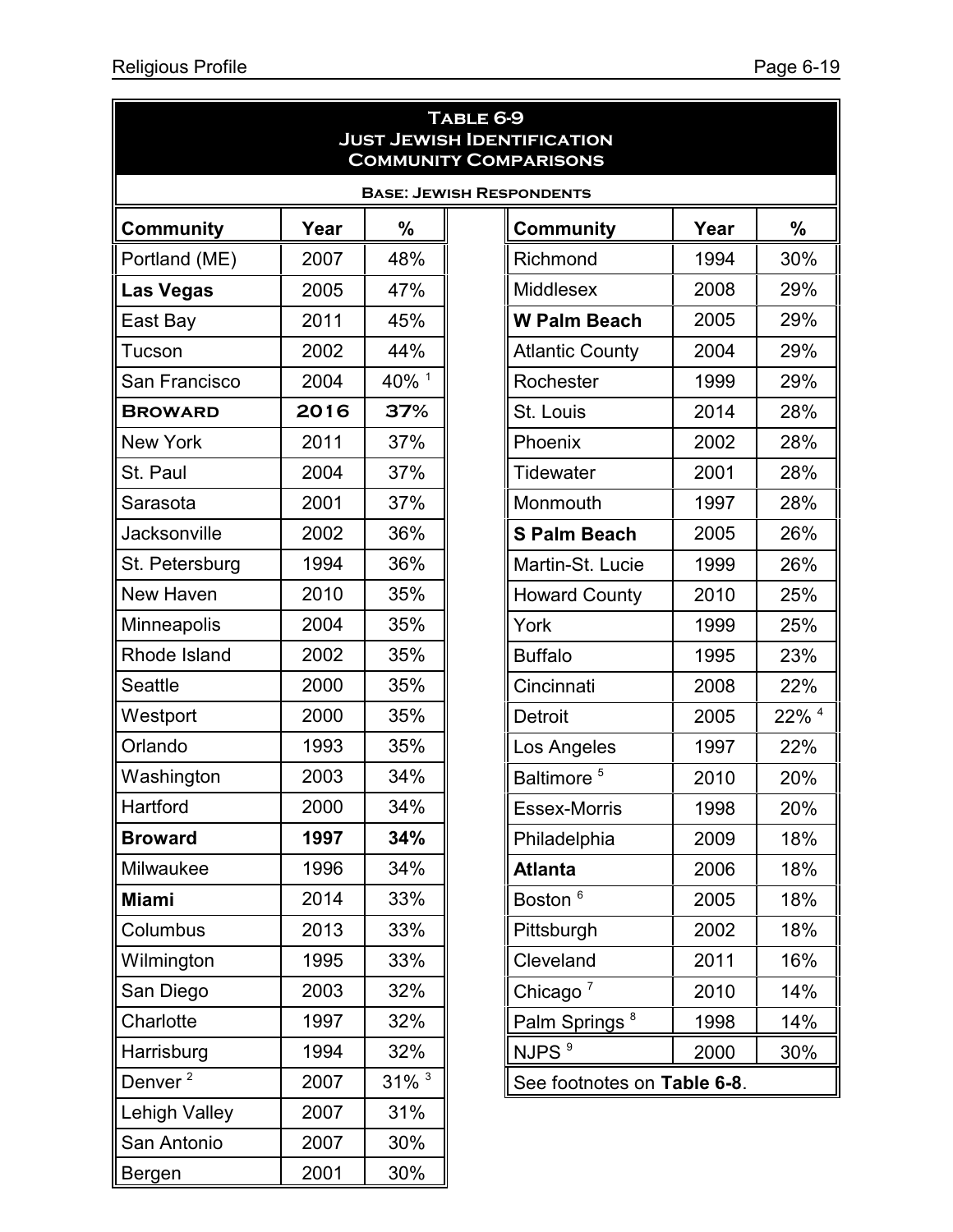### **Importance of Being Jewish**

T able 6-10 shows that 66% of Jewish respondents in Jewish households in Broward<br>I feel that being Jewish is very important in their lives, 26%, somewhat important; 5% **able 6-10** shows that 66% of Jewish respondents in Jewish households in Broward not too important; and 3%, not at all important.

**Community Comparisons**. **Table 6-11** shows that the 66% who feel that being Jewish is very important is about average among about 25 comparison Jewish communities and compares to 74% in Miami, 56% in Atlanta, and 53% in Las Vegas. The 66% compares to 46% in the Pew study.

**Comparisons Among Population Subgroups**. **Table 6-10** shows that, overall, 66% of respondents feel that being Jewish is very important in their lives. The percentage is much higher for respondents (in):

- age 75 and over  $(80\%)$
- elderly single households (78%)
- ! households earning an annual income of \$200,000 and over (80%)
- ! Orthodox households (94%) and Conservative households (82%)
- ! synagogue member households (84%), households who attended Chabad in the past year (86%), and Jewish organization member households (79%)
- households in which the respondent attended a Jewish day school as a child (79%)
- households in which the respondent participated in a Jewish youth group as a teenager (76%)
- ! households in which the respondent participated in Hillel/Chabad while in college (excluding High Holidays) (88%)
- households in which an adult visited Israel on a Jewish trip (79%)
- households who donated to the Jewish Federation in the past year (81%)
- ! households who donated under \$100 (76%), \$100-\$500 (83%), \$500-\$1,000 (88%), and \$1,000 and over (86%) to the Jewish Federation in the past year

- $\bullet$  households in the Northwest (53%)
- $\bullet$  under age 35 (38%)
- non-elderly single households (56%)
- Just Jewish households (47%)
- $\bullet$  intermarried households (45%)
- synagogue non-member households (56%)
- households in which no adult visited Israel (62%)
- households in which the respondent did not participate in a Jewish youth group as a teenager (56%)
- households in which no adult visited Israel (53%)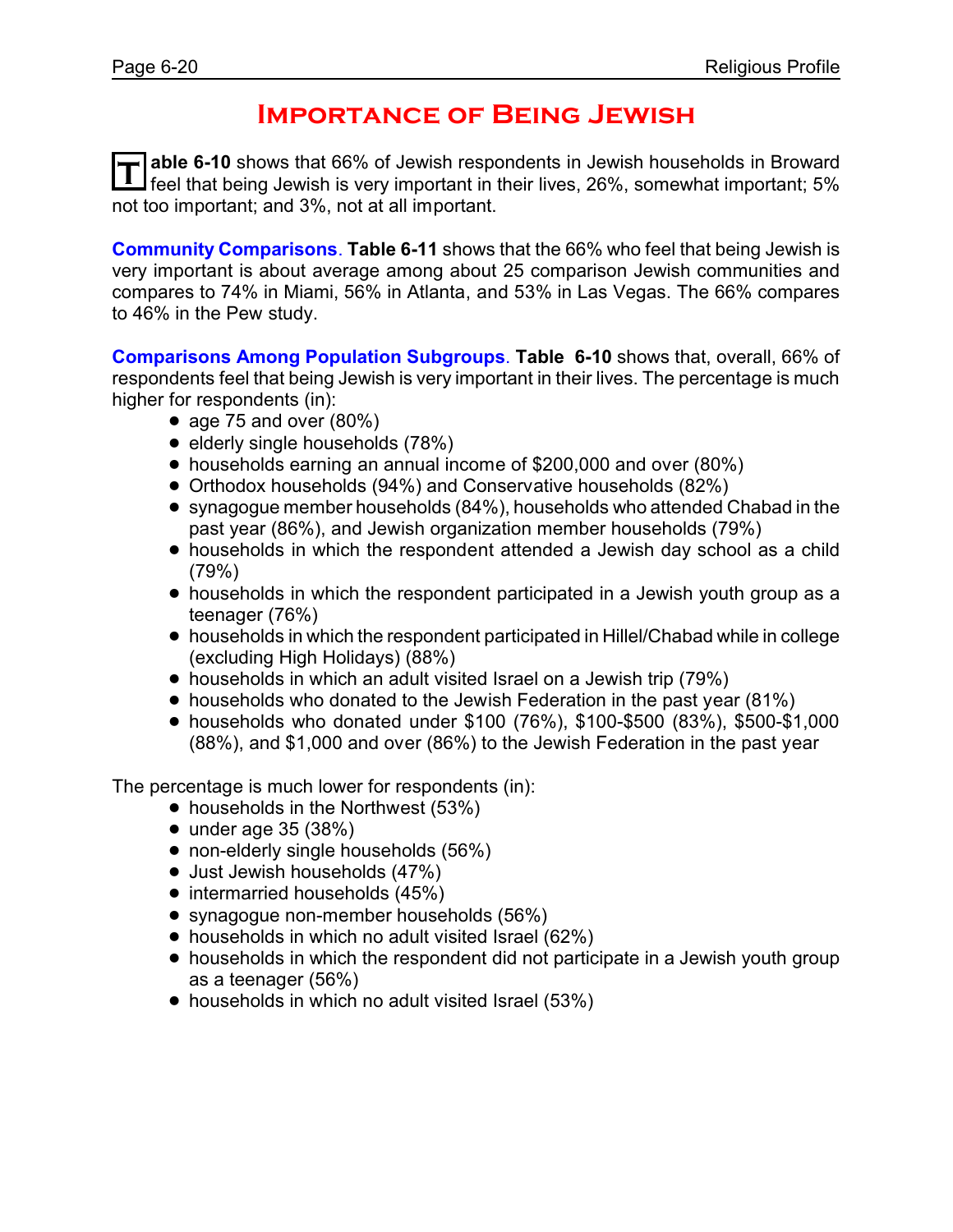| TABLE 6-10<br><b>IMPORTANCE OF BEING JEWISH</b> |                                                                                                                           |                              |      |     |  |  |  |  |  |  |  |
|-------------------------------------------------|---------------------------------------------------------------------------------------------------------------------------|------------------------------|------|-----|--|--|--|--|--|--|--|
| <b>BASE: JEWISH RESPONDENTS</b>                 |                                                                                                                           |                              |      |     |  |  |  |  |  |  |  |
| <b>Population Subgroup</b>                      | <b>Not Too</b><br><b>Somewhat</b><br><b>Not At All</b><br><b>Very</b><br>Important<br>Important<br>Important<br>Important |                              |      |     |  |  |  |  |  |  |  |
| All                                             | 66.0%                                                                                                                     | 25.9                         | 4.9  | 3.2 |  |  |  |  |  |  |  |
| <b>GEOGRAPHIC AREA</b>                          |                                                                                                                           |                              |      |     |  |  |  |  |  |  |  |
| Northwest                                       | 53.4%                                                                                                                     | 38.9                         | 7.0  | 0.7 |  |  |  |  |  |  |  |
| <b>North Central</b>                            | 70.1%                                                                                                                     | 9.9                          | 10.1 | 9.9 |  |  |  |  |  |  |  |
| East                                            | 59.3%                                                                                                                     | 28.9                         | 5.6  | 6.2 |  |  |  |  |  |  |  |
| <b>West Central</b>                             | 67.1%                                                                                                                     | 25.1                         | 6.4  | 1.4 |  |  |  |  |  |  |  |
| Southeast                                       | 73.7%                                                                                                                     | 21.9                         | 1.2  | 3.2 |  |  |  |  |  |  |  |
| Southwest                                       | 68.1%                                                                                                                     | 27.0                         | 2.1  | 2.8 |  |  |  |  |  |  |  |
|                                                 |                                                                                                                           | <b>AGE OF THE RESPONDENT</b> |      |     |  |  |  |  |  |  |  |
| Under 35                                        | 38.2%                                                                                                                     | 50.0                         | 6.3  | 5.5 |  |  |  |  |  |  |  |
| $35 - 49$                                       | 58.4%                                                                                                                     | 22.6                         | 12.8 | 6.2 |  |  |  |  |  |  |  |
| $50 - 64$                                       | 68.6%                                                                                                                     | 26.8                         | 2.6  | 2.0 |  |  |  |  |  |  |  |
| $65 - 74$                                       | 66.0%                                                                                                                     | 23.9                         | 6.3  | 3.8 |  |  |  |  |  |  |  |
| 75 and over                                     | 79.9%                                                                                                                     | 18.9                         | 0.2  | 1.0 |  |  |  |  |  |  |  |
| $\rightarrow$ 65 and over                       | 73.3%                                                                                                                     | 21.3                         | 3.1  | 2.3 |  |  |  |  |  |  |  |
|                                                 |                                                                                                                           | <b>SEX OF RESPONDENT</b>     |      |     |  |  |  |  |  |  |  |
| Male                                            | 61.3%                                                                                                                     | 27.8                         | 5.8  | 5.1 |  |  |  |  |  |  |  |
| Female                                          | 69.2%                                                                                                                     | 24.6                         | 4.3  | 1.9 |  |  |  |  |  |  |  |
|                                                 |                                                                                                                           | <b>HOUSEHOLD STRUCTURE</b>   |      |     |  |  |  |  |  |  |  |
| Household with Children                         | 65.4%                                                                                                                     | 22.1                         | 7.3  | 5.2 |  |  |  |  |  |  |  |
| Household with Only<br><b>Adult Children</b>    | 57.6%                                                                                                                     | 36.0                         | 3.3  | 3.1 |  |  |  |  |  |  |  |
| <b>Non-Elderly Couple</b>                       | 64.4%                                                                                                                     | 33.6                         | 0.4  | 1.6 |  |  |  |  |  |  |  |
| <b>Non-Elderly Single</b>                       | 56.0%                                                                                                                     | 27.6                         | 10.5 | 5.9 |  |  |  |  |  |  |  |
| <b>Elderly Couple</b>                           | 67.8%                                                                                                                     | 31.9                         | 0.1  | 0.2 |  |  |  |  |  |  |  |
| <b>Elderly Single</b>                           | 78.4%                                                                                                                     | 11.9                         | 4.8  | 4.9 |  |  |  |  |  |  |  |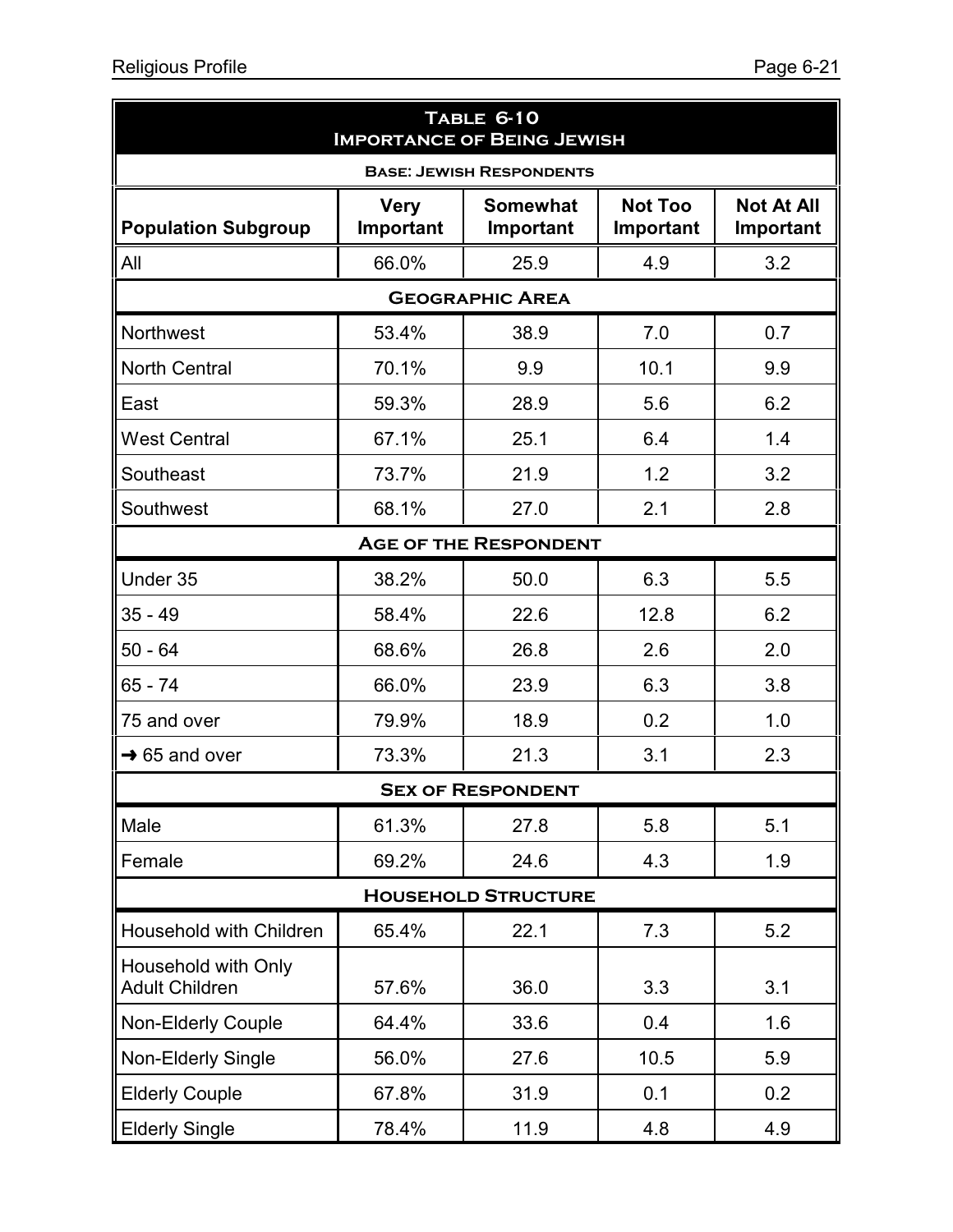| TABLE 6-10<br><b>IMPORTANCE OF BEING JEWISH</b> |                          |                                         |                             |                                |  |  |  |  |  |  |
|-------------------------------------------------|--------------------------|-----------------------------------------|-----------------------------|--------------------------------|--|--|--|--|--|--|
| <b>BASE: JEWISH RESPONDENTS</b>                 |                          |                                         |                             |                                |  |  |  |  |  |  |
| <b>Population Subgroup</b>                      | <b>Very</b><br>Important | <b>Somewhat</b><br>Important            | <b>Not Too</b><br>Important | <b>Not At All</b><br>Important |  |  |  |  |  |  |
| All                                             | 66.0%                    | 25.9                                    | 4.9                         | 3.2                            |  |  |  |  |  |  |
|                                                 |                          | <b>HOUSEHOLD INCOME</b>                 |                             |                                |  |  |  |  |  |  |
| Under \$25,000                                  | 67.1%                    | 23.4                                    | 6.4                         | 3.1                            |  |  |  |  |  |  |
| $$25 - $50,000$                                 | 65.6%                    | 25.0                                    | 7.9                         | 1.5                            |  |  |  |  |  |  |
| \$50 - \$100,000                                | 60.4%                    | 31.5                                    | 3.3                         | 4.8                            |  |  |  |  |  |  |
| \$100 - \$200,000                               | 64.5%                    | 29.8                                    | 3.1                         | 2.6                            |  |  |  |  |  |  |
| \$200,000 and over                              | 80.0%                    | 13.1                                    | 1.9                         | 5.0                            |  |  |  |  |  |  |
|                                                 |                          | <b>JEWISH IDENTIFICATION</b>            |                             |                                |  |  |  |  |  |  |
| Orthodox                                        | 93.9%                    | 3.5                                     | 2.6                         | 0.0                            |  |  |  |  |  |  |
| Conservative                                    | 81.7%                    | 14.5                                    | 2.4                         | 1.4                            |  |  |  |  |  |  |
| Reform                                          | 69.0%                    | 26.6                                    | 4.4                         | 0.0                            |  |  |  |  |  |  |
| <b>Just Jewish</b>                              | 46.5%                    | 38.0                                    | 7.8                         | 7.7                            |  |  |  |  |  |  |
|                                                 |                          | <b>TYPE OF MARRIAGE</b>                 |                             |                                |  |  |  |  |  |  |
| In-married                                      | 74.3%                    | 25.4                                    | 0.1                         | 0.2                            |  |  |  |  |  |  |
| Conversionary                                   | 61.9%                    | 38.1                                    | 0.0                         | 0.0                            |  |  |  |  |  |  |
| Intermarried                                    | 44.6%                    | 34.3                                    | 11.5                        | 9.6                            |  |  |  |  |  |  |
|                                                 |                          | <b>SYNAGOGUE MEMBERSHIP</b>             |                             |                                |  |  |  |  |  |  |
| Member                                          | 84.2%                    | 14.6                                    | 0.0                         | 1.2                            |  |  |  |  |  |  |
| Non-Member                                      | 56.4%                    | 31.9                                    | 7.5                         | 4.2                            |  |  |  |  |  |  |
|                                                 |                          | <b>ATTENDED CHABAD IN THE PAST YEAR</b> |                             |                                |  |  |  |  |  |  |
| Attended                                        | 86.1%                    | 13.6                                    | 0.3                         | 0.0                            |  |  |  |  |  |  |
| Did Not Attend                                  | 60.0%                    | 29.6                                    | 6.3                         | 4.1                            |  |  |  |  |  |  |
|                                                 |                          | <b>JCC MEMBERSHIP</b>                   |                             |                                |  |  |  |  |  |  |
| Member                                          | 71.6%                    | 27.5                                    | 0.9                         | 0.0                            |  |  |  |  |  |  |
| Non-Member                                      | 65.2%                    | 25.7                                    | 5.5                         | 3.6                            |  |  |  |  |  |  |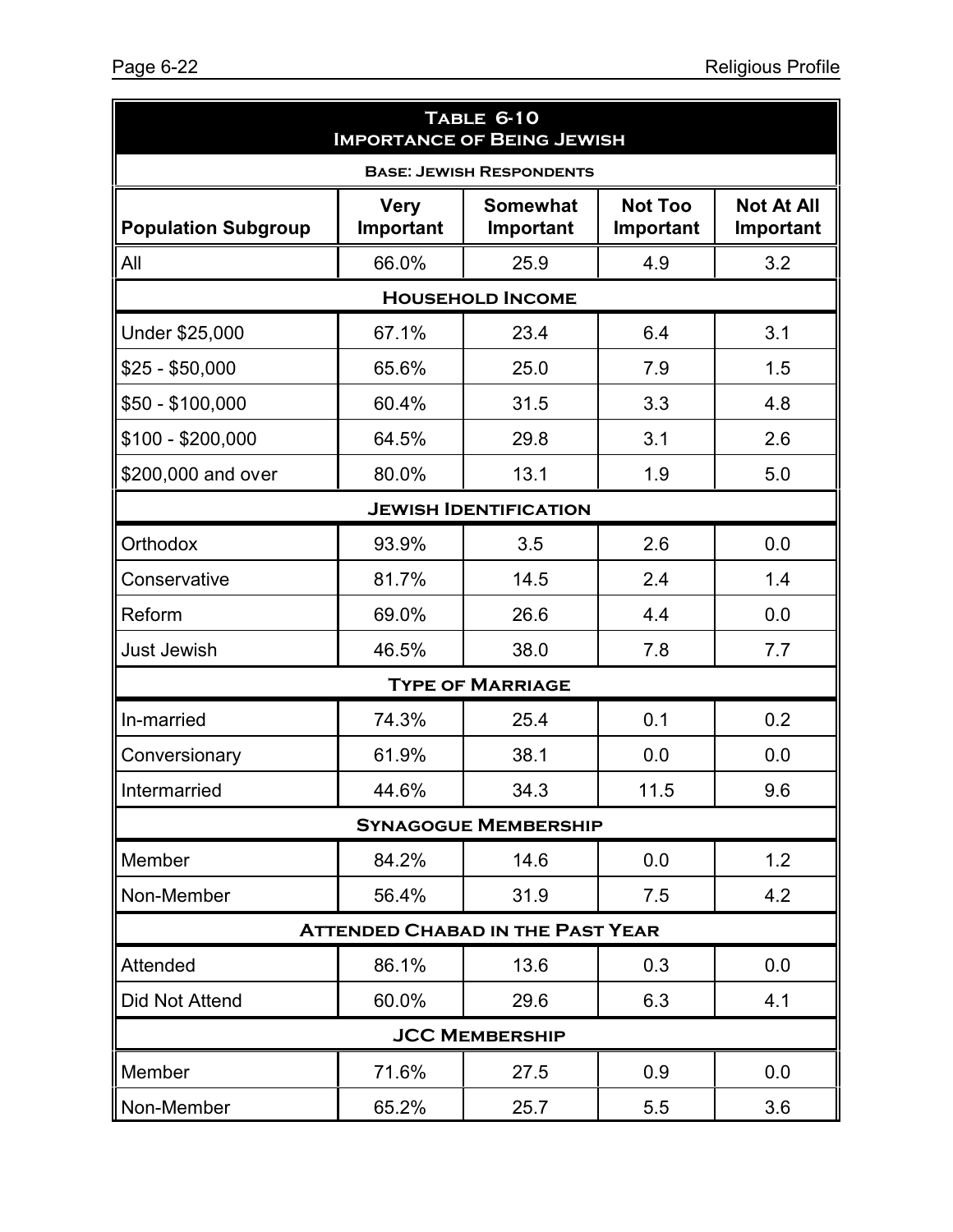| TABLE 6-10<br><b>IMPORTANCE OF BEING JEWISH</b>                    |                                                                                                                           |                                                        |     |     |  |  |  |  |  |
|--------------------------------------------------------------------|---------------------------------------------------------------------------------------------------------------------------|--------------------------------------------------------|-----|-----|--|--|--|--|--|
| <b>BASE: JEWISH RESPONDENTS</b>                                    |                                                                                                                           |                                                        |     |     |  |  |  |  |  |
| <b>Population Subgroup</b>                                         | <b>Not Too</b><br><b>Not At All</b><br><b>Somewhat</b><br><b>Very</b><br>Important<br>Important<br>Important<br>Important |                                                        |     |     |  |  |  |  |  |
| All                                                                | 66.0%                                                                                                                     | 25.9                                                   | 4.9 | 3.2 |  |  |  |  |  |
| <b>JEWISH ORGANIZATION MEMBERSHIP</b>                              |                                                                                                                           |                                                        |     |     |  |  |  |  |  |
| Member                                                             | 78.7%                                                                                                                     | 17.9                                                   | 2.4 | 1.0 |  |  |  |  |  |
| Non-Member                                                         | 62.9%                                                                                                                     | 27.9                                                   | 5.5 | 3.7 |  |  |  |  |  |
|                                                                    |                                                                                                                           | <b>RESPONDENT ATTENDED JEWISH EDUCATION AS A CHILD</b> |     |     |  |  |  |  |  |
| To Jewish Day School                                               | 78.8%                                                                                                                     | 14.7                                                   | 3.7 | 2.8 |  |  |  |  |  |
| <b>To Supplemental School</b>                                      | 67.6%                                                                                                                     | 26.1                                                   | 3.4 | 2.9 |  |  |  |  |  |
| $\rightarrow$ To Jewish Education                                  | 69.9%                                                                                                                     | 23.5                                                   | 4.0 | 2.6 |  |  |  |  |  |
| <b>No</b>                                                          | 59.2%                                                                                                                     | 33.2                                                   | 4.8 | 2.8 |  |  |  |  |  |
| RESPONDENT ATTENDED OR WORKED AT JEWISH OVERNIGHT CAMP AS A CHILD  |                                                                                                                           |                                                        |     |     |  |  |  |  |  |
| <b>To Overnight Camp</b>                                           | 72.9%                                                                                                                     | 23.8                                                   | 3.0 | 0.3 |  |  |  |  |  |
| <b>No</b>                                                          | 63.9%                                                                                                                     | 27.1                                                   | 5.0 | 4.0 |  |  |  |  |  |
| <b>RESPONDENT PARTICIPATED IN JEWISH YOUTH GROUP AS A TEENAGER</b> |                                                                                                                           |                                                        |     |     |  |  |  |  |  |
| In Youth Group                                                     | 81.4%                                                                                                                     | 16.4                                                   | 2.2 | 0.0 |  |  |  |  |  |
| <b>No</b>                                                          | 56.2%                                                                                                                     | 33.1                                                   | 5.9 | 4.8 |  |  |  |  |  |
| RESPONDENT PARTICIPATED IN HILLEL/CHABAD WHILE IN COLLEGE          |                                                                                                                           | (EXCLUDING HIGH HOLIDAYS)                              |     |     |  |  |  |  |  |
| <b>Hillel/Chabad Participant</b>                                   | 87.6%                                                                                                                     | 11.3                                                   | 1.1 | 0.0 |  |  |  |  |  |
| No                                                                 | 58.5%                                                                                                                     | 32.7                                                   | 5.1 | 3.7 |  |  |  |  |  |
|                                                                    |                                                                                                                           | <b>ANY ADULT VISITED ISRAEL</b>                        |     |     |  |  |  |  |  |
| On Jewish Trip                                                     | 79.0%                                                                                                                     | 17.3                                                   | 1.3 | 2.4 |  |  |  |  |  |
| On General Trip                                                    | 70.8%                                                                                                                     | 24.8                                                   | 2.8 | 1.6 |  |  |  |  |  |
| No                                                                 | 52.6%                                                                                                                     | 32.8                                                   | 9.4 | 5.2 |  |  |  |  |  |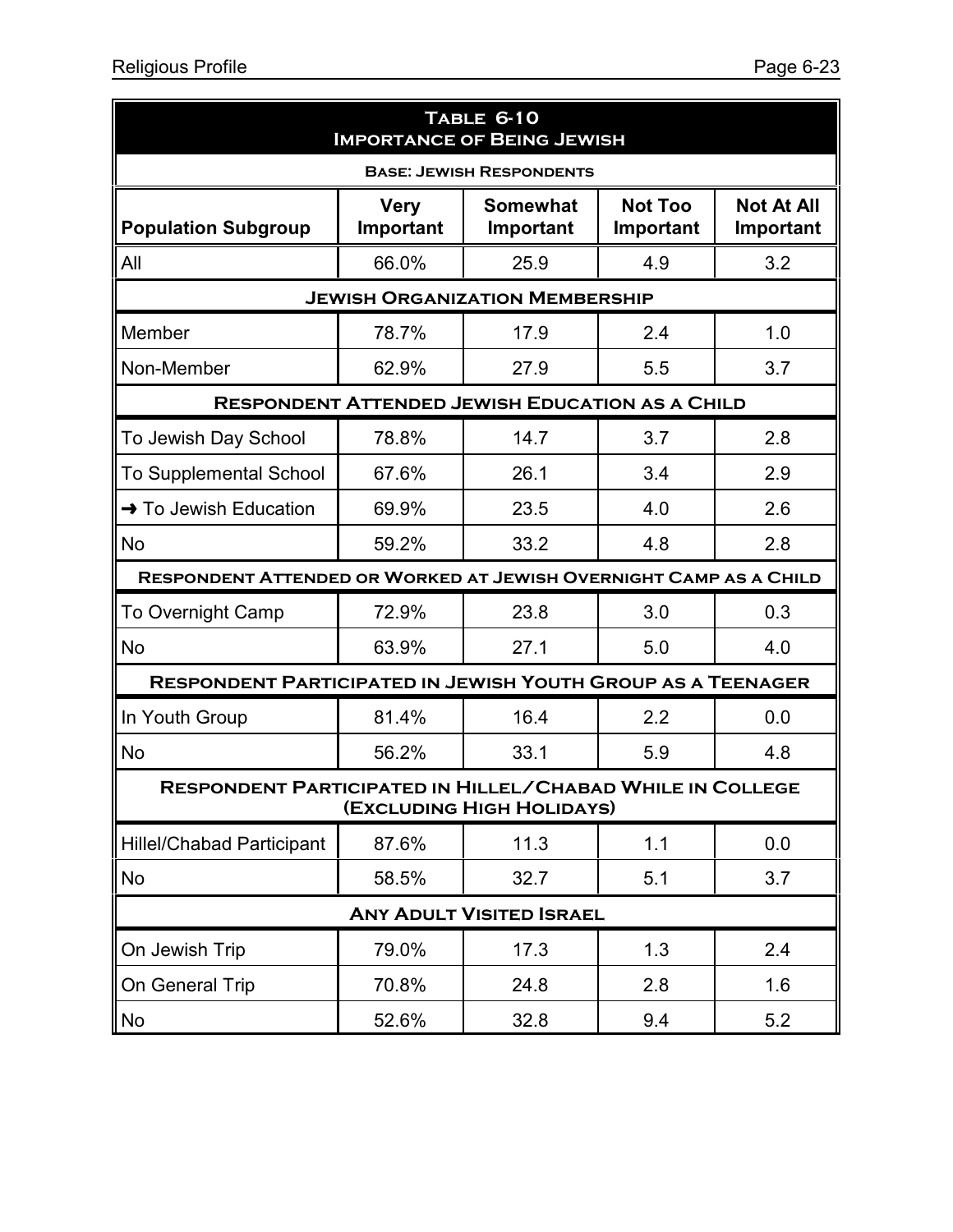| TABLE 6-10<br><b>IMPORTANCE OF BEING JEWISH</b>                                                                                                         |                                                           |                                                      |     |     |  |  |  |  |  |  |
|---------------------------------------------------------------------------------------------------------------------------------------------------------|-----------------------------------------------------------|------------------------------------------------------|-----|-----|--|--|--|--|--|--|
| <b>BASE: JEWISH RESPONDENTS</b>                                                                                                                         |                                                           |                                                      |     |     |  |  |  |  |  |  |
| <b>Not At All</b><br><b>Somewhat</b><br><b>Not Too</b><br><b>Very</b><br>Important<br><b>Population Subgroup</b><br>Important<br>Important<br>Important |                                                           |                                                      |     |     |  |  |  |  |  |  |
| All                                                                                                                                                     | 66.0%                                                     | 25.9                                                 | 4.9 | 3.2 |  |  |  |  |  |  |
|                                                                                                                                                         | <b>JEWISH FEDERATION MARKET SEGMENTS IN THE PAST YEAR</b> |                                                      |     |     |  |  |  |  |  |  |
| Donated to Federation                                                                                                                                   | 80.8%                                                     | 17.9                                                 | 0.4 | 0.9 |  |  |  |  |  |  |
| Asked, Did Not Donate                                                                                                                                   | 62.8%                                                     | 30.8                                                 | 6.4 | 0.0 |  |  |  |  |  |  |
| <b>Not Asked</b>                                                                                                                                        | 61.1%                                                     | 28.1                                                 | 6.4 | 4.4 |  |  |  |  |  |  |
|                                                                                                                                                         |                                                           | <b>DONATED TO JEWISH FEDERATION IN THE PAST YEAR</b> |     |     |  |  |  |  |  |  |
| Nothing                                                                                                                                                 | 61.3%                                                     | 28.4                                                 | 6.4 | 3.9 |  |  |  |  |  |  |
| <b>Under \$100</b>                                                                                                                                      | 75.7%                                                     | 22.0                                                 | 0.8 | 1.5 |  |  |  |  |  |  |
| \$100 - \$500                                                                                                                                           | 83.0%                                                     | 17.0                                                 | 0.0 | 0.0 |  |  |  |  |  |  |
| \$500 - \$1,000                                                                                                                                         | 88.4%                                                     | 9.9                                                  | 0.0 | 1.7 |  |  |  |  |  |  |
| \$1,000 and over                                                                                                                                        | 86.2%                                                     | 13.2                                                 | 0.6 | 0.0 |  |  |  |  |  |  |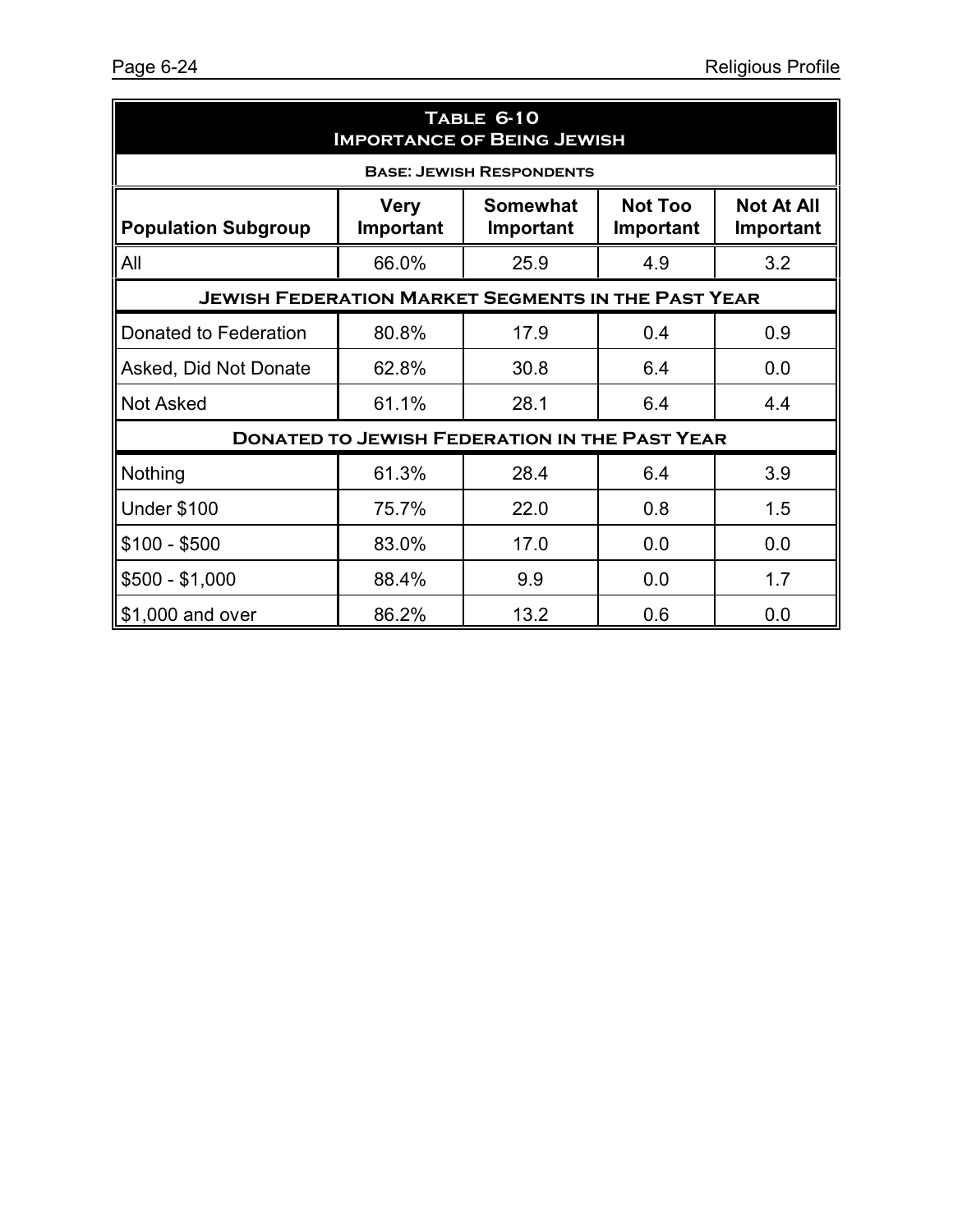| <b>TABLE 6-11</b><br><b>IMPORTANCE OF BEING JEWISH</b><br><b>COMMUNITY COMPARISONS</b> |      |                                 |                              |                                        |                                   |  |  |  |  |  |
|----------------------------------------------------------------------------------------|------|---------------------------------|------------------------------|----------------------------------------|-----------------------------------|--|--|--|--|--|
| <b>BASE: JEWISH RESPONDENTS</b>                                                        |      |                                 |                              |                                        |                                   |  |  |  |  |  |
| <b>Community</b>                                                                       | Year | <b>Very</b><br><b>Important</b> | <b>Somewhat</b><br>Important | <b>Not</b><br><b>Very</b><br>Important | <b>Not</b><br>at All<br>Important |  |  |  |  |  |
| Palm Springs                                                                           | 1998 | 87%                             |                              | 13                                     |                                   |  |  |  |  |  |
| Cincinnati                                                                             | 2008 | 76%                             | 21                           | $\overline{2}$                         | $\mathbf 1$                       |  |  |  |  |  |
| Cleveland                                                                              | 2011 | 75%                             | 20                           | 3                                      | $\overline{2}$                    |  |  |  |  |  |
| Miami*                                                                                 | 2014 | 74%                             | 20                           | 4                                      | $\overline{2}$                    |  |  |  |  |  |
| <b>Baltimore</b>                                                                       | 2010 | 74%                             | 17                           | 5                                      | $\overline{\mathcal{A}}$          |  |  |  |  |  |
| Chicago                                                                                | 2010 | 73%                             | 23                           | 4                                      | 1                                 |  |  |  |  |  |
| <b>Howard County</b>                                                                   | 2010 | 70%                             | 24                           | 4                                      | $\overline{2}$                    |  |  |  |  |  |
| Philadelphia                                                                           | 2009 | 70%                             | 23                           | 6                                      |                                   |  |  |  |  |  |
| Pittsburgh                                                                             | 2002 | 67%                             | 25                           | 6                                      | $\overline{2}$                    |  |  |  |  |  |
| <b>BROWARD</b>                                                                         | 2016 | 66%                             | 26                           | 5                                      | 3                                 |  |  |  |  |  |
| <b>Essex-Morris</b>                                                                    | 1998 | 65%                             | 27                           | 8                                      |                                   |  |  |  |  |  |
| San Diego                                                                              | 2003 | 64%                             | 26                           | 6                                      | 4                                 |  |  |  |  |  |
| Phoenix                                                                                | 2002 | 63%                             | 28                           | 5                                      | 4                                 |  |  |  |  |  |
| Sarasota                                                                               | 2001 | 62%                             | 31                           | 5                                      | $\overline{2}$                    |  |  |  |  |  |
| Denver                                                                                 | 2007 | 61%                             | 29                           | $\overline{7}$                         | 3                                 |  |  |  |  |  |
| Wilmington                                                                             | 1995 | 61%                             | 29                           | 7                                      | 3                                 |  |  |  |  |  |
| New York                                                                               | 2011 | 57%                             | 27                           | 9                                      | $\overline{7}$                    |  |  |  |  |  |
| <b>Atlanta</b>                                                                         | 2006 | 56%                             | 35                           | 5                                      | $\overline{\mathbf{4}}$           |  |  |  |  |  |
| St. Louis                                                                              | 2014 | 53%                             | 31                           | 12                                     | 5                                 |  |  |  |  |  |
| <b>Las Vegas</b>                                                                       | 2005 | 53%                             | 34                           | 8                                      | 6                                 |  |  |  |  |  |
| Columbus                                                                               | 2013 | 44%                             | 31                           | 11                                     | 14                                |  |  |  |  |  |
| East Bay                                                                               | 2011 | 42%                             | 33                           | 16                                     | 10 <sup>°</sup>                   |  |  |  |  |  |
| San Francisco                                                                          | 2004 | 41%                             | 41                           | 12                                     | 6                                 |  |  |  |  |  |
| NJPS <sup>1</sup>                                                                      | 2000 | 52%                             | 34                           | 10                                     | 4                                 |  |  |  |  |  |
| $*$ $\cap$                                                                             |      | $\frac{1}{2}$                   |                              |                                        |                                   |  |  |  |  |  |

Question was asked using the responses very important, somewhat important, not too important, not at all important.

1 NJPS 2000 data are for the *more Jewishly-connected sample*.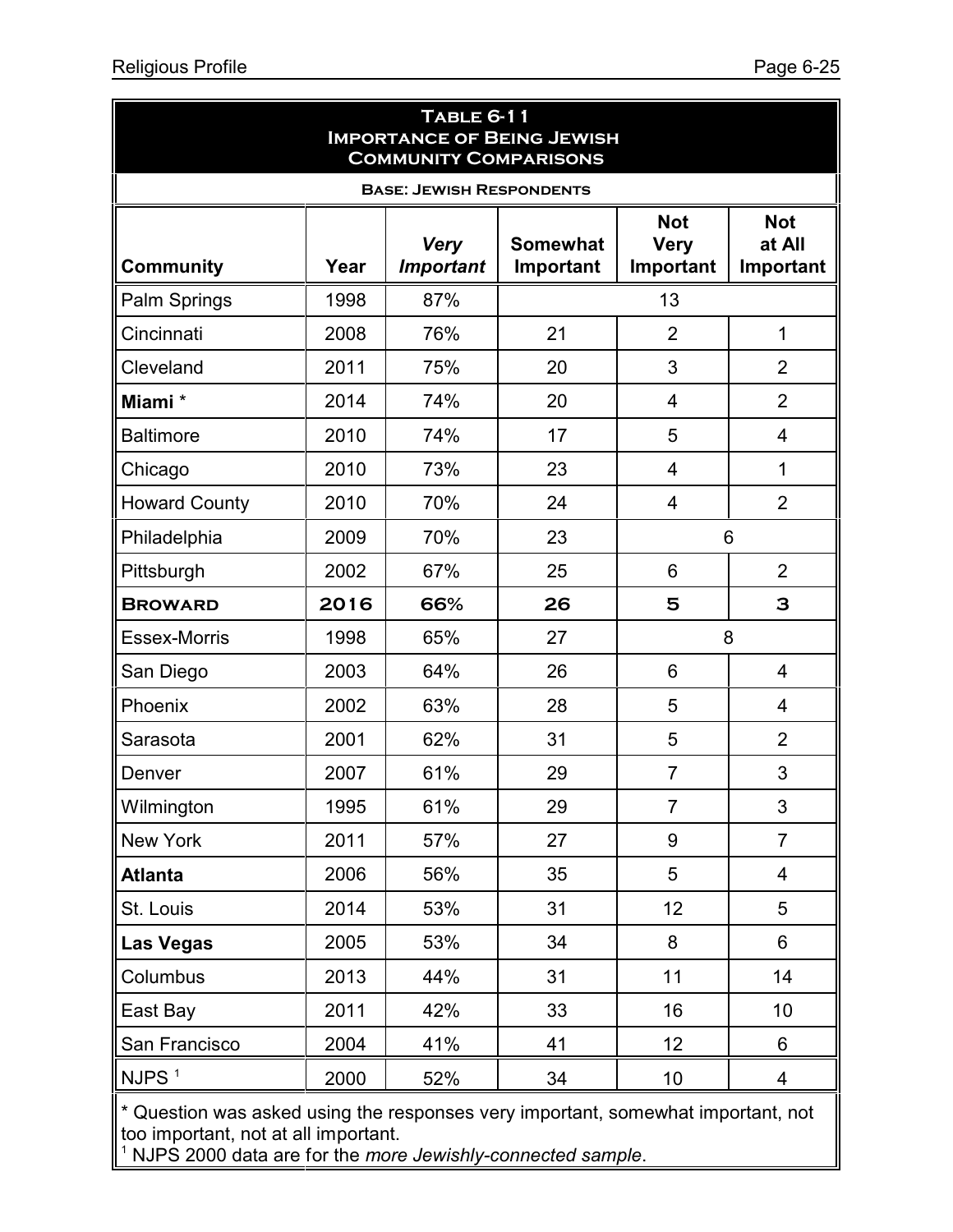### **Being Jewish Is Mainly a Matter of....**

**T** able 6-12 shows that 11% of Jewish respondents in Broward feel that to them<br>personally being Jewish is mainly a matter of religion; 18%, ancestry; 31%, culture; **able 6-12** shows that 11% of Jewish respondents in Broward feel that to them 0%, religion and ancestry; 2%, religion and culture; 5%, ancestry and culture; and 33%, all three. Cumulatively, 47% of respondents included religion in their responses; 56%, ancestry, and 70%, culture.

53% of respondents feel that being Jewish is mainly a matter of ancestry, culture, or both, thus excluding religion as a component.

The 11% who feel that being Jewish is mainly a matter of religion compares to 15% in the Pew study. The 53% who feel that being Jewish is mainly a matter of ancestry, culture, or both compares to 62% in the Pew study. The 33% who feel that being Jewish is mainly a matter of all three (ancestry, culture, and religion) compares to 23% in the Pew study.

**Comparisons Among Population Subgroups**.

#### **A Matter of Religion**

**Table 6-12** shows that, overall, 11% of respondents feel that to them being Jewish is mainly a matter of religion. The percentage is much higher for respondents in:

- Orthodox households (29%)
- conversionary in-married households (23%)

The percentage is much lower for respondents in:

• non-elderly couple households (1%)

#### **A Matter of Ancestry**

**Table 6-12** shows that, overall, 18% of respondents feel that to them being Jewish is mainly a matter of ancestry. The percentage is much higher for respondents (in):

- intermarried households (47%)
- ! households in which the respondent did not attend Jewish education as a child (31%)
- households in which no adult visited Israel (31%)

- $\bullet$  households with only adult children (2%)
- $\bullet$  conversionary in-married households (4%)
- ! synagogue member households (7%), households who attended Chabad in the past year (8%), and JCC member households (4%)
- $\bullet$  households in which the respondent attended Jewish day school as a child (5%)
- ! households in which the respondent participated in Hillel/Chabad while in college (3%)
- households in which an adult visited Israel on a Jewish trip (7%)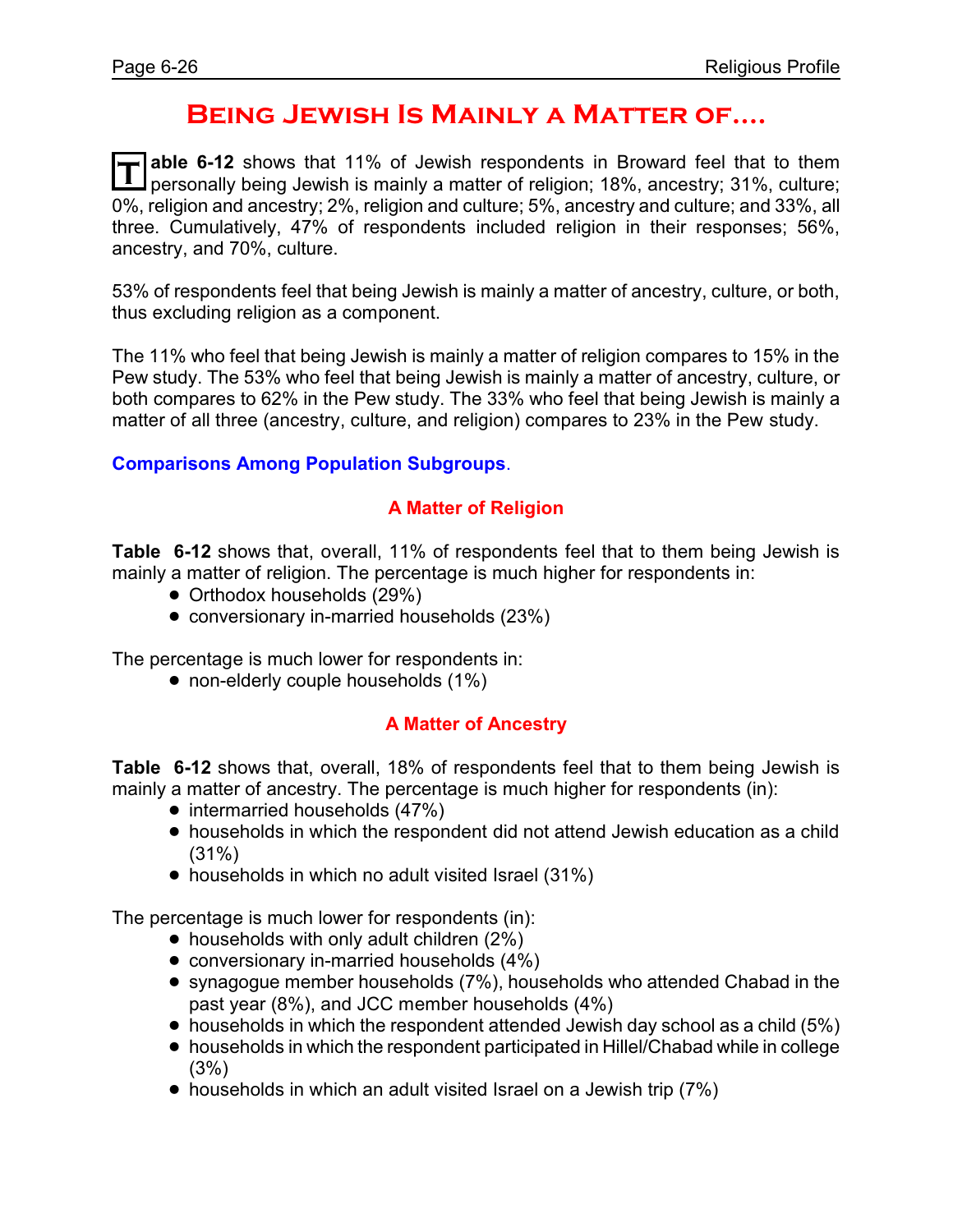- households who donated to the Jewish Federation in the past year (7%)
- ! households who donated \$100-\$500 (6%), \$500-\$1,000 94%), and \$1,000 and over (5%) to the Jewish Federation in the past year

### **A Matter of Ancestry**

**Table 6-12** shows that, overall, 31% of respondents feel that to them being Jewish is mainly a matter of ancestry. The percentage is much higher for respondents (in):

- $\bullet$  under age 35 (46%) and age 65-74 (14%)
- households with only adult children (41%) and non-elderly couple households  $(44% )$
- conversionary in-married households (4%)

The percentage is much lower for respondents (in):

- age 75 and over  $(17%)$
- non-elderly single households (14%)
- Orthodox households (4%)

### **Proud to Be Jewish**

**J** ewish respondents in Broward were asked if they agree or disagree with the statement<br>"If am proud to be Jowish" 98% of respondents agreed, which compares to 94% in the "I am proud to be Jewish." 98% of respondents agreed, which compares to 94% in the Pew study.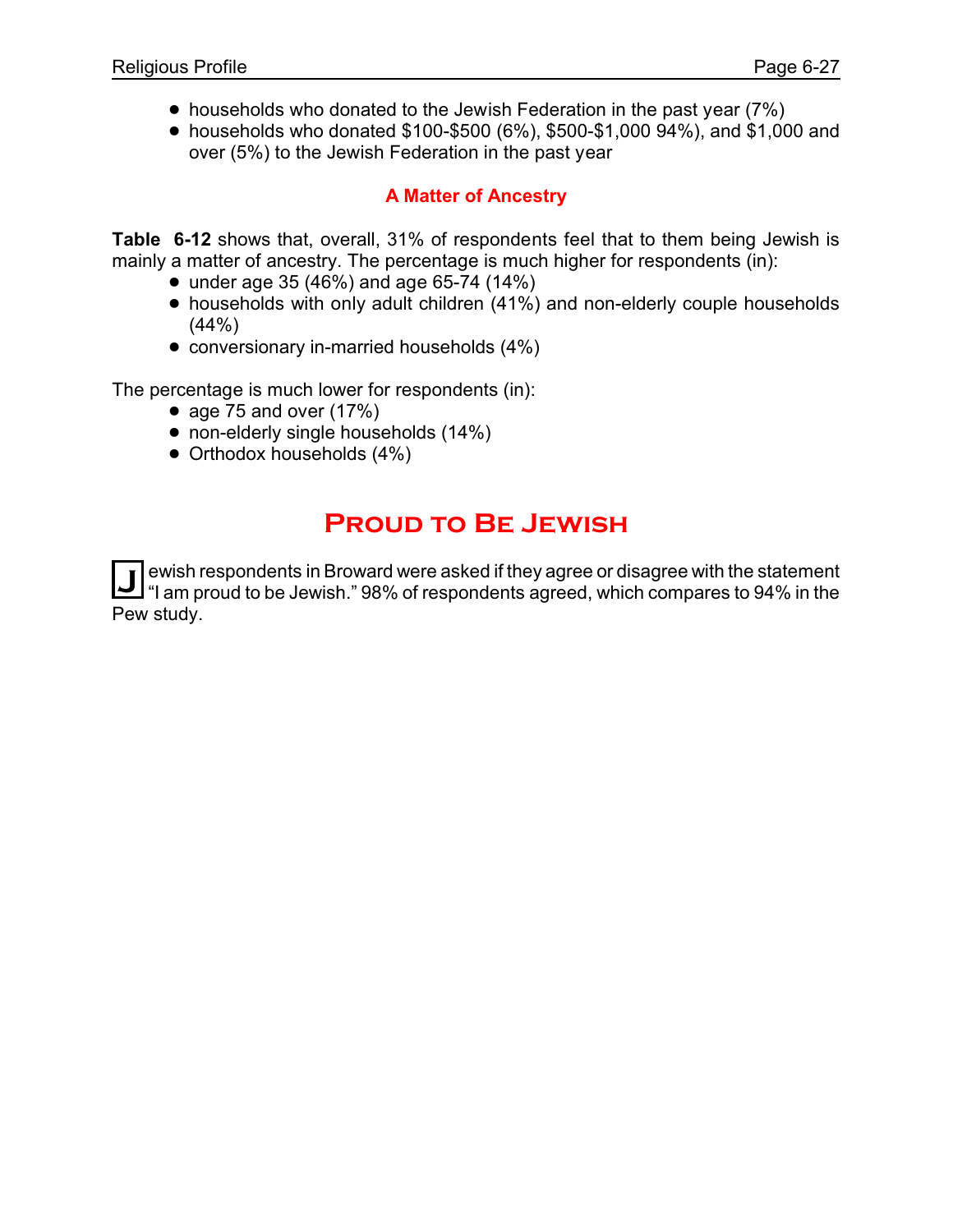| <b>TABLE 6-12</b><br><b>BEING JEWISH IS MAINLY A MATTER OF</b> |       |                          |                          |                                           |                                   |                                          |                     |  |  |  |
|----------------------------------------------------------------|-------|--------------------------|--------------------------|-------------------------------------------|-----------------------------------|------------------------------------------|---------------------|--|--|--|
| <b>BASE: JEWISH RESPONDENTS</b>                                |       |                          |                          |                                           |                                   |                                          |                     |  |  |  |
| <b>Population</b><br>Subgroup                                  |       | <b>Religion Ancestry</b> | <b>Culture</b>           | <b>Religion</b><br>and<br><b>Ancestry</b> | Religion<br>and<br><b>Culture</b> | <b>Ancestry</b><br>and<br><b>Culture</b> | All<br><b>Three</b> |  |  |  |
| All                                                            | 11.4% | 18.0                     | 30.7                     | 0.2                                       | 1.7                               | 4.6                                      | 33.4                |  |  |  |
|                                                                |       |                          | <b>GEOGRAPHIC AREA</b>   |                                           |                                   |                                          |                     |  |  |  |
| Northwest                                                      | 13.2% | 17.5                     | 37.5                     | 0.0                                       | 2.7                               | 7.1                                      | 22.0                |  |  |  |
| <b>North Central</b>                                           | 17.9% | 16.7                     | 31.1                     | 0.0                                       | 0.0                               | 6.0                                      | 28.3                |  |  |  |
| East                                                           | 17.5% | 11.3                     | 29.5                     | 0.6                                       | 0.5                               | 6.8                                      | 33.8                |  |  |  |
| <b>West Central</b>                                            | 11.4% | 24.2                     | 30.7                     | 0.4                                       | 2.7                               | 2.3                                      | 28.3                |  |  |  |
| Southeast                                                      | 10.8% | 15.6                     | 23.2                     | 0.0                                       | 0.6                               | 5.8                                      | 44.0                |  |  |  |
| Southwest                                                      | 5.8%  | 16.0                     | 32.4                     | 0.0                                       | 1.9                               | 3.4                                      | 40.5                |  |  |  |
|                                                                |       |                          |                          | <b>AGE OF THE RESPONDENT</b>              |                                   |                                          |                     |  |  |  |
| Under 35                                                       | 9.9%  | 9.8                      | 45.7                     | 0.6                                       | 0.8                               | 9.6                                      | 23.6                |  |  |  |
| $35 - 49$                                                      | 12.8% | 22.2                     | 36.0                     | 0.0                                       | 0.5                               | 3.1                                      | 25.4                |  |  |  |
| $50 - 64$                                                      | 14.3% | 15.7                     | 26.0                     | 0.3                                       | 1.3                               | 2.3                                      | 40.1                |  |  |  |
| $65 - 74$                                                      | 9.0%  | 13.9                     | 41.8                     | 0.0                                       | 0.1                               | 4.3                                      | 30.9                |  |  |  |
| 75 and over                                                    | 8.9%  | 24.9                     | 17.0                     | 0.1                                       | 5.1                               | 7.9                                      | 36.1                |  |  |  |
| $\rightarrow$ 65 and over                                      | 8.9%  | 19.7                     | 28.8                     | 0.1                                       | 2.7                               | 6.2                                      | 33.6                |  |  |  |
|                                                                |       |                          | <b>SEX OF RESPONDENT</b> |                                           |                                   |                                          |                     |  |  |  |
| Male                                                           | 10.6% | 17.6                     | 30.8                     | 0.1                                       | 1.7                               | 4.0                                      | 35.2                |  |  |  |
| Female                                                         | 12.0% | 18.3                     | 30.6                     | 0.2                                       | 1.7                               | 5.0                                      | 32.2                |  |  |  |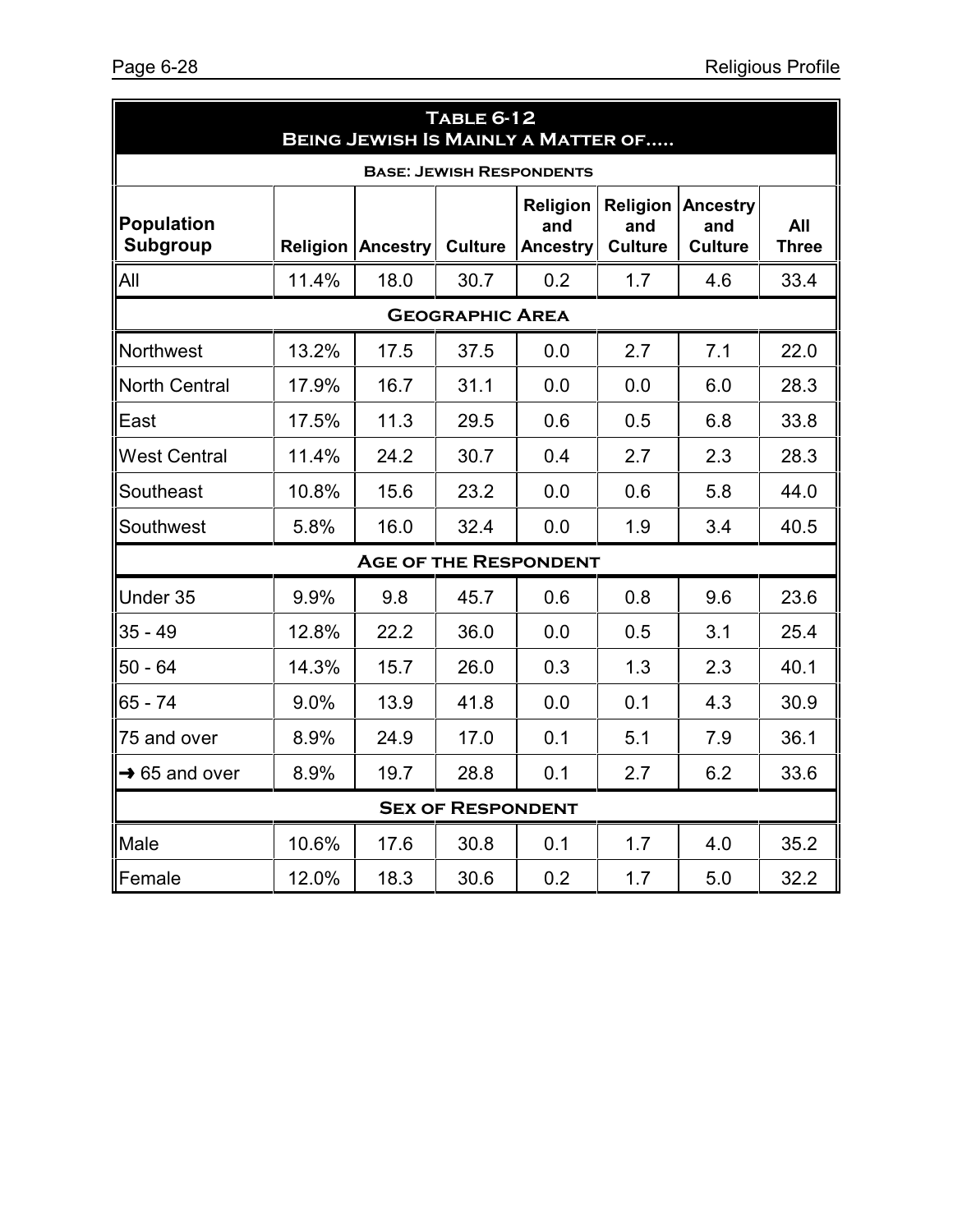| <b>TABLE 6-12</b><br><b>BEING JEWISH IS MAINLY A MATTER OF</b> |          |                 |                              |                                           |                                   |                                          |                     |  |  |  |
|----------------------------------------------------------------|----------|-----------------|------------------------------|-------------------------------------------|-----------------------------------|------------------------------------------|---------------------|--|--|--|
| <b>BASE: JEWISH RESPONDENTS</b>                                |          |                 |                              |                                           |                                   |                                          |                     |  |  |  |
| <b>Population</b><br>Subgroup                                  | Religion | <b>Ancestry</b> | <b>Culture</b>               | <b>Religion</b><br>and<br><b>Ancestry</b> | Religion<br>and<br><b>Culture</b> | <b>Ancestry</b><br>and<br><b>Culture</b> | All<br><b>Three</b> |  |  |  |
| All                                                            | 11.4%    | 18.0            | 30.7                         | 0.2                                       | 1.7                               | 4.6                                      | 33.4                |  |  |  |
|                                                                |          |                 |                              | <b>HOUSEHOLD STRUCTURE</b>                |                                   |                                          |                     |  |  |  |
| Household with<br>Children                                     | 16.1%    | 21.5            | 30.3                         | 0.0                                       | 0.7                               | 5.8                                      | 25.6                |  |  |  |
| Household with<br><b>Only Adult Children</b>                   | 19.2%    | 2.3             | 41.1                         | 0.0                                       | 2.7                               | 1.1                                      | 33.6                |  |  |  |
| Non-Elderly<br>Couple                                          | 0.7%     | 23.5            | 43.7                         | 0.0                                       | 0.2                               | 2.5                                      | 29.4                |  |  |  |
| Non-Elderly<br>Single                                          | 6.5%     | 16.2            | 14.2                         | 1.4                                       | 0.0                               | 6.6                                      | 55.1                |  |  |  |
| <b>Elderly Couple</b>                                          | 11.8%    | 18.2            | 32.4                         | 0.0                                       | 2.7                               | 4.1                                      | 30.8                |  |  |  |
| <b>Elderly Single</b>                                          | 8.8%     | 19.4            | 24.6                         | 0.0                                       | 3.8                               | 9.1                                      | 34.3                |  |  |  |
|                                                                |          |                 | <b>HOUSEHOLD INCOME</b>      |                                           |                                   |                                          |                     |  |  |  |
| Under \$25,000                                                 | 14.7%    | 25.0            | 29.6                         | 0.0                                       | 3.0                               | 3.0                                      | 24.7                |  |  |  |
| $$25 - $50,000$                                                | 13.5%    | 22.2            | 23.1                         | 0.0                                       | 1.4                               | 6.0                                      | 33.8                |  |  |  |
| \$50 - \$100,000                                               | 12.5%    | 21.8            | 24.1                         | 0.0                                       | 2.2                               | 6.4                                      | 33.0                |  |  |  |
| \$100-\$200,000                                                | 14.6%    | 12.1            | 36.6                         | 0.8                                       | 0.1                               | 4.1                                      | 31.7                |  |  |  |
| \$200,000 and over                                             | 12.2%    | 13.2            | 39.1                         | 0.0                                       | 0.0                               | 4.4                                      | 31.1                |  |  |  |
|                                                                |          |                 | <b>JEWISH IDENTIFICATION</b> |                                           |                                   |                                          |                     |  |  |  |
| Orthodox                                                       | 28.9%    | 14.0            | 3.8                          | 0.0                                       | 1.0                               | 2.4                                      | 49.9                |  |  |  |
| Conservative                                                   | 15.2%    | 14.7            | 26.2                         | 0.2                                       | 2.5                               | 4.5                                      | 36.7                |  |  |  |
| Reform                                                         | 6.2%     | 11.7            | 35.9                         | 0.0                                       | 1.0                               | 4.6                                      | 40.6                |  |  |  |
| Just Jewish                                                    | 10.4%    | 27.2            | 34.2                         | 0.3                                       | 1.2                               | 4.6                                      | 22.1                |  |  |  |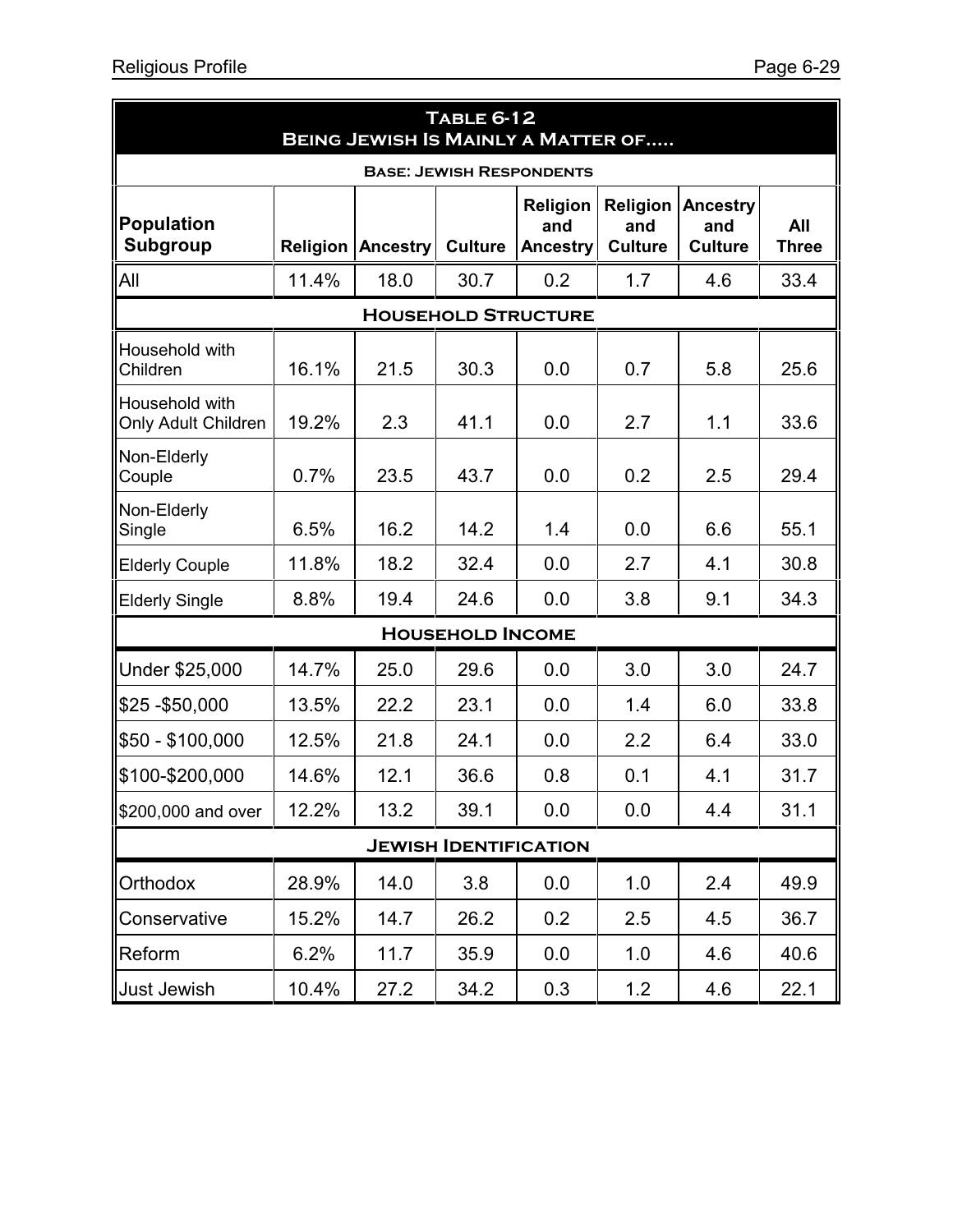| <b>TABLE 6-12</b><br><b>BEING JEWISH IS MAINLY A MATTER OF</b> |                         |          |                |                                           |                                   |                                          |                     |
|----------------------------------------------------------------|-------------------------|----------|----------------|-------------------------------------------|-----------------------------------|------------------------------------------|---------------------|
| <b>BASE: JEWISH RESPONDENTS</b>                                |                         |          |                |                                           |                                   |                                          |                     |
| <b>Population</b><br><b>Subgroup</b>                           | Religion                | Ancestry | <b>Culture</b> | <b>Religion</b><br>and<br><b>Ancestry</b> | Religion<br>and<br><b>Culture</b> | <b>Ancestry</b><br>and<br><b>Culture</b> | All<br><b>Three</b> |
| All                                                            | 11.4%                   | 18.0     | 30.7           | 0.2                                       | 1.7                               | 4.6                                      | 33.4                |
|                                                                | <b>TYPE OF MARRIAGE</b> |          |                |                                           |                                   |                                          |                     |
| In-married                                                     | 11.2%                   | 11.0     | 37.3           | 0.0                                       | 1.3                               | 3.3                                      | 35.9                |
| Conversionary                                                  | 23.0%                   | 3.5      | 45.8           | 0.0                                       | 0.0                               | 6.1                                      | 21.6                |
| Intermarried                                                   | 7.2%                    | 47.0     | 23.6           | 0.0                                       | 4.2                               | 1.2                                      | 16.8                |
| <b>SYNAGOGUE MEMBERSHIP</b>                                    |                         |          |                |                                           |                                   |                                          |                     |
| Member                                                         | 17.1%                   | 7.0      | 25.0           | 0.2                                       | 1.9                               | 5.2                                      | 43.6                |
| <b>Non</b>                                                     | 8.3%                    | 24.3     | 33.9           | 0.1                                       | 1.6                               | 4.2                                      | 27.6                |
| <b>ATTENDED CHABAD IN THE PAST YEAR</b>                        |                         |          |                |                                           |                                   |                                          |                     |
| Attended                                                       | 15.9%                   | 8.4      | 27.0           | 0.0                                       | 1.0                               | 3.6                                      | 44.1                |
| Did Not Attend                                                 | 10.2%                   | 21.0     | 31.8           | 0.2                                       | 1.9                               | 4.9                                      | 30.0                |
| <b>JCC MEMBERSHIP</b>                                          |                         |          |                |                                           |                                   |                                          |                     |
| Member                                                         | 12.0%                   | 3.7      | 34.8           | 0.0                                       | 0.1                               | 7.6                                      | 41.8                |
| Non Member                                                     | 11.4%                   | 20.0     | 30.1           | 0.2                                       | 1.9                               | 4.2                                      | 32.2                |
| <b>JEWISH ORGANIZATION MEMBERSHIP</b>                          |                         |          |                |                                           |                                   |                                          |                     |
| Member                                                         | 12.3%                   | 8.5      | 32.1           | 0.0                                       | 3.5                               | 5.0                                      | 38.6                |
| Non-Member                                                     | 11.3%                   | 20.3     | 30.3           | 0.2                                       | 1.3                               | 4.5                                      | 32.1                |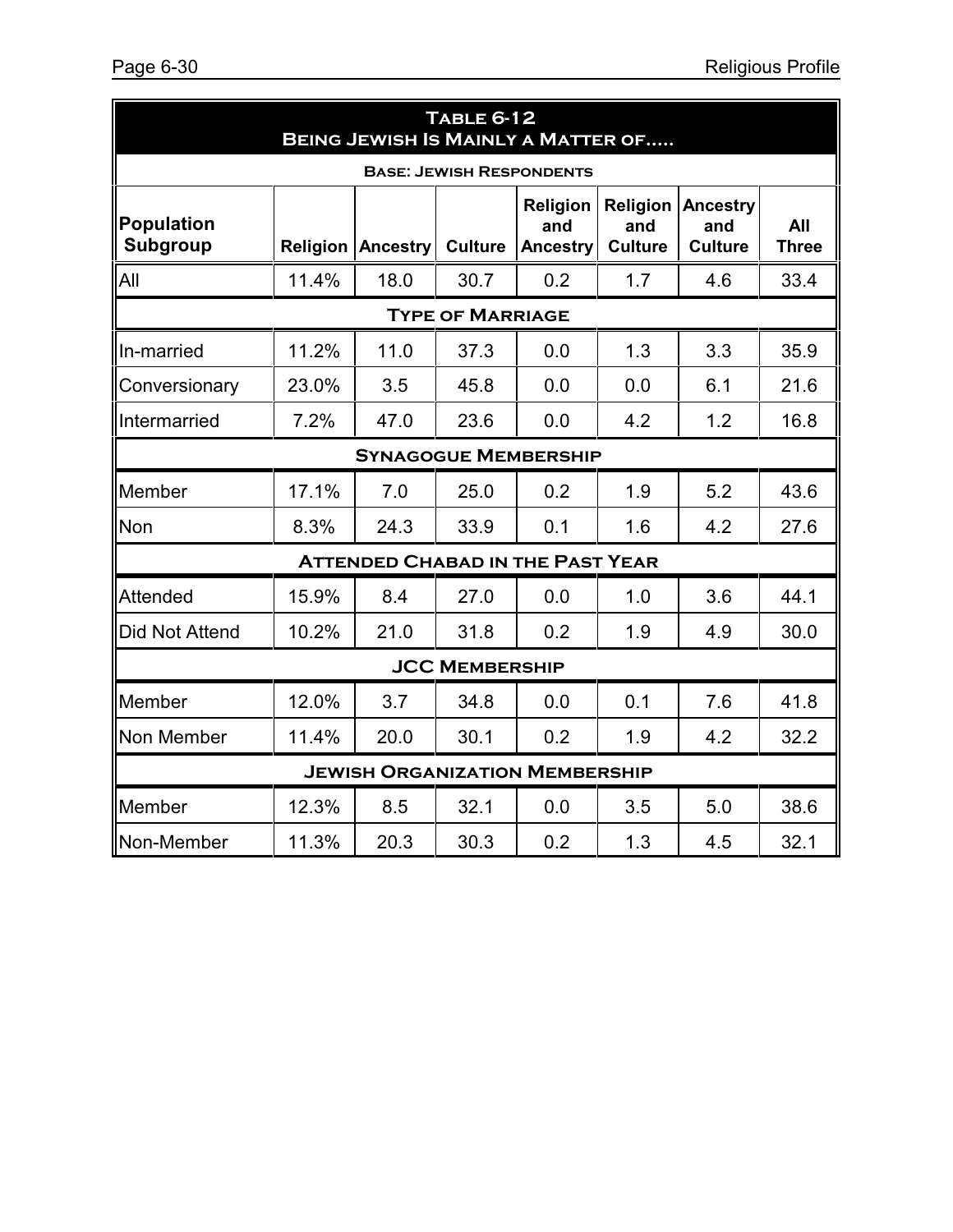| <b>TABLE 6-12</b><br><b>BEING JEWISH IS MAINLY A MATTER OF</b>                                |       |                                                        |                |                                    |                                   |                                          |                     |
|-----------------------------------------------------------------------------------------------|-------|--------------------------------------------------------|----------------|------------------------------------|-----------------------------------|------------------------------------------|---------------------|
| <b>BASE: JEWISH RESPONDENTS</b>                                                               |       |                                                        |                |                                    |                                   |                                          |                     |
| <b>Population</b><br><b>Subgroup</b>                                                          |       | <b>Religion Ancestry</b>                               | <b>Culture</b> | Religion<br>and<br><b>Ancestry</b> | Religion<br>and<br><b>Culture</b> | <b>Ancestry</b><br>and<br><b>Culture</b> | All<br><b>Three</b> |
| All                                                                                           | 11.4% | 18.0                                                   | 30.7           | 0.2                                | 1.7                               | 4.6                                      | 33.4                |
|                                                                                               |       | <b>RESPONDENT ATTENDED JEWISH EDUCATION AS A CHILD</b> |                |                                    |                                   |                                          |                     |
| To Jewish<br>Day School                                                                       | 15.4% | 4.6                                                    | 30.8           | 0.6                                | 1.6                               | 2.6                                      | 44.4                |
| To Supplemental<br>School                                                                     | 11.7% | 13.8                                                   | 32.4           | 0.1                                | 2.0                               | 4.8                                      | 35.2                |
| $\rightarrow$ To Jewish<br>Education                                                          | 11.8% | 12.2                                                   | 32.5           | 0.2                                | 2.0                               | 4.1                                      | 37.2                |
| No                                                                                            | 9.6%  | 31.0                                                   | 23.9           | 0.1                                | 0.9                               | 5.2                                      | 29.3                |
| RESPONDENT ATTENDED OR WORKED AT JEWISH OVERNIGHT CAMP AS A CHILD                             |       |                                                        |                |                                    |                                   |                                          |                     |
| To Overnight Camp                                                                             | 15.0% | 12.9                                                   | 31.3           | 0.0                                | 2.1                               | 4.3                                      | 34.4                |
| <b>No</b>                                                                                     | 9.5%  | 19.9                                                   | 29.9           | 0.3                                | 1.5                               | 4.5                                      | 34.4                |
| <b>RESPONDENT PARTICIPATED IN JEWISH YOUTH GROUP AS A TEENAGER</b>                            |       |                                                        |                |                                    |                                   |                                          |                     |
| In Youth Group                                                                                | 10.0% | 10.7                                                   | 30.7           | 0.1                                | 2.9                               | 4.6                                      | 41.0                |
| No                                                                                            | 12.6% | 22.9                                                   | 30.1           | 0.2                                | 0.8                               | 4.3                                      | 29.1                |
| <b>RESPONDENT PARTICIPATED IN HILLEL/CHABAD WHILE IN COLLEGE</b><br>(EXCLUDING HIGH HOLIDAYS) |       |                                                        |                |                                    |                                   |                                          |                     |
| Hillel/Chabad<br>Participant                                                                  | 13.8% | 3.2                                                    | 24.5           | 0.3                                | 3.9                               | 4.4                                      | 49.9                |
| <b>No</b>                                                                                     | 10.8% | 18.5                                                   | 35.4           | 0.2                                | 0.8                               | 3.9                                      | 30.4                |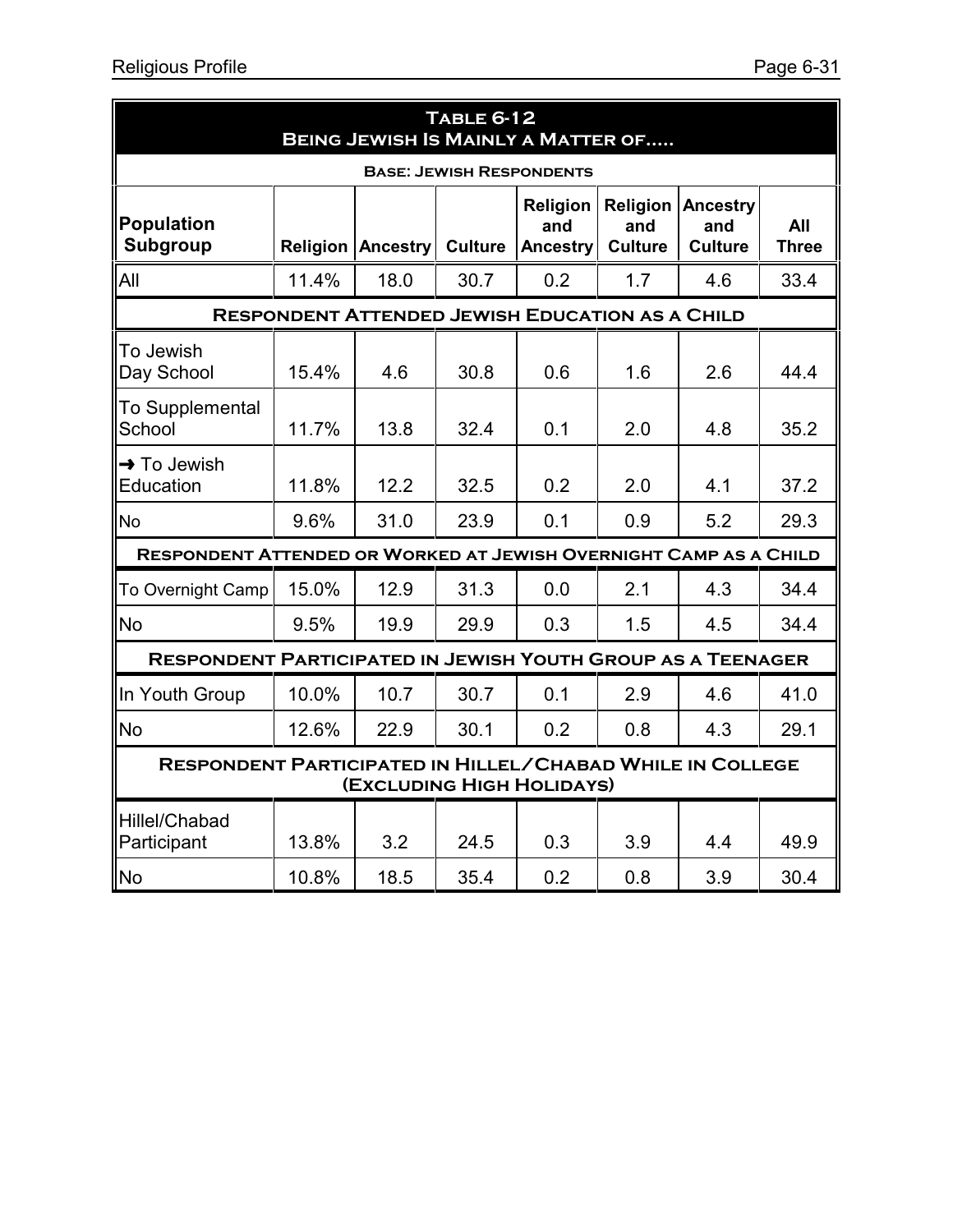| <b>TABLE 6-12</b><br><b>BEING JEWISH IS MAINLY A MATTER OF</b> |       |                          |                |                                                           |                                   |                                   |                     |
|----------------------------------------------------------------|-------|--------------------------|----------------|-----------------------------------------------------------|-----------------------------------|-----------------------------------|---------------------|
|                                                                |       |                          |                | <b>BASE: JEWISH RESPONDENTS</b>                           |                                   |                                   |                     |
| <b>Population</b><br><b>Subgroup</b>                           |       | <b>Religion Ancestry</b> | <b>Culture</b> | <b>Religion</b><br>and<br>Ancestry                        | Religion<br>and<br><b>Culture</b> | Ancestry<br>and<br><b>Culture</b> | All<br><b>Three</b> |
| All                                                            | 11.4% | 18.0                     | 30.7           | 0.2                                                       | 1.7                               | 4.6                               | 33.4                |
|                                                                |       |                          |                | <b>ANY ADULT VISITED ISRAEL</b>                           |                                   |                                   |                     |
| On Jewish Trip                                                 | 12.9% | 7.0                      | 29.5           | 0.5                                                       | 2.9                               | 6.7                               | 40.5                |
| On General Trip                                                | 7.9%  | 12.3                     | 33.9           | 0.1                                                       | 0.8                               | 2.9                               | 42.1                |
| <b>No</b>                                                      | 14.2% | 31.4                     | 28.2           | 0.0                                                       | 1.8                               | 4.8                               | 19.6                |
|                                                                |       |                          |                | <b>JEWISH FEDERATION MARKET SEGMENTS IN THE PAST YEAR</b> |                                   |                                   |                     |
| <b>Donated</b><br>to Federation                                | 12.1% | 7.3                      | 31.5           | 0.2                                                       | 0.3                               | 5.0                               | 43.6                |
| Asked, Did Not<br>Donate                                       | 7.1%  | 15.4                     | 32.0           | 0.0                                                       | 6.0                               | 5.5                               | 34.0                |
| <b>Not Asked</b>                                               | 11.7% | 22.3                     | 30.6           | 0.2                                                       | 1.7                               | 3.7                               | 29.8                |
| <b>DONATED TO JEWISH FEDERATION IN THE PAST YEAR</b>           |       |                          |                |                                                           |                                   |                                   |                     |
| Nothing                                                        | 11.0% | 21.6                     | 30.8           | 0.2                                                       | 2.2                               | 3.9                               | 30.3                |
| <b>Under \$100</b>                                             | 11.2% | 10.0                     | 31.1           | 0.5                                                       | 0.2                               | 5.1                               | 41.9                |
| $$100 - $500$                                                  | 14.6% | 5.7                      | 35.8           | 0.0                                                       | 0.6                               | 3.3                               | 40.0                |
| \$500 - \$1,000                                                | 2.7%  | 4.1                      | 22.6           | 0.0                                                       | 0.0                               | 8.2                               | 62.4                |
| \$1,000 and over                                               | 17.9% | 4.8                      | 30.3           | 0.0                                                       | 0.3                               | 6.2                               | 40.5                |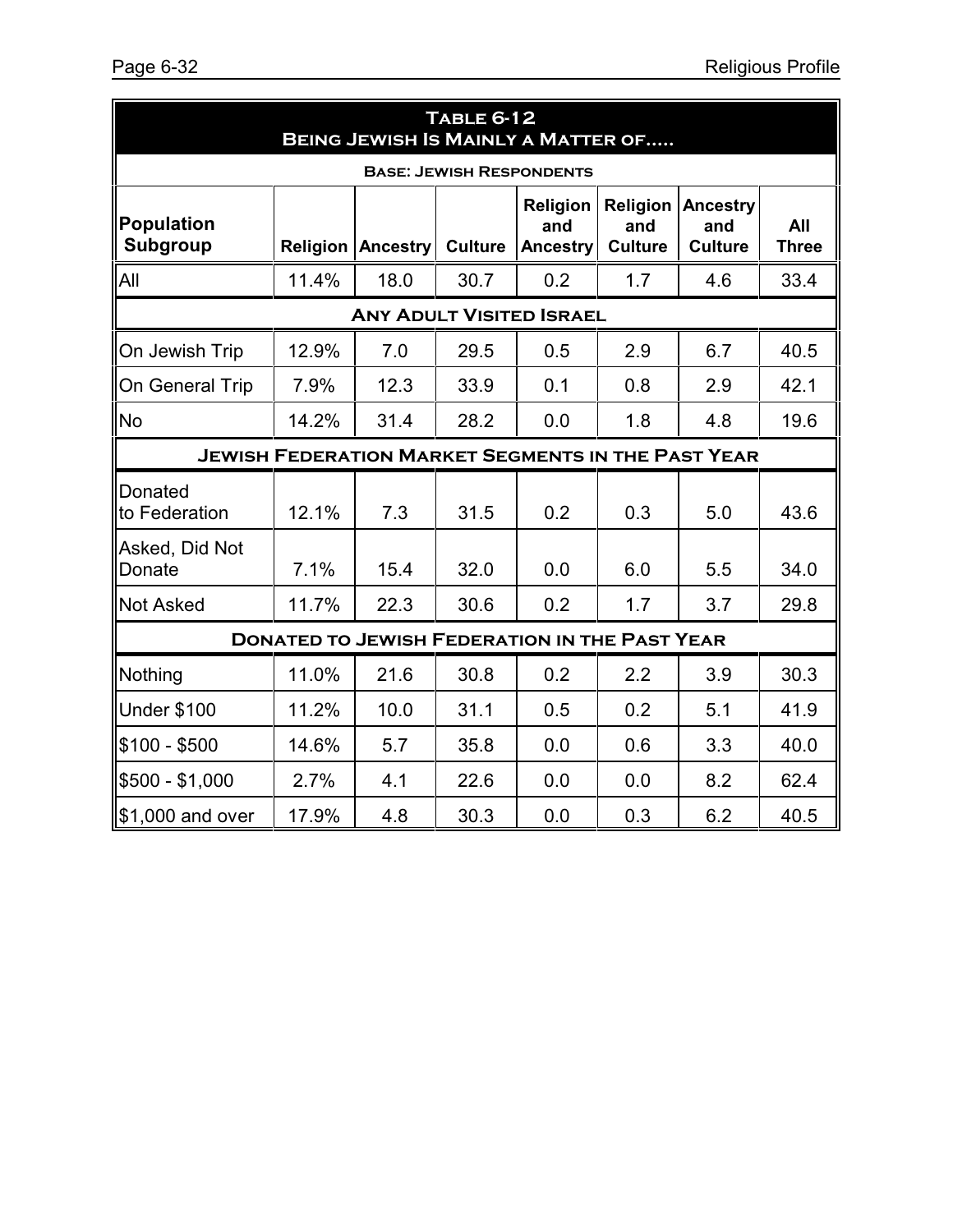### **Strong Sense of Belonging to the Jewish People**

**T able 6-13** shows that 90% of Jewish respondents in Broward agree with the statement "I have a strong sense of belonging to the Jewish people." The 90% compares to 75% in the Pew study.

**Comparisons Among Population Subgroups**. **Table 6-13** shows that, overall, 90% of respondents agree with the statement "I have a strong sense of belonging to the Jewish people.' The percentage is much higher for respondents in:

- ! Orthodox households (98%) and Conservative households (98%)
- ! households who attended Chabad in the past year (98%), JCC member households (98%), and Jewish organization member households (99%)
- households in which the respondent participated in a Jewish youth group as a teenager (98%)
- ! households in which the respondent participated in Hillel/Chabad while in college (excluding High Holidays) (98%)
- households who donated to the Jewish Federation in the past year (98%)
- $\bullet$  households who donated \$500-\$1,000 (98%) and \$1,000 and over (99%) to the Jewish Federation in the past year

- households in the East (77%)
- age 35-49 (79%)
- non-elderly single households (80%)
- ! households earning an annual income under \$25,000 (78%)
- intermarried households (76%)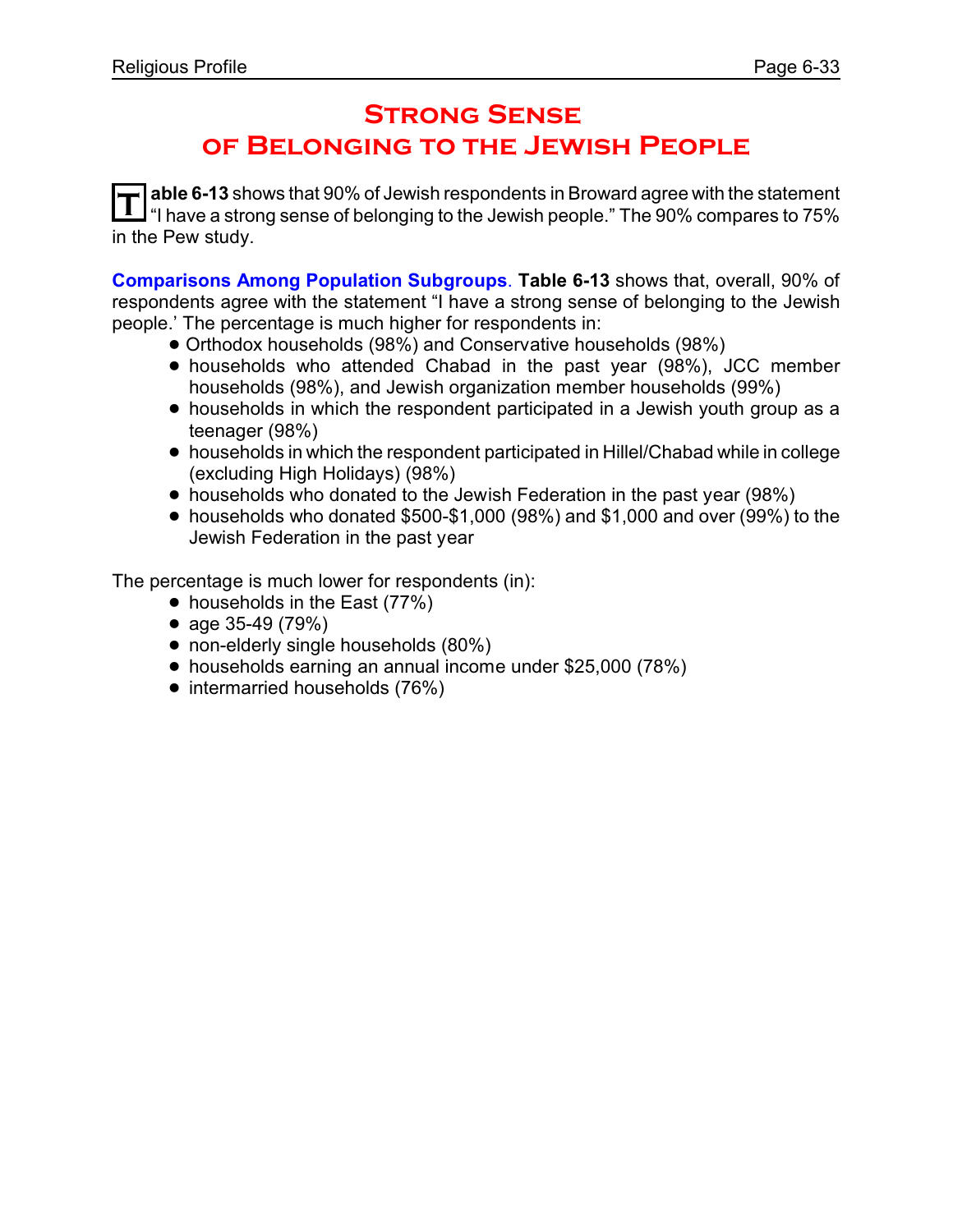### **Have a Special Responsibility to Take Care of Jews in Need Around the World**

**T able 6-13** shows that 75% of Jewish respondents in Broward agree with the statement "I have a special responsibility to take care of Jews in need around the world." The 75% compares to 63% in the Pew study.

**Comparisons Among Population Subgroups**. **Table 6-13** shows that, overall, 76% of respondents agree with the statement "I have a special responsibility to take care of Jews in need around the world." The percentage is much higher for respondents (in):

- households in the East (86%)
- $\bullet$  under age 35 (89%)
- non-elderly couple households (87%)
- households earning an annual income of \$200,000 and over (89%)
- households who attended Chabad in the past year (93%) and Jewish organization member households (88%)
- households in which the respondent participated in a Jewish youth group as a teenager (86%)
- ! households in which the respondent participated in Hillel/Chabad while in college (excluding High Holidays) (89%)
- households who donated to the Jewish Federation in the past year (94%)
- ! households who donated under \$100 (94%), \$100-\$500 (93%), \$500-\$1,000 (96%), and \$1,000 and over (95%) to the Jewish Federation in the past year

- age 65-74 (64%)
- households in which no adult visited Israel (65%)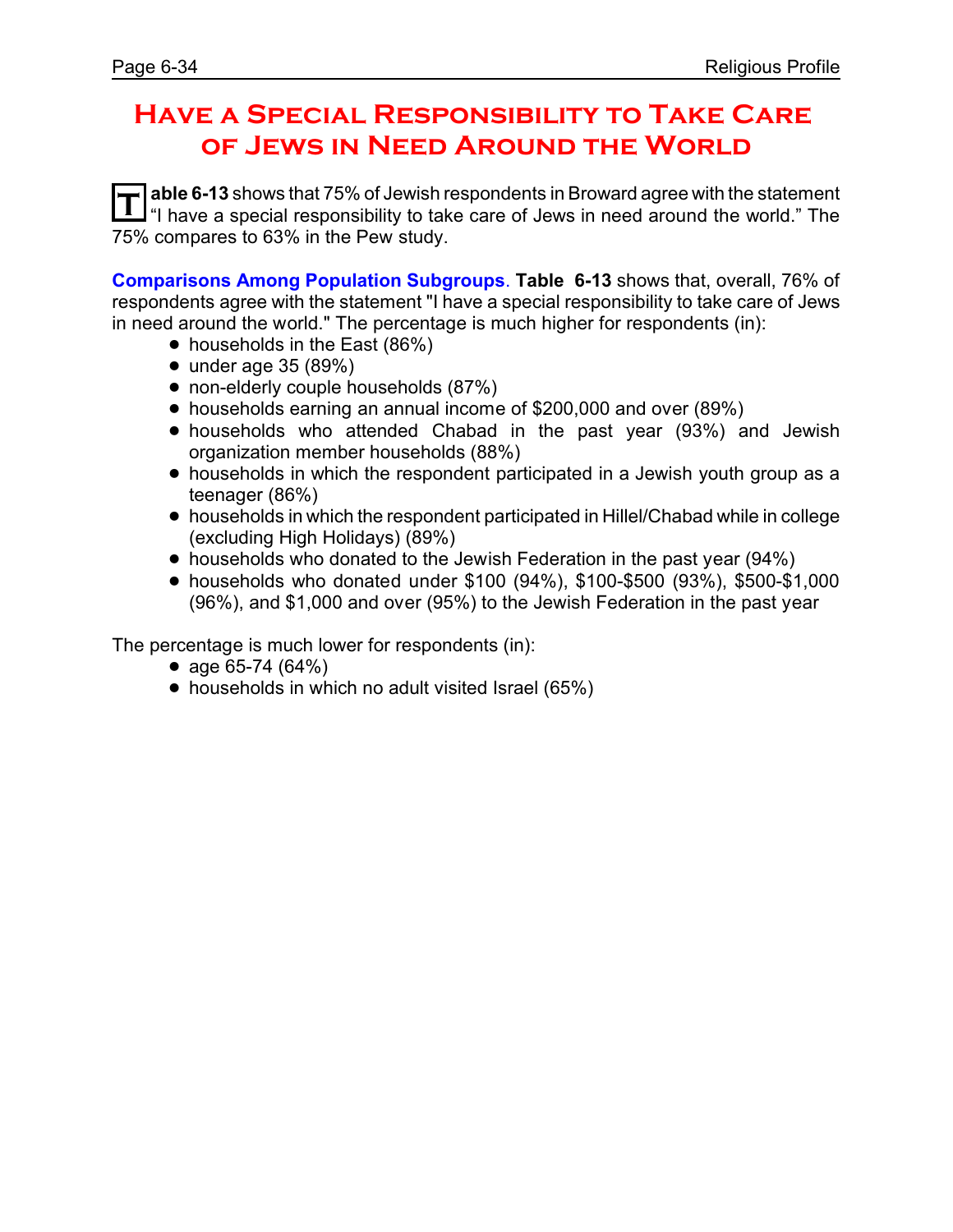| <b>TABLE 6-13</b><br><b>JEWISH IDENTITY ATTITUDES</b> |                                                         |                                                                                          |  |  |  |  |
|-------------------------------------------------------|---------------------------------------------------------|------------------------------------------------------------------------------------------|--|--|--|--|
| <b>BASE: JEWISH RESPONDENTS</b>                       |                                                         |                                                                                          |  |  |  |  |
| <b>Population Subgroup</b>                            | <b>Strong Sense</b><br>of Belonging<br>to Jewish People | <b>Special Responsibility</b><br>To Take Care of Jews in<br><b>Need Around the World</b> |  |  |  |  |
| All                                                   | 90.1%<br>75.9%                                          |                                                                                          |  |  |  |  |
| <b>GEOGRAPHIC AREA</b>                                |                                                         |                                                                                          |  |  |  |  |
| Northwest                                             | 89.6%                                                   | 72.1%                                                                                    |  |  |  |  |
| <b>North Central</b>                                  | 91.0%                                                   | 66.6%                                                                                    |  |  |  |  |
| East                                                  | 77.3%                                                   | 76.4%                                                                                    |  |  |  |  |
| <b>West Central</b>                                   | 91.8%                                                   | 73.8%                                                                                    |  |  |  |  |
| Southeast                                             | 89.9%                                                   | 86.3%                                                                                    |  |  |  |  |
| Southwest                                             | 93.4%                                                   | 77.0%                                                                                    |  |  |  |  |
|                                                       | <b>AGE OF THE RESPONDENT</b>                            |                                                                                          |  |  |  |  |
| Under 35                                              | 87.9%                                                   | 89.1%                                                                                    |  |  |  |  |
| $35 - 49$                                             | 78.6%                                                   | 77.3%                                                                                    |  |  |  |  |
| $50 - 64$                                             | 91.3%                                                   | 77.9%                                                                                    |  |  |  |  |
| 65 - 74                                               | 93.8%                                                   | 64.2%                                                                                    |  |  |  |  |
| 75 and over                                           | 94.8%                                                   | 76.6%                                                                                    |  |  |  |  |
| $\rightarrow$ 65 and over                             | 94.3%                                                   | 70.6%                                                                                    |  |  |  |  |
|                                                       | <b>SEX OF RESPONDENT</b>                                |                                                                                          |  |  |  |  |
| Male                                                  | 88.9%                                                   | 68.3%                                                                                    |  |  |  |  |
| Female                                                | 90.9%                                                   | 81.1%                                                                                    |  |  |  |  |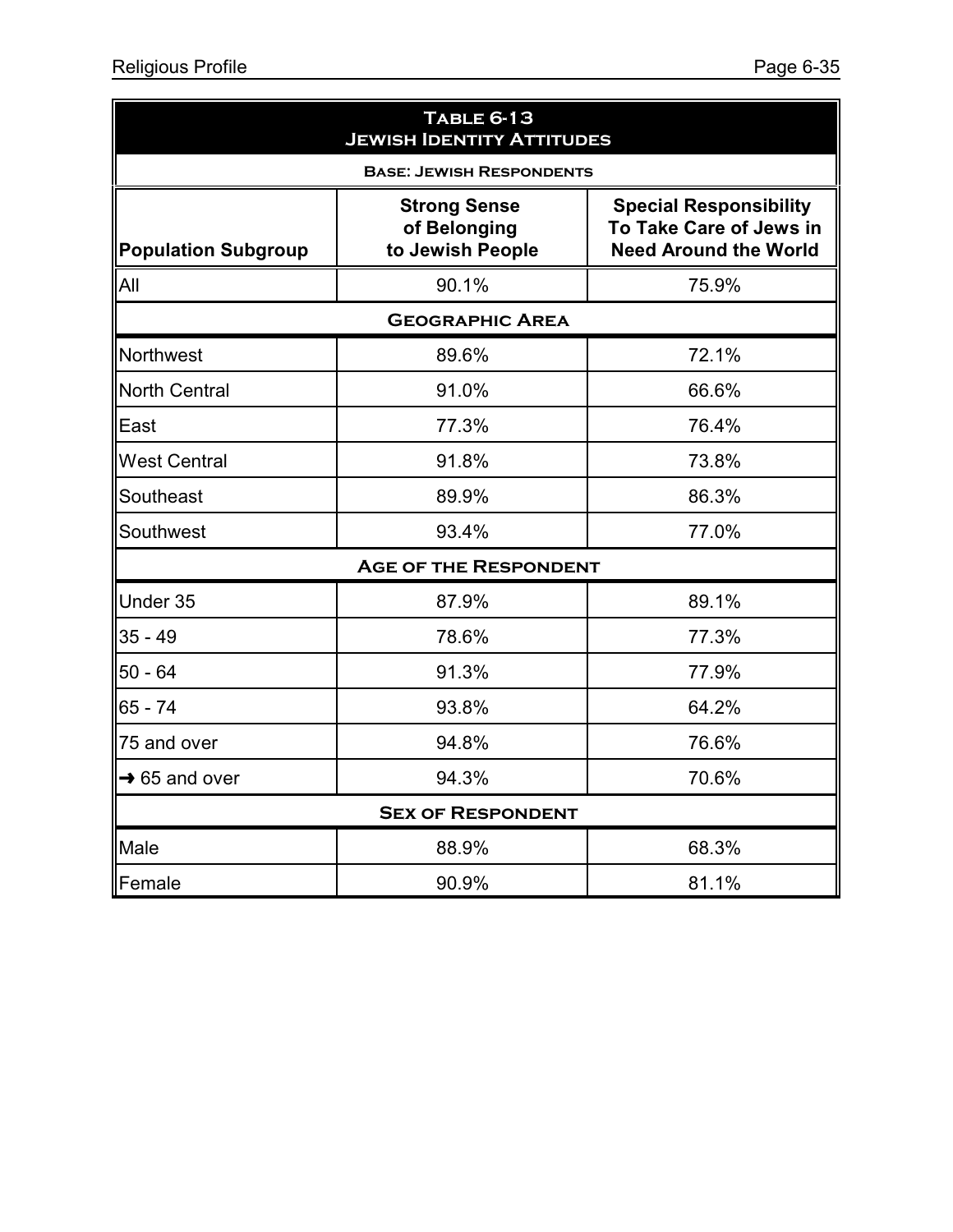| <b>TABLE 6-13</b><br><b>JEWISH IDENTITY ATTITUDES</b> |                                                         |                                                                                          |  |  |  |  |  |
|-------------------------------------------------------|---------------------------------------------------------|------------------------------------------------------------------------------------------|--|--|--|--|--|
| <b>BASE: JEWISH RESPONDENTS</b>                       |                                                         |                                                                                          |  |  |  |  |  |
| <b>Population Subgroup</b>                            | <b>Strong Sense</b><br>of Belonging<br>to Jewish People | <b>Special Responsibility</b><br>To Take Care of Jews in<br><b>Need Around the World</b> |  |  |  |  |  |
| All                                                   | 90.1%                                                   | 75.9%                                                                                    |  |  |  |  |  |
| <b>HOUSEHOLD STRUCTURE</b>                            |                                                         |                                                                                          |  |  |  |  |  |
| Household with Children                               | 84.1%                                                   | 75.0%                                                                                    |  |  |  |  |  |
| Household with Only<br><b>Adult Children</b>          | 95.8%                                                   | 77.9%                                                                                    |  |  |  |  |  |
| <b>Non-Elderly Couple</b>                             | 90.7%                                                   | 87.1%                                                                                    |  |  |  |  |  |
| <b>Non-Elderly Single</b>                             | 79.6%                                                   | 73.7%                                                                                    |  |  |  |  |  |
| <b>Elderly Couple</b>                                 | 93.8%                                                   | 72.8%                                                                                    |  |  |  |  |  |
| <b>Elderly Single</b>                                 | 94.6%                                                   | 77.2%                                                                                    |  |  |  |  |  |
| <b>HOUSEHOLD INCOME</b>                               |                                                         |                                                                                          |  |  |  |  |  |
| Under \$25,000                                        | 78.3%                                                   | 74.8%                                                                                    |  |  |  |  |  |
| $$25 - $50,000$                                       | 89.8%                                                   | 71.4%                                                                                    |  |  |  |  |  |
| \$50 - \$100,000                                      | 90.0%                                                   | 74.7%                                                                                    |  |  |  |  |  |
| \$100 - \$200,000                                     | 90.3%                                                   | 70.7%                                                                                    |  |  |  |  |  |
| \$200,000 and over                                    | 93.1%                                                   | 88.5%                                                                                    |  |  |  |  |  |
| <b>JEWISH IDENTIFICATION</b>                          |                                                         |                                                                                          |  |  |  |  |  |
| Orthodox                                              | 97.8%                                                   | 84.5%                                                                                    |  |  |  |  |  |
| Conservative                                          | 97.8%                                                   | 83.9%                                                                                    |  |  |  |  |  |
| Reform                                                | 91.7%                                                   | 78.1%                                                                                    |  |  |  |  |  |
| <b>Just Jewish</b>                                    | 81.3%                                                   | 65.8%                                                                                    |  |  |  |  |  |
| <b>TYPE OF MARRIAGE</b>                               |                                                         |                                                                                          |  |  |  |  |  |
| In-married                                            | 95.5%                                                   | 83.7%                                                                                    |  |  |  |  |  |
| Conversionary                                         | 96.4%                                                   | 70.0%                                                                                    |  |  |  |  |  |
| Intermarried                                          | 75.7%                                                   | 55.3%                                                                                    |  |  |  |  |  |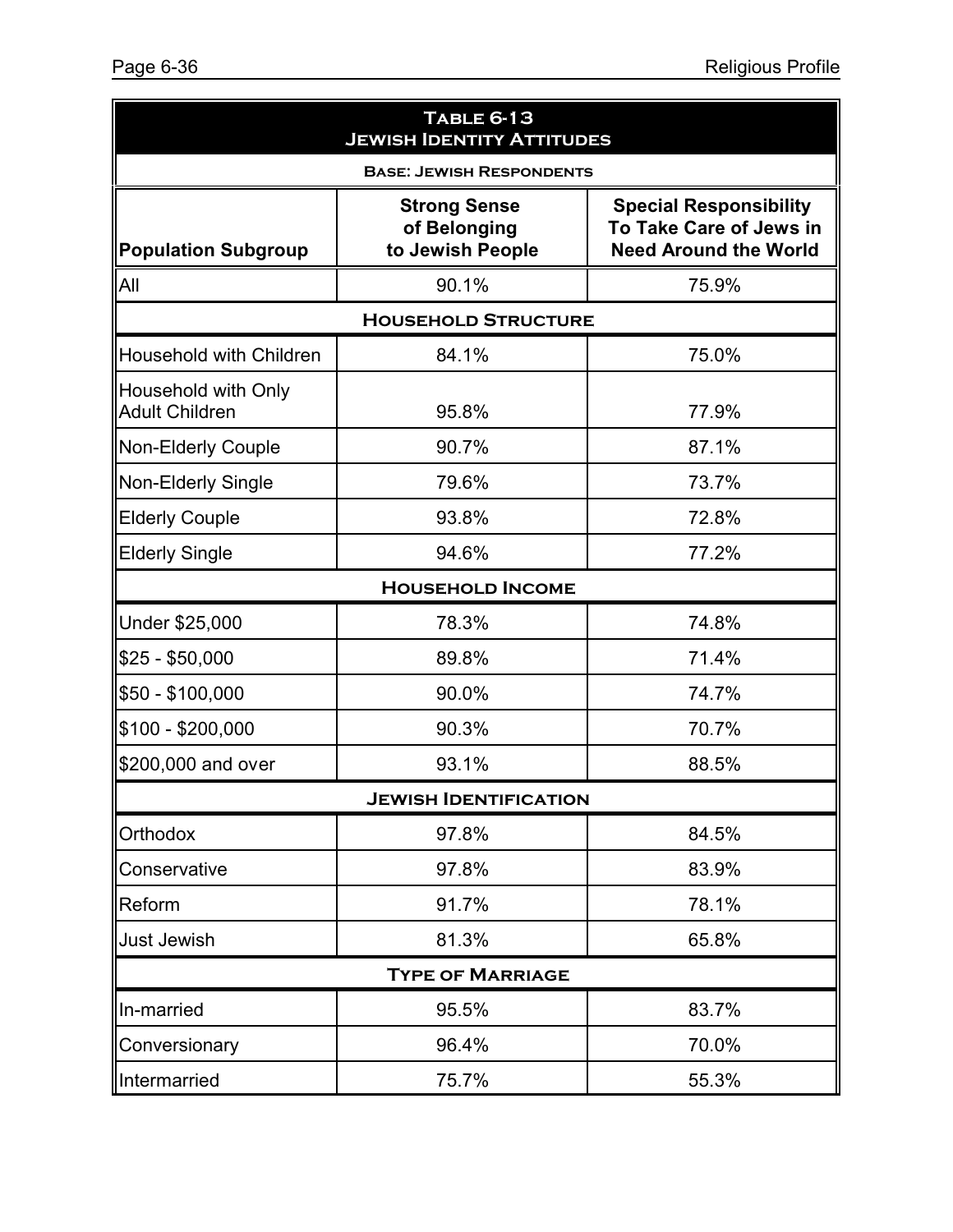| TABLE 6-13<br><b>JEWISH IDENTITY ATTITUDES</b> |                                                                    |                                                                                          |  |  |
|------------------------------------------------|--------------------------------------------------------------------|------------------------------------------------------------------------------------------|--|--|
| <b>BASE: JEWISH RESPONDENTS</b>                |                                                                    |                                                                                          |  |  |
| <b>Population Subgroup</b>                     | <b>Strong Sense</b><br>of Belonging<br>to Jewish People            | <b>Special Responsibility</b><br>To Take Care of Jews in<br><b>Need Around the World</b> |  |  |
| All                                            | 90.1%                                                              | 75.9%                                                                                    |  |  |
|                                                | <b>SYNAGOGUE MEMBERSHIP</b>                                        |                                                                                          |  |  |
| Member                                         | 97.1%                                                              | 84.8%                                                                                    |  |  |
| Non-Member                                     | 86.3%                                                              | 71.1%                                                                                    |  |  |
|                                                | <b>ATTENDED CHABAD IN THE PAST YEAR</b>                            |                                                                                          |  |  |
| <b>Attended</b>                                | 98.1%                                                              | 93.1%                                                                                    |  |  |
| <b>Did Not Attend</b>                          | 87.7%                                                              | 70.8%                                                                                    |  |  |
|                                                | <b>JCC MEMBERSHIP</b>                                              |                                                                                          |  |  |
| Member                                         | 97.6%                                                              | 85.4%                                                                                    |  |  |
| Non-Member                                     | 89.0%                                                              | 74.5%                                                                                    |  |  |
|                                                | <b>JEWISH ORGANIZATION MEMBERSHIP</b>                              |                                                                                          |  |  |
| Member                                         | 98.5%                                                              | 88.4%                                                                                    |  |  |
| Non-Member                                     | 87.9%                                                              | 72.7%                                                                                    |  |  |
|                                                | <b>RESPONDENT ATTENDED JEWISH EDUCATION AS A CHILD</b>             |                                                                                          |  |  |
| To Jewish Day School                           | 93.3%                                                              | 75.5%                                                                                    |  |  |
| <b>To Supplemental School</b>                  | 92.3%                                                              | 77.3%                                                                                    |  |  |
| →To Jewish Education                           | 93.0%                                                              | 76.7%                                                                                    |  |  |
| <b>No</b>                                      | 87.2%                                                              | 74.9%                                                                                    |  |  |
|                                                | RESPONDENT ATTENDED OR WORKED AT JEWISH OVERNIGHT CAMP AS A CHILD  |                                                                                          |  |  |
| <b>To Overnight Camp</b>                       | 95.9%                                                              | 79.3%                                                                                    |  |  |
| <b>No</b>                                      | 88.8%                                                              | 75.5%                                                                                    |  |  |
|                                                | <b>RESPONDENT PARTICIPATED IN JEWISH YOUTH GROUP AS A TEENAGER</b> |                                                                                          |  |  |
| In Youth Group                                 | 98.1%                                                              | 85.7%                                                                                    |  |  |
| <b>No</b>                                      | 86.0%                                                              | 70.3%                                                                                    |  |  |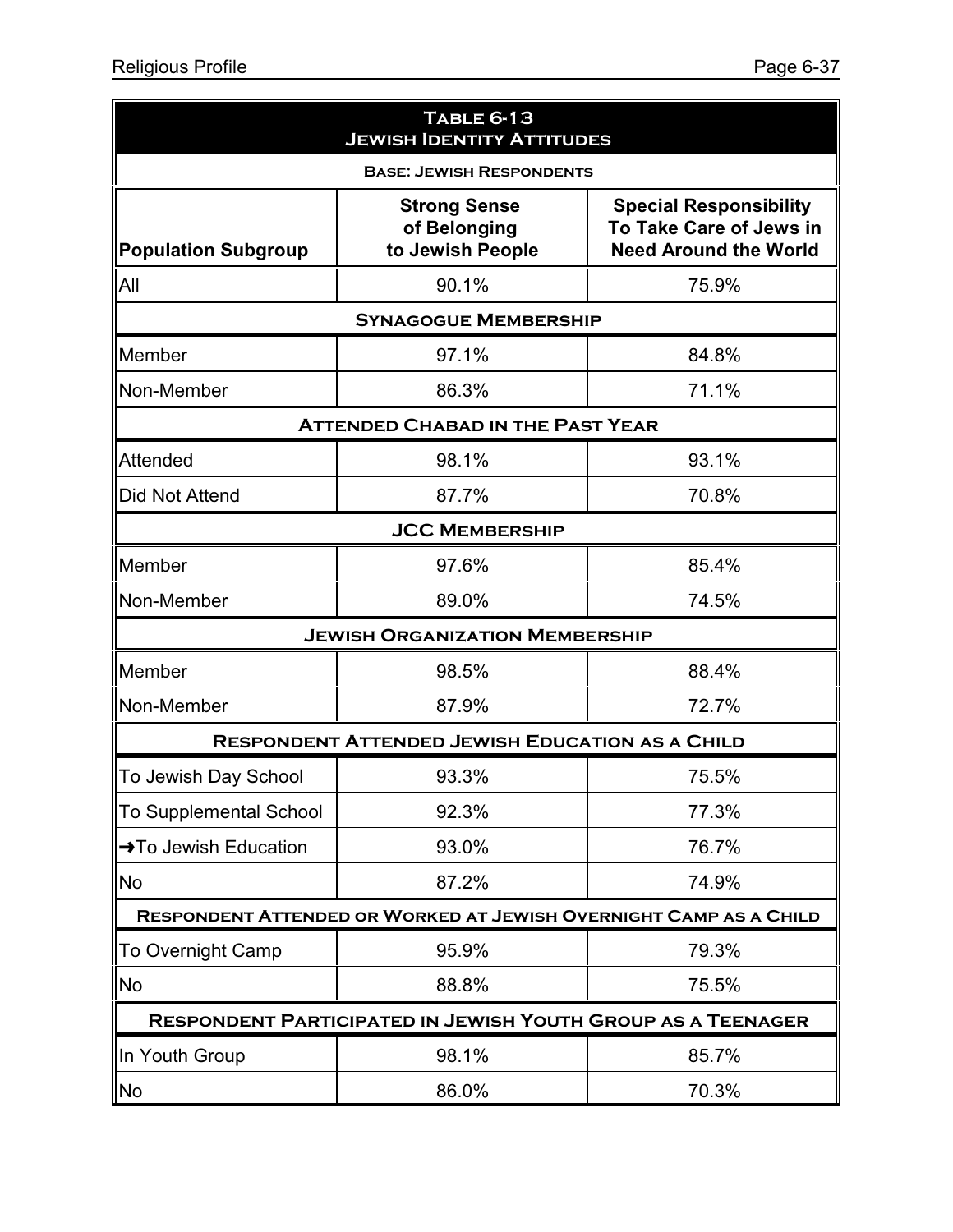| <b>TABLE 6-13</b><br><b>JEWISH IDENTITY ATTITUDES</b> |                                                                                               |                                                                                          |  |  |
|-------------------------------------------------------|-----------------------------------------------------------------------------------------------|------------------------------------------------------------------------------------------|--|--|
| <b>BASE: JEWISH RESPONDENTS</b>                       |                                                                                               |                                                                                          |  |  |
| <b>Population Subgroup</b>                            | <b>Strong Sense</b><br>of Belonging<br>to Jewish People                                       | <b>Special Responsibility</b><br>To Take Care of Jews in<br><b>Need Around the World</b> |  |  |
| All                                                   | 90.1%                                                                                         | 75.9%                                                                                    |  |  |
|                                                       | <b>RESPONDENT PARTICIPATED IN HILLEL/CHABAD WHILE IN COLLEGE</b><br>(EXCLUDING HIGH HOLIDAYS) |                                                                                          |  |  |
| <b>Hillel/Chabad Participant</b>                      | 97.6%                                                                                         | 88.9%                                                                                    |  |  |
| <b>No</b>                                             | 90.9%                                                                                         | 74.6%                                                                                    |  |  |
| <b>ANY ADULT VISITED ISRAEL</b>                       |                                                                                               |                                                                                          |  |  |
| On Jewish Trip                                        | 97.3%                                                                                         | 83.9%                                                                                    |  |  |
| On General Trip                                       | 93.4%                                                                                         | 81.0%                                                                                    |  |  |
| <b>No</b>                                             | 81.7%                                                                                         | 65.0%                                                                                    |  |  |
|                                                       | <b>JEWISH FEDERATION MARKET SEGMENTS IN THE PAST YEAR</b>                                     |                                                                                          |  |  |
| Donated to Federation                                 | 98.4%                                                                                         | 94.0%                                                                                    |  |  |
| Asked, Did Not Donate                                 | 92.0%                                                                                         | 70.3%                                                                                    |  |  |
| <b>Not Asked</b>                                      | 86.7%                                                                                         | 70.0%                                                                                    |  |  |
| <b>DONATED TO JEWISH FEDERATION IN THE PAST YEAR</b>  |                                                                                               |                                                                                          |  |  |
| Nothing                                               | 87.3%                                                                                         | 70.1%                                                                                    |  |  |
| <b>Under \$100</b>                                    | 99.6%                                                                                         | 93.6%                                                                                    |  |  |
| $$100 - $500$                                         | 96.3%                                                                                         | 93.3%                                                                                    |  |  |
| $$500 - $1,000$                                       | 98.3%                                                                                         | 96.2%                                                                                    |  |  |
| \$1,000 and over                                      | 99.1%                                                                                         | 94.9%                                                                                    |  |  |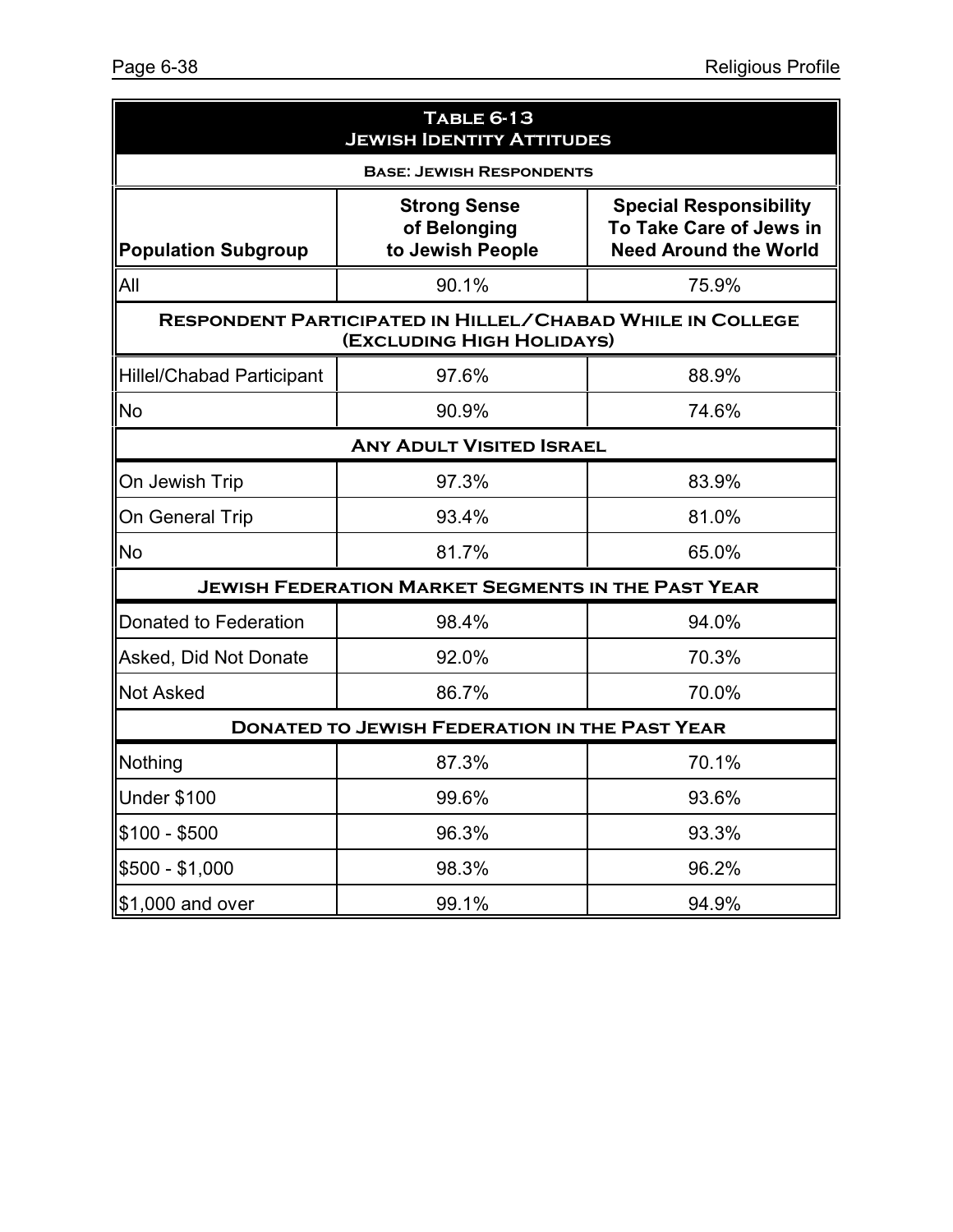# **Religious Practices**

**T able 6-14** summarizes the overall results on religious practices observed by Jewish households in Broward. Some questions were asked with the responses always, usually, sometimes, and never (participate in a Passover Seder, light Chanukah candles, light Sabbath candles, and have a Christmas tree). Other questions were asked with yes and no responses (have a mezuzah on the front door, keep a kosher home, keep kosher in and out of the home, and refrain from using electricity on the Sabbath). In examining these results, it should be noted that some respondents may overstate the level of observance of religious practices.

Having a mezuzah on the front door, a ritual that generally must be observed only when one moves into a new residence, is observed by 78% of households. Participating in a Passover Seder is always/usually observed by 79% of households and lighting Chanukah candles, by 77% (both annual rituals). Lighting Sabbath candles, a weekly ritual, is always/usually observed by 22% of households. Keeping a kosher home, an ongoing practice, is observed by 12% of households and keeping kosher in and out of the home, by 5% of respondents. 2% of respondents refrain from using electricity on the Sabbath, a weekly ritual. 15% of households always/usually have a Christmas tree in the home and 24% always/usually/sometimes have one.

| <b>TABLE 6-14</b><br><b>SUMMARY OF RESULTS ON RELIGIOUS PRACTICES</b>                                                                                    |       |       |      |      |      |
|----------------------------------------------------------------------------------------------------------------------------------------------------------|-------|-------|------|------|------|
| <b>BASE: JEWISH HOUSEHOLDS</b>                                                                                                                           |       |       |      |      |      |
| Always+<br><b>Never</b><br><b>Usually</b><br><b>Always</b><br>Some-<br><b>Religious Practice</b><br>or Yes<br>or Yes<br><b>Usually</b><br>times<br>or No |       |       |      |      |      |
| Have a Mezuzah on the Front Door                                                                                                                         | 78.2% | 78.2% |      |      | 21.8 |
| Participate in a Passover Seder                                                                                                                          | 78.7% | 66.0% | 12.7 | 14.2 | 7.1  |
| <b>Light Chanukah Candles</b>                                                                                                                            | 77.0% | 67.0% | 10.0 | 14.0 | 9.0  |
| <b>Light Sabbath Candles</b>                                                                                                                             | 21.7% | 14.8% | 6.9  | 32.4 | 45.9 |
| Keep a Kosher Home                                                                                                                                       | 11.7% | 11.7% |      |      | 88.3 |
| Keep Kosher In/Out of Home                                                                                                                               | 5.0%  | 5.0%  |      |      | 95.0 |
| <b>Refrain from Using Electricity</b>                                                                                                                    | 97.6% | 97.6% |      |      | 2.4  |
| Have a Christmas Tree                                                                                                                                    | 14.9% | 12.6% | 2.3  | 9.4  | 75.7 |

Among the comparison Jewish communities, Broward has the sixth highest percentage of households with a mezuzah on the front door (78%).Broward is average for all other practices in T**able 6-14**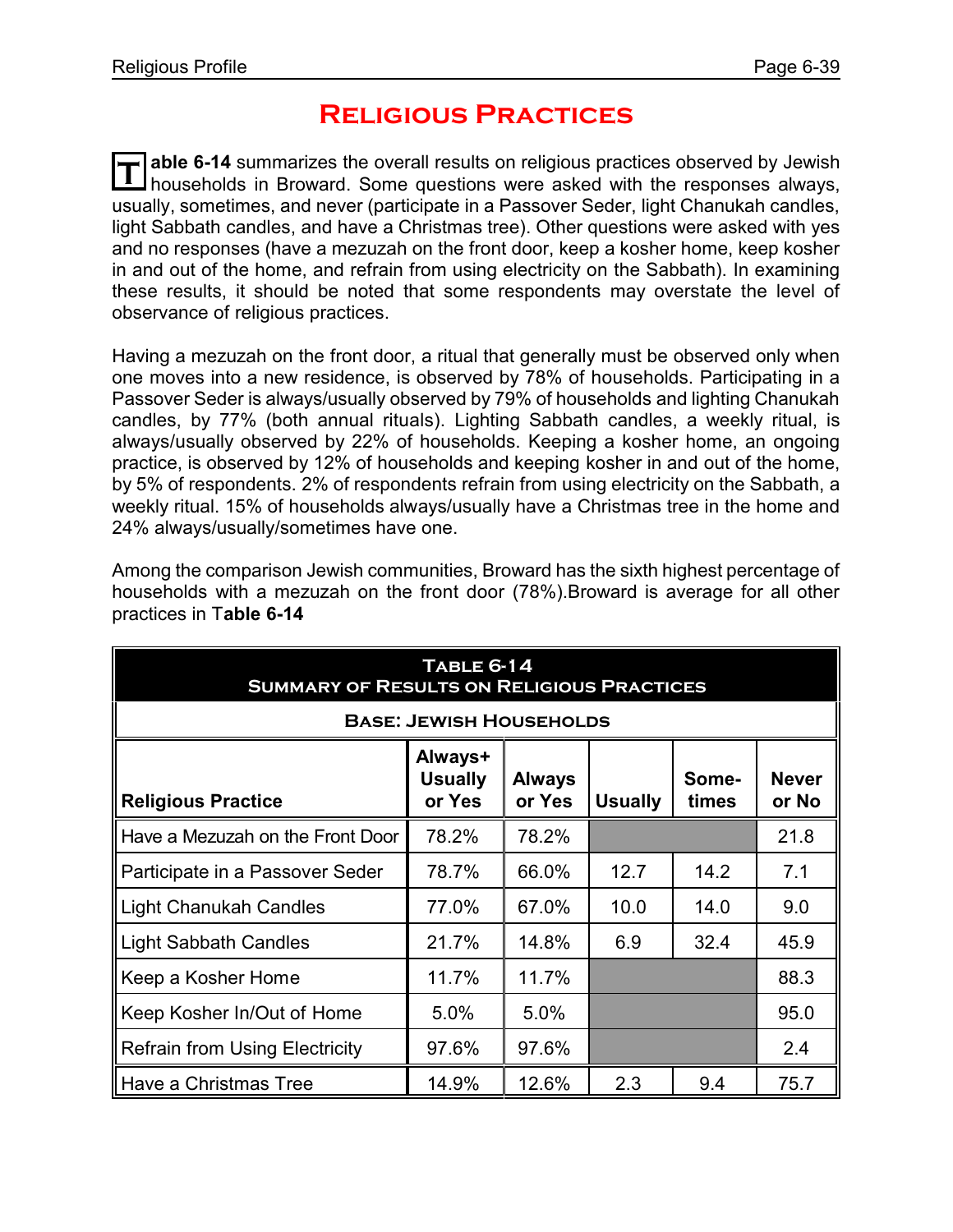## **Practice**

T able 6-15 shows that 88% of Jewish respondents in Broward reported that someone<br>In their household observes *at least one* of the following religious practices *(practice*): **able 6-15** shows that 88% of Jewish respondents in Broward reported that someone

- **O** Participate in a Passover Seder (always/usually);
- **<sup>2</sup>** Light Chanukah candles (always/usually);
- <sup>®</sup> Light Sabbath candles (always/usually); or
- **O** Keep a kosher home (yes).

**Community Comparisons**. **Table 6-16** shows that the 88% who practice is about average among about 45 comparison Jewish communities and compares to 89% in South Palm Beach, 88% in West Palm Beach, 87% in both Miami and Atlanta, and 72% in Las Vegas. The 88% compares to 85% in 1997.

 $\vee$  If having a mezuzah on the front door is added to the list of religious practices, the XX% of households increases to 93%.

**Comparisons Among Population Subgroups**. **Table 6-15** shows that, overall, 88% of households **practice**. The percentage is much higher in:

- Orthodox households (100%)
- households who attended Chabad in the past year (98%)
- households in which the respondent participated in a Jewish youth group as a teenager (98%)
- ! households in which the respondent participated in Hillel/Chabad while in college (44%)
- households who donated to the Jewish Federation in the past year (98%)
- ! households who donated \$100-\$500 (100%), \$500-\$1,000 (100%), and \$1,000 and over (99%) to the Jewish Federation in the past year

- $\bullet$  households in the East (75%)
- Just Jewish households (78%)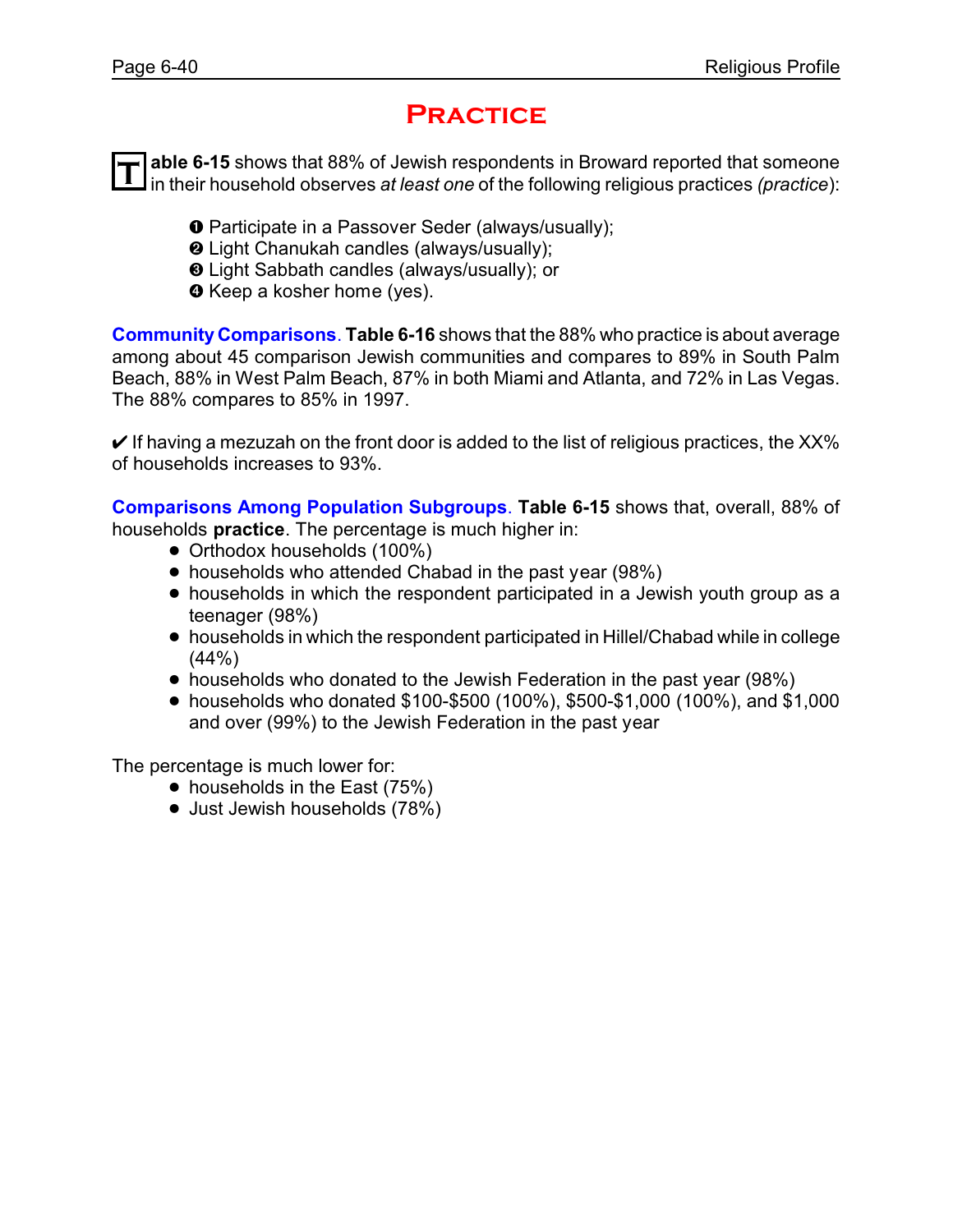| <b>TABLE 6-15</b><br><b>PRACTICE</b>          |                            |  |
|-----------------------------------------------|----------------------------|--|
| <b>BASE: JEWISH HOUSEHOLDS</b>                |                            |  |
| <b>Practice</b><br><b>Population Subgroup</b> |                            |  |
| All                                           | 88.2%                      |  |
|                                               | <b>GEOGRAPHIC AREA</b>     |  |
| Northwest                                     | 96.3%                      |  |
| <b>North Central</b>                          | 84.2%                      |  |
| East                                          | 74.8%                      |  |
| <b>West Central</b>                           | 82.8%                      |  |
| Southeast                                     | 93.6%                      |  |
| Southwest                                     | 92.6%                      |  |
| <b>AGE OF HEAD OF HOUSEHOLD</b>               |                            |  |
| Under 35                                      | 82.1%                      |  |
| $35 - 49$                                     | 83.8%                      |  |
| $50 - 64$                                     | 90.1%                      |  |
| $65 - 74$                                     | 89.6%                      |  |
| 75 and over                                   | 89.2%                      |  |
| $\rightarrow$ 65 and over                     | 89.4%                      |  |
|                                               | <b>HOUSEHOLD STRUCTURE</b> |  |
| Household with Children                       | 86.8%                      |  |
| Household with Only Adult Children            | 87.8%                      |  |
| Non-Elderly Couple                            | 90.0%                      |  |
| Non-Elderly Single                            | 87.0%                      |  |
| <b>Elderly Couple</b>                         | 95.2%                      |  |
| <b>Elderly Single</b>                         | 87.6%                      |  |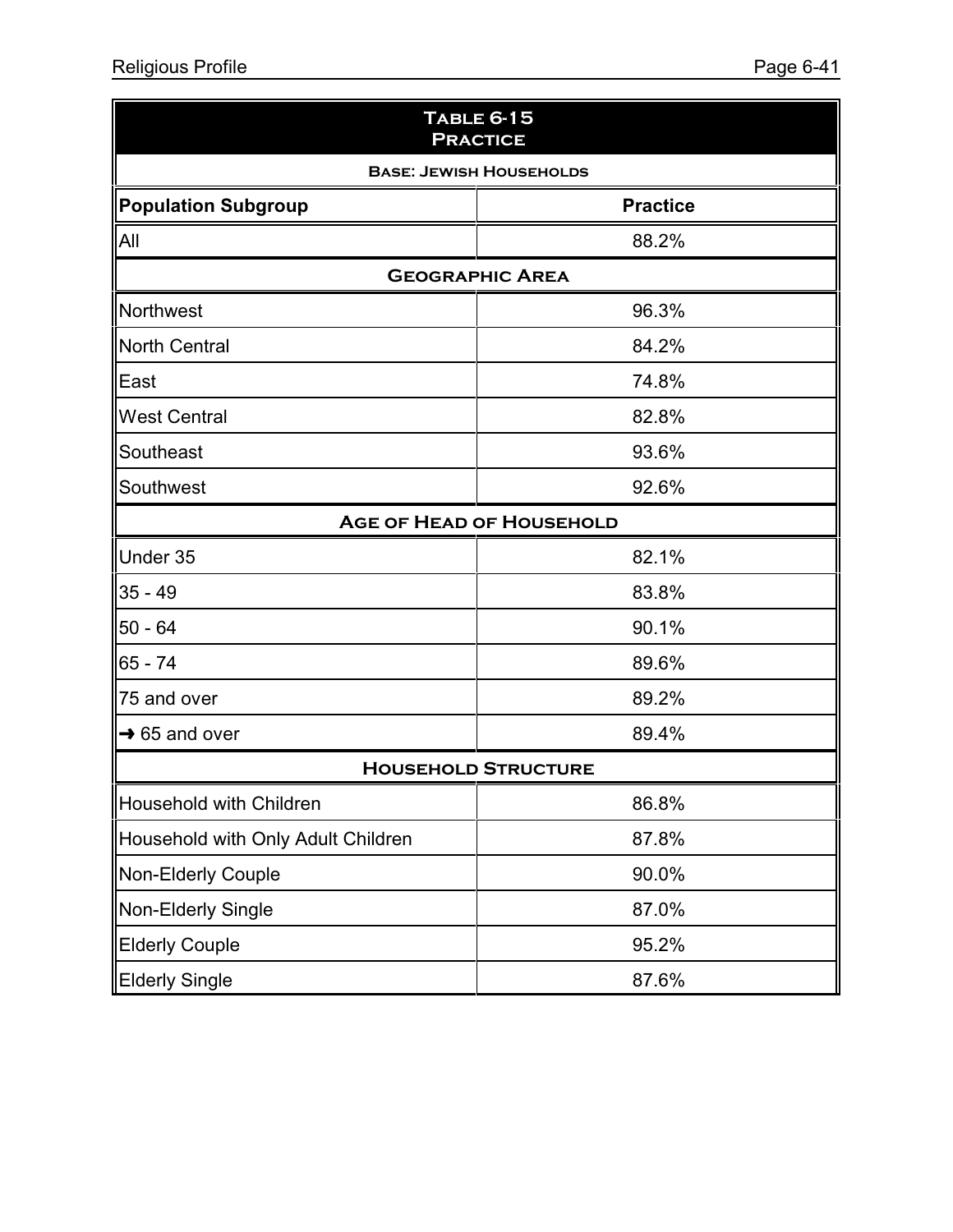| TABLE 6-15<br><b>PRACTICE</b>  |                                         |  |
|--------------------------------|-----------------------------------------|--|
| <b>BASE: JEWISH HOUSEHOLDS</b> |                                         |  |
| <b>Population Subgroup</b>     | <b>Practice</b>                         |  |
| All                            | 88.2%                                   |  |
|                                | <b>HOUSEHOLD INCOME</b>                 |  |
| Under \$25,000                 | 82.9%                                   |  |
| $$25 - $50,000$                | 93.5%                                   |  |
| \$50 - \$100,000               | 84.5%                                   |  |
| $$100 - $200,000$              | 90.3%                                   |  |
| \$200,000 and over             | 93.8%                                   |  |
|                                | <b>JEWISH IDENTIFICATION</b>            |  |
| Orthodox                       | 100.0%                                  |  |
| Conservative                   | 94.6%                                   |  |
| Reform                         | 93.1%                                   |  |
| <b>Just Jewish</b>             | 77.6%                                   |  |
|                                | <b>TYPE OF MARRIAGE</b>                 |  |
| In-married                     | 96.0%                                   |  |
| Conversionary                  | 92.9%                                   |  |
| Intermarried                   | 80.6%                                   |  |
|                                | <b>SYNAGOGUE MEMBERSHIP</b>             |  |
| Member                         | 97.3%                                   |  |
| Non-Member                     | 83.5%                                   |  |
|                                | <b>ATTENDED CHABAD IN THE PAST YEAR</b> |  |
| Attended                       | 97.6%                                   |  |
| Did Not Attend                 | 85.4%                                   |  |
|                                | <b>JCC MEMBERSHIP</b>                   |  |
| Member                         | 95.4%                                   |  |
| Non-Member                     | 87.2%                                   |  |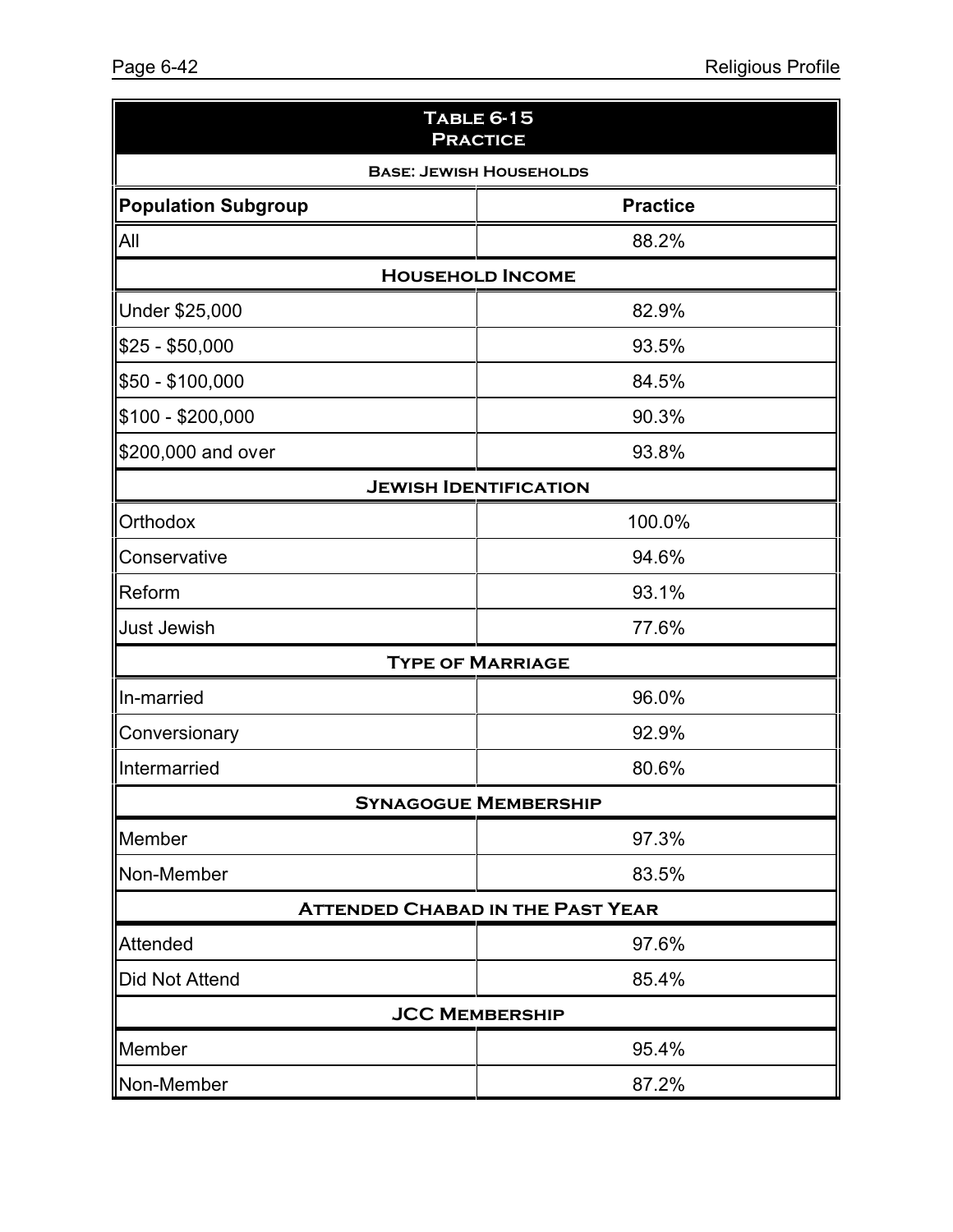| TABLE 6-15<br><b>PRACTICE</b>                                                          |                                                                                    |  |
|----------------------------------------------------------------------------------------|------------------------------------------------------------------------------------|--|
| <b>BASE: JEWISH HOUSEHOLDS</b>                                                         |                                                                                    |  |
| <b>Population Subgroup</b>                                                             | <b>Practice</b>                                                                    |  |
| All                                                                                    | 88.2%                                                                              |  |
|                                                                                        | <b>JEWISH ORGANIZATION MEMBERSHIP</b>                                              |  |
| Member                                                                                 | 95.2%                                                                              |  |
| Non-Member                                                                             | 86.5%                                                                              |  |
|                                                                                        | <b>RESPONDENT ATTENDED JEWISH EDUCATION AS A CHILD</b>                             |  |
| To Jewish Day School                                                                   | 91.4%                                                                              |  |
| <b>To Supplemental School</b>                                                          | 92.2%                                                                              |  |
| → To Jewish Education                                                                  | 91.4%                                                                              |  |
| <b>No</b>                                                                              | 85.0%                                                                              |  |
|                                                                                        | <b>RESPONDENT ATTENDED OR WORKED AT JEWISH OVERNIGHT CAMP AS A</b><br><b>CHILD</b> |  |
| <b>To Overnight Camp</b>                                                               | 90.2%                                                                              |  |
| <b>No</b>                                                                              | 89.5%                                                                              |  |
|                                                                                        | <b>RESPONDENT PARTICIPATED IN JEWISH YOUTH GROUP AS A TEENAGER</b>                 |  |
| In Youth Group                                                                         | 98.0%                                                                              |  |
| <b>No</b>                                                                              | 83.7%                                                                              |  |
| RESPONDENT PARTICIPATED IN HILLEL/CHABAD WHILE IN COLLEGE<br>(EXCLUDING HIGH HOLIDAYS) |                                                                                    |  |
| <b>Hillel/Chabad Participant</b>                                                       | 93.3%                                                                              |  |
| No                                                                                     | 88.6%                                                                              |  |
| <b>ANY ADULT VISITED ISRAEL</b>                                                        |                                                                                    |  |
| On Jewish Trip                                                                         | 97.0%                                                                              |  |
| <b>On General Trip</b>                                                                 | 90.2%                                                                              |  |
| No                                                                                     | 80.7%                                                                              |  |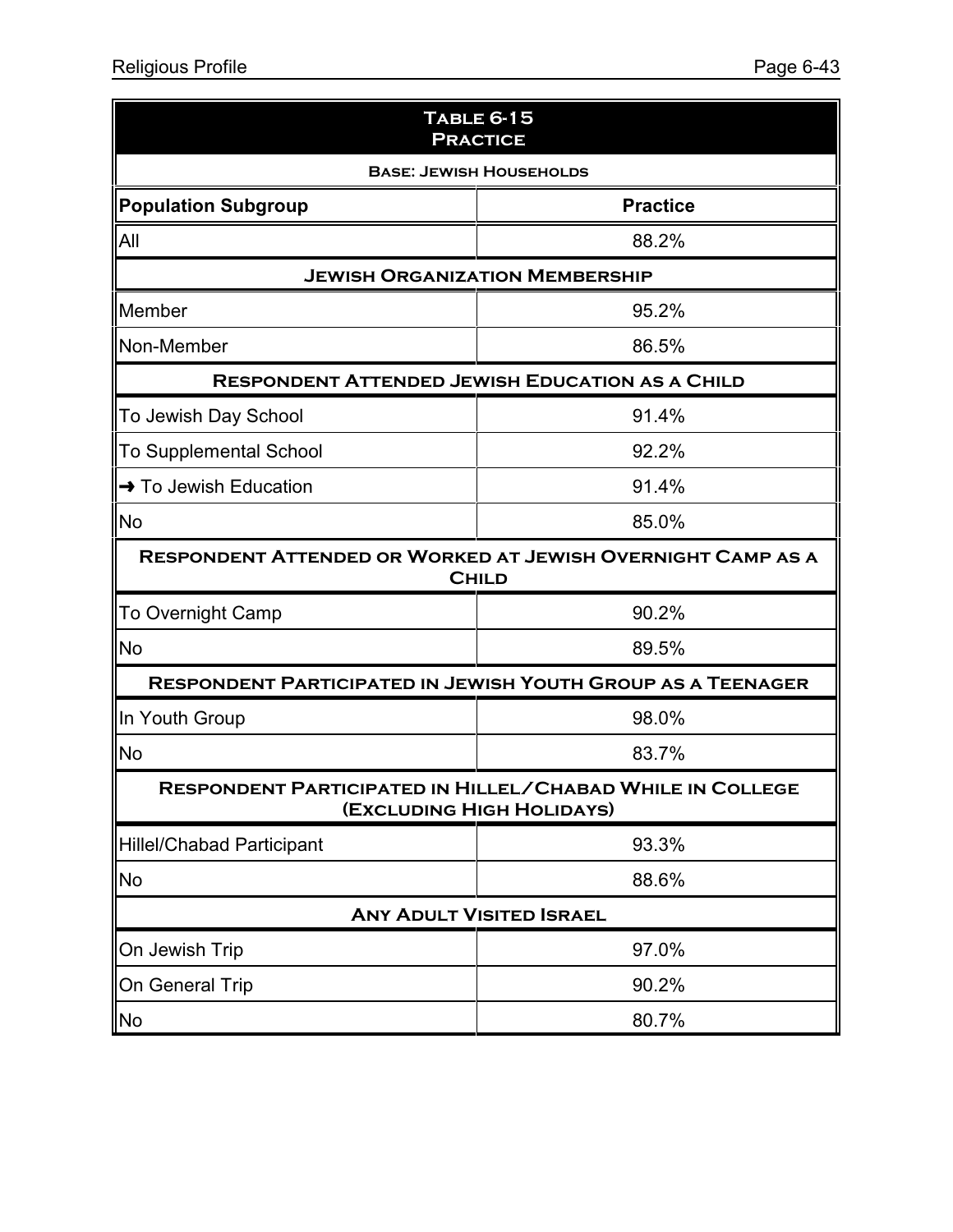| <b>TABLE 6-15</b><br><b>PRACTICE</b>                      |                 |  |
|-----------------------------------------------------------|-----------------|--|
| <b>BASE: JEWISH HOUSEHOLDS</b>                            |                 |  |
| <b>Population Subgroup</b>                                | <b>Practice</b> |  |
| All                                                       | 88.2%           |  |
| <b>JEWISH FEDERATION MARKET SEGMENTS IN THE PAST YEAR</b> |                 |  |
| Donated to Federation                                     | 97.9%           |  |
| Asked, Did Not Donate                                     | 84.1%           |  |
| <b>Not Asked</b>                                          | 85.2%           |  |
| <b>DONATED TO JEWISH FEDERATION IN THE PAST YEAR</b>      |                 |  |
| Nothing                                                   | 85.1%           |  |
| <b>Under \$100</b>                                        | 95.9%           |  |
| $$100 - $500$                                             | 99.7%           |  |
| $$500 - $1,000$                                           | 99.6%           |  |
| \$1,000 and over                                          | 98.8%           |  |

Note to **Table 6-15**: A household is considered to "practice" if anyone in the household observes *at least one* of the following religious practices:  $\bullet$  Participate in a Passover Seder (always/usually); @ Light Chanukah candles (always/ usually); @ Light Sabbath candles (always/usually); or  $\bullet$  Keep a kosher home (yes).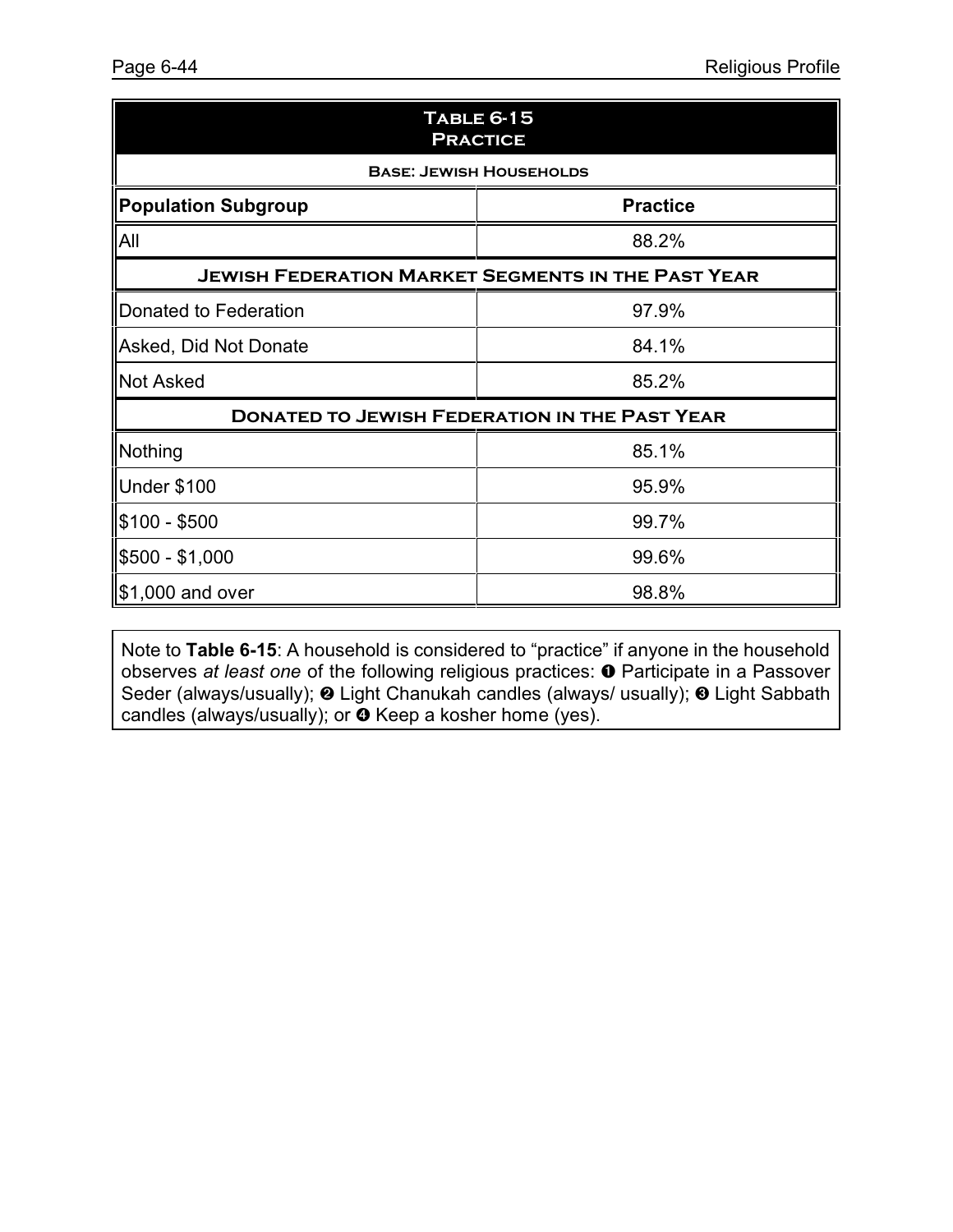| <b>TABLE 6-16</b><br><b>PRACTICE</b><br><b>COMMUNITY COMPARISONS</b> |      |               |                            |      |               |
|----------------------------------------------------------------------|------|---------------|----------------------------|------|---------------|
| <b>BASE: JEWISH HOUSEHOLDS</b>                                       |      |               |                            |      |               |
| <b>Community</b>                                                     | Year | $\frac{0}{0}$ | <b>Community</b>           | Year | $\frac{9}{6}$ |
| Monmouth                                                             | 1997 | 93%           | Washington                 | 2003 | 84%           |
| <b>Howard County</b>                                                 | 2010 | 91%           | Milwaukee                  | 1996 | 84%           |
| <b>Middlesex</b>                                                     | 2008 | 91%           | Pittsburgh                 | 2002 | 83%           |
| Bergen                                                               | 2001 | 91%           | Los Angeles                | 1997 | 83%           |
| Cincinnati                                                           | 2008 | 90%           | <b>Lehigh Valley</b>       | 2007 | 82%           |
| Detroit                                                              | 2005 | 89%           | Richmond                   | 1994 | 82%           |
| <b>S Palm Beach</b>                                                  | 2005 | 89%           | <b>New York</b>            | 2011 | 81%           |
| <b>BROWARD</b>                                                       | 2016 | 88%           | Martin-St. Lucie           | 1999 | 81%           |
| Chicago                                                              | 2010 | 88%           | Charlotte                  | 1997 | 81%           |
| <b>W Palm Beach</b>                                                  | 2005 | 88%           | Orlando                    | 1993 | 81%           |
| Minneapolis                                                          | 2004 | 88%           | Cleveland                  | 2011 | 80%           |
| Rochester                                                            | 1999 | 88%           | Portland (ME)              | 2007 | 79%           |
| <b>Miami</b>                                                         | 2014 | 87%           | San Antonio                | 2007 | 79%           |
| <b>Atlanta</b>                                                       | 2006 | 87%           | Sarasota                   | 2001 | 78%           |
| <b>Atlantic County</b>                                               | 2004 | 87%           | Tucson                     | 2002 | 77%           |
| Hartford                                                             | 2000 | 87%           | York                       | 1999 | 77%           |
| Westport                                                             | 2000 | 87%           | St. Petersburg             | 1994 | 76%           |
| <b>Tidewater</b>                                                     | 2001 | 86%           | Denver                     | 2007 | 75%           |
| Harrisburg                                                           | 1994 | 86%           | <b>Jacksonville</b>        | 2002 | 75%           |
| New Haven                                                            | 2010 | 85%           | Phoenix                    | 2002 | 75%           |
| St. Paul                                                             | 2004 | 85%           | St. Louis                  | 2014 | 72%           |
| Rhode Island                                                         | 2002 | 85%           | Las Vegas                  | 2005 | 72%           |
| <b>Broward</b>                                                       | 1997 | 85%           | Columbus                   | 2013 | 68%           |
| Wilmington                                                           | 1995 | 85%           | See note on previous page. |      |               |
| <b>Baltimore</b>                                                     | 2010 | 84%           |                            |      |               |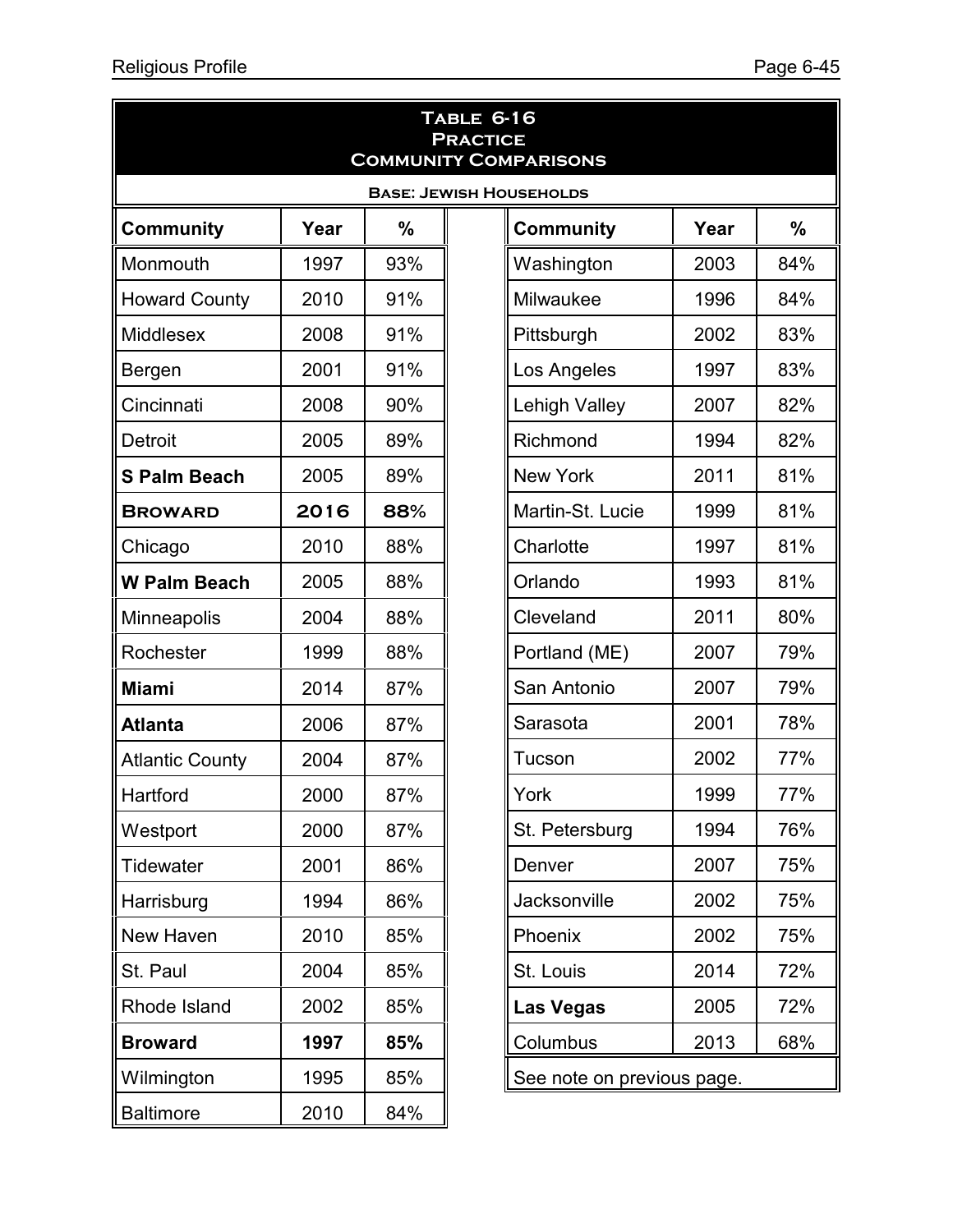# **Have a Mezuzah on the Front Door**

**T able 6-17** shows that 78% of Jewish households in Broward have a mezuzah on the front door.

**Community Comparisons**. **Table 6-18** shows that the 78% who have a mezuzah on the front door is the sixth highest among about 40 comparison Jewish communities and compares to 87% in South Palm Beach, 83% in West Palm Beach, 80% in Miami, and 55% in Las Vegas. The 78% compares to 79% in 1997.

**Comparisons Among Population Subgroups**. **Table 6-17** shows that, overall, 78% of households have a mezuzah on the front door. The percentage is much higher (in):

- age 65 and over  $(88%)$
- elderly couple households (91%) and elderly single households (89%)
- ! Orthodox households (97%) and Conservative households (91%)
- ! in-married households (96%) and conversionary in-married households (91%)
- synagogue member households (94%), households who attended Chabad in the past year (89%), JCC member households (88%), and Jewish organization member households (96%)
- households in which the respondent attended a Jewish day school as a child (90%)
- households in which the respondent participated in a Jewish youth group as a teenager (92%)
- ! households in which the respondent participated in Hillel/Chabad while in college (91%)
- households in which an adult visited Israel on a Jewish trip (88%) or a general trip (88%) in the past year
- households who donated to the Jewish Federation in the past year (95%)
- $\bullet$  households who donated under \$100 (98%), \$100-\$500 (94%), and \$1,000 and over (96%) to the Jewish Federation in the past year

- households in the East (59%)
- households who rent their home (60%)
- under age 35 (47%) and age 35-49 (61%)
- non-elderly single households (65%)
- ! households earning an annual income of \$25,000-\$50,000 (68%)
- Just Jewish households (62%)
- intermarried households (38%)
- households in which no adult visited Israel (63%)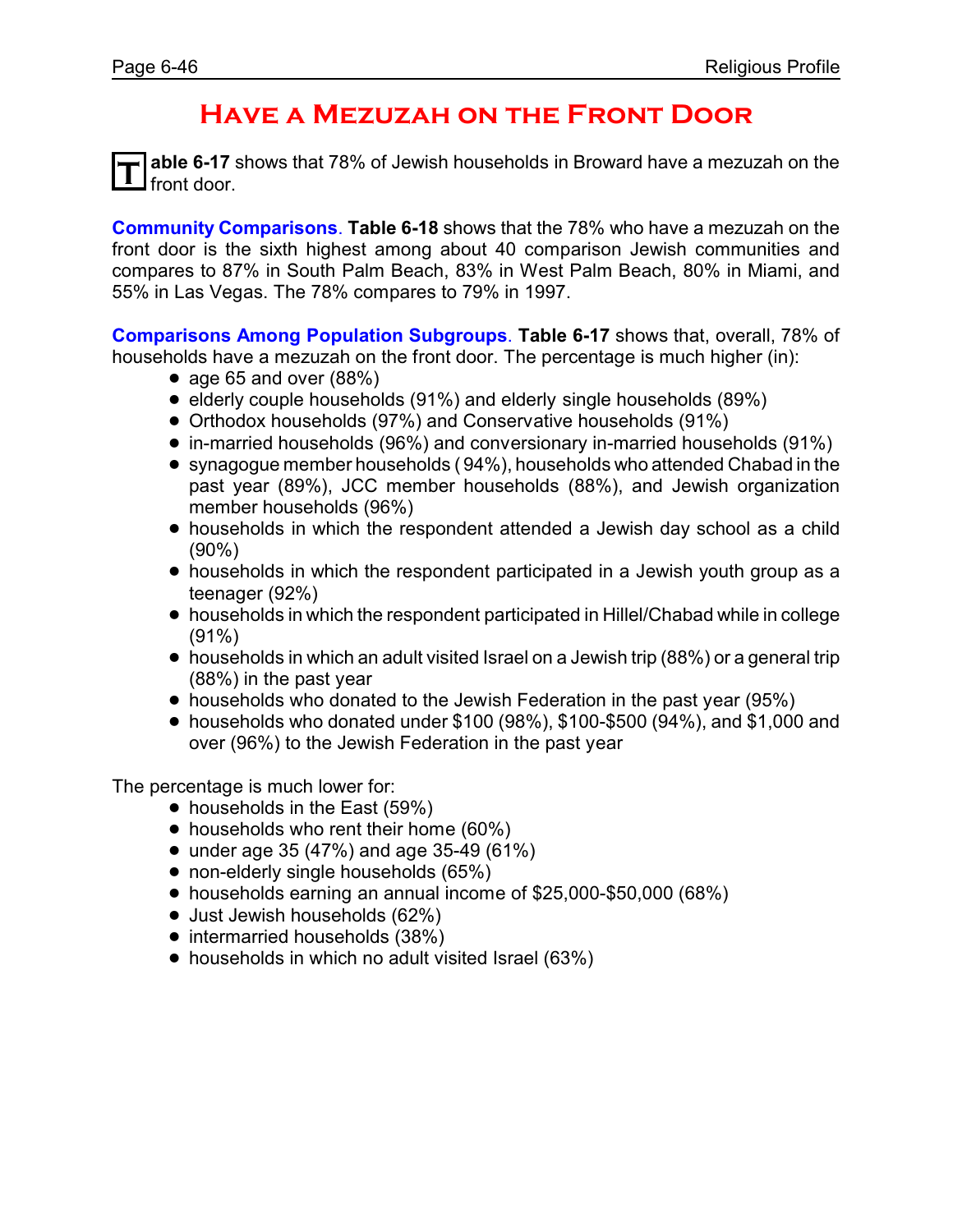| <b>TABLE 6-17</b><br><b>HAVE A MEZUZAH ON THE FRONT DOOR</b> |                                  |  |  |
|--------------------------------------------------------------|----------------------------------|--|--|
| <b>BASE: JEWISH HOUSEHOLDS</b>                               |                                  |  |  |
| <b>Population Subgroup</b>                                   | Have a Mezuzah on the Front Door |  |  |
| All                                                          | 78.2%                            |  |  |
|                                                              | <b>GEOGRAPHIC AREA</b>           |  |  |
| Northwest                                                    | 79.8%                            |  |  |
| <b>North Central</b>                                         | 77.7%                            |  |  |
| East                                                         | 59.4%                            |  |  |
| <b>West Central</b>                                          | 77.0%                            |  |  |
| Southeast                                                    | 78.0%                            |  |  |
| Southwest                                                    | 86.6%                            |  |  |
|                                                              | <b>HOME OWNERSHIP</b>            |  |  |
| Own                                                          | 82.0%                            |  |  |
| Rent                                                         | 60.1%                            |  |  |
|                                                              | <b>AGE OF HEAD OF HOUSEHOLD</b>  |  |  |
| Under 35                                                     | 46.6%                            |  |  |
| $35 - 49$                                                    | 60.8%                            |  |  |
| $50 - 64$                                                    | 80.7%                            |  |  |
| $65 - 74$                                                    | 83.4%                            |  |  |
| 75 and over                                                  | 92.2%                            |  |  |
| $\rightarrow$ 65 and over                                    | 87.9%                            |  |  |
|                                                              | <b>HOUSEHOLD STRUCTURE</b>       |  |  |
| Household with Children                                      | 69.0%                            |  |  |
| Household with Only Adult Children                           | 76.3%                            |  |  |
| Non-Elderly Couple                                           | 81.8%                            |  |  |
| Non-Elderly Single                                           | 65.0%                            |  |  |
| <b>Elderly Couple</b>                                        | 91.4%                            |  |  |
| <b>Elderly Single</b>                                        | 88.7%                            |  |  |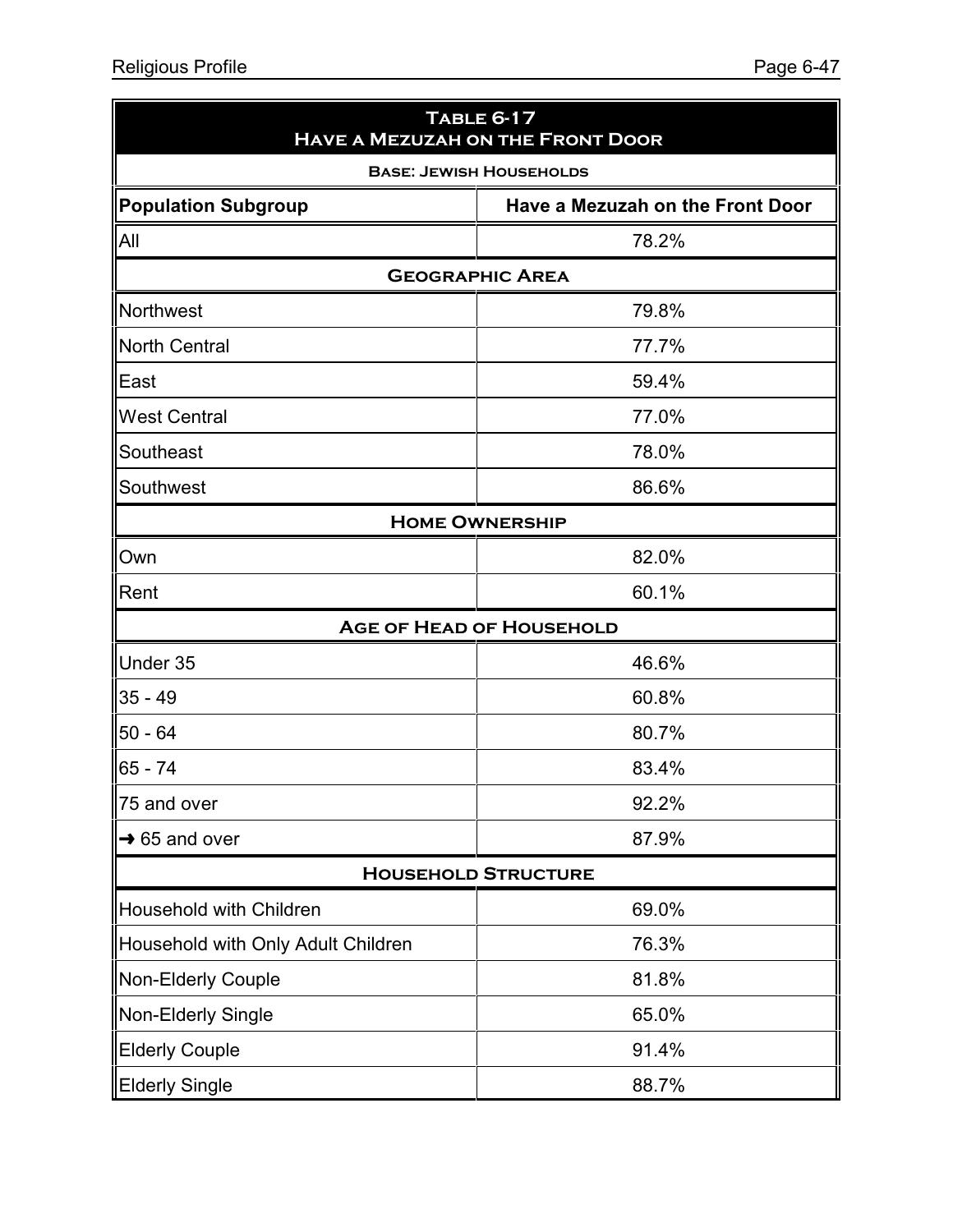| <b>TABLE 6-17</b><br><b>HAVE A MEZUZAH ON THE FRONT DOOR</b> |                                         |  |
|--------------------------------------------------------------|-----------------------------------------|--|
| <b>BASE: JEWISH HOUSEHOLDS</b>                               |                                         |  |
| <b>Population Subgroup</b>                                   | Have a Mezuzah on the Front Door        |  |
| All                                                          | 78.2%                                   |  |
|                                                              | <b>HOUSEHOLD INCOME</b>                 |  |
| Under \$25,000                                               | 76.9%                                   |  |
| \$25 - \$50,000                                              | 68.0%                                   |  |
| \$50 - \$100,000                                             | 76.4%                                   |  |
| \$100 - \$200,000                                            | 73.2%                                   |  |
| \$200,000 and over                                           | 82.2%                                   |  |
|                                                              | <b>JEWISH IDENTIFICATION</b>            |  |
| <b>Orthodox</b>                                              | 96.5%                                   |  |
| Conservative                                                 | 91.3%                                   |  |
| Reform                                                       | 82.4%                                   |  |
| <b>Just Jewish</b>                                           | 61.8%                                   |  |
|                                                              | <b>TYPE OF MARRIAGE</b>                 |  |
| In-married                                                   | 95.9%                                   |  |
| Conversionary                                                | 89.2%                                   |  |
| Intermarried                                                 | 37.6%                                   |  |
|                                                              | <b>SYNAGOGUE MEMBERSHIP</b>             |  |
| Member                                                       | 93.6%                                   |  |
| Non-Member                                                   | 70.2%                                   |  |
|                                                              | <b>ATTENDED CHABAD IN THE PAST YEAR</b> |  |
| Attended                                                     | 89.3%                                   |  |
| <b>Did Not Attend</b>                                        | 74.9%                                   |  |
| <b>JCC MEMBERSHIP</b>                                        |                                         |  |
| Member                                                       | 88.3%                                   |  |
| Non-Member                                                   | 76.8%                                   |  |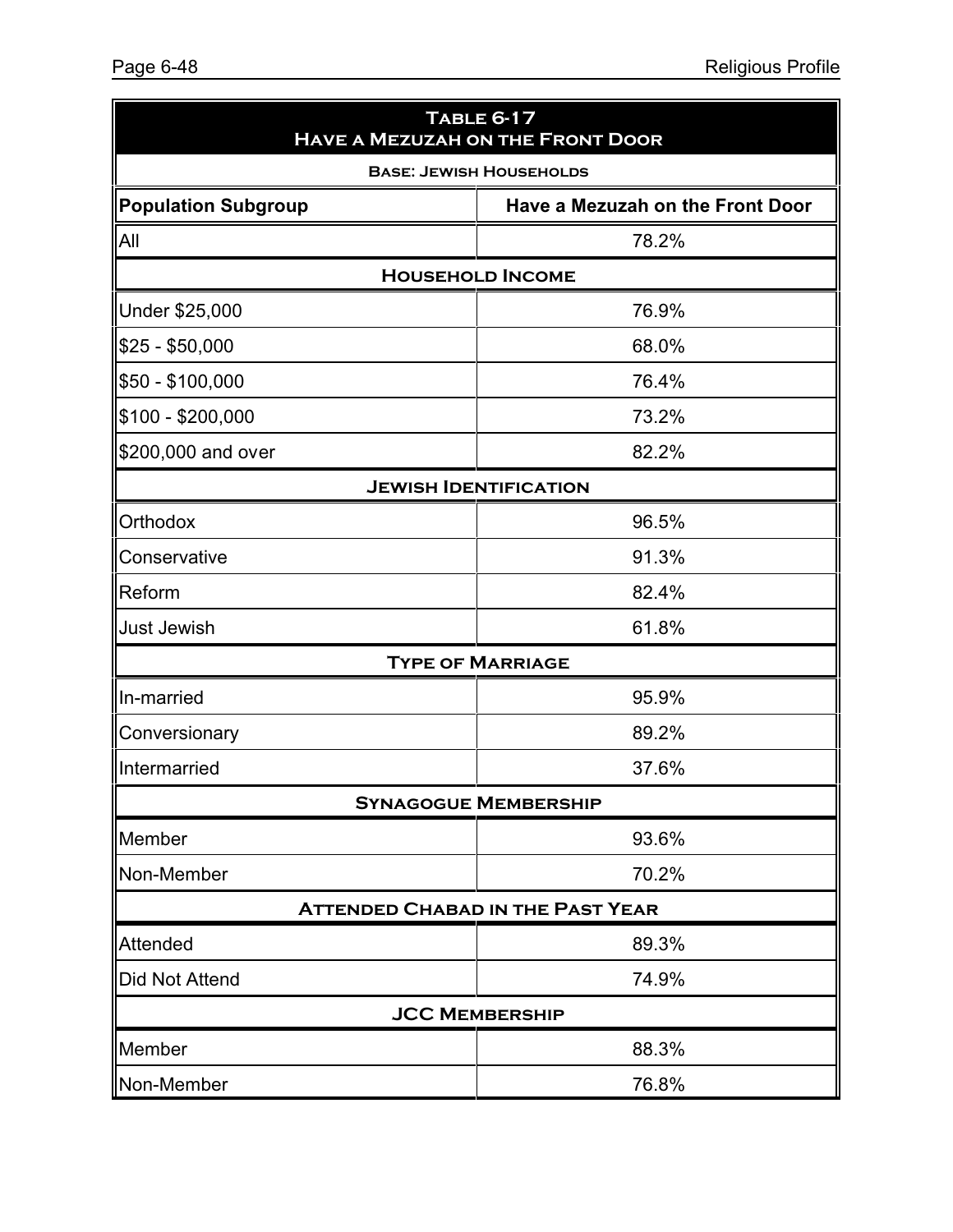| TABLE 6-17<br><b>HAVE A MEZUZAH ON THE FRONT DOOR</b>                                         |                                                                    |  |
|-----------------------------------------------------------------------------------------------|--------------------------------------------------------------------|--|
| <b>BASE: JEWISH HOUSEHOLDS</b>                                                                |                                                                    |  |
| <b>Population Subgroup</b>                                                                    | Have a Mezuzah on the Front Door                                   |  |
| All                                                                                           | 78.2%                                                              |  |
|                                                                                               | <b>JEWISH ORGANIZATION MEMBERSHIP</b>                              |  |
| Member                                                                                        | 96.3%                                                              |  |
| Non-Member                                                                                    | 73.7%                                                              |  |
|                                                                                               | <b>RESPONDENT ATTENDED JEWISH EDUCATION AS A CHILD</b>             |  |
| To Jewish Day School                                                                          | 89.8%                                                              |  |
| <b>To Supplemental School</b>                                                                 | 83.0%                                                              |  |
| → To Jewish Education                                                                         | 83.8%                                                              |  |
| <b>No</b>                                                                                     | 74.1%                                                              |  |
|                                                                                               | RESPONDENT ATTENDED OR WORKED AT JEWISH OVERNIGHT CAMP AS A CHILD  |  |
| <b>To Overnight Camp</b>                                                                      | 83.7%                                                              |  |
| No                                                                                            | 80.2%                                                              |  |
|                                                                                               | <b>RESPONDENT PARTICIPATED IN JEWISH YOUTH GROUP AS A TEENAGER</b> |  |
| In Youth Group                                                                                | 91.7%                                                              |  |
| No                                                                                            | 73.8%                                                              |  |
| <b>RESPONDENT PARTICIPATED IN HILLEL/CHABAD WHILE IN COLLEGE</b><br>(EXCLUDING HIGH HOLIDAYS) |                                                                    |  |
| <b>Hillel/Chabad Participant</b>                                                              | 90.5%                                                              |  |
| No                                                                                            | 76.6%                                                              |  |
|                                                                                               | <b>ANY ADULT VISITED ISRAEL</b>                                    |  |
| On Jewish Trip                                                                                | 87.6%                                                              |  |
| On General Trip                                                                               | 88.2%                                                              |  |
| No                                                                                            | 62.8%                                                              |  |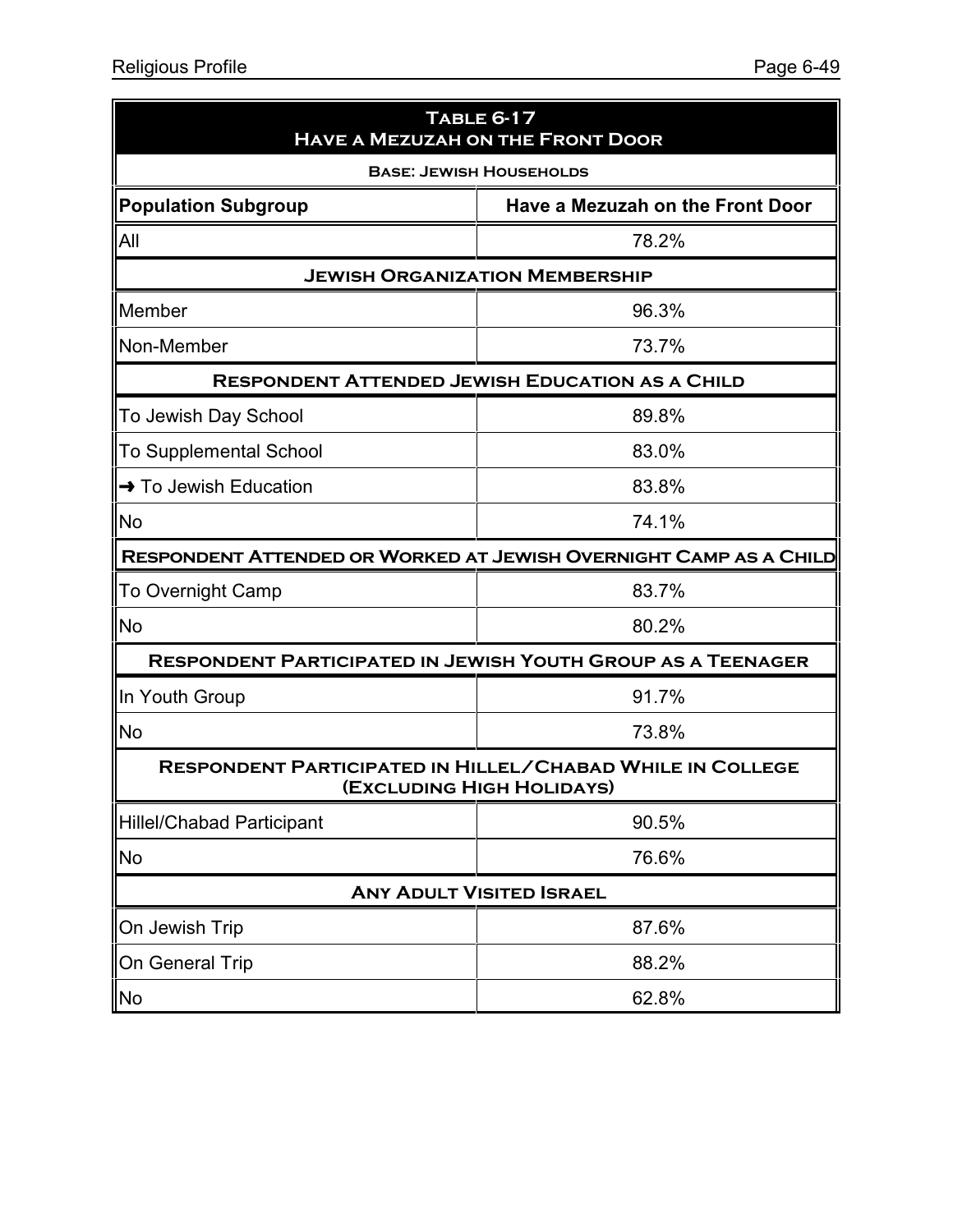| <b>TABLE 6-17</b><br><b>HAVE A MEZUZAH ON THE FRONT DOOR</b> |                                  |  |
|--------------------------------------------------------------|----------------------------------|--|
| <b>BASE: JEWISH HOUSEHOLDS</b>                               |                                  |  |
| <b>Population Subgroup</b>                                   | Have a Mezuzah on the Front Door |  |
| All                                                          | 78.2%                            |  |
| <b>JEWISH FEDERATION MARKET SEGMENTS IN THE PAST YEAR</b>    |                                  |  |
| Donated to Federation                                        | 94.7%                            |  |
| Asked, Did Not Donate                                        | 72.4%                            |  |
| <b>Not Asked</b>                                             | 72.9%                            |  |
| <b>DONATED TO JEWISH FEDERATION IN THE PAST YEAR</b>         |                                  |  |
| Nothing                                                      | 72.8%                            |  |
| <b>Under \$100</b>                                           | 98.1%                            |  |
| \$100 - \$500                                                | 94.0%                            |  |
| \$500 - \$1,000                                              | 82.2%                            |  |
| $$1,000$ and over                                            | 95.8%                            |  |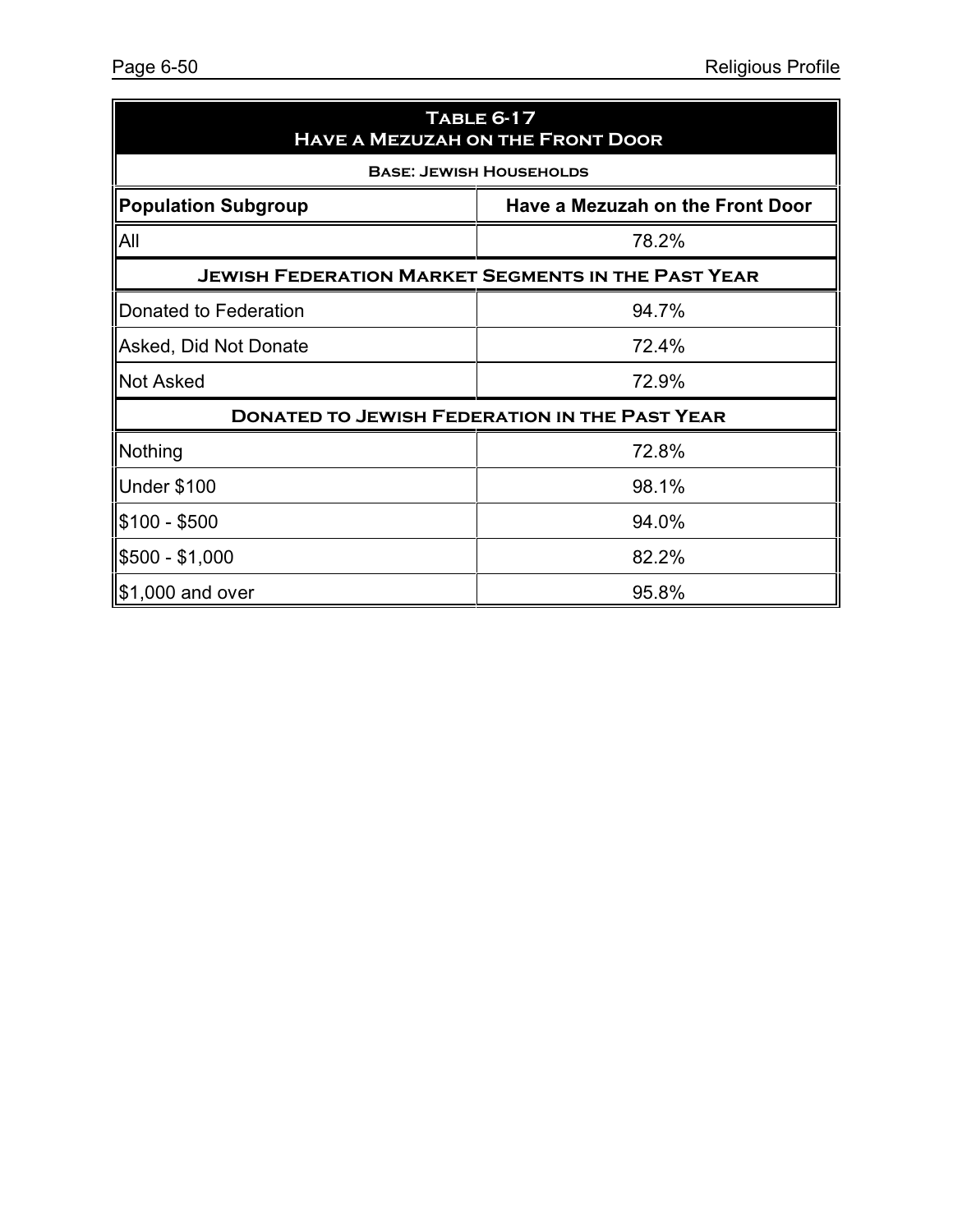| <b>TABLE 6-18</b><br><b>HAVE A MEZUZAH ON THE FRONT DOOR</b><br><b>COMMUNITY COMPARISONS</b> |      |     |  |                                                              |      |     |  |  |  |
|----------------------------------------------------------------------------------------------|------|-----|--|--------------------------------------------------------------|------|-----|--|--|--|
| <b>BASE: JEWISH HOUSEHOLDS</b>                                                               |      |     |  |                                                              |      |     |  |  |  |
| <b>Community</b>                                                                             | Year | %   |  | <b>Community</b>                                             | Year | %   |  |  |  |
| <b>S Palm Beach</b>                                                                          | 2005 | 87% |  | Los Angeles                                                  | 1997 | 63% |  |  |  |
| <b>Middlesex</b>                                                                             | 2008 | 83% |  | Westport                                                     | 2000 | 62% |  |  |  |
| <b>W Palm Beach</b>                                                                          | 2005 | 83% |  | Milwaukee                                                    | 1996 | 62% |  |  |  |
| Monmouth                                                                                     | 1997 | 81% |  | Martin-St. Lucie                                             | 1999 | 61% |  |  |  |
| <b>Miami</b>                                                                                 | 2014 | 80% |  | Harrisburg                                                   | 1994 | 61% |  |  |  |
| <b>Broward</b>                                                                               | 1997 | 79% |  | St. Petersburg                                               | 1994 | 61% |  |  |  |
| <b>BROWARD</b>                                                                               | 2016 | 78% |  | York                                                         | 1999 | 60% |  |  |  |
| Detroit                                                                                      | 2005 | 77% |  | Wilmington                                                   | 1995 | 60% |  |  |  |
| <b>Atlantic County</b>                                                                       | 2004 | 77% |  | Orlando                                                      | 1993 | 59% |  |  |  |
| Bergen                                                                                       | 2001 | 76% |  | Tucson                                                       | 2002 | 58% |  |  |  |
| Hartford                                                                                     | 2000 | 72% |  | San Diego*                                                   | 2003 | 57% |  |  |  |
| Sarasota                                                                                     | 2001 | 69% |  | Charlotte                                                    | 1997 | 57% |  |  |  |
| Lehigh Valley                                                                                | 2007 | 68% |  | <b>Las Vegas</b>                                             | 2005 | 55% |  |  |  |
| San Antonio                                                                                  | 2007 | 68% |  | Washington                                                   | 2003 | 55% |  |  |  |
| Tidewater                                                                                    | 2001 | 68% |  | Phoenix <sup>*</sup>                                         | 2002 | 55% |  |  |  |
| Rochester                                                                                    | 1999 | 68% |  | Portland (ME)                                                | 2007 | 50% |  |  |  |
| St. Paul                                                                                     | 2004 | 67% |  | Seattle                                                      | 2000 | 41% |  |  |  |
| Rhode Island                                                                                 | 2002 | 67% |  | NJPS * 1                                                     | 2000 | 61% |  |  |  |
| New Haven                                                                                    | 2010 | 65% |  | * Question was asked about a mezuzah                         |      |     |  |  |  |
| Minneapolis                                                                                  | 2004 | 65% |  | on any door of the house.<br>NJPS 2000 data are for the more |      |     |  |  |  |
| <b>Jacksonville</b>                                                                          | 2002 | 64% |  | Jewishly-connected sample.                                   |      |     |  |  |  |
| Richmond                                                                                     | 1994 | 64% |  |                                                              |      |     |  |  |  |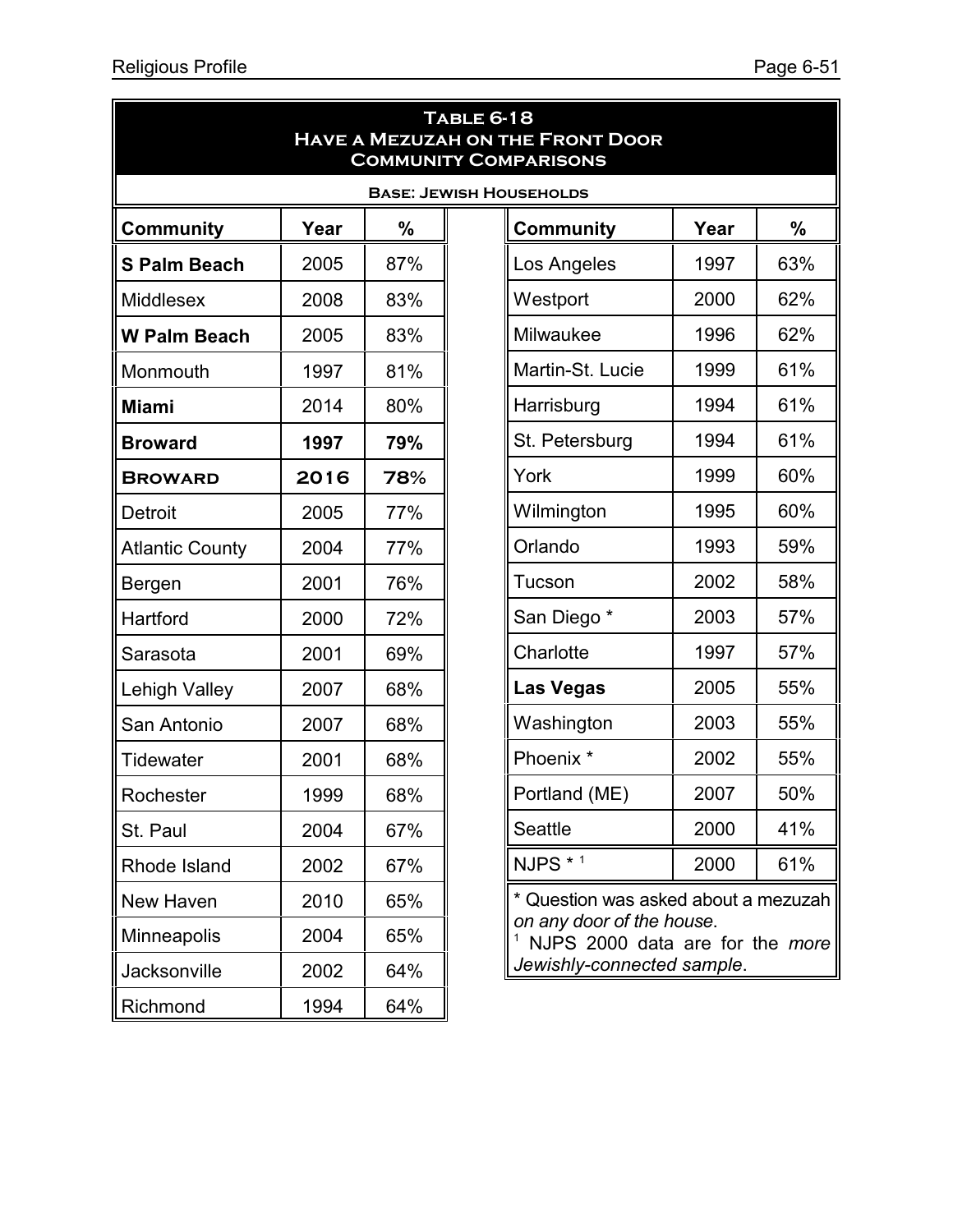## **Participate in a Passover Seder**

T able 6-19 shows that 66% of respondents in Jewish households in Broward reported<br>If that someone in their household always participates in a Passover Seder; 13%, **able 6-19** shows that 66% of respondents in Jewish households in Broward reported usually; 14%, sometimes; and 7%, never. In total, 79% of households always/usually participate in a Seder.

**Community Comparisons**. **Table 6-20** shows that the 79% who **always/usually** participate in a Seder is about average among about 55 comparison Jewish communities and compares to 81% in Miami, 80% in South Palm Beach, 79% in West Palm Beach, 62% in Atlanta, and 50% in Las Vegas. The 78% compares to 75% in 1997.

The 7% who **never** participate in a Seder is the seventh lowest of about 50 comparison Jewish communities and compares to 21% in Las Vegas, 19% in Atlanta, 7% in both South Palm Beach and West Palm Beach, and 6% in Miami. The 7% compares to 8% in 1997.

**Comparisons Among Population Subgroups**. **Table 6-19** shows that, overall, 79% of households always/usually participate in a Seder. The percentage is much higher in:

- households in the Northwest (93%)
- ! households earning an annual income of \$200,000 and over (91%)
- Orthodox households (97%)
- ! synagogue member households (97%), households who attended Chabad in the past year (97%), JCC member households (92%), and Jewish organization member households (89%)
- households in which the respondent participated in a Jewish youth group as a teenager (95%)
- ! households in which the respondent participated in Hillel/Chabad while in college (excluding High Holidays) (92%)
- households in which an adult visited Israel on a Jewish trip (95%)
- households who donated to the Jewish Federation in the past year (96%)
- ! households who donated under \$100 (93%), \$100-\$500 (98%), \$500-\$1,000 (98%), and \$1,000 and over to the Jewish Federation in the past year (98%)

- households in the North Central (62%) and the East (59%)
- ! households earning an annual income under \$25,000 (64%)
- Just Jewish households (65%)
- intermarried households (61%)
- households in which no adult visited Israel (65%)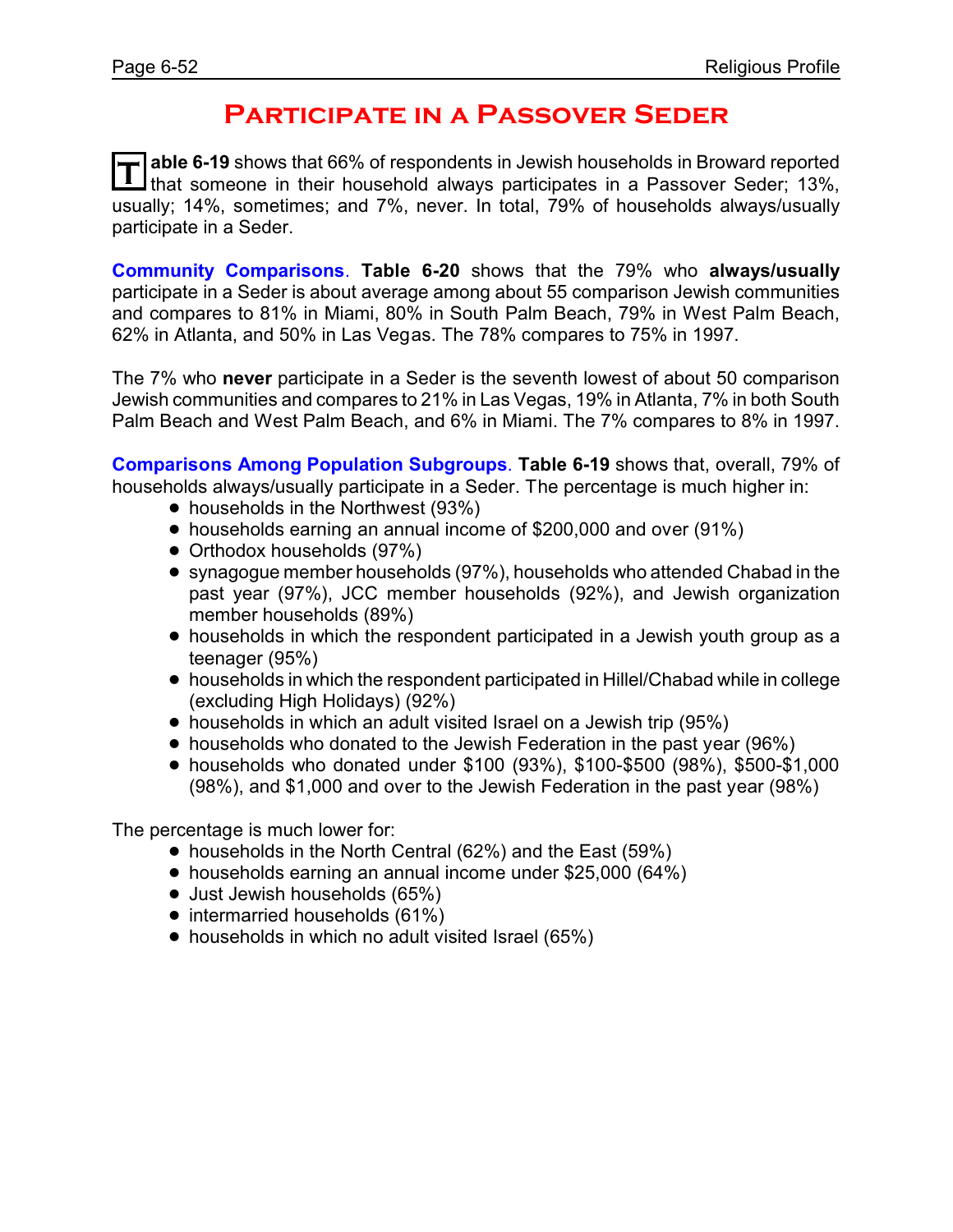| <b>TABLE 6-19</b><br><b>PARTICIPATE IN A PASSOVER SEDER</b> |                            |                                 |                |                  |              |  |  |  |  |
|-------------------------------------------------------------|----------------------------|---------------------------------|----------------|------------------|--------------|--|--|--|--|
| <b>BASE: JEWISH HOUSEHOLDS</b>                              |                            |                                 |                |                  |              |  |  |  |  |
| <b>Population Subgroup</b>                                  | Always +<br><b>Usually</b> | <b>Always</b>                   | <b>Usually</b> | <b>Sometimes</b> | <b>Never</b> |  |  |  |  |
| All                                                         | 78.7%                      | 66.0%                           | 12.7           | 14.2             | 7.1          |  |  |  |  |
|                                                             | <b>GEOGRAPHIC AREA</b>     |                                 |                |                  |              |  |  |  |  |
| Northwest                                                   | 92.6%                      | 68.8%                           | 23.8           | 6.5              | 0.9          |  |  |  |  |
| <b>North Central</b>                                        | 61.9%                      | 53.8%                           | 8.1            | 33.3             | 4.8          |  |  |  |  |
| East                                                        | 59.0%                      | 48.2%                           | 10.8           | 16.5             | 24.5         |  |  |  |  |
| <b>West Central</b>                                         | 71.6%                      | 60.6%                           | 11.0           | 17.2             | 11.2         |  |  |  |  |
| Southeast                                                   | 86.5%                      | 72.1%                           | 14.4           | 7.9              | 5.6          |  |  |  |  |
| Southwest                                                   | 87.8%                      | 78.6%                           | 9.2            | 10.9             | 1.3          |  |  |  |  |
|                                                             |                            | <b>AGE OF HEAD OF HOUSEHOLD</b> |                |                  |              |  |  |  |  |
| Under 35                                                    | 76.3%                      | 63.8%                           | 12.5           | 6.3              | 17.4         |  |  |  |  |
| 35 - 49                                                     | 81.6%                      | 73.3%                           | 8.3            | 5.7              | 12.7         |  |  |  |  |
| $50 - 64$                                                   | 82.1%                      | 69.8%                           | 12.3           | 14.7             | 3.2          |  |  |  |  |
| 65 - 74                                                     | 74.1%                      | 54.6%                           | 19.5           | 17.8             | 8.1          |  |  |  |  |
| 75 and over                                                 | 75.9%                      | 65.4%                           | 10.5           | 18.6             | 5.5          |  |  |  |  |
| $\rightarrow$ 65 and over                                   | 75.0%                      | 60.0%                           | 15.0           | 18.2             | 6.8          |  |  |  |  |
|                                                             |                            | <b>HOUSEHOLD STRUCTURE</b>      |                |                  |              |  |  |  |  |
| Household with Children                                     | 82.2%                      | 73.9%                           | 8.3            | 4.9              | 12.9         |  |  |  |  |
| Household with Only<br><b>Adult Children</b>                | 78.8%                      | 66.5%                           | 12.3           | 9.2              | 12.0         |  |  |  |  |
| <b>Non-Elderly Couple</b>                                   | 81.6%                      | 74.8%                           | 6.8            | 16.9             | 1.5          |  |  |  |  |
| Non-Elderly Single                                          | 82.4%                      | 63.3%                           | 19.1           | 17.6             | 0.0          |  |  |  |  |
| <b>Elderly Couple</b>                                       | 77.3%                      | 67.2%                           | 10.1           | 19.0             | 3.7          |  |  |  |  |
| <b>Elderly Single</b>                                       | 76.9%                      | 57.7%                           | 19.2           | 15.3             | 7.8          |  |  |  |  |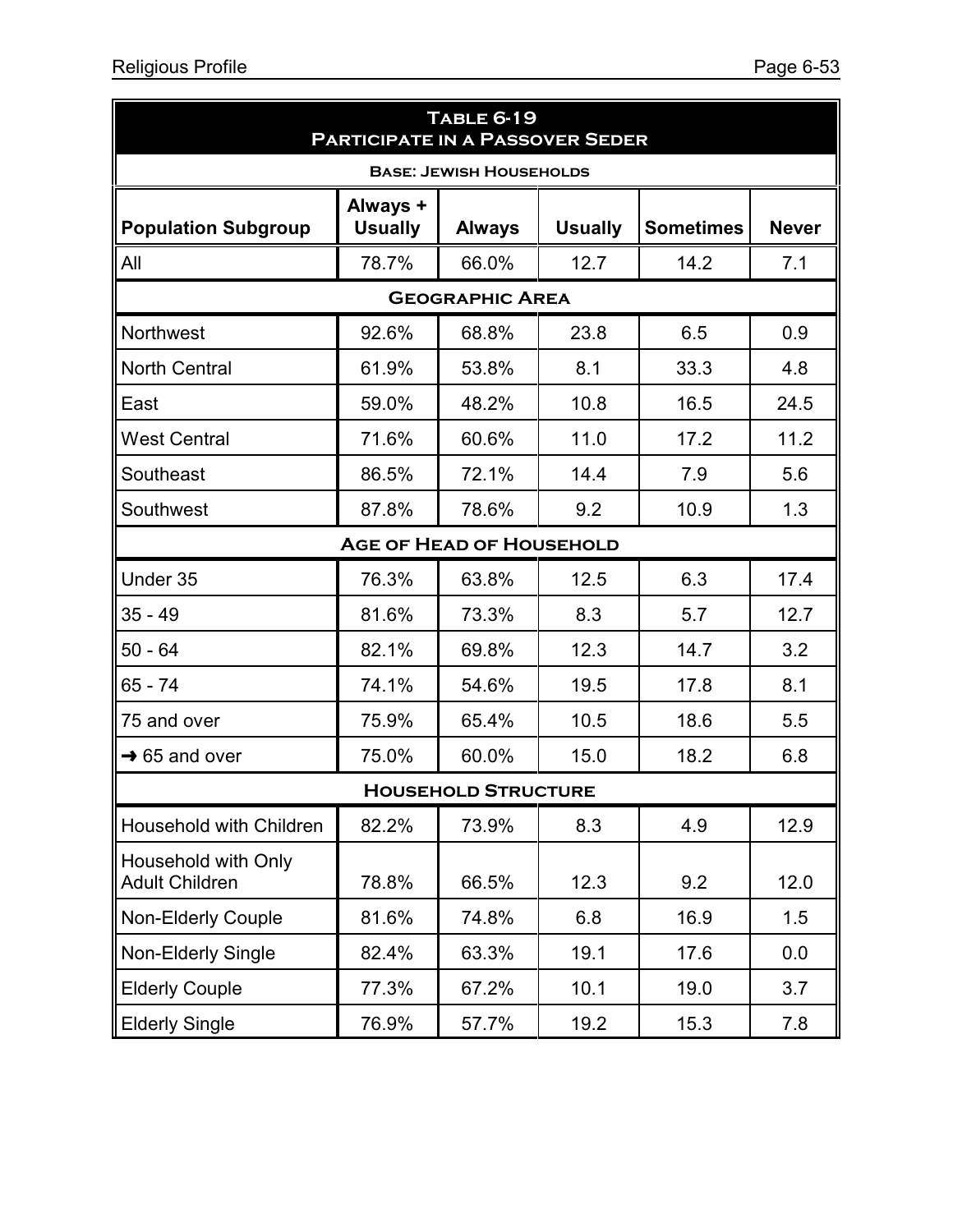|                              | <b>TABLE 6-19</b><br><b>PARTICIPATE IN A PASSOVER SEDER</b> |                                |                |                  |              |  |  |  |
|------------------------------|-------------------------------------------------------------|--------------------------------|----------------|------------------|--------------|--|--|--|
|                              |                                                             | <b>BASE: JEWISH HOUSEHOLDS</b> |                |                  |              |  |  |  |
| <b>Population Subgroup</b>   | Always +<br><b>Usually</b>                                  | <b>Always</b>                  | <b>Usually</b> | <b>Sometimes</b> | <b>Never</b> |  |  |  |
| All                          | 78.7%                                                       | 66.0%                          | 12.7           | 14.2             | 7.1          |  |  |  |
|                              |                                                             | <b>HOUSEHOLD INCOME</b>        |                |                  |              |  |  |  |
| Under \$25,000               | 64.1%                                                       | 50.3%                          | 13.8           | 17.7             | 18.2         |  |  |  |
| $$25 - $50,000$              | 74.5%                                                       | 55.1%                          | 19.4           | 14.9             | 10.6         |  |  |  |
| \$50 - \$100,000             | 76.0%                                                       | 61.2%                          | 14.8           | 18.1             | 5.9          |  |  |  |
| $$100 - $200,000$            | 85.0%                                                       | 73.2%                          | 11.8           | 10.8             | 4.2          |  |  |  |
| \$200,000 and over           | 90.7%                                                       | 86.5%                          | 4.2            | 4.2              | 5.1          |  |  |  |
| <b>JEWISH IDENTIFICATION</b> |                                                             |                                |                |                  |              |  |  |  |
| Orthodox                     | 97.4%                                                       | 97.4%                          | 0.0            | 0.0              | 2.6          |  |  |  |
| Conservative                 | 87.4%                                                       | 76.7%                          | 10.7           | 8.5              | 4.1          |  |  |  |
| Reform                       | 83.7%                                                       | 70.7%                          | 13.0           | 13.2             | 3.1          |  |  |  |
| <b>Just Jewish</b>           | 65.2%                                                       | 49.4%                          | 15.8           | 21.5             | 13.3         |  |  |  |
|                              |                                                             | <b>TYPE OF MARRIAGE</b>        |                |                  |              |  |  |  |
| In-married                   | 88.4%                                                       | 79.3%                          | 9.1            | 10.5             | 1.1          |  |  |  |
| Conversionary                | 84.1%                                                       | 72.7%                          | 11.4           | 15.7             | 0.2          |  |  |  |
| Intermarried                 | 61.0%                                                       | 51.3%                          | 9.7            | 17.0             | 22.0         |  |  |  |
|                              |                                                             | <b>SYNAGOGUE MEMBERSHIP</b>    |                |                  |              |  |  |  |
| Member                       | 95.5%                                                       | 88.4%                          | 7.1            | 3.3              | 1.2          |  |  |  |
| Non-Member                   | 70.0%                                                       | 54.3%                          | 15.7           | 19.8             | 10.2         |  |  |  |
|                              | <b>ATTENDED CHABAD IN THE PAST YEAR</b>                     |                                |                |                  |              |  |  |  |
| Attended                     | 96.7%                                                       | 83.9%                          | 12.8           | 1.8              | 1.5          |  |  |  |
| <b>Did Not Attend</b>        | 73.4%                                                       | 60.7%                          | 12.7           | 17.8             | 8.8          |  |  |  |
|                              |                                                             | <b>JCC MEMBERSHIP</b>          |                |                  |              |  |  |  |
| Member                       | 91.8%                                                       | 87.6%                          | 4.2            | 8.2              | 0.0          |  |  |  |
| Non-Member                   | 76.9%                                                       | 63.0%                          | 13.9           | 15.0             | 8.1          |  |  |  |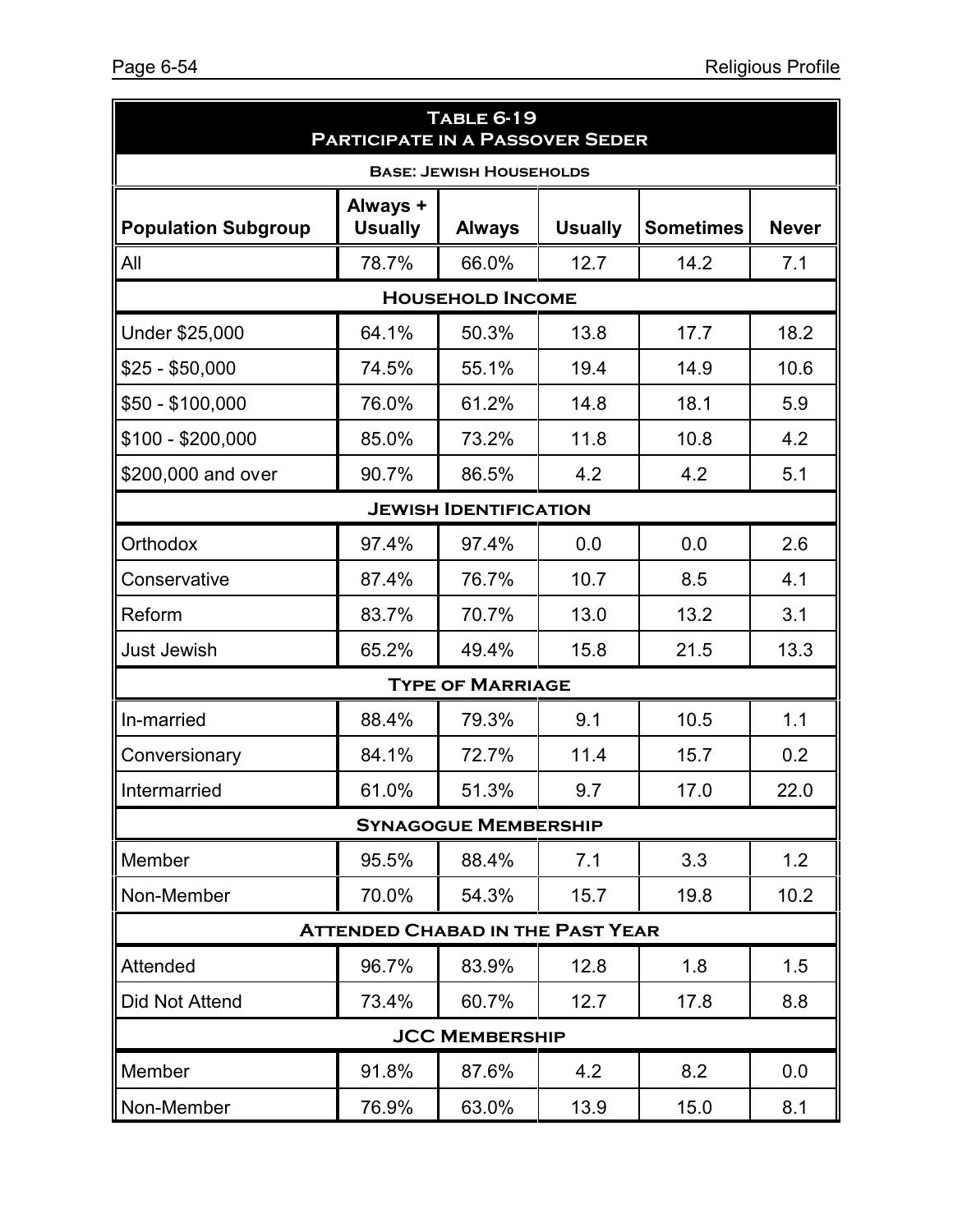| <b>TABLE 6-19</b><br><b>PARTICIPATE IN A PASSOVER SEDER</b>        |                                       |                                 |                |                  |              |  |  |  |  |
|--------------------------------------------------------------------|---------------------------------------|---------------------------------|----------------|------------------|--------------|--|--|--|--|
| <b>BASE: JEWISH HOUSEHOLDS</b>                                     |                                       |                                 |                |                  |              |  |  |  |  |
| <b>Population Subgroup</b>                                         | Always +<br><b>Usually</b>            | <b>Always</b>                   | <b>Usually</b> | <b>Sometimes</b> | <b>Never</b> |  |  |  |  |
| All                                                                | 78.7%                                 | 66.0%                           | 12.7           | 14.2             | 7.1          |  |  |  |  |
|                                                                    | <b>JEWISH ORGANIZATION MEMBERSHIP</b> |                                 |                |                  |              |  |  |  |  |
| Member                                                             | 89.4%                                 | 79.8%                           | 9.6            | 8.6              | 2.0          |  |  |  |  |
| Non-Member                                                         | 76.1%                                 | 62.6%                           | 13.5           | 15.5             | 8.4          |  |  |  |  |
| <b>RESPONDENT ATTENDED JEWISH EDUCATION AS A CHILD</b>             |                                       |                                 |                |                  |              |  |  |  |  |
| To Jewish Day School                                               | 87.5%                                 | 79.6%                           | 7.9            | 7.1              | 5.4          |  |  |  |  |
| <b>To Supplemental School</b>                                      | 84.4%                                 | 68.9%                           | 15.5           | 12.0             | 3.6          |  |  |  |  |
| $\rightarrow$ To Jewish Education                                  | 70.8%                                 | 55.9%                           | 14.9           | 20.6             | 8.6          |  |  |  |  |
| No                                                                 | 70.9%                                 | 56.5%                           | 14.4           | 20.2             | 8.9          |  |  |  |  |
| <b>RESPONDENT ATTENDED OR WORKED AT JEWISH OVERNIGHT CAMP AS A</b> |                                       | <b>CHILD</b>                    |                |                  |              |  |  |  |  |
| <b>To Overnight Camp</b>                                           | 82.6%                                 | 68.9%                           | 13.7           | 11.8             | 5.6          |  |  |  |  |
| <b>No</b>                                                          | 79.3%                                 | 65.9%                           | 13.4           | 14.5             | 6.2          |  |  |  |  |
| <b>RESPONDENT PARTICIPATED IN JEWISH YOUTH GROUP AS A TEENAGER</b> |                                       |                                 |                |                  |              |  |  |  |  |
| In Youth Group                                                     | 94.9%                                 | 85.4%                           | 9.5            | 4.8              | 0.3          |  |  |  |  |
| <b>No</b>                                                          | 69.7%                                 | 53.1%                           | 16.6           | 20.1             | 10.2         |  |  |  |  |
| <b>RESPONDENT PARTICIPATED IN HILLEL/CHABAD WHILE IN COLLEGE</b>   |                                       | (EXCLUDING HIGH HOLIDAYS)       |                |                  |              |  |  |  |  |
| <b>Hillel/Chabad Participant</b>                                   | 92.3%                                 | 84.9%                           | 7.4            | 5.6              | 2.1          |  |  |  |  |
| No                                                                 | 80.1%                                 | 64.5%                           | 15.6           | 13.5             | 6.4          |  |  |  |  |
|                                                                    |                                       | <b>ANY ADULT VISITED ISRAEL</b> |                |                  |              |  |  |  |  |
| On Jewish Trip                                                     | 94.5%                                 | 86.2%                           | 8.3            | 5.0              | 0.5          |  |  |  |  |
| On General Trip                                                    | 82.7%                                 | 66.9%                           | 15.8           | 14.9             | 2.4          |  |  |  |  |
| No                                                                 | 64.8%                                 | 52.0%                           | 12.8           | 19.4             | 15.8         |  |  |  |  |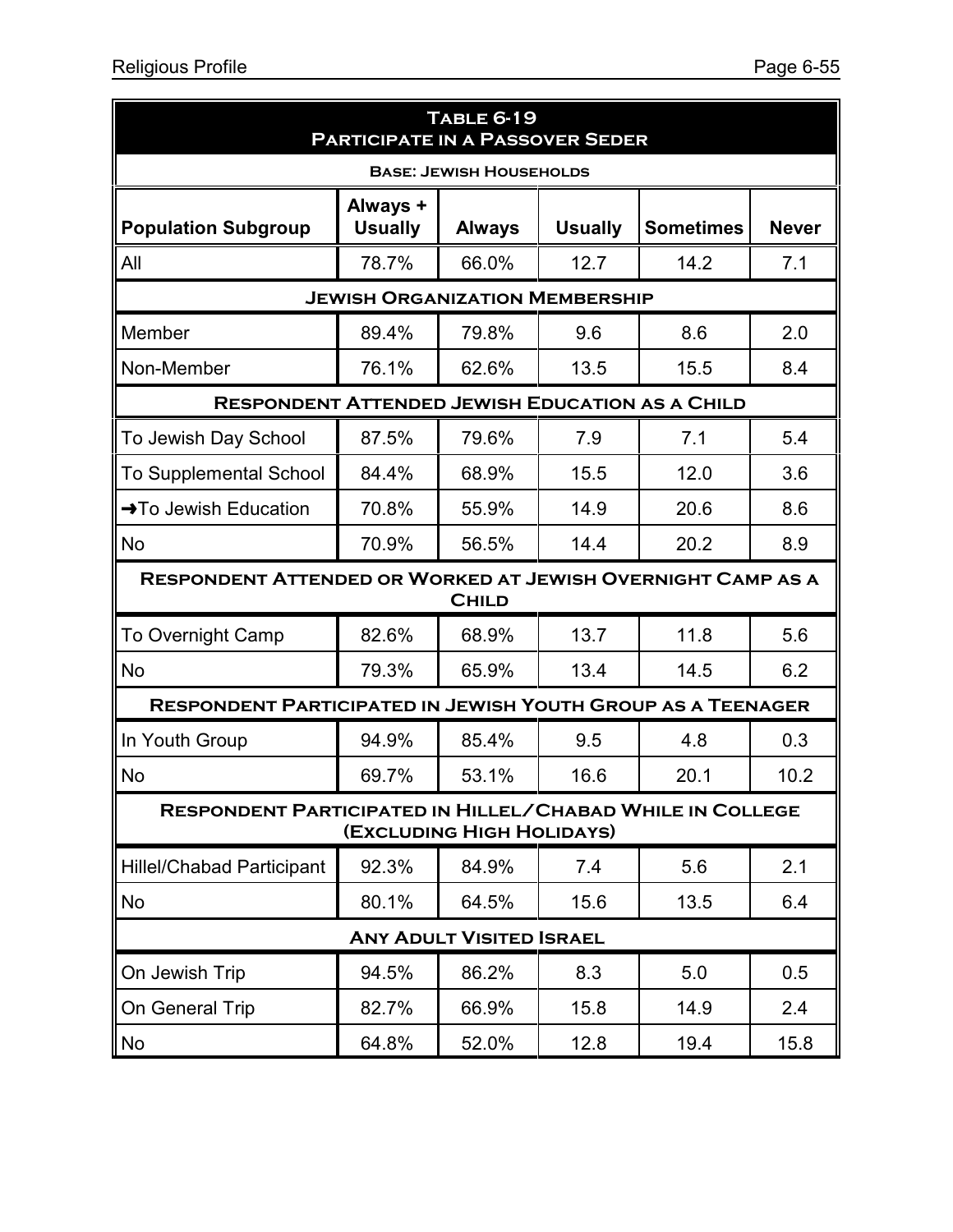| <b>TABLE 6-19</b><br><b>PARTICIPATE IN A PASSOVER SEDER</b>                                                                     |       |                                |      |      |     |  |  |  |
|---------------------------------------------------------------------------------------------------------------------------------|-------|--------------------------------|------|------|-----|--|--|--|
|                                                                                                                                 |       | <b>BASE: JEWISH HOUSEHOLDS</b> |      |      |     |  |  |  |
| Always +<br><b>Usually</b><br><b>Usually</b><br><b>Sometimes</b><br><b>Never</b><br><b>Population Subgroup</b><br><b>Always</b> |       |                                |      |      |     |  |  |  |
| All                                                                                                                             | 78.7% | 66.0%                          | 12.7 | 14.2 | 7.1 |  |  |  |
| <b>JEWISH FEDERATION MARKET SEGMENTS IN THE PAST YEAR</b>                                                                       |       |                                |      |      |     |  |  |  |
| Donated to Federation                                                                                                           | 96.0% | 84.3%                          | 11.7 | 3.3  | 0.7 |  |  |  |
| Asked, Did Not Donate                                                                                                           | 81.3% | 70.3%                          | 11.0 | 9.3  | 9.4 |  |  |  |
| <b>Not Asked</b>                                                                                                                | 72.1% | 58.7%                          | 13.4 | 18.7 | 9.2 |  |  |  |
| <b>DONATED TO JEWISH FEDERATION IN THE PAST YEAR</b>                                                                            |       |                                |      |      |     |  |  |  |
| Nothing                                                                                                                         | 73.1% | 59.9%                          | 13.2 | 17.7 | 9.2 |  |  |  |
| <b>Under \$100</b>                                                                                                              | 93.1% | 83.2%                          | 9.9  | 5.8  | 1.1 |  |  |  |
| $$100 - $500$                                                                                                                   | 98.3% | 82.6%                          | 15.7 | 1.7  | 0.0 |  |  |  |
| $$500 - $1,000$                                                                                                                 | 99.6% | 81.7%                          | 17.9 | 0.4  | 0.0 |  |  |  |
| \$1,000 and over                                                                                                                | 98.2% | 95.2%                          | 3.0  | 0.6  | 1.2 |  |  |  |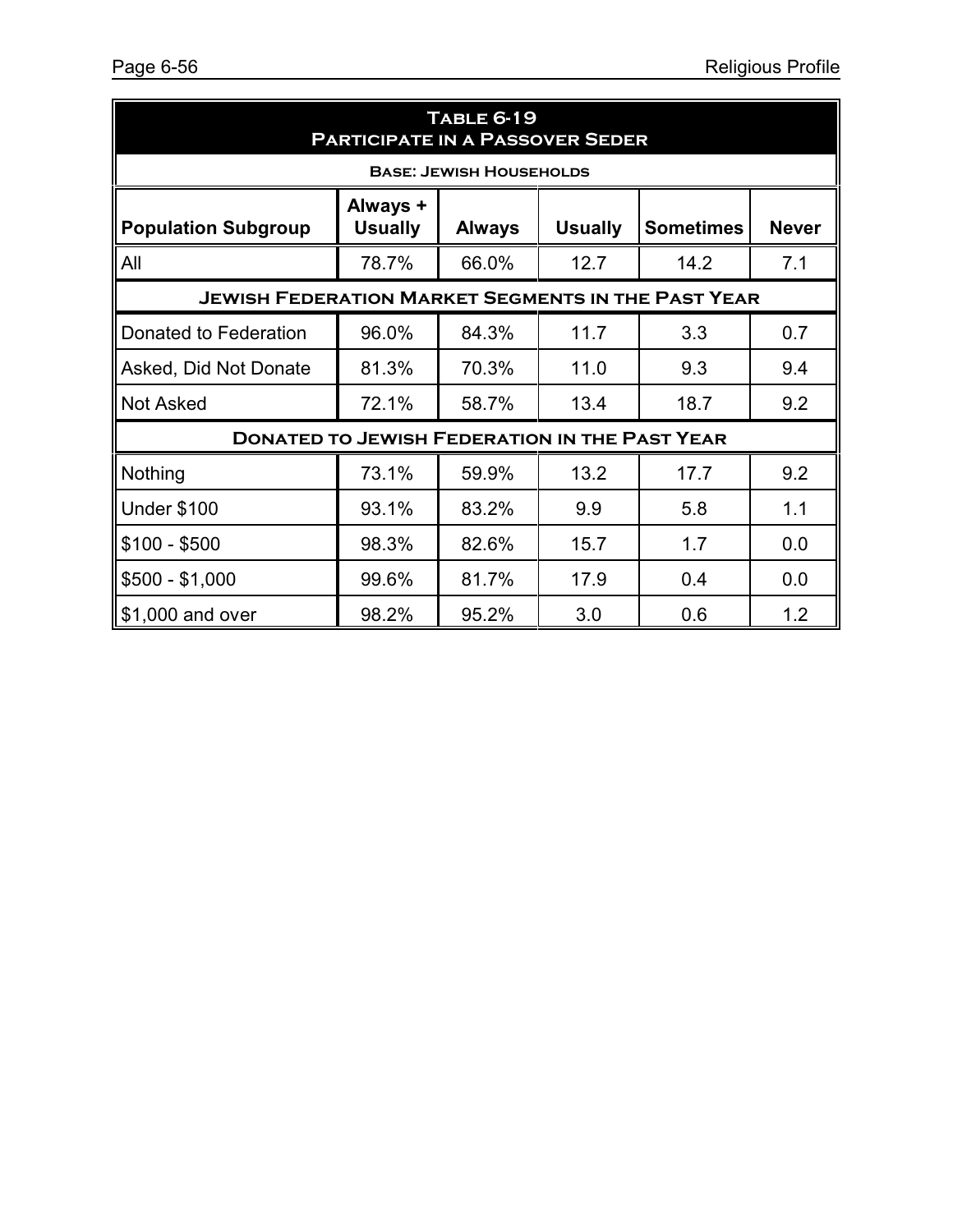ä

| <b>TABLE 6-20</b><br><b>PARTICIPATE IN A PASSOVER SEDER</b><br><b>COMMUNITY COMPARISONS</b> |      |                           |               |                |                |                |  |  |  |
|---------------------------------------------------------------------------------------------|------|---------------------------|---------------|----------------|----------------|----------------|--|--|--|
| <b>BASE: JEWISH HOUSEHOLDS</b>                                                              |      |                           |               |                |                |                |  |  |  |
| <b>Community</b>                                                                            | Year | Always/<br><b>Usually</b> | <b>Always</b> | <b>Usually</b> | Some-<br>times | <b>Never</b>   |  |  |  |
| Monmouth                                                                                    | 1997 | 86%                       | 77%           | 9              | 10             | 5              |  |  |  |
| Bergen                                                                                      | 2001 | 85%                       | 76%           | 9              | 11             | 4              |  |  |  |
| <b>Essex-Morris</b>                                                                         | 1998 | 84%                       | 76%           | 8              | 9              | $\overline{7}$ |  |  |  |
| <b>Middlesex</b>                                                                            | 2008 | 83%                       | 74%           | 9              | 11             | 6              |  |  |  |
| <b>Detroit</b>                                                                              | 2005 | 82%                       | 75%           | $\overline{7}$ | 12             | 6              |  |  |  |
| <b>Howard County</b>                                                                        | 2010 | 81%                       | 73%           | 8              | 8              | 11             |  |  |  |
| <b>Miami</b>                                                                                | 2014 | 81%                       | 69%           | 11             | 13             | 6              |  |  |  |
| <b>S Palm Beach</b>                                                                         | 2005 | 80%                       | 68%           | 12             | 14             | $\overline{7}$ |  |  |  |
| Westport                                                                                    | 2000 | 79%                       | 68%           | 11             | 13             | 8              |  |  |  |
| <b>W Palm Beach</b>                                                                         | 2005 | 79%                       | 66%           | 13             | 15             | $\overline{7}$ |  |  |  |
| Rochester                                                                                   | 1999 | 78%                       | 70%           | 9              | 15             | $\overline{7}$ |  |  |  |
| Hartford                                                                                    | 2000 | 78%                       | 69%           | 9              | 13             | 9              |  |  |  |
| Minneapolis                                                                                 | 2004 | 78%                       | 68%           | 11             | 15             | $\overline{7}$ |  |  |  |
| Chicago                                                                                     | 2010 | 78%                       | 68%           | 10             | 13             | 9              |  |  |  |
| <b>BROWARD</b>                                                                              | 2016 | 78%                       | 66%           | 13             | 14             | 7              |  |  |  |
| <b>Atlantic County</b>                                                                      | 2004 | 78%                       | 66%           | 12             | 15             | 6              |  |  |  |
| Washington                                                                                  | 2003 | 77%                       | 65%           | 12             | 16             | $\overline{7}$ |  |  |  |
| Milwaukee                                                                                   | 1996 | 77%                       | 65%           | 12             | 12             | 11             |  |  |  |
| <b>Baltimore</b>                                                                            | 2010 | 76%                       | 70%           | 6              | 11             | 13             |  |  |  |
| St. Paul                                                                                    | 2004 | 76%                       | 68%           | 8              | 17             | 8              |  |  |  |
| Cincinnati                                                                                  | 2008 | 76%                       | 65%           | 12             | 12             | 11             |  |  |  |
| New Haven                                                                                   | 2010 | 76%                       | 64%           | 12             | 17             | $\overline{7}$ |  |  |  |
| Philadelphia                                                                                | 2009 | 76%                       |               | 76%            |                | 24             |  |  |  |
| Harrisburg                                                                                  | 1994 | 75%                       | 66%           | 9              | 13             | 12             |  |  |  |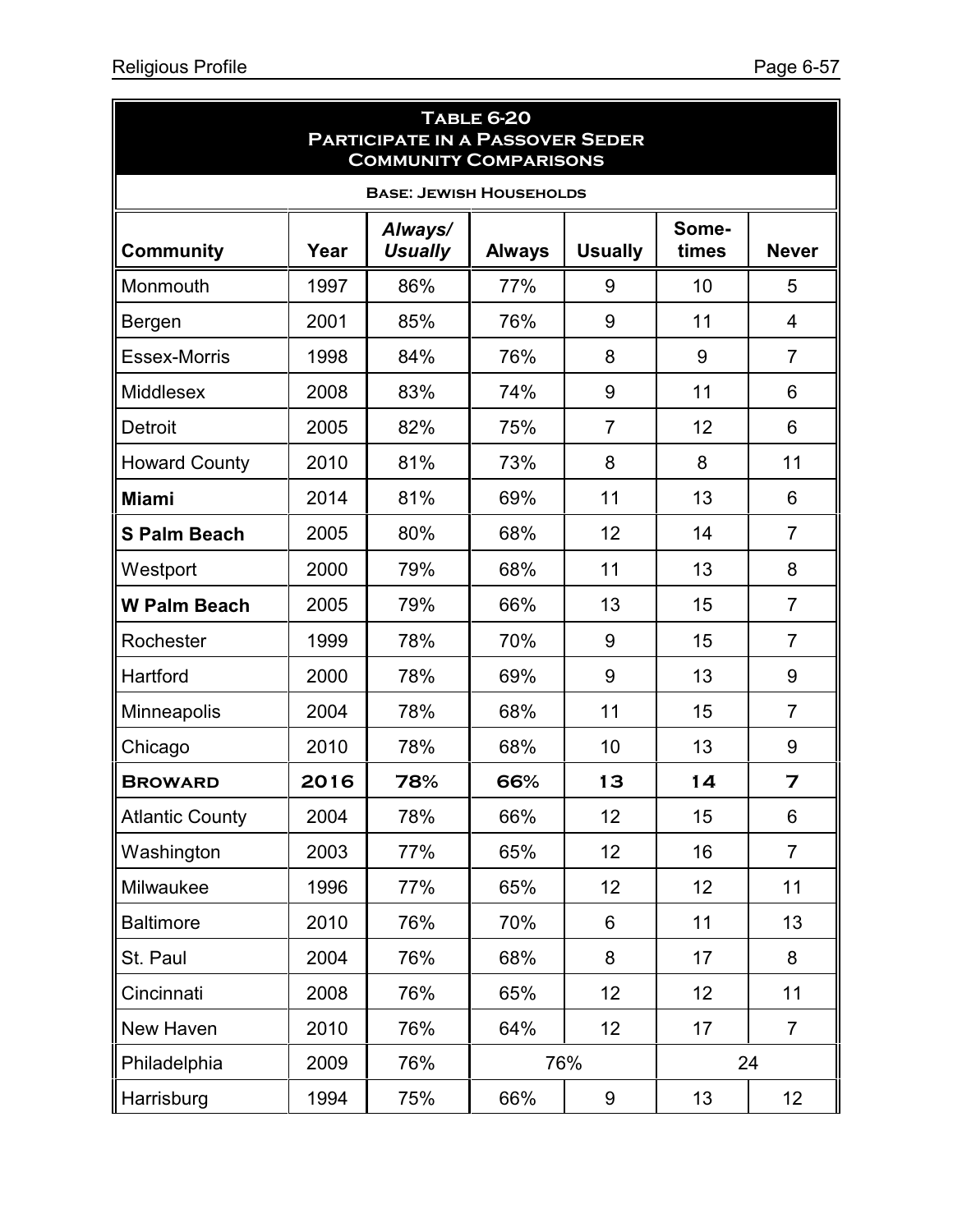| <b>TABLE 6-20</b><br><b>PARTICIPATE IN A PASSOVER SEDER</b><br><b>COMMUNITY COMPARISONS</b> |      |                           |                 |                 |                |                 |  |  |  |
|---------------------------------------------------------------------------------------------|------|---------------------------|-----------------|-----------------|----------------|-----------------|--|--|--|
| <b>BASE: JEWISH HOUSEHOLDS</b>                                                              |      |                           |                 |                 |                |                 |  |  |  |
| <b>Community</b>                                                                            | Year | Always/<br><b>Usually</b> | <b>Always</b>   | <b>Usually</b>  | Some-<br>times | <b>Never</b>    |  |  |  |
| Pittsburgh                                                                                  | 2002 | 75%                       | 65%             | 10              | 13             | 13              |  |  |  |
| <b>Broward</b>                                                                              | 1997 | 75%                       | 64%             | 11              | 16             | 8               |  |  |  |
| Tidewater                                                                                   | 2001 | 75%                       | 64%             | 11              | 15             | 10              |  |  |  |
| Los Angeles                                                                                 | 1997 | 74%                       | 64%             | 10              | 14             | 12              |  |  |  |
| Wilmington                                                                                  | 1995 | 74%                       | 64%             | 10              | 14             | 13              |  |  |  |
| Richmond                                                                                    | 1994 | 73%                       | 63%             | 10              | 16             | 11              |  |  |  |
| Rhode Island                                                                                | 2002 | 73%                       | 61%             | 12              | 17             | 10              |  |  |  |
| <b>Boston</b>                                                                               | 2005 | 72%                       | 64%             | 8               | 20             | 8               |  |  |  |
| Palm Springs                                                                                | 1998 | 72%                       | 72%<br>12<br>17 |                 |                |                 |  |  |  |
| <b>Lehigh Valley</b>                                                                        | 2007 | 70%                       | 59%             | 11              | 19             | 11              |  |  |  |
| Cleveland                                                                                   | 2011 | 70%                       | 58%             | 12              | 17             | 12              |  |  |  |
| <b>New York</b>                                                                             | 2011 | 69%                       | 60%             | 9               | 16             | 14              |  |  |  |
| Charlotte                                                                                   | 1997 | 69%                       | 58%             | 11              | 20             | 11              |  |  |  |
| Sarasota                                                                                    | 2001 | 69%                       | 57%             | 12              | 17             | 14              |  |  |  |
| San Antonio                                                                                 | 2007 | 69%                       | 57%             | 11              | 20             | 11              |  |  |  |
| Orlando                                                                                     | 1993 | 67%                       | 54%             | 12              | 20             | 14              |  |  |  |
| Martin-St. Lucie                                                                            | 1999 | 66%                       | 54%             | 12              | 16             | 18              |  |  |  |
| St. Petersburg                                                                              | 1994 | 65%                       | 56%             | 9               | 16             | 19              |  |  |  |
| York                                                                                        | 1999 | 64%                       | 55%             | 9               | 20             | 16              |  |  |  |
| San Diego                                                                                   | 2003 | 64%                       | 51%             | 13              | 20             | 16              |  |  |  |
| Jacksonville                                                                                | 2002 | 63%                       | 53%             | 10              | 22             | 15              |  |  |  |
| <b>Atlanta</b>                                                                              | 2006 | 62%                       | 53%             | 10 <sup>1</sup> | 19             | 19              |  |  |  |
| Phoenix                                                                                     | 2002 | 62%                       | 49%             | 13              | 26             | 12 <sub>2</sub> |  |  |  |
| Columbus                                                                                    | 2013 | 61%                       | 49%             | 12              | 11             | 29              |  |  |  |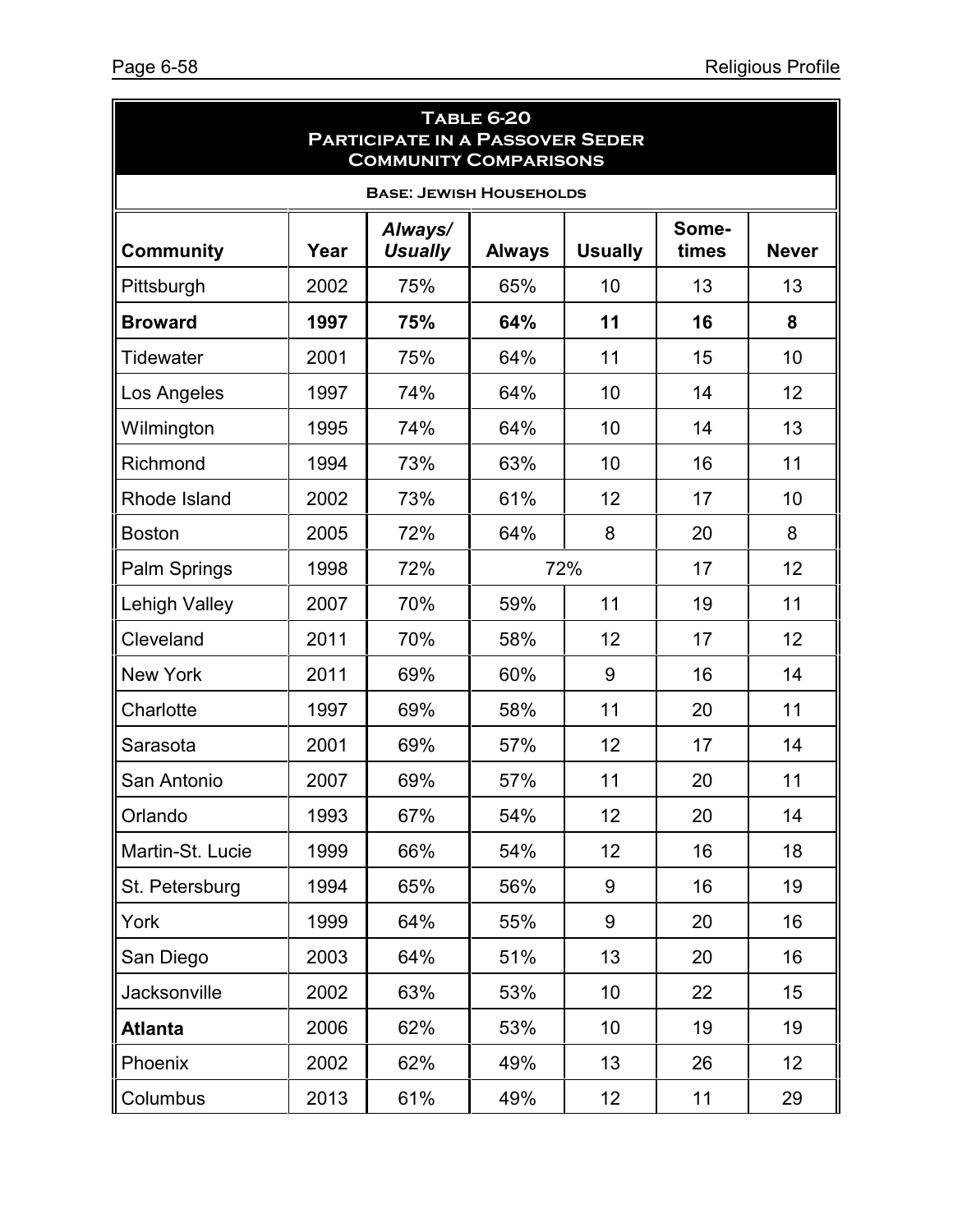| <b>TABLE 6-20</b><br><b>PARTICIPATE IN A PASSOVER SEDER</b><br><b>COMMUNITY COMPARISONS</b>                                |                                      |           |     |     |    |    |  |  |  |  |
|----------------------------------------------------------------------------------------------------------------------------|--------------------------------------|-----------|-----|-----|----|----|--|--|--|--|
|                                                                                                                            | <b>BASE: JEWISH HOUSEHOLDS</b>       |           |     |     |    |    |  |  |  |  |
| Always/<br>Some-<br><b>Usually</b><br><b>Usually</b><br><b>Never</b><br><b>Community</b><br>Year<br><b>Always</b><br>times |                                      |           |     |     |    |    |  |  |  |  |
| Tucson                                                                                                                     | 2002                                 | 61%       | 49% | 11  | 26 | 13 |  |  |  |  |
| St. Louis                                                                                                                  | 2014                                 | 60%       | 50% | 11  | 16 | 23 |  |  |  |  |
| Portland (ME)                                                                                                              | 2007                                 | 60%       | 47% | 13  | 28 | 12 |  |  |  |  |
| Denver                                                                                                                     | 2007                                 | 57%       | 48% | 9   | 25 | 18 |  |  |  |  |
| San Francisco                                                                                                              | 2004                                 | 55%       |     | 55% |    | 45 |  |  |  |  |
| <b>Las Vegas</b>                                                                                                           | 21<br>40%<br>11<br>28<br>50%<br>2005 |           |     |     |    |    |  |  |  |  |
| <b>Buffalo</b>                                                                                                             | 1995                                 | <b>NA</b> |     | 91% |    | 9  |  |  |  |  |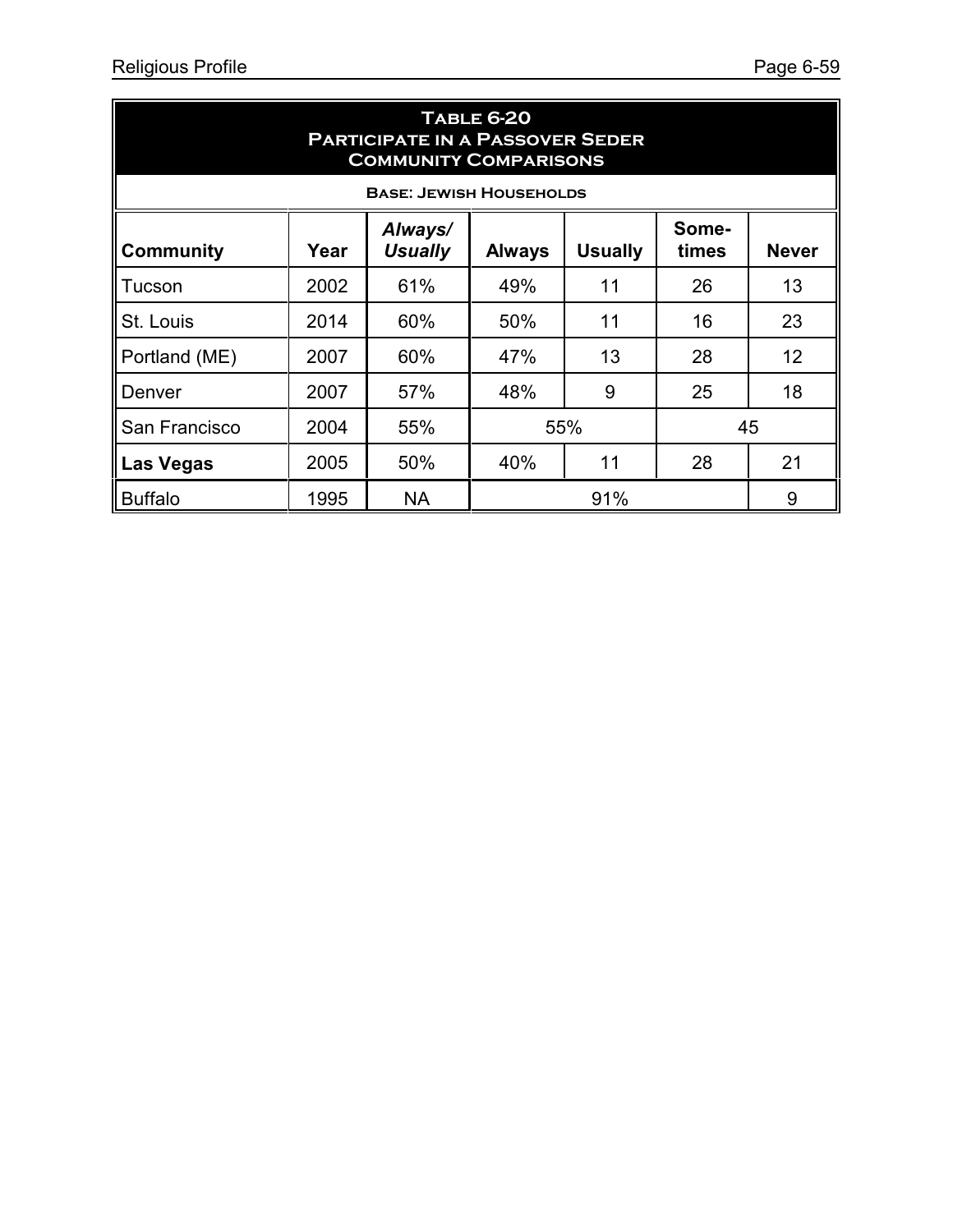### **Light Chanukah Candles**

T able 6-21 shows that 67% of respondents in Jewish households in Broward reported<br>If that someone in their household always lights Chanukah candles; 10%, usually; 14%, **able 6-21** shows that 67% of respondents in Jewish households in Broward reported sometimes; and 9%, never. In total, 77% of households always/usually light Chanukah candles.

**Community Comparisons**. **Table 6-22** shows that the 77% who **always/usually** light Chanukah candles is about average among about 55 comparison Jewish communities and compares to 77% in South Palm Beach, 76% in both Miami and West Palm Beach, 74% in Atlanta, and 64% in Las Vegas. The 77% compares to 74% in 1997.

The 9% who **never** light Chanukah candles is the fourth lowest of about 50 comparison Jewish communities and compares to 20% in Las Vegas, 13% in both South Palm Beach and West Palm Beach, and 12% in both Miami and Atlanta. The 9% compares to 16% in 1997.

**Comparisons Among Population Subgroups**. **Table 6-21** shows that, overall, 77% of households always/usually light Chanukah candles. The percentage is much higher in:

- households in the Southwest (89%)
- ! households earning an annual income of \$100,000-\$200,000 (88%)
- **Orthodox households (99%)**
- in-married households (90%)
- ! synagogue member households (91%), households who attended Chabad in the past year (92%), JCC member households (88%), and Jewish organization member households (87%)
- households in which the respondent participated in a Jewish youth group as a teenager (88%)
- households in which an adult visited Israel on a Jewish trip (88%)
- households who donated to the Jewish Federation in the past year (87%)
- $\bullet$  households who donated under \$100 (92%), \$100-\$500 (87%) and \$1,000 and over (89%) to the Jewish Federation in the past year

- $\bullet$  households in the East (55%)
- non-elderly single households (63%)
- ! households earning an annual income of \$50,000-\$100,000 (67%)
- Just Jewish households (61%)
- households in which no adult visited Israel (67%)
- households who donated \$500-\$1,000 to the Jewish Federation in the past year (65%)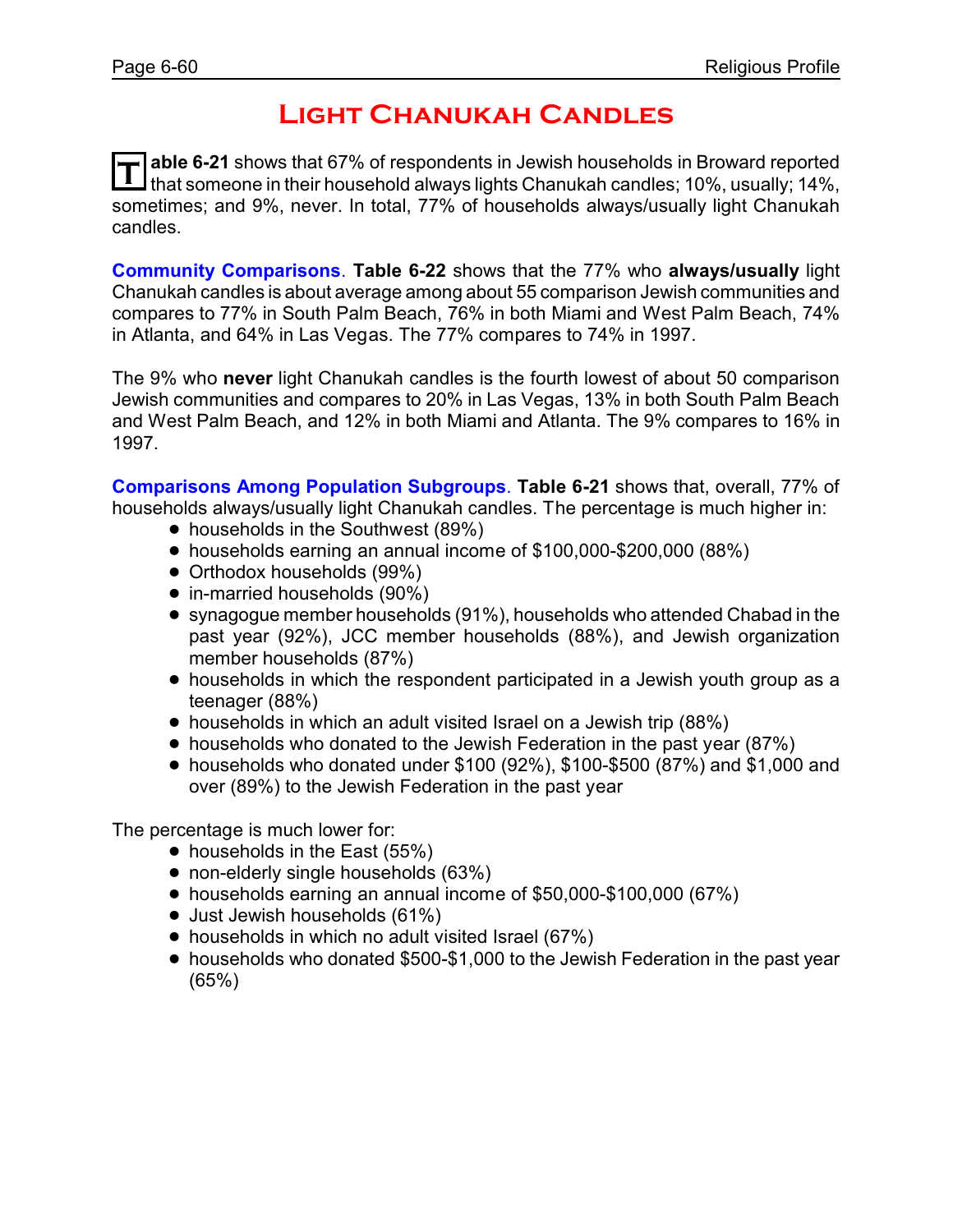| <b>TABLE 6-21</b><br><b>LIGHT CHANUKAH CANDLES</b> |                                 |                            |                |                  |              |  |  |  |
|----------------------------------------------------|---------------------------------|----------------------------|----------------|------------------|--------------|--|--|--|
| <b>BASE: JEWISH HOUSEHOLDS</b>                     |                                 |                            |                |                  |              |  |  |  |
| <b>Population Subgroup</b>                         | Always +<br><b>Usually</b>      | <b>Always</b>              | <b>Usually</b> | <b>Sometimes</b> | <b>Never</b> |  |  |  |
| All                                                | 77.0%                           | 67.0%                      | 10.0           | 14.0             | 9.0          |  |  |  |
|                                                    |                                 | <b>GEOGRAPHIC AREA</b>     |                |                  |              |  |  |  |
| <b>Northwest</b>                                   | 78.6%                           | 66.6%                      | 12.0           | 11.6             | 9.8          |  |  |  |
| <b>North Central</b>                               | 70.7%                           | 62.5%                      | 8.2            | 26.3             | 3.0          |  |  |  |
| East                                               | 55.1%                           | 48.5%                      | 6.6            | 20.0             | 24.9         |  |  |  |
| <b>West Central</b>                                | 77.3%                           | 69.2%                      | 8.1            | 12.5             | 10.2         |  |  |  |
| Southeast                                          | 75.2%                           | 61.7%                      | 13.5           | 19.4             | 5.4          |  |  |  |
| Southwest                                          | 88.7%                           | 78.2%                      | 10.5           | 5.5              | 5.8          |  |  |  |
|                                                    | <b>AGE OF HEAD OF HOUSEHOLD</b> |                            |                |                  |              |  |  |  |
| Under 35                                           | 59.8%                           | 58.4%                      | 1.4            | 22.6             | 17.6         |  |  |  |
| $35 - 49$                                          | 79.7%                           | 76.2%                      | 3.5            | 8.2              | 12.1         |  |  |  |
| 50 - 64                                            | 77.3%                           | 65.1%                      | 12.2           | 14.9             | 7.8          |  |  |  |
| 65 - 74                                            | 78.9%                           | 70.8%                      | 8.1            | 15.3             | 5.8          |  |  |  |
| 75 and over                                        | 78.1%                           | 62.2%                      | 15.9           | 12.8             | 9.1          |  |  |  |
| $\rightarrow$ 65 and over                          | 78.5%                           | 66.5%                      | 12.0           | 14.0             | 7.5          |  |  |  |
|                                                    |                                 | <b>HOUSEHOLD STRUCTURE</b> |                |                  |              |  |  |  |
| Household with Children                            | 86.2%                           | 83.9%                      | 2.3            | 5.9              | 7.9          |  |  |  |
| Household with Only<br><b>Adult Children</b>       | 81.6%                           | 67.2%                      | 14.4           | 11.7             | 6.7          |  |  |  |
| <b>Non-Elderly Couple</b>                          | 74.7%                           | 64.4%                      | 10.3           | 17.2             | 8.1          |  |  |  |
| <b>Non-Elderly Single</b>                          | 62.6%                           | 47.2%                      | 15.4           | 21.3             | 16.1         |  |  |  |
| <b>Elderly Couple</b>                              | 86.4%                           | 75.4%                      | 11.0           | 7.6              | 6.0          |  |  |  |
| <b>Elderly Single</b>                              | 70.9%                           | 57.7%                      | 13.2           | 19.3             | 9.8          |  |  |  |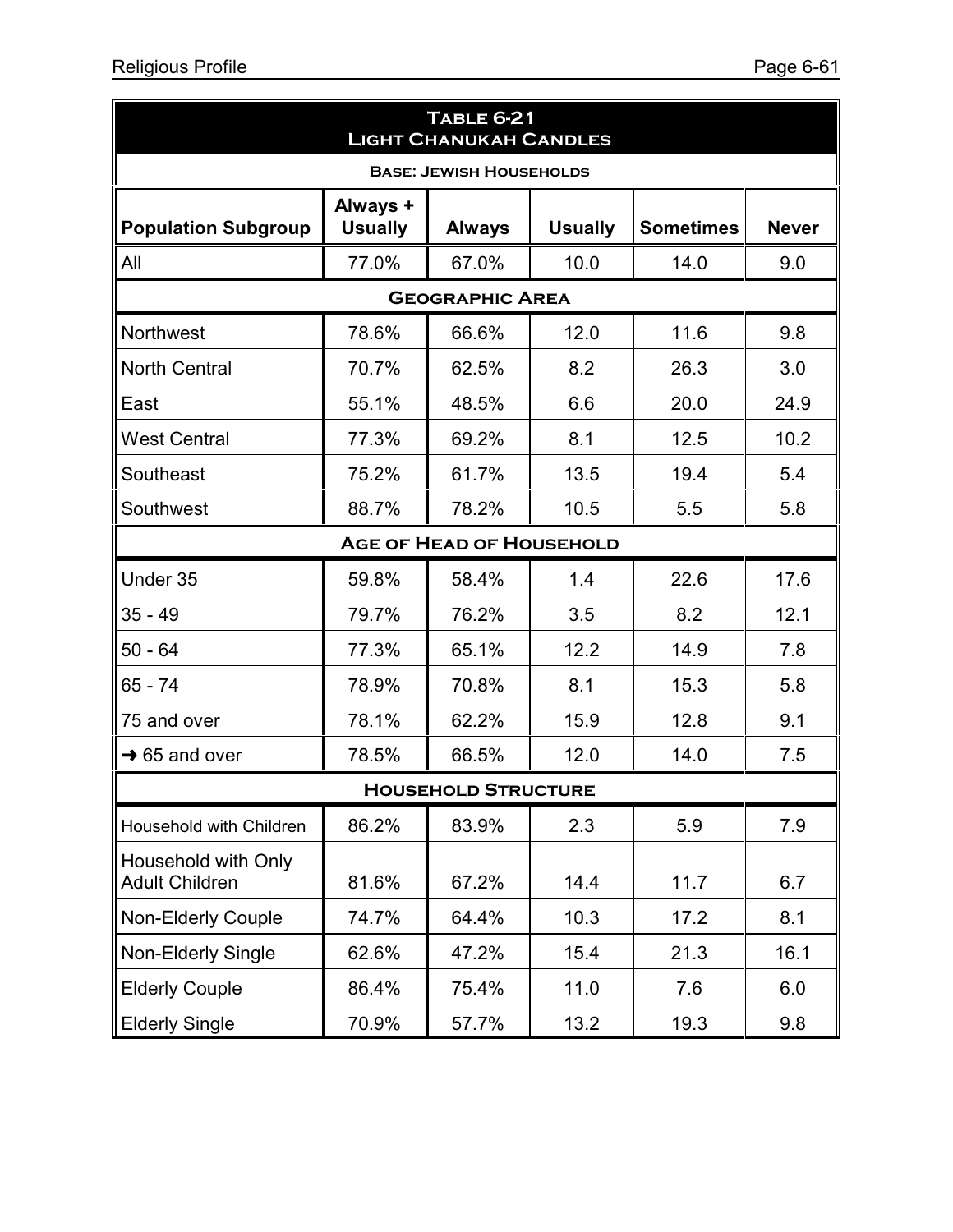| <b>TABLE 6-21</b><br><b>LIGHT CHANUKAH CANDLES</b> |                                         |                                |                |                  |              |  |  |  |
|----------------------------------------------------|-----------------------------------------|--------------------------------|----------------|------------------|--------------|--|--|--|
|                                                    |                                         | <b>BASE: JEWISH HOUSEHOLDS</b> |                |                  |              |  |  |  |
| <b>Population Subgroup</b>                         | Always +<br><b>Usually</b>              | <b>Always</b>                  | <b>Usually</b> | <b>Sometimes</b> | <b>Never</b> |  |  |  |
| All                                                | 77.0%                                   | 67.0%                          | 10.0           | 14.0             | 9.0          |  |  |  |
|                                                    |                                         | <b>HOUSEHOLD INCOME</b>        |                |                  |              |  |  |  |
| Under \$25,000                                     | 70.2%                                   | 66.0%                          | 4.2            | 7.9              | 21.9         |  |  |  |
| $$25 - $50,000$                                    | 83.2%                                   | 63.9%                          | 19.3           | 16.4             | 0.4          |  |  |  |
| \$50 - \$100,000                                   | 66.5%                                   | 56.2%                          | 10.3           | 21.1             | 12.4         |  |  |  |
| \$100 - \$200,000                                  | 88.1%                                   | 75.7%                          | 12.4           | 7.9              | 4.0          |  |  |  |
| \$200,000 and over                                 | 80.3%                                   | 75.2%                          | 5.1            | 13.6             | 6.1          |  |  |  |
| <b>JEWISH IDENTIFICATION</b>                       |                                         |                                |                |                  |              |  |  |  |
| Orthodox                                           | 99.1%                                   | 97.6%                          | 1.5            | 0.9              | 0.0          |  |  |  |
| Conservative                                       | 84.8%                                   | 75.3%                          | 9.5            | 12.9             | 2.3          |  |  |  |
| Reform                                             | 85.7%                                   | 73.0%                          | 12.7           | 10.9             | 3.4          |  |  |  |
| <b>Just Jewish</b>                                 | 61.2%                                   | 51.6%                          | 9.6            | 18.9             | 19.9         |  |  |  |
|                                                    |                                         | <b>TYPE OF MARRIAGE</b>        |                |                  |              |  |  |  |
| In-married                                         | 90.0%                                   | 80.7%                          | 9.3            | 6.3              | 3.7          |  |  |  |
| Conversionary                                      | 73.5%                                   | 72.0%                          | 1.5            | 26.0             | 0.5          |  |  |  |
| Intermarried                                       | 75.8%                                   | 68.6%                          | 7.2            | 9.7              | 14.5         |  |  |  |
|                                                    |                                         | <b>SYNAGOGUE MEMBERSHIP</b>    |                |                  |              |  |  |  |
| Member                                             | 91.4%                                   | 84.1%                          | 7.3            | 6.3              | 2.3          |  |  |  |
| Non-Member                                         | 69.7%                                   | 58.3%                          | 11.4           | 17.9             | 12.4         |  |  |  |
|                                                    | <b>ATTENDED CHABAD IN THE PAST YEAR</b> |                                |                |                  |              |  |  |  |
| Attended                                           | 92.1%                                   | 81.5%                          | 10.6           | 4.9              | 3.0          |  |  |  |
| <b>Did Not Attend</b>                              | 72.5%                                   | 62.7%                          | 9.8            | 16.7             | 10.8         |  |  |  |
|                                                    |                                         | <b>JCC MEMBERSHIP</b>          |                |                  |              |  |  |  |
| Member                                             | 88.4%                                   | 80.0%                          | 8.4            | 10.1             | 1.5          |  |  |  |
| Non-Member                                         | 75.5%                                   | 65.3%                          | 10.2           | 14.5             | 10.0         |  |  |  |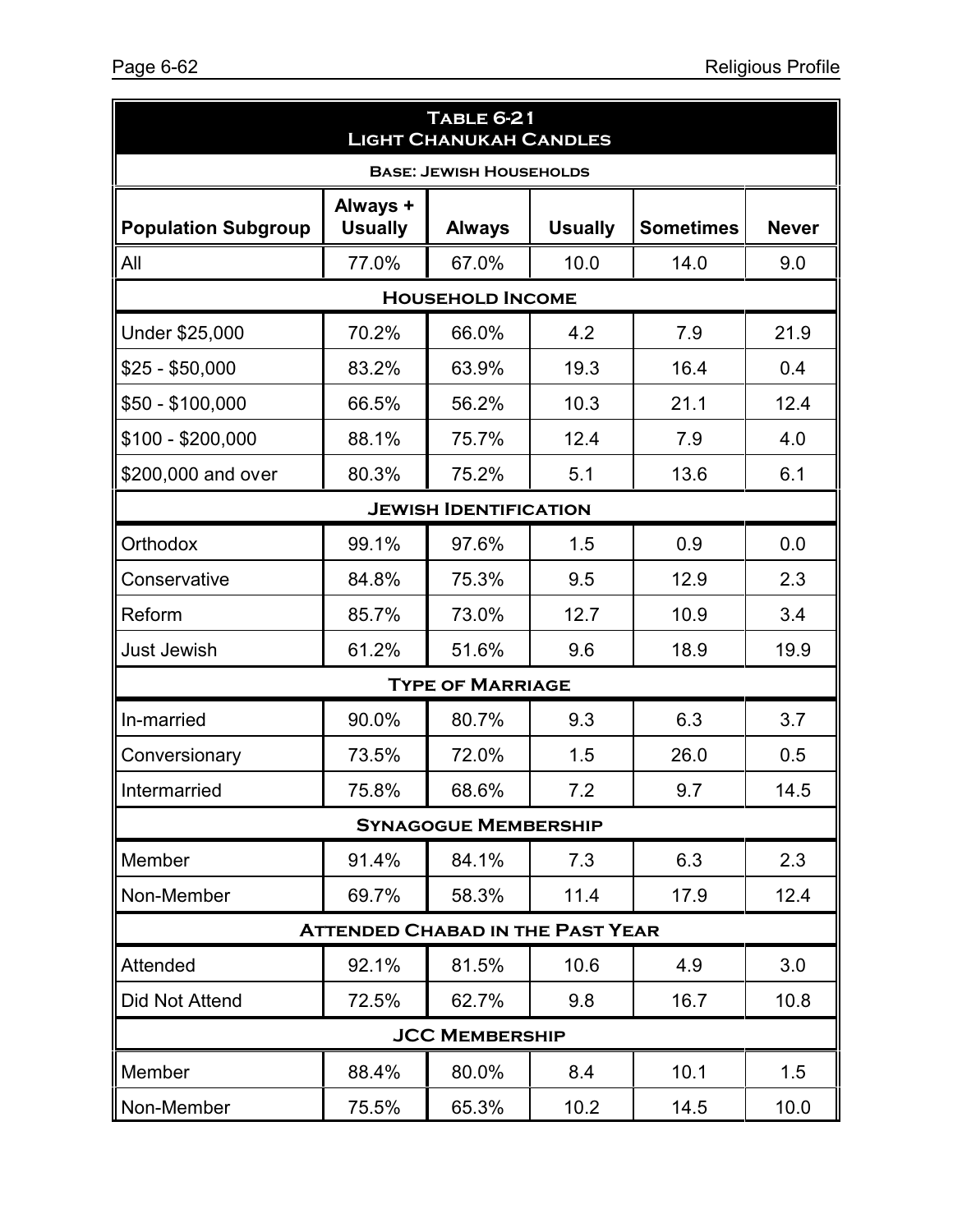| <b>TABLE 6-21</b><br><b>LIGHT CHANUKAH CANDLES</b>                 |                                       |                                 |                |                                                        |              |  |  |  |
|--------------------------------------------------------------------|---------------------------------------|---------------------------------|----------------|--------------------------------------------------------|--------------|--|--|--|
| <b>BASE: JEWISH HOUSEHOLDS</b>                                     |                                       |                                 |                |                                                        |              |  |  |  |
| <b>Population Subgroup</b>                                         | Always +<br><b>Usually</b>            | <b>Always</b>                   | <b>Usually</b> | <b>Sometimes</b>                                       | <b>Never</b> |  |  |  |
| All                                                                | 77.0%                                 | 67.0%                           | 10.0           | 14.0                                                   | 9.0          |  |  |  |
|                                                                    | <b>JEWISH ORGANIZATION MEMBERSHIP</b> |                                 |                |                                                        |              |  |  |  |
| Member                                                             | 87.4%                                 | 76.0%                           | 11.4           | 10.2                                                   | 2.4          |  |  |  |
| Non-Member                                                         | 74.5%                                 | 64.8%                           | 9.7            | 14.9                                                   | 10.6         |  |  |  |
|                                                                    |                                       |                                 |                | <b>RESPONDENT ATTENDED JEWISH EDUCATION AS A CHILD</b> |              |  |  |  |
| To Jewish Day School                                               | 82.7%                                 | 73.1%                           | 9.6            | 13.3                                                   | 4.0          |  |  |  |
| <b>To Supplemental School</b>                                      | 80.0%                                 | 69.5%                           | 10.5           | 11.3                                                   | 8.7          |  |  |  |
| →To Jewish Education                                               | 80.7%                                 | 70.3%                           | 10.4           | 11.4                                                   | 7.9          |  |  |  |
| <b>No</b>                                                          | 71.4%                                 | 59.3%                           | 12.1           | 15.6                                                   | 13.0         |  |  |  |
| RESPONDENT ATTENDED OR WORKED AT JEWISH OVERNIGHT CAMP AS A CHILD  |                                       |                                 |                |                                                        |              |  |  |  |
| <b>To Overnight Camp</b>                                           | 78.5%                                 | 68.0%                           | 10.5           | 13.3                                                   | 8.2          |  |  |  |
| No                                                                 | 77.8%                                 | 67.3%                           | 10.5           | 12.0                                                   | 10.2         |  |  |  |
| <b>RESPONDENT PARTICIPATED IN JEWISH YOUTH GROUP AS A TEENAGER</b> |                                       |                                 |                |                                                        |              |  |  |  |
| In Youth Group                                                     | 87.5%                                 | 78.3%                           | 9.2            | 8.5                                                    | 4.0          |  |  |  |
| <b>No</b>                                                          | 71.0%                                 | 59.5%                           | 11.5           | 15.4                                                   | 13.6         |  |  |  |
| <b>RESPONDENT PARTICIPATED IN HILLEL/CHABAD WHILE IN COLLEGE</b>   |                                       | (EXCLUDING HIGH HOLIDAYS)       |                |                                                        |              |  |  |  |
| Hillel/Chabad<br>Participant                                       | 86.4%                                 | 78.9%                           | 7.5            | 10.5                                                   | 3.1          |  |  |  |
| No                                                                 | 74.6%                                 | 63.2%                           | 11.4           | 13.8                                                   | 11.6         |  |  |  |
|                                                                    |                                       | <b>ANY ADULT VISITED ISRAEL</b> |                |                                                        |              |  |  |  |
| On Jewish Trip                                                     | 87.5%                                 | 76.4%                           | 11.1           | 10.3                                                   | 2.2          |  |  |  |
| On General Trip                                                    | 80.6%                                 | 69.0%                           | 11.6           | 13.7                                                   | 5.7          |  |  |  |
| No                                                                 | 67.0%                                 | 59.1%                           | 7.9            | 16.6                                                   | 16.4         |  |  |  |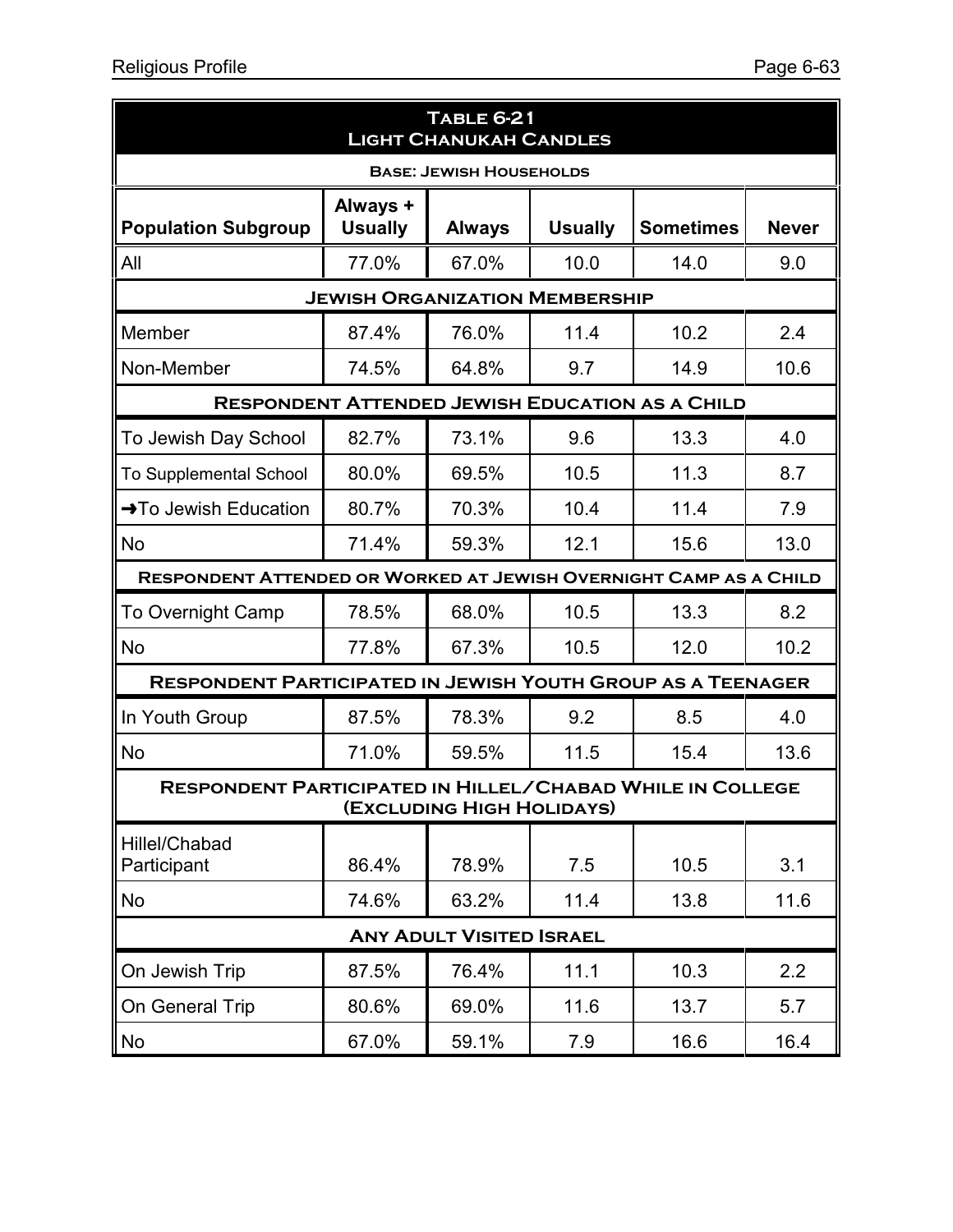| <b>TABLE 6-21</b><br><b>LIGHT CHANUKAH CANDLES</b>                                                                              |                                                      |                                |      |      |      |  |  |  |
|---------------------------------------------------------------------------------------------------------------------------------|------------------------------------------------------|--------------------------------|------|------|------|--|--|--|
|                                                                                                                                 |                                                      | <b>BASE: JEWISH HOUSEHOLDS</b> |      |      |      |  |  |  |
| Always +<br><b>Usually</b><br><b>Population Subgroup</b><br><b>Usually</b><br><b>Sometimes</b><br><b>Never</b><br><b>Always</b> |                                                      |                                |      |      |      |  |  |  |
| All                                                                                                                             | 77.0%                                                | 67.0%                          | 10.0 | 14.0 | 9.0  |  |  |  |
| <b>JEWISH FEDERATION MARKET SEGMENTS IN THE PAST YEAR</b>                                                                       |                                                      |                                |      |      |      |  |  |  |
| Donated to Federation                                                                                                           | 86.7%                                                | 76.9%                          | 9.8  | 10.4 | 2.9  |  |  |  |
| Asked, Did Not Donate                                                                                                           | 73.9%                                                | 66.6%                          | 7.3  | 12.1 | 14.0 |  |  |  |
| <b>Not Asked</b>                                                                                                                | 73.7%                                                | 63.3%                          | 10.4 | 15.7 | 10.6 |  |  |  |
|                                                                                                                                 | <b>DONATED TO JEWISH FEDERATION IN THE PAST YEAR</b> |                                |      |      |      |  |  |  |
| Nothing                                                                                                                         | 73.7%                                                | 63.7%                          | 10.0 | 15.3 | 11.0 |  |  |  |
| <b>Under \$100</b>                                                                                                              | 91.9%                                                | 81.4%                          | 10.5 | 7.2  | 0.9  |  |  |  |
| \$100 - \$500                                                                                                                   | 86.6%                                                | 80.9%                          | 5.7  | 12.6 | 0.8  |  |  |  |
| $$500 - $1,000$                                                                                                                 | 64.7%                                                | 50.7%                          | 14.0 | 20.3 | 15.0 |  |  |  |
| \$1,000 and over                                                                                                                | 88.7%                                                | 75.9%                          | 12.8 | 7.3  | 4.0  |  |  |  |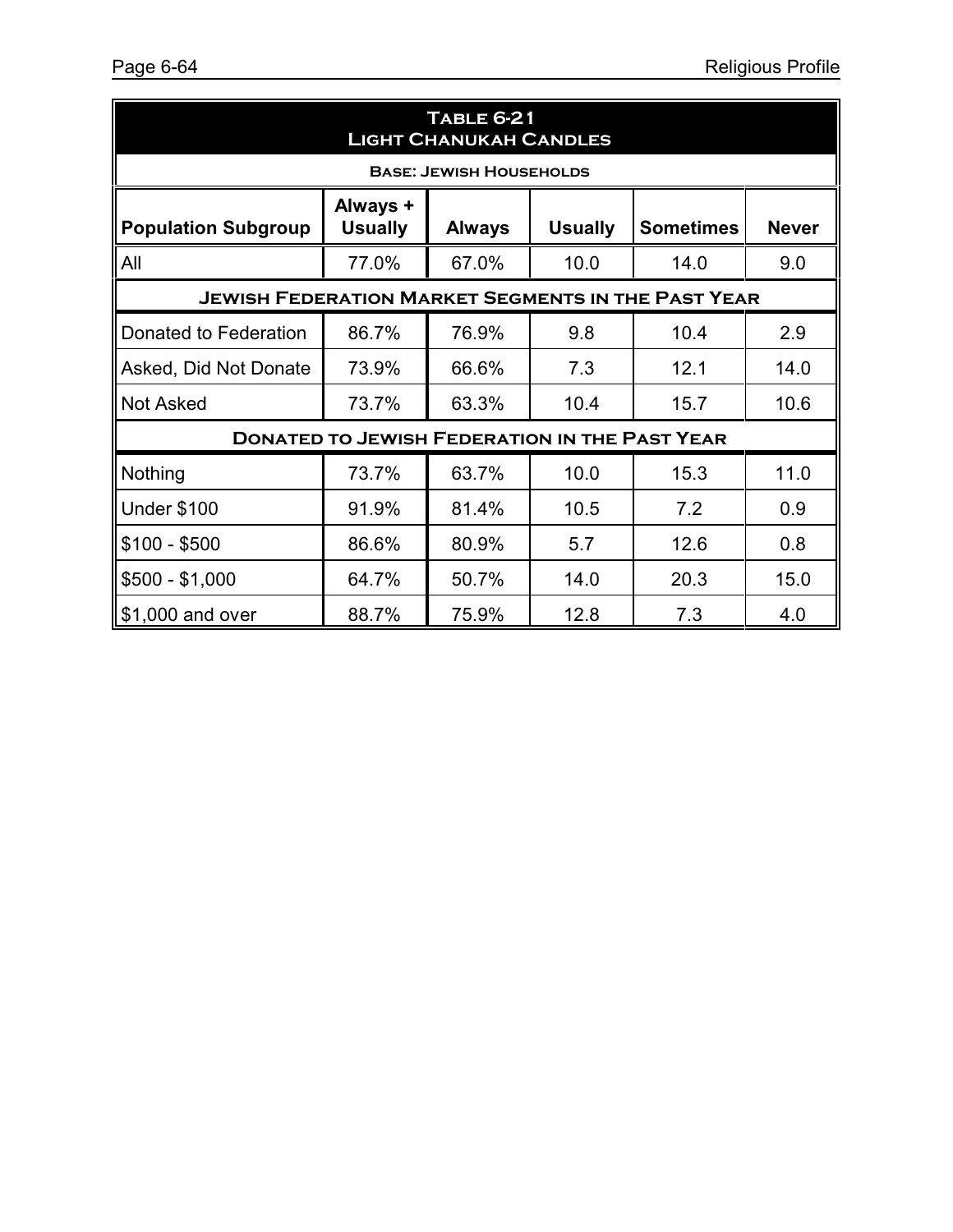ä

| <b>TABLE 6-22</b><br><b>LIGHT CHANUKAH CANDLES</b><br><b>COMMUNITY COMPARISONS</b> |      |                           |               |                |                |                |  |
|------------------------------------------------------------------------------------|------|---------------------------|---------------|----------------|----------------|----------------|--|
| <b>BASE: JEWISH HOUSEHOLDS</b>                                                     |      |                           |               |                |                |                |  |
| <b>Community</b>                                                                   | Year | Always/<br><b>Usually</b> | <b>Always</b> | <b>Usually</b> | Some-<br>times | <b>Never</b>   |  |
| Monmouth                                                                           | 1997 | 87%                       | 82%           | 5              | $\overline{7}$ | 6              |  |
| <b>Middlesex</b>                                                                   | 2008 | 84%                       | 77%           | $\overline{7}$ | 10             | $\overline{7}$ |  |
| Bergen                                                                             | 2001 | 83%                       | 76%           | $\overline{7}$ | 8              | 9              |  |
| <b>Howard County</b>                                                               | 2010 | 81%                       | 68%           | 14             | 8              | 11             |  |
| Rochester                                                                          | 1999 | 80%                       | 72%           | 8              | 9              | 11             |  |
| Harrisburg                                                                         | 1994 | 80%                       | 71%           | 9              | 5              | 15             |  |
| <b>Boston</b>                                                                      | 2005 | 79%                       | 68%           | 11             | 11             | 10             |  |
| Hartford                                                                           | 2000 | 78%                       | 71%           | 8              | 8              | 13             |  |
| Westport                                                                           | 2000 | 78%                       | 70%           | 8              | 9              | 14             |  |
| <b>Minneapolis</b>                                                                 | 2004 | 78%                       | 65%           | 13             | 14             | 8              |  |
| Chicago                                                                            | 2010 | 78%                       | 65%           | 12             | 12             | 10             |  |
| <b>Detroit</b>                                                                     | 2005 | 77%                       | 69%           | 8              | 10             | 13             |  |
| <b>Atlantic County</b>                                                             | 2004 | 77%                       | 68%           | 10             | 10             | 12             |  |
| <b>S Palm Beach</b>                                                                | 2005 | 77%                       | 68%           | 9              | 10             | 13             |  |
| <b>BROWARD</b>                                                                     | 2016 | 77%                       | 67%           | 10             | 14             | 9              |  |
| <b>Tidewater</b>                                                                   | 2001 | 77%                       | 67%           | 10             | 10             | 13             |  |
| <b>W Palm Beach</b>                                                                | 2005 | 76%                       | 68%           | 9              | 11             | 13             |  |
| <b>Miami</b>                                                                       | 2014 | 76%                       | 67%           | 10             | 12             | 12             |  |
| St. Paul                                                                           | 2004 | 76%                       | 66%           | 10             | 14             | 10             |  |
| Rhode Island                                                                       | 2002 | 76%                       | 66%           | 10             | 11             | 13             |  |
| Cincinnati                                                                         | 2008 | 76%                       | 60%           | 16             | 14             | 10             |  |
| New Haven                                                                          | 2010 | 75%                       | 66%           | 9              | 14             | 11             |  |
| <b>Baltimore</b>                                                                   | 2010 | 75%                       | 65%           | 10             | 9              | 16             |  |
| <b>Broward</b>                                                                     | 1997 | 74%                       | 68%           | 6              | 10             | 16             |  |
| Wilmington                                                                         | 1995 | 74%                       | 67%           | $\overline{7}$ | 9              | 17             |  |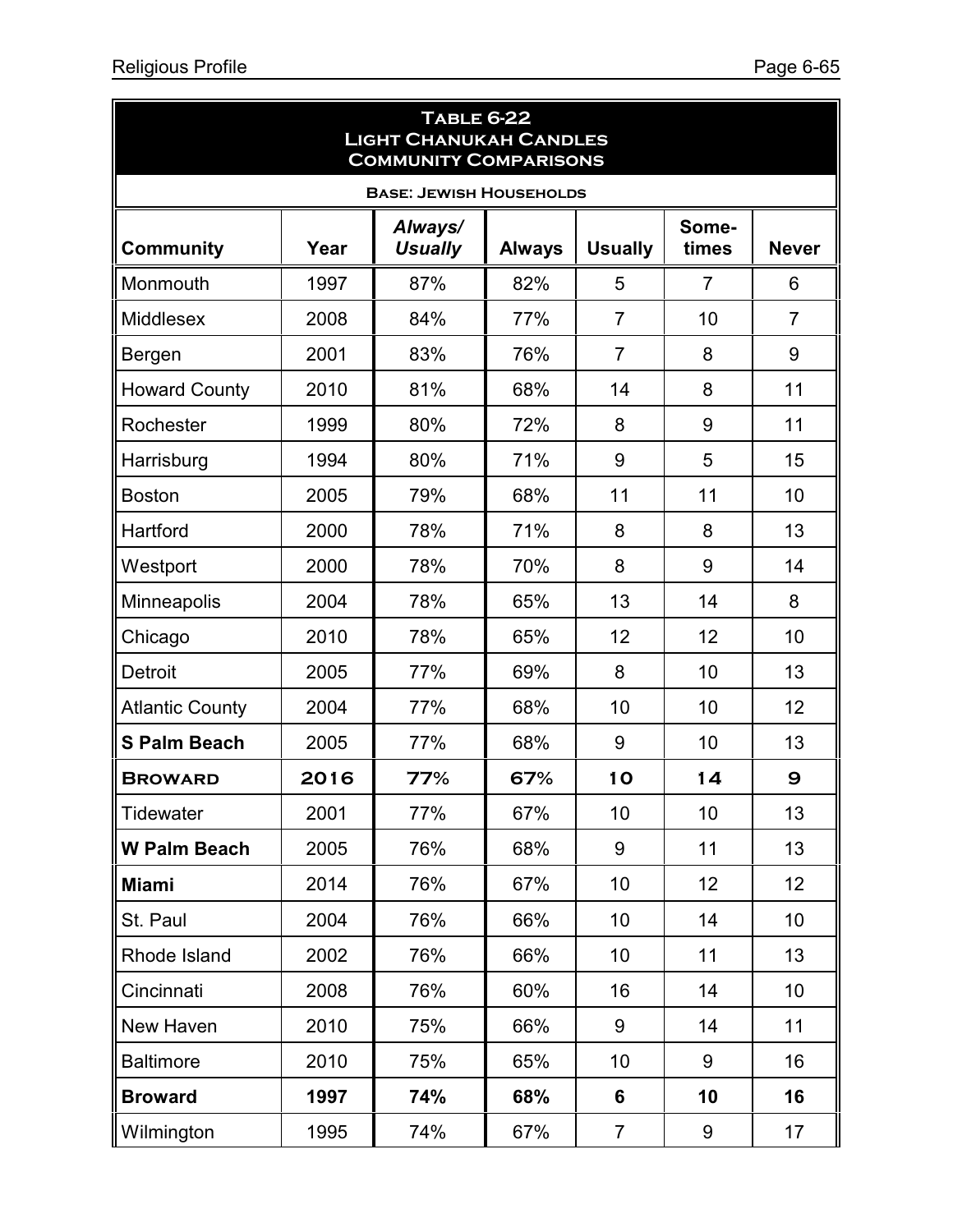| <b>TABLE 6-22</b><br><b>LIGHT CHANUKAH CANDLES</b><br><b>COMMUNITY COMPARISONS</b> |      |                           |               |                |                |              |  |  |
|------------------------------------------------------------------------------------|------|---------------------------|---------------|----------------|----------------|--------------|--|--|
| <b>BASE: JEWISH HOUSEHOLDS</b>                                                     |      |                           |               |                |                |              |  |  |
| <b>Community</b>                                                                   | Year | Always/<br><b>Usually</b> | <b>Always</b> | <b>Usually</b> | Some-<br>times | <b>Never</b> |  |  |
| Orlando                                                                            | 1993 | 74%                       | 64%           | 10             | 10             | 16           |  |  |
| <b>Atlanta</b>                                                                     | 2006 | 74%                       | 61%           | 12             | 15             | 12           |  |  |
| <b>Essex-Morris</b>                                                                | 1998 | 74%                       |               | 74%            |                | 26           |  |  |
| Charlotte                                                                          | 1997 | 73%                       | 67%           | 6              | 10             | 17           |  |  |
| <b>Lehigh Valley</b>                                                               | 2007 | 73%                       | 64%           | 10             | 14             | 13           |  |  |
| Martin-St. Lucie                                                                   | 1999 | 73%                       | 63%           | 10             | 9              | 17           |  |  |
| York                                                                               | 1999 | 71%                       | 65%           | $\overline{7}$ | 11             | 18           |  |  |
| Richmond                                                                           | 1994 | 71%                       | 64%           | $\overline{7}$ | 12             | 17           |  |  |
| Los Angeles                                                                        | 1997 | 71%                       | 61%           | 10             | 12             | 17           |  |  |
| Philadelphia                                                                       | 2009 | 71%                       | 71%           |                | 29             |              |  |  |
| Milwaukee                                                                          | 1996 | 70%                       | 63%           | $\overline{7}$ | 11             | 19           |  |  |
| Pittsburgh                                                                         | 2002 | 70%                       | 60%           | 10             | 13             | 17           |  |  |
| San Antonio                                                                        | 2007 | 70%                       | 59%           | 11             | 17             | 13           |  |  |
| Washington                                                                         | 2003 | 70%                       | 59%           | 11             | 17             | 13           |  |  |
| Portland (ME)                                                                      | 2007 | 70%                       | 58%           | 12             | 15             | 16           |  |  |
| Cleveland                                                                          | 2011 | 69%                       | 54%           | 15             | 13             | 18           |  |  |
| Jacksonville                                                                       | 2002 | 68%                       | 61%           | $\overline{7}$ | 15             | 17           |  |  |
| <b>New York</b>                                                                    | 2011 | 68%                       | 60%           | 8              | 12             | 21           |  |  |
| Tucson                                                                             | 2002 | 68%                       | 57%           | 11             | 16             | 16           |  |  |
| San Diego                                                                          | 2003 | 68%                       | 56%           | 13             | 16             | 16           |  |  |
| St. Petersburg                                                                     | 1994 | 67%                       | 62%           | 5              | 10             | 23           |  |  |
| Denver                                                                             | 2007 | 66%                       | 54%           | 12             | 17             | 17           |  |  |
| Palm Springs                                                                       | 1998 | 66%                       |               | 66%            | 15             | 19           |  |  |
| Sarasota                                                                           | 2001 | 65%                       | 57%           | 8              | 13             | 22           |  |  |
| Phoenix                                                                            | 2002 | 64%                       | 53%           | 11             | 18             | 18           |  |  |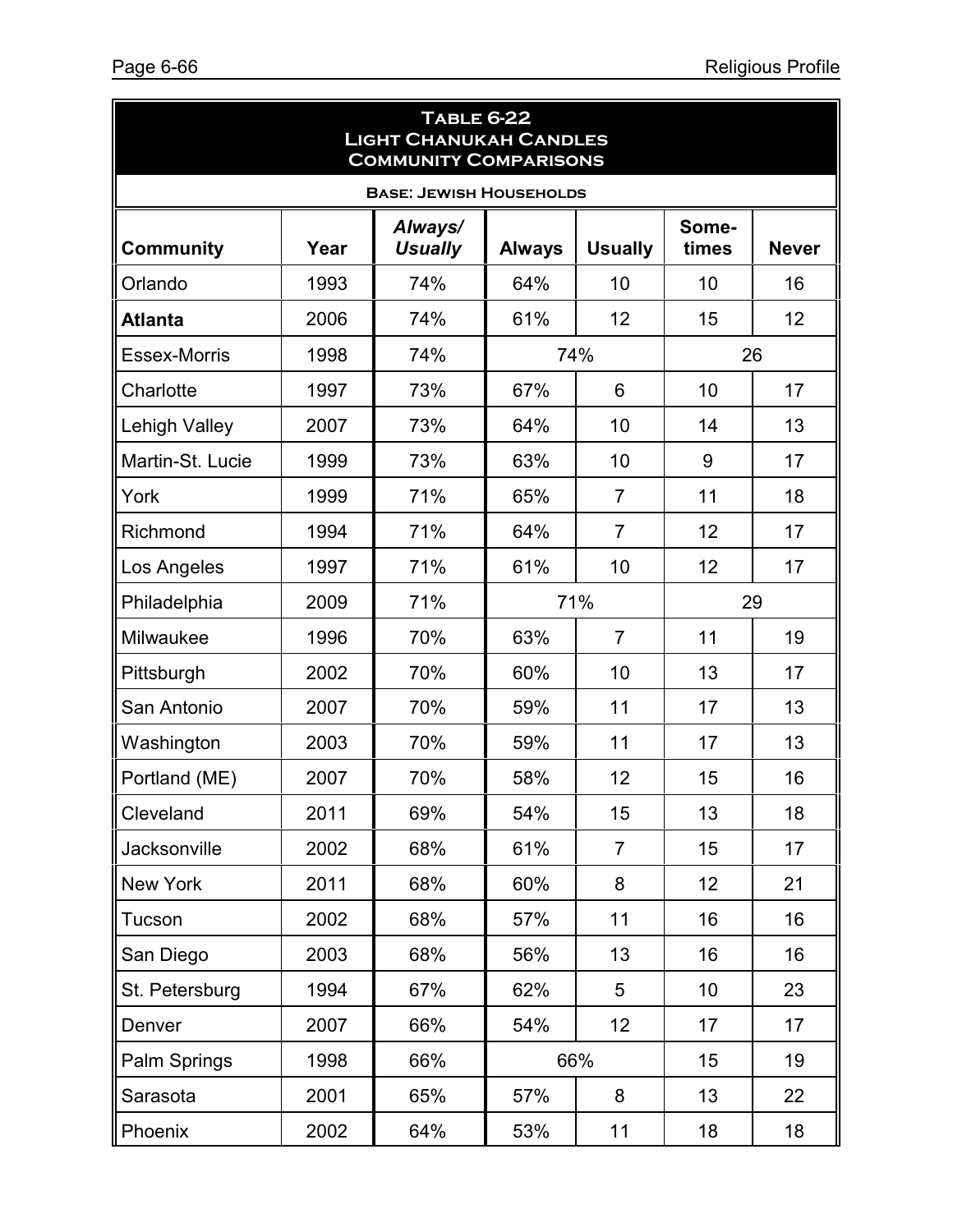| <b>TABLE 6-22</b><br><b>LIGHT CHANUKAH CANDLES</b><br><b>COMMUNITY COMPARISONS</b>                                         |                          |                                |                       |    |    |    |  |  |
|----------------------------------------------------------------------------------------------------------------------------|--------------------------|--------------------------------|-----------------------|----|----|----|--|--|
|                                                                                                                            |                          | <b>BASE: JEWISH HOUSEHOLDS</b> |                       |    |    |    |  |  |
| Always/<br>Some-<br><b>Usually</b><br><b>Usually</b><br><b>Never</b><br><b>Community</b><br>times<br>Year<br><b>Always</b> |                          |                                |                       |    |    |    |  |  |
| <b>Las Vegas</b>                                                                                                           | 2005                     | 64%                            | 53%                   | 11 | 16 | 20 |  |  |
| Columbus                                                                                                                   | 2013                     | 62%                            | 45%                   | 17 | 10 | 28 |  |  |
| St. Louis                                                                                                                  | 2014                     | 58%                            | 25<br>17<br>47%<br>11 |    |    |    |  |  |
| San Francisco                                                                                                              | 57%<br>57%<br>2004<br>43 |                                |                       |    |    |    |  |  |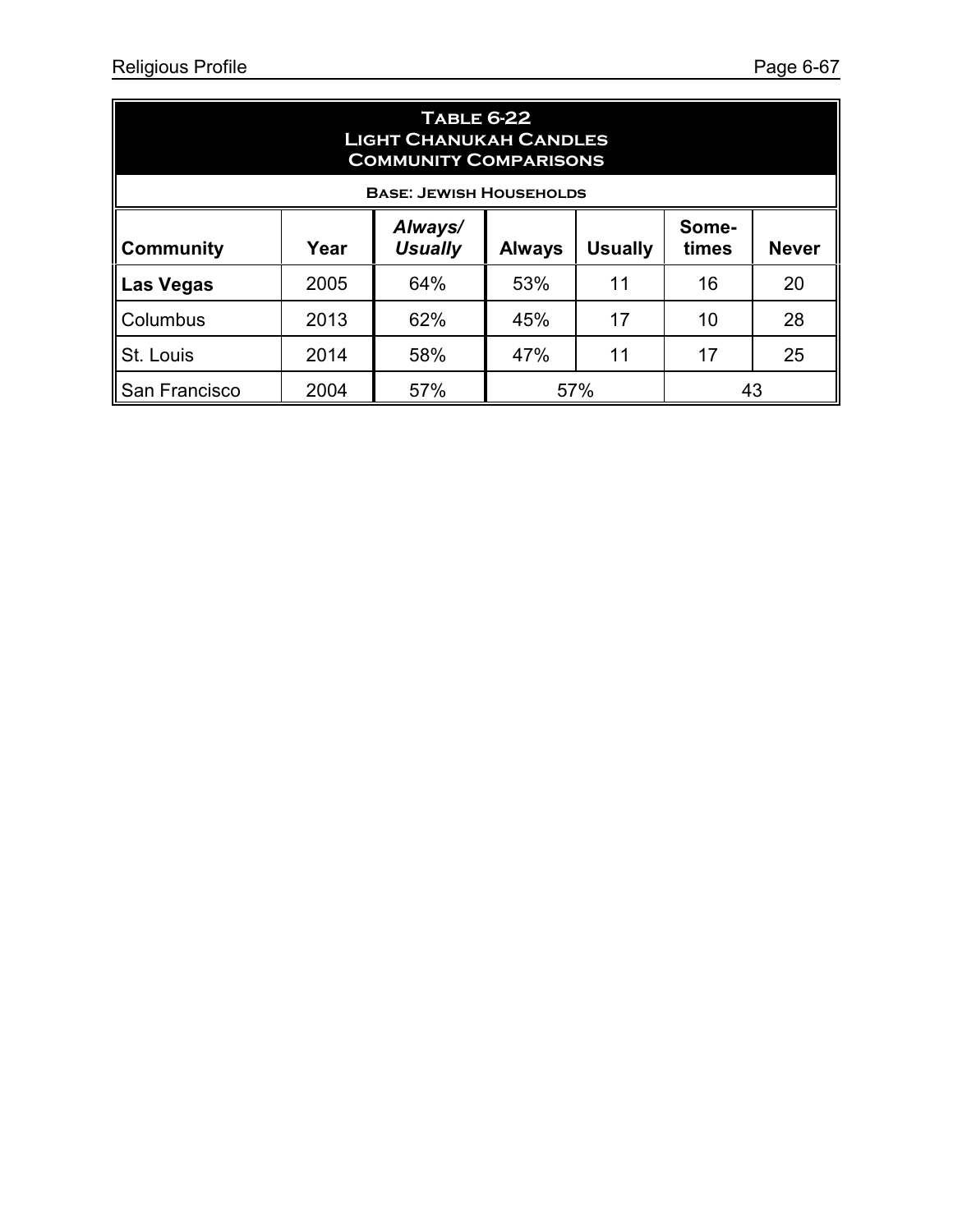### **Light Sabbath Candles**

**T able 6-23** shows that 15% of respondents in Jewish households in Broward reported I that someone in their household always lights Sabbath candles; 7%, usually; 32%, sometimes; and 46%, never. In total, 22% of households always/usually light Sabbath candles. A significant decline is seen in the percentage of households who always/usually light Sabbath candles (22%) from the percentages for the three practices discussed previously (77%-79%).

**Community Comparisons**. **Table 6-24** shows that the 22% who **always/usually** light Sabbath candles is about average among about 55 comparison Jewish communities and compares to 32% in Miami, 23% in Atlanta, 22% in South Palm Beach, 17% in West Palm Beach, and 11% in Las Vegas. The 22% compares to 21% in 1997.

The 46% who **never** light Sabbath candles is about average among about 55 comparison Jewish communities and compares to 67% in Las Vegas, 59% in West Palm Beach, 55% in South Palm Beach, 48% in Atlanta, and 46% in Miami. The 46% compares to 52% in 1997.

**Comparisons Among Population Subgroups**. **Table 6-23** shows that, overall, 22% of households always/usually light Sabbath candles. The percentage is much higher in:

- households in the Southeast (37%)
- Orthodox households (77%)
- ! synagogue member households (38%), households who attended Chabad in the past year (38%), and Jewish organization member households (34%)
- ! households in which the respondent participated in Hillel/Chabad while in college (excluding High Holidays) (37%)
- households in which an adult visited Israel on a general trip (43%)
- $\bullet$  households who donated \$100-\$500 (33%) and \$500-\$1,000 (35%) to the Jewish Federation in the past year

- non-elderly single households (8%)
- intermarried households (8%)
- households in which no adult visited Israel (11%)
- ! households who were not asked to donate to the Jewish Federation in the past year (11%)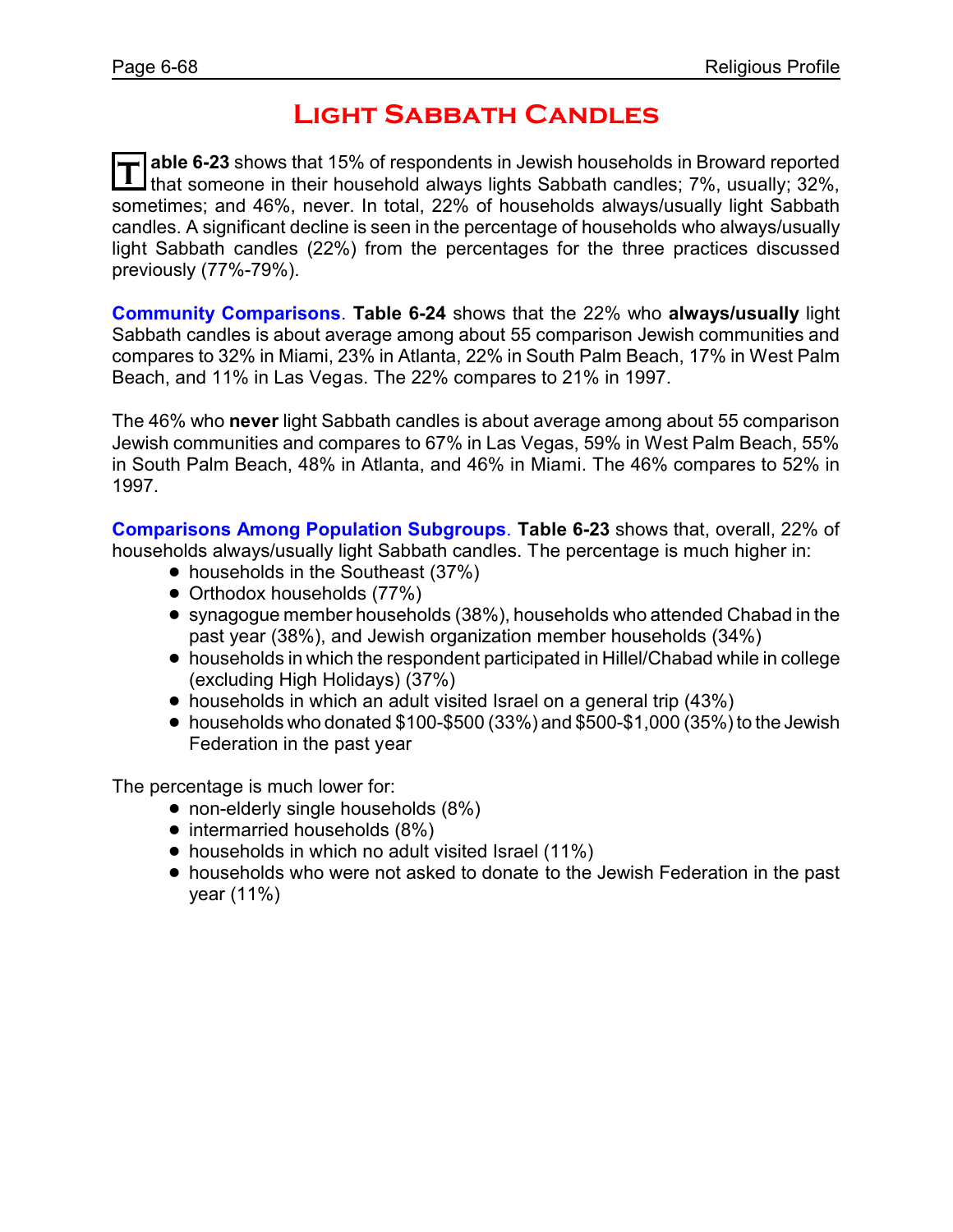| <b>TABLE 6-23</b><br><b>LIGHT SABBATH CANDLES</b> |                                 |                        |                |                  |              |  |  |
|---------------------------------------------------|---------------------------------|------------------------|----------------|------------------|--------------|--|--|
| <b>BASE: JEWISH HOUSEHOLDS</b>                    |                                 |                        |                |                  |              |  |  |
| <b>Population Subgroup</b>                        | Always +<br><b>Usually</b>      | <b>Always</b>          | <b>Usually</b> | <b>Sometimes</b> | <b>Never</b> |  |  |
| All                                               | 21.7%                           | 14.8%                  | 6.9            | 32.4             | 45.9         |  |  |
|                                                   |                                 | <b>GEOGRAPHIC AREA</b> |                |                  |              |  |  |
| Northwest                                         | 13.7%                           | 10.3%                  | 3.4            | 35.3             | 51.0         |  |  |
| <b>North Central</b>                              | 15.1%                           | 13.2%                  | 1.9            | 32.8             | 52.1         |  |  |
| East                                              | 21.0%                           | 9.7%                   | 11.3           | 23.9             | 55.1         |  |  |
| <b>West Central</b>                               | 15.8%                           | 9.2%                   | 6.6            | 29.1             | 55.1         |  |  |
| Southeast                                         | 36.8%                           | 25.5%                  | 11.3           | 40.5             | 22.7         |  |  |
| Southwest                                         | 25.3%                           | 18.8%                  | 6.5            | 31.8             | 42.9         |  |  |
|                                                   | <b>AGE OF HEAD OF HOUSEHOLD</b> |                        |                |                  |              |  |  |
| Under 35                                          | 16.9%                           | 10.5%                  | 6.4            | 30.2             | 52.9         |  |  |
| $35 - 49$                                         | 23.3%                           | 18.8%                  | 4.5            | 30.3             | 46.4         |  |  |
| $50 - 64$                                         | 22.0%                           | 13.1%                  | 8.9            | 34.6             | 43.4         |  |  |
| 65 - 74                                           | 16.5%                           | 10.9%                  | 5.6            | 30.8             | 52.7         |  |  |
| 75 and over                                       | 26.0%                           | 19.3%                  | 6.7            | 32.2             | 41.8         |  |  |
| $\rightarrow$ 65 and over                         | 21.3%                           | 15.2%                  | 6.1            | 31.5             | 47.2         |  |  |
| <b>HOUSEHOLD STRUCTURE</b>                        |                                 |                        |                |                  |              |  |  |
| Household with Children                           | 26.9%                           | 18.1%                  | 8.8            | 26.2             | 46.9         |  |  |
| Household with Only<br><b>Adult Children</b>      | 26.9%                           | 21.2%                  | 5.7            | 28.1             | 45.0         |  |  |
| <b>Non-Elderly Couple</b>                         | 16.4%                           | 12.1%                  | 4.3            | 44.4             | 39.2         |  |  |
| <b>Non-Elderly Single</b>                         | 7.7%                            | 5.0%                   | 2.7            | 44.0             | 48.3         |  |  |
| <b>Elderly Couple</b>                             | 15.4%                           | 10.6%                  | 4.8            | 41.7             | 42.9         |  |  |
| <b>Elderly Single</b>                             | 27.2%                           | 18.1%                  | 9.1            | 28.9             | 43.9         |  |  |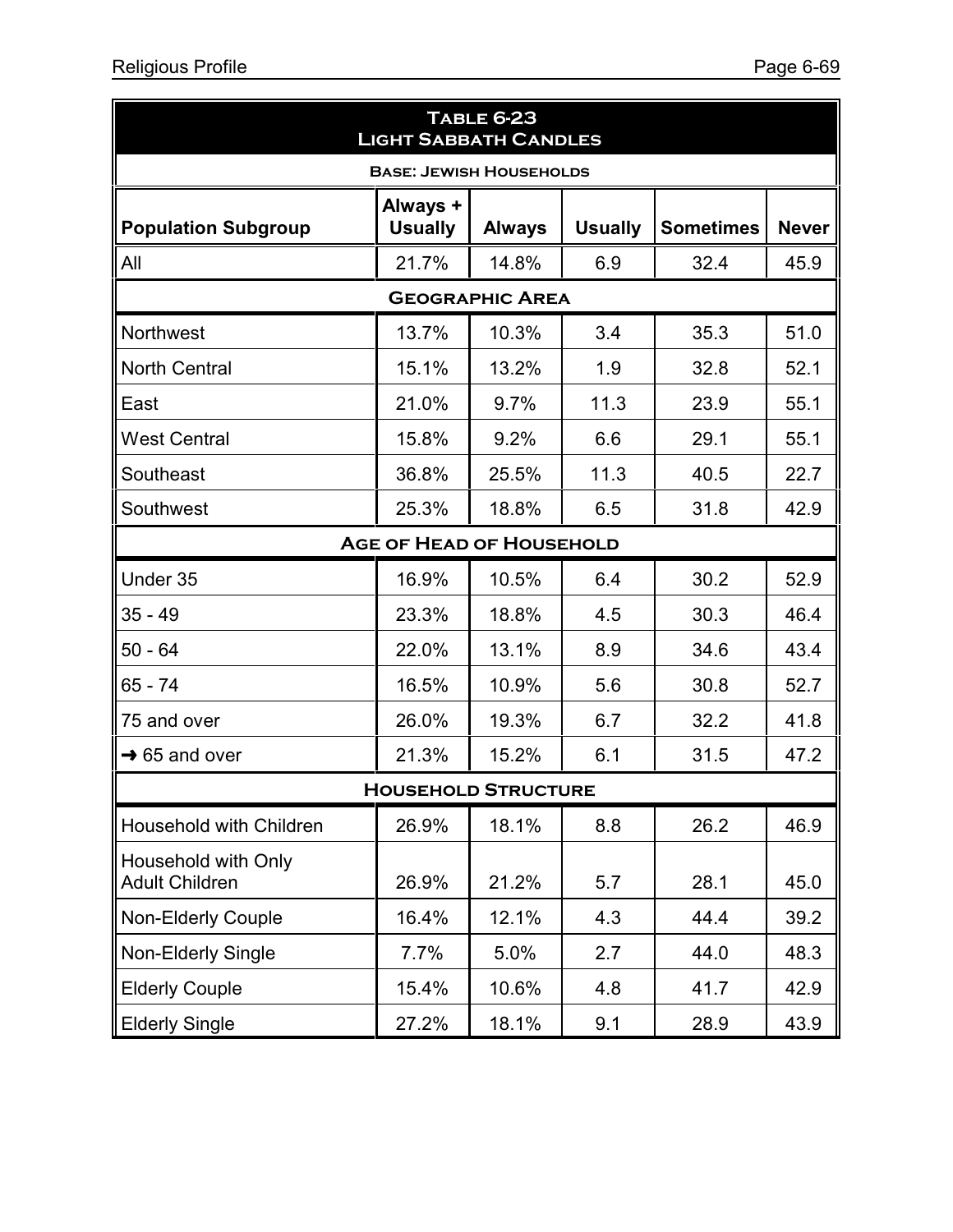| <b>TABLE 6-23</b><br><b>LIGHT SABBATH CANDLES</b> |                              |                         |                |                  |              |  |  |  |
|---------------------------------------------------|------------------------------|-------------------------|----------------|------------------|--------------|--|--|--|
| <b>BASE: JEWISH HOUSEHOLDS</b>                    |                              |                         |                |                  |              |  |  |  |
| <b>Population Subgroup</b>                        | Always +<br><b>Usually</b>   | <b>Always</b>           | <b>Usually</b> | <b>Sometimes</b> | <b>Never</b> |  |  |  |
| All                                               | 21.7%                        | 14.8%                   | 6.9            | 32.4             | 45.9         |  |  |  |
|                                                   |                              | <b>HOUSEHOLD INCOME</b> |                |                  |              |  |  |  |
| Under \$25,000                                    | 27.8%                        | 20.7%                   | 7.1            | 18.9             | 53.3         |  |  |  |
| $$25 - $50,000$                                   | 18.5%                        | 11.9%                   | 6.6            | 35.2             | 46.3         |  |  |  |
| $$50 - $100,000$                                  | 24.0%                        | 13.3%                   | 10.7           | 26.9             | 49.1         |  |  |  |
| $$100 - $200,000$                                 | 20.2%                        | 16.4%                   | 3.8            | 36.5             | 43.3         |  |  |  |
| \$200,000 and over                                | 25.6%                        | 17.5%                   | 8.1            | 44.4             | 30.0         |  |  |  |
|                                                   | <b>JEWISH IDENTIFICATION</b> |                         |                |                  |              |  |  |  |
| Orthodox                                          | 77.0%                        | 73.7%                   | 3.3            | 18.3             | 4.7          |  |  |  |
| Conservative                                      | 28.6%                        | 21.9%                   | 6.7            | 36.8             | 34.6         |  |  |  |
| Reform                                            | 12.2%                        | 6.9%                    | 5.3            | 45.9             | 41.9         |  |  |  |
| <b>Just Jewish</b>                                | 16.2%                        | 8.2%                    | 8.0            | 20.0             | 63.8         |  |  |  |
|                                                   |                              | <b>TYPE OF MARRIAGE</b> |                |                  |              |  |  |  |
| In-married                                        | 27.9%                        | 20.2%                   | 7.7            | 39.7             | 32.4         |  |  |  |
| Conversionary                                     | 18.3%                        | 14.3%                   | 4.0            | 49.9             | 31.8         |  |  |  |
| Intermarried                                      | 7.9%                         | 3.4%                    | 4.5            | 19.9             | 72.2         |  |  |  |
|                                                   | <b>SYNAGOGUE MEMBERSHIP</b>  |                         |                |                  |              |  |  |  |
| Member                                            | 33.5%                        | 25.3%                   | 8.2            | 40.6             | 25.9         |  |  |  |
| Non-Member                                        | 15.5%                        | 9.3%                    | 6.2            | 28.2             | 56.3         |  |  |  |
| <b>ATTENDED CHABAD IN THE PAST YEAR</b>           |                              |                         |                |                  |              |  |  |  |
| Attended                                          | 38.0%                        | 26.1%                   | 11.9           | 42.2             | 19.8         |  |  |  |
| <b>Did Not Attend</b>                             | 16.8%                        | 11.4%                   | 5.4            | 29.5             | 53.7         |  |  |  |
|                                                   |                              | <b>JCC MEMBERSHIP</b>   |                |                  |              |  |  |  |
| Member                                            | 25.7%                        | 15.1%                   | 10.6           | 28.1             | 46.2         |  |  |  |
| Non-Member                                        | 21.1%                        | 14.7%                   | 6.4            | 33.0             | 45.9         |  |  |  |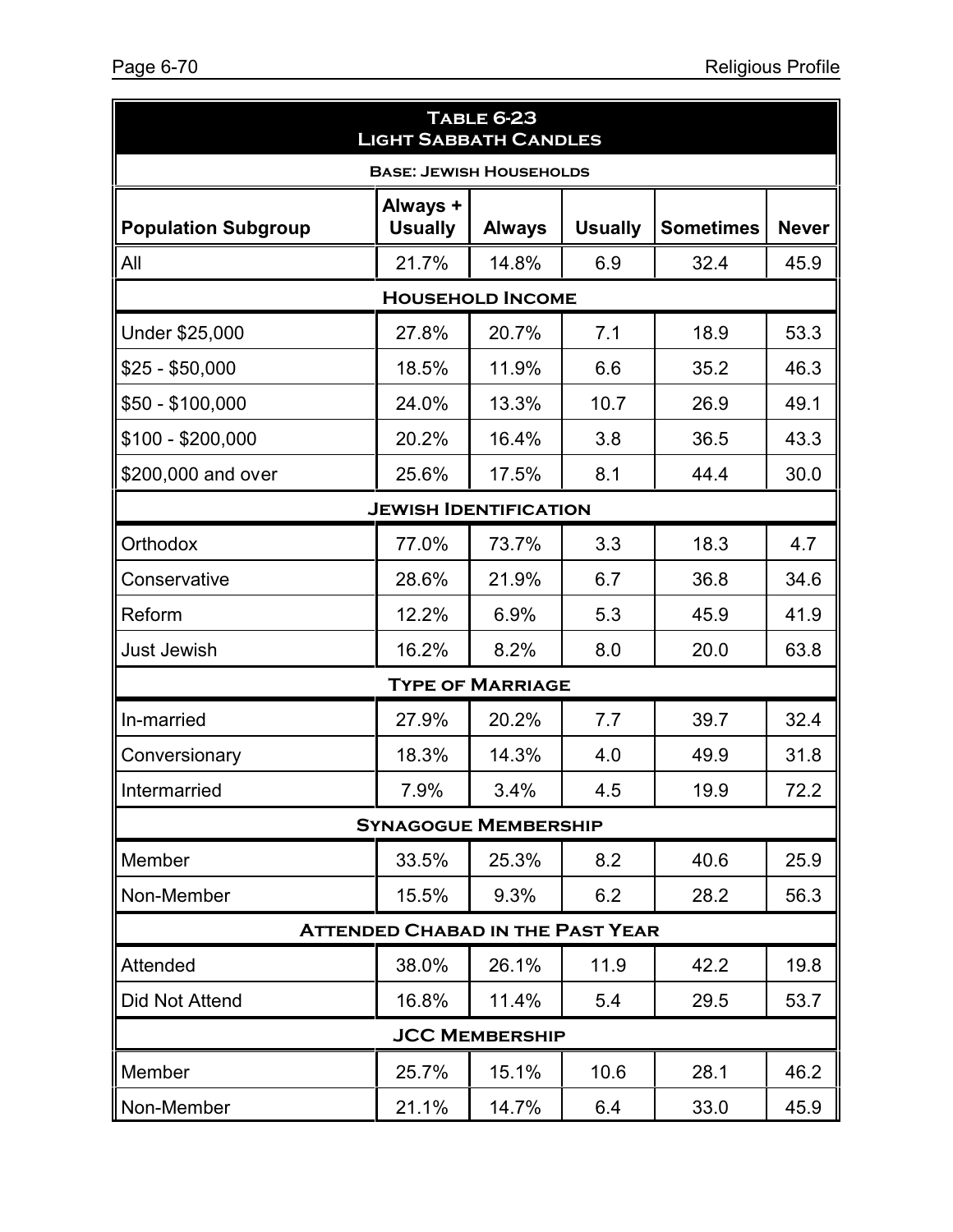| <b>TABLE 6-23</b><br><b>LIGHT SABBATH CANDLES</b>                                      |                                       |               |                |                  |              |  |  |  |
|----------------------------------------------------------------------------------------|---------------------------------------|---------------|----------------|------------------|--------------|--|--|--|
| <b>BASE: JEWISH HOUSEHOLDS</b>                                                         |                                       |               |                |                  |              |  |  |  |
| <b>Population Subgroup</b>                                                             | Always +<br><b>Usually</b>            | <b>Always</b> | <b>Usually</b> | <b>Sometimes</b> | <b>Never</b> |  |  |  |
| All                                                                                    | 21.7%                                 | 14.8%         | 6.9            | 32.4             | 45.9         |  |  |  |
|                                                                                        | <b>JEWISH ORGANIZATION MEMBERSHIP</b> |               |                |                  |              |  |  |  |
| Member                                                                                 | 33.7%                                 | 25.8%         | 7.9            | 39.1             | 27.2         |  |  |  |
| Non-Member                                                                             | 18.7%                                 | 12.1%         | 6.6            | 30.8             | 50.5         |  |  |  |
| <b>RESPONDENT ATTENDED JEWISH EDUCATION AS A CHILD</b>                                 |                                       |               |                |                  |              |  |  |  |
| To Jewish Day School                                                                   | 29.7%                                 | 21.1%         | 8.6            | 29.8             | 40.5         |  |  |  |
| <b>To Supplemental School</b>                                                          | 21.2%                                 | 13.1%         | 8.1            | 37.6             | 41.2         |  |  |  |
| → To Jewish Education                                                                  | 23.5%                                 | 15.5%         | 8.0            | 34.9             | 41.6         |  |  |  |
| <b>No</b>                                                                              | 17.0%                                 | 13.6%         | 3.4            | 27.3             | 55.7         |  |  |  |
| RESPONDENT ATTENDED OR WORKED AT JEWISH OVERNIGHT CAMP AS A CHILD                      |                                       |               |                |                  |              |  |  |  |
| <b>To Overnight Camp</b>                                                               | 23.6%                                 | 15.0%         | 8.6            | 36.1             | 40.3         |  |  |  |
| <b>No</b>                                                                              | 21.2%                                 | 15.2%         | 6.0            | 31.4             | 47.4         |  |  |  |
| <b>RESPONDENT PARTICIPATED IN JEWISH YOUTH GROUP AS A TEENAGER</b>                     |                                       |               |                |                  |              |  |  |  |
| In Youth Group                                                                         | 31.4%                                 | 20.3%         | 11.1           | 38.6             | 30.0         |  |  |  |
| <b>No</b>                                                                              | 15.2%                                 | 11.4%         | 3.8            | 28.8             | 56.0         |  |  |  |
| RESPONDENT PARTICIPATED IN HILLEL/CHABAD WHILE IN COLLEGE<br>(EXCLUDING HIGH HOLIDAYS) |                                       |               |                |                  |              |  |  |  |
| <b>Hillel/Chabad Participant</b>                                                       | 37.1%                                 | 26.0%         | 11.1           | 35.5             | 27.4         |  |  |  |
| <b>No</b>                                                                              | 16.6%                                 | 10.7%         | 5.9            | 32.2             | 51.2         |  |  |  |
| <b>ANY ADULT VISITED ISRAEL</b>                                                        |                                       |               |                |                  |              |  |  |  |
| On Jewish Trip                                                                         | 25.6%                                 | 18.5%         | 7.1            | 37.8             | 36.6         |  |  |  |
| On General Trip                                                                        | 30.3%                                 | 18.2%         | 12.1           | 39.9             | 29.8         |  |  |  |
| <b>No</b>                                                                              | 11.1%                                 | 9.2%          | 1.9            | 22.0             | 66.9         |  |  |  |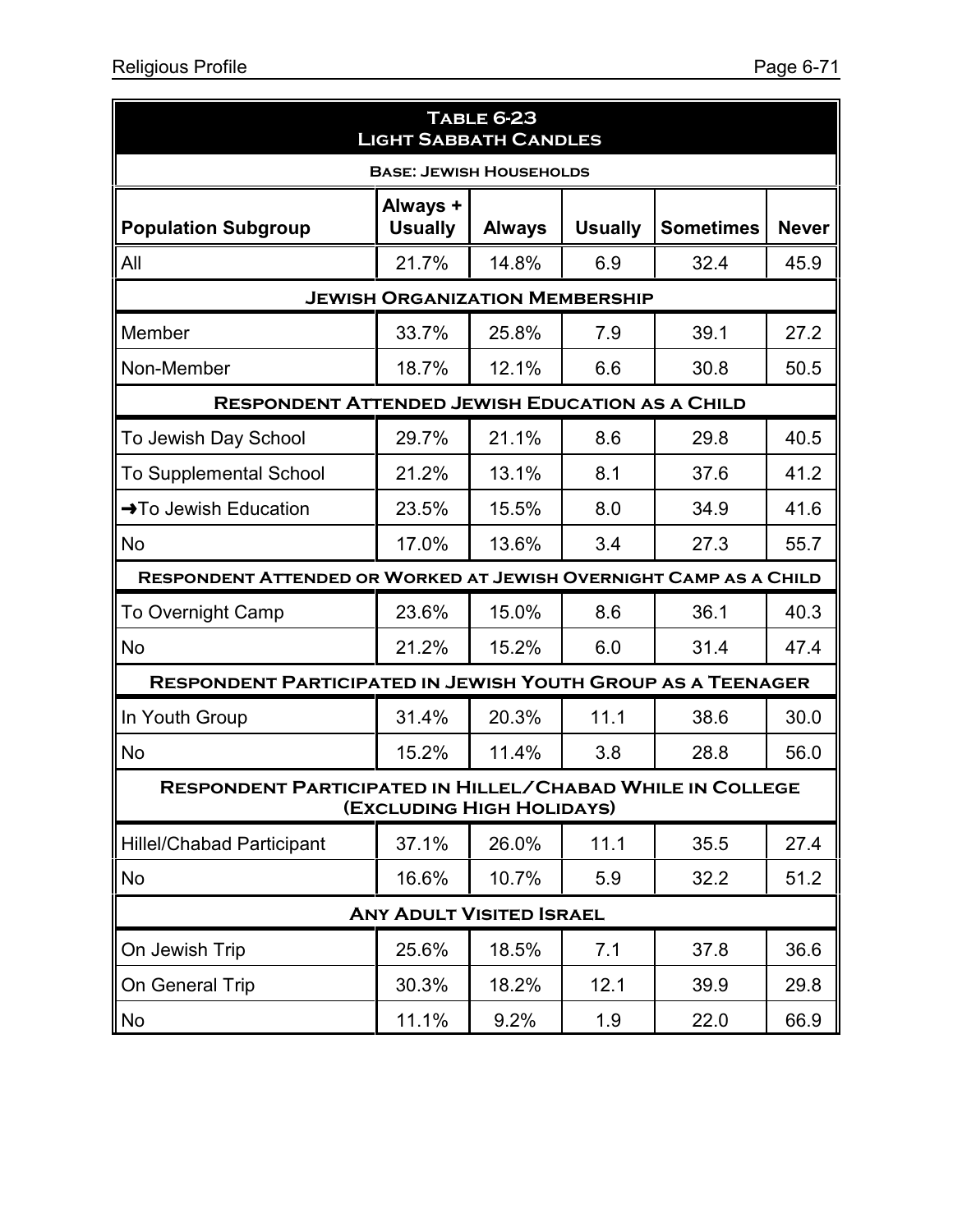| <b>TABLE 6-23</b><br><b>LIGHT SABBATH CANDLES</b>         |                            |               |                |                  |              |  |  |
|-----------------------------------------------------------|----------------------------|---------------|----------------|------------------|--------------|--|--|
| <b>BASE: JEWISH HOUSEHOLDS</b>                            |                            |               |                |                  |              |  |  |
| <b>Population Subgroup</b>                                | Always +<br><b>Usually</b> | <b>Always</b> | <b>Usually</b> | <b>Sometimes</b> | <b>Never</b> |  |  |
| All                                                       | 21.7%                      | 14.8%         | 6.9            | 32.4             | 45.9         |  |  |
| <b>JEWISH FEDERATION MARKET SEGMENTS IN THE PAST YEAR</b> |                            |               |                |                  |              |  |  |
| Donated to Federation                                     | 30.8%                      | 21.9%         | 8.9            | 37.2             | 32.0         |  |  |
| Asked, Did Not Donate                                     | 11.0%                      | 8.9%          | 2.1            | 33.8             | 55.2         |  |  |
| <b>Not Asked</b>                                          | 19.6%                      | 12.8%         | 6.8            | 30.4             | 50.0         |  |  |
| <b>DONATED TO JEWISH FEDERATION IN THE PAST YEAR</b>      |                            |               |                |                  |              |  |  |
| Nothing                                                   | 18.7%                      | 12.4%         | 6.3            | 30.7             | 50.6         |  |  |
| <b>Under \$100</b>                                        | 29.3%                      | 22.4%         | 6.9            | 37.0             | 33.7         |  |  |
| $$100 - $500$                                             | 32.6%                      | 26.0%         | 6.6            | 37.1             | 30.3         |  |  |
| $$500 - $1,000$                                           | 35.0%                      | 12.1%         | 22.9           | 32.0             | 33.0         |  |  |
| \$1,000 and over                                          | 28.3%                      | 19.8%         | 8.5            | 42.6             | 29.1         |  |  |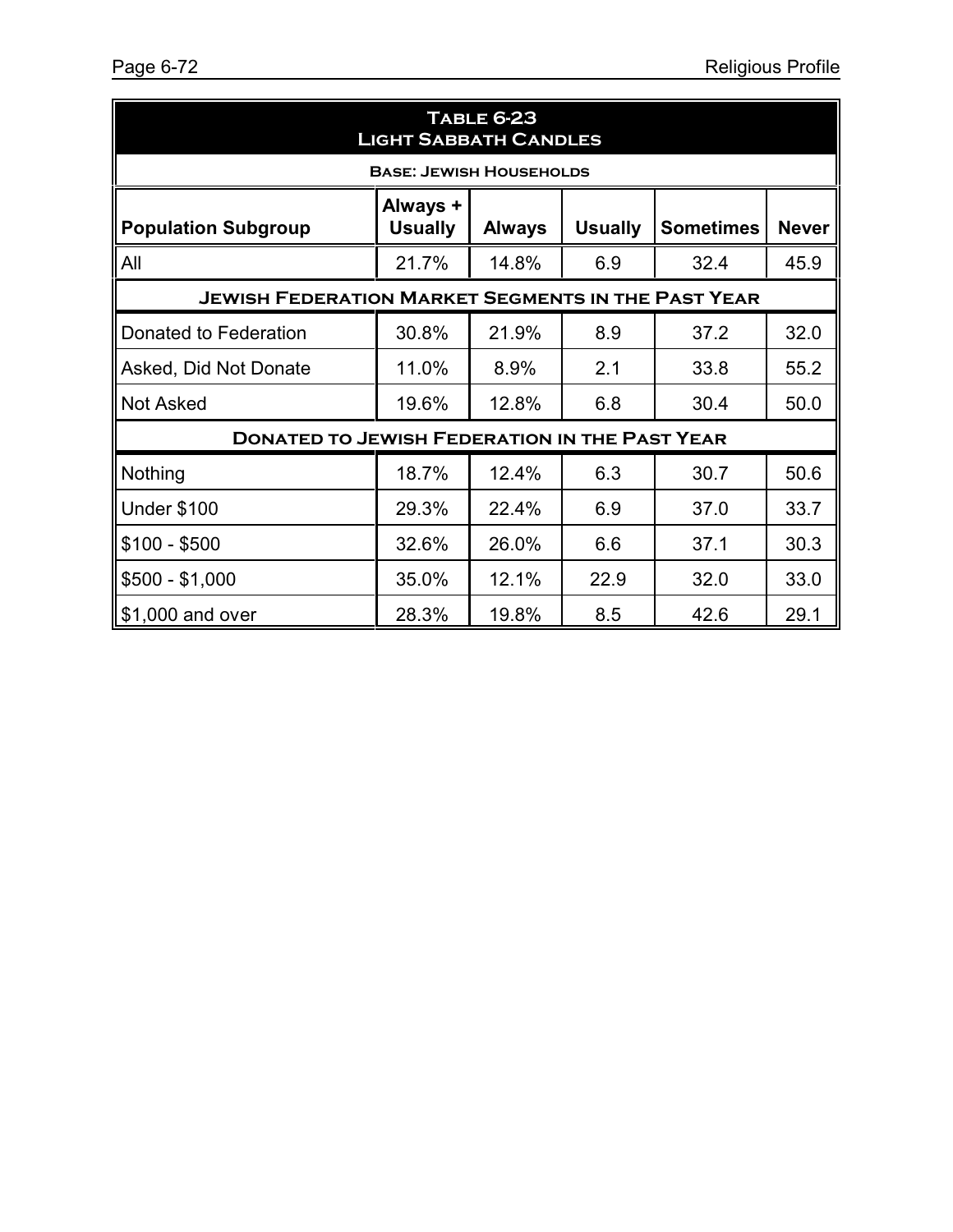| <b>TABLE 6-24</b><br><b>LIGHT SABBATH CANDLES</b><br><b>COMMUNITY COMPARISONS</b> |      |                           |               |                         |                |              |  |  |  |
|-----------------------------------------------------------------------------------|------|---------------------------|---------------|-------------------------|----------------|--------------|--|--|--|
| <b>BASE: JEWISH HOUSEHOLDS</b>                                                    |      |                           |               |                         |                |              |  |  |  |
| <b>Community</b>                                                                  | Year | Always/<br><b>Usually</b> | <b>Always</b> | <b>Usually</b>          | Some-<br>times | <b>Never</b> |  |  |  |
| <b>Baltimore</b>                                                                  | 2010 | 36%                       | 28%           | 8                       | 21             | 43           |  |  |  |
| <b>New York</b>                                                                   | 2011 | 33%                       | 29%           | 4                       | 17             | 50           |  |  |  |
| <b>Essex-Morris</b>                                                               | 1998 | 33%                       | 26%           | $\overline{7}$          | 27             | 40           |  |  |  |
| Bergen                                                                            | 2001 | 32%                       | 26%           | 6                       | 23             | 44           |  |  |  |
| <b>Miami</b>                                                                      | 2014 | 32%                       | 25%           | $\overline{7}$          | 22             | 46           |  |  |  |
| <b>Detroit</b>                                                                    | 2005 | 29%                       | 22%           | $\overline{7}$          | 31             | 40           |  |  |  |
| Cincinnati                                                                        | 2008 | 29%                       | 17%           | 13                      | 30             | 41           |  |  |  |
| Rochester                                                                         | 1999 | 28%                       | 19%           | 9                       | 30             | 42           |  |  |  |
| Harrisburg                                                                        | 1994 | 27%                       | 15%           | 12                      | 28             | 46           |  |  |  |
| <b>Boston</b>                                                                     | 2005 | 26%                       | 18%           | $\overline{7}$          | 28             | 47           |  |  |  |
| Minneapolis                                                                       | 2004 | 26%                       | 15%           | 11                      | 32             | 42           |  |  |  |
| Middlesex                                                                         | 2008 | 25%                       | 20%           | 5                       | 24             | 51           |  |  |  |
| Hartford                                                                          | 2000 | 25%                       | 18%           | 8                       | 27             | 48           |  |  |  |
| Pittsburgh                                                                        | 2002 | 25%                       | 17%           | 8                       | 28             | 48           |  |  |  |
| Los Angeles                                                                       | 1997 | 25%                       | 17%           | 8                       | 26             | 49           |  |  |  |
| Monmouth                                                                          | 1997 | 25%                       | 16%           | 9                       | 29             | 46           |  |  |  |
| St. Paul                                                                          | 2004 | 25%                       | 15%           | 10                      | 37             | 39           |  |  |  |
| Jacksonville                                                                      | 2002 | 24%                       | 16%           | 8                       | 25             | 51           |  |  |  |
| Milwaukee                                                                         | 1996 | 24%                       | 15%           | 9                       | 29             | 47           |  |  |  |
| Cleveland                                                                         | 2011 | 23%                       | 17%           | $\overline{7}$          | 27             | 50           |  |  |  |
| <b>Atlanta</b>                                                                    | 2006 | 23%                       | 17%           | 6                       | 29             | 48           |  |  |  |
| <b>S Palm Beach</b>                                                               | 2005 | 22%                       | 17%           | 5                       | 22             | 55           |  |  |  |
| <b>BROWARD</b>                                                                    | 2016 | 22%                       | 15%           | $\overline{\mathbf{z}}$ | 32             | 46           |  |  |  |
| <b>Lehigh Valley</b>                                                              | 2007 | 22%                       | 14%           | 8                       | 29             | 49           |  |  |  |
| Chicago                                                                           | 2010 | 22%                       | 14%           | 8                       | 26             | 52           |  |  |  |
| Tidewater                                                                         | 2001 | 22%                       | 14%           | 8                       | 25             | 54           |  |  |  |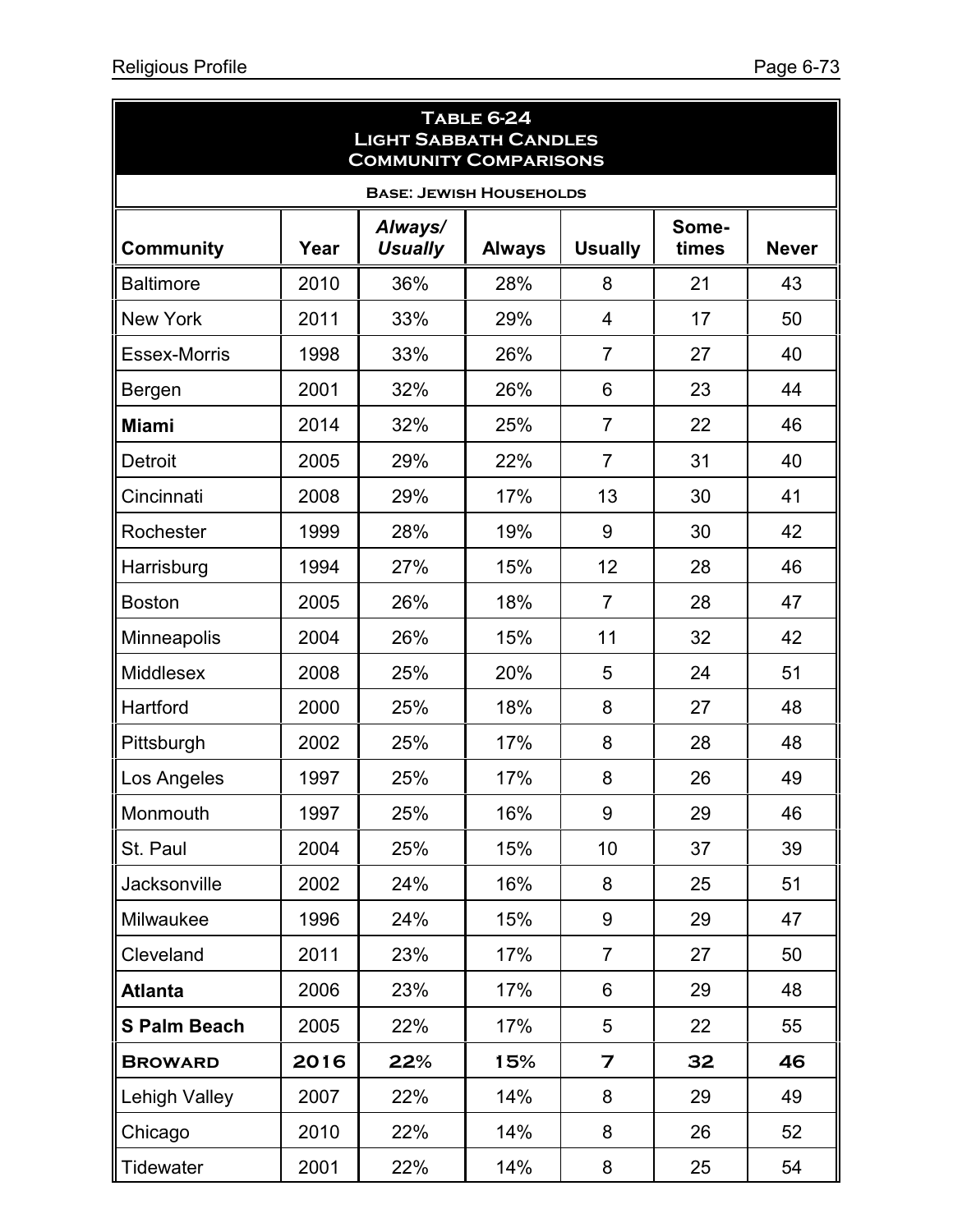| <b>TABLE 6-24</b><br><b>LIGHT SABBATH CANDLES</b><br><b>COMMUNITY COMPARISONS</b> |      |                           |               |                |                |              |  |  |
|-----------------------------------------------------------------------------------|------|---------------------------|---------------|----------------|----------------|--------------|--|--|
| <b>BASE: JEWISH HOUSEHOLDS</b>                                                    |      |                           |               |                |                |              |  |  |
| <b>Community</b>                                                                  | Year | Always/<br><b>Usually</b> | <b>Always</b> | <b>Usually</b> | Some-<br>times | <b>Never</b> |  |  |
| St. Petersburg                                                                    | 1994 | 22%                       | 14%           | $\overline{7}$ | 28             | 51           |  |  |
| <b>Broward</b>                                                                    | 1997 | 21%                       | 15%           | 6              | 28             | 52           |  |  |
| Rhode Island                                                                      | 2002 | 21%                       | 13%           | 8              | 26             | 53           |  |  |
| Palm Springs                                                                      | 1998 | 21%                       | 21%           |                | 27             | 51           |  |  |
| San Antonio                                                                       | 2007 | 20%                       | 14%           | 6              | 32             | 48           |  |  |
| San Diego                                                                         | 2003 | 20%                       | 13%           | 8              | 26             | 54           |  |  |
| New Haven                                                                         | 2010 | 20%                       | 13%           | $\overline{7}$ | 24             | 56           |  |  |
| Richmond                                                                          | 1994 | 20%                       | 11%           | 9              | 31             | 49           |  |  |
| San Francisco                                                                     | 2004 | 20%                       | 20%           |                | 80             |              |  |  |
| Washington                                                                        | 2003 | 19%                       | 13%           | 6              | 29             | 52           |  |  |
| Wilmington                                                                        | 1995 | 19%                       | 12%           | $\overline{7}$ | 25             | 56           |  |  |
| Denver                                                                            | 2007 | 19%                       | 11%           | 8              | 25             | 56           |  |  |
| <b>Howard County</b>                                                              | 2010 | 18%                       | 11%           | $\overline{7}$ | 33             | 49           |  |  |
| York                                                                              | 1999 | 18%                       | 11%           | $\overline{7}$ | 30             | 52           |  |  |
| Philadelphia                                                                      | 2009 | 18%                       | 18%           |                | 82             |              |  |  |
| <b>W Palm Beach</b>                                                               | 2005 | 17%                       | 13%           | 4              | 24             | 59           |  |  |
| Sarasota                                                                          | 2001 | 17%                       | 12%           | 5              | 21             | 63           |  |  |
| Tucson                                                                            | 2002 | 17%                       | 11%           | 6              | 26             | 58           |  |  |
| Westport                                                                          | 2000 | 17%                       | 11%           | 6              | 25             | 58           |  |  |
| Columbus                                                                          | 2013 | 17%                       | 10%           | $\overline{7}$ | 27             | 56           |  |  |
| St. Louis                                                                         | 2014 | 17%                       | 10%           | $\overline{7}$ | 25             | 58           |  |  |
| Charlotte                                                                         | 1997 | 17%                       | 10%           | 6              | 27             | 56           |  |  |
| Phoenix                                                                           | 2002 | 16%                       | 11%           | 5              | 26             | 57           |  |  |
| Orlando                                                                           | 1993 | 16%                       | 9%            | $\overline{7}$ | 29             | 55           |  |  |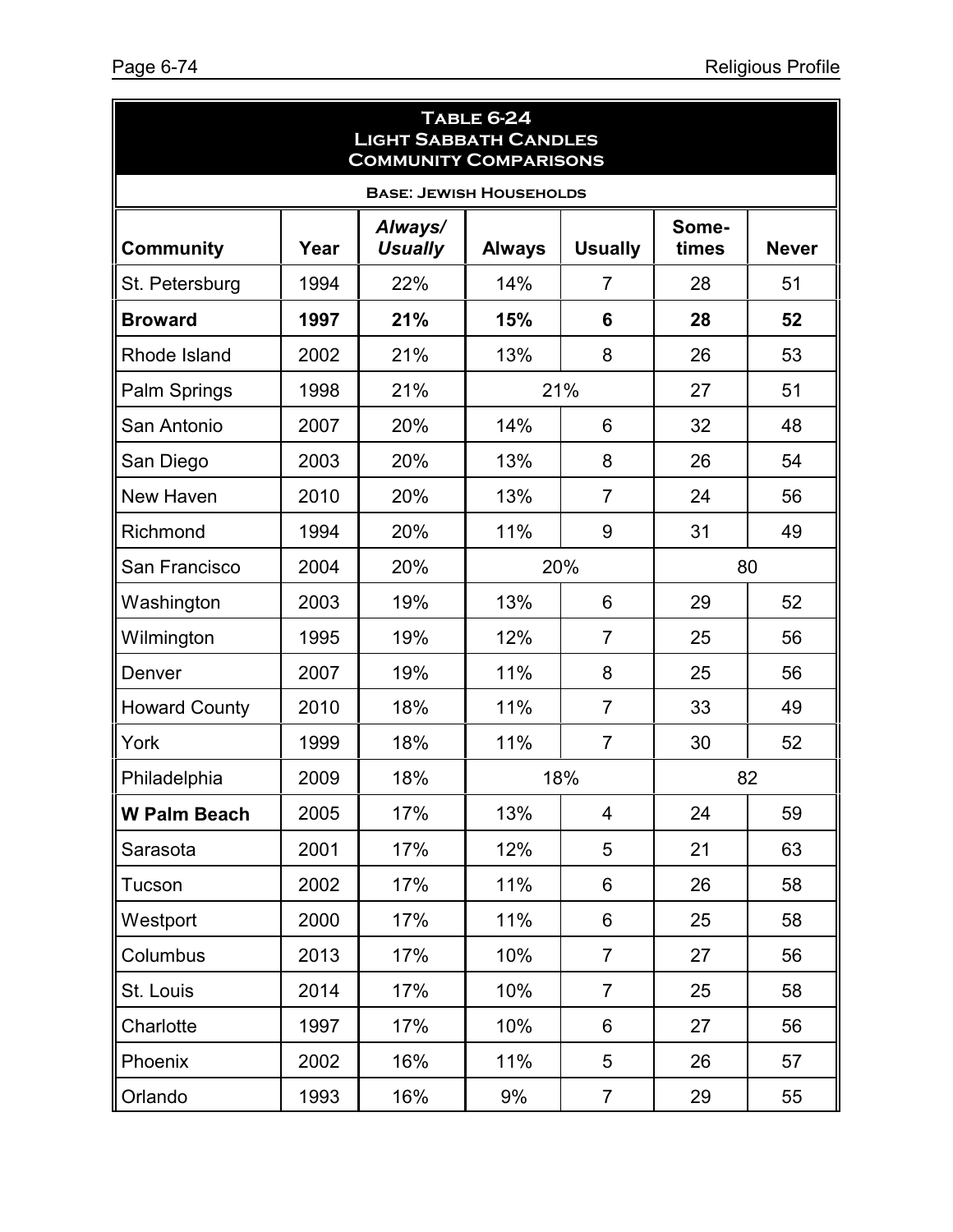| <b>TABLE 6-24</b><br><b>LIGHT SABBATH CANDLES</b><br><b>COMMUNITY COMPARISONS</b>                                          |      |                                |     |                |    |    |  |  |
|----------------------------------------------------------------------------------------------------------------------------|------|--------------------------------|-----|----------------|----|----|--|--|
|                                                                                                                            |      | <b>BASE: JEWISH HOUSEHOLDS</b> |     |                |    |    |  |  |
| Always/<br>Some-<br><b>Usually</b><br><b>Usually</b><br><b>Community</b><br>Year<br><b>Never</b><br><b>Always</b><br>times |      |                                |     |                |    |    |  |  |
| <b>Atlantic County</b>                                                                                                     | 2004 | 14%                            | 10% | 3              | 28 | 58 |  |  |
| Seattle                                                                                                                    | 2000 | 13%                            | 11% | 3              | 29 | 58 |  |  |
| Portland (ME)                                                                                                              | 2007 | 13%                            | 9%  | $\overline{4}$ | 26 | 61 |  |  |
| Martin-St. Lucie                                                                                                           | 1999 | 13%                            | 8%  | 5              | 28 | 59 |  |  |
| Las Vegas                                                                                                                  | 2005 | 11%                            | 7%  | 4              | 22 | 67 |  |  |
| <b>Buffalo</b>                                                                                                             | 1995 | <b>NA</b>                      |     | 44             |    |    |  |  |
| NJPS <sup>1</sup>                                                                                                          | 2000 | 23%                            | 16% |                | 26 | 51 |  |  |
| <sup>1</sup> NJPS 2000 data are for the more Jewishly-connected sample.                                                    |      |                                |     |                |    |    |  |  |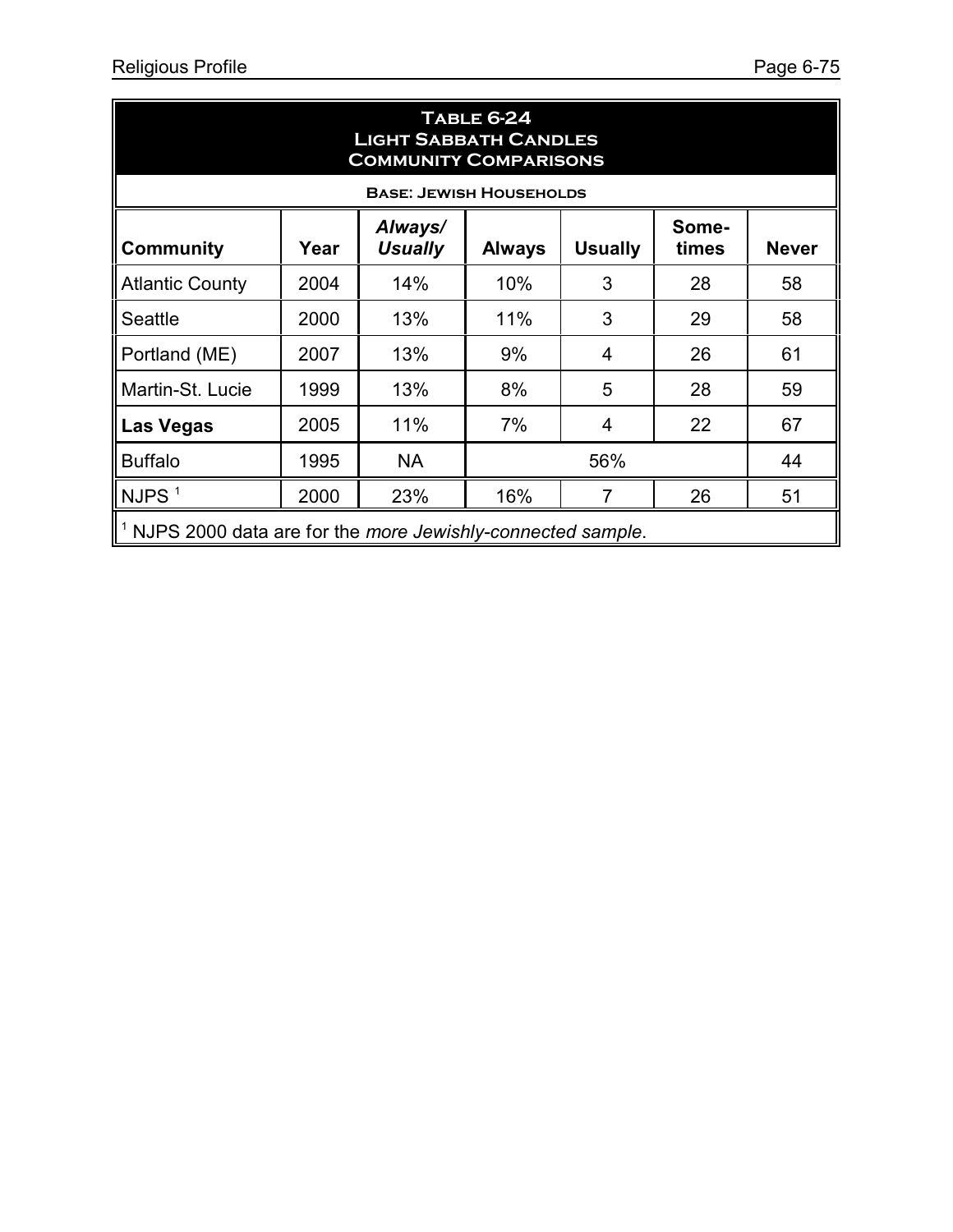# **Keep Kosher**

T able 6-25 shows that 5% of respondents in Jewish households in Broward keep<br>Kosher in and out of the home and 7% keep kosher in the home only. In total, 12% **able 6-25** shows that 5% of respondents in Jewish households in Broward keep (8,400 households) of households keep a kosher home and 22,000 persons live in a kosher home. The respondent defined "kosher" for himself/herself.

 $\vee$  If it is assumed that all persons in households in which the respondent keeps kosher in and out of the home also keep kosher in and out of the home, then 3,600 households with 10,000 persons keep kosher in and out of the home.

**Community Comparisons**. **Table 6-26** shows that the 12% who **keep a kosher home** is about average among about 55 comparison Jewish communities and compares to 20% in Miami, 14% in South Palm Beach, 13% in Atlanta, 9% in West Palm Beach, and 5% in Las Vegas. The 12% compares to 16% in 1997.

The 5% who **keep kosher in and out of the home** is about average among about 35 comparison Jewish communities and compares to 13% in Miami, 5% in South Palm Beach, and 3% in both Las Vegas and West Palm Beach. The 5% compares to 5% in 1997.

#### **Comparisons Among Population Subgroups**.

#### **Keep a Kosher Home**

**Table 6-25** shows that, overall, 12% of households **keep a kosher home**. The percentage is much higher in:

- households in the Southeast (21%)
- Orthodox households (79%)
- ! synagogue member households (23%) and households who attended Chabad in the past year (26%)
- ! households in which the respondent attended a Jewish day school as a child (26%)
- ! households in which the respondent participated in Hillel/Chabad while in college (excluding High Holidays) (25%)
- ! households who donated \$500-\$1,000 to the Jewish Federation in the past year (32%)

The percentage is much lower for:

- non-elderly single households (4%)
- Reform households (3%)
- intermarried households (3%)
- households in which no adult visited Israel (5%)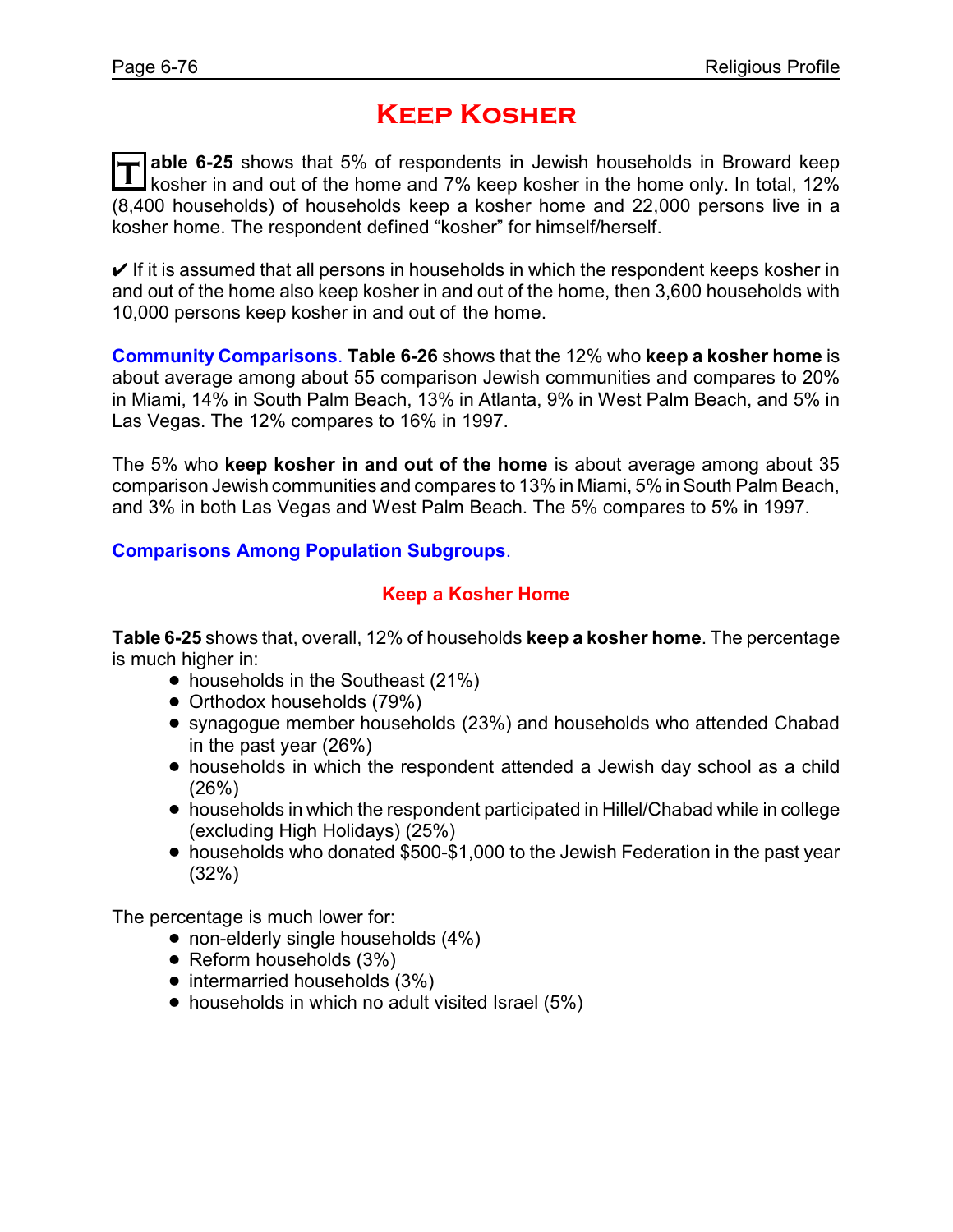### **Keep Kosher In and Out of the Home**

**Table 6-25** shows that, overall, 5% of respondents **keep kosher in and out of the home**. The percentage is much higher for respondents in:

- households in the Southeast (14%)
- Orthodox households (58%)
- ! synagogue member households (12%) and households who attended Chabad in the past year (11%)
- ! households in which the respondent attended a Jewish day school as a child (13%)
- ! households in which the respondent participated in Hillel/Chabad while in college (excluding High Holidays) (14%)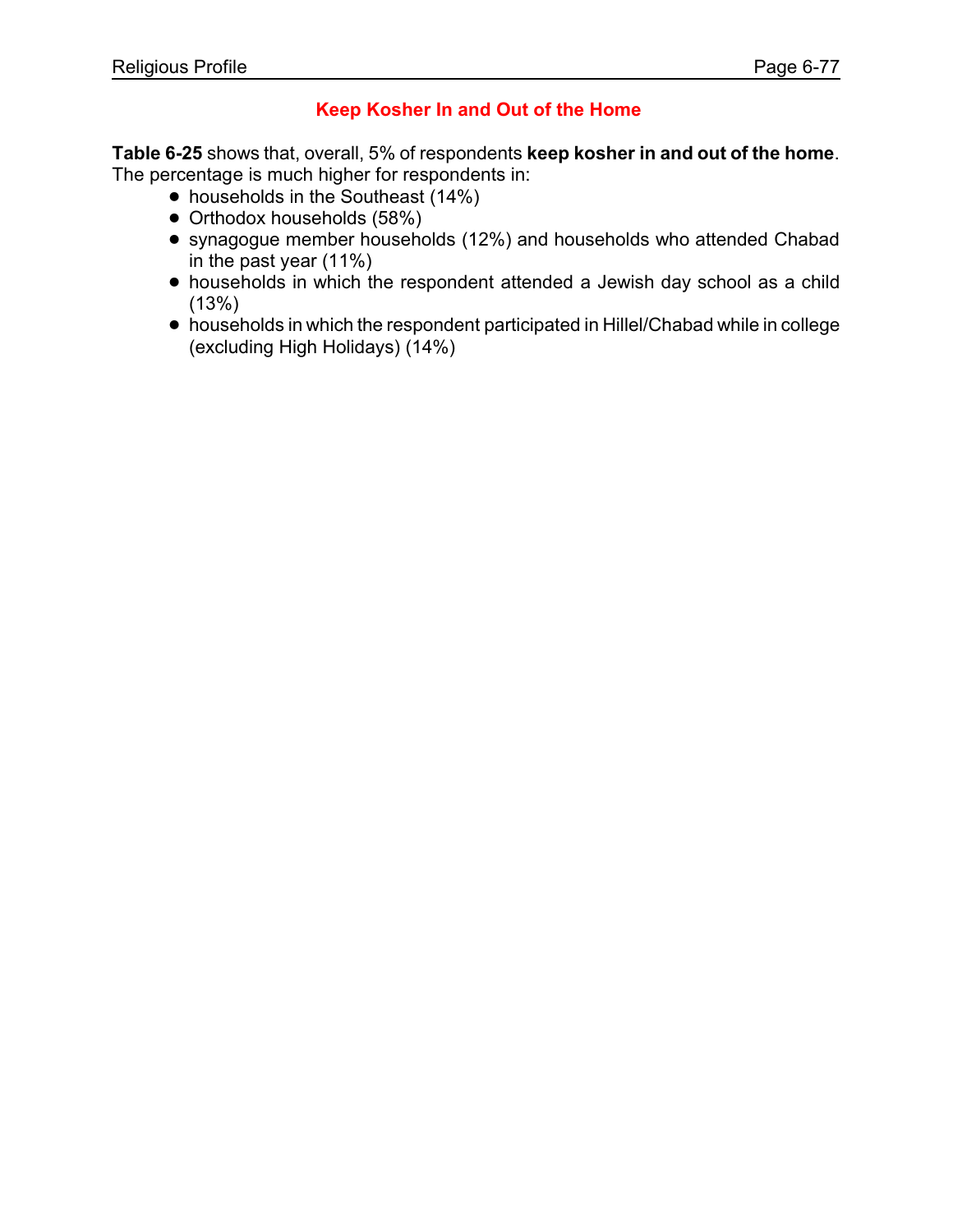| <b>TABLE 6-25</b><br><b>KEEP KOSHER</b>      |                          |              |                    |  |  |  |  |
|----------------------------------------------|--------------------------|--------------|--------------------|--|--|--|--|
|                                              | <b>BASE: RESPONDENTS</b> |              |                    |  |  |  |  |
| Population Subgroup                          | <b>Total In Home</b>     | In Home Only | In and Out of Home |  |  |  |  |
| All                                          | 11.7%                    | 6.7%         | 5.0                |  |  |  |  |
|                                              | <b>GEOGRAPHIC AREA</b>   |              |                    |  |  |  |  |
| Northwest                                    | 8.4%                     | 4.9%         | 3.5                |  |  |  |  |
| North Central                                | 13.6%                    | 4.8%         | 8.8                |  |  |  |  |
| lEast                                        | 19.4%                    | 13.6%        | 5.8                |  |  |  |  |
| <b>IWest Central</b>                         | 6.9%                     | 5.5%         | 1.4                |  |  |  |  |
| Southeast                                    | 21.2%                    | 7.7%         | 13.5               |  |  |  |  |
| Southwest                                    | 8.5%                     | 6.4%         | 2.1                |  |  |  |  |
| <b>AGE OF HEAD OF HOUSEHOLD</b>              |                          |              |                    |  |  |  |  |
| Under 35                                     | 8.3%                     | 1.5%         | 6.8                |  |  |  |  |
| $35 - 49$                                    | 15.2%                    | 8.4%         | 6.8                |  |  |  |  |
| $ 50 - 64$                                   | 10.4%                    | 6.1%         | 4.3                |  |  |  |  |
| $ 65 - 74$                                   | 11.4%                    | 8.2%         | 3.2                |  |  |  |  |
| $\parallel$ 75 and over                      | 12.4%                    | 6.1%         | 6.3                |  |  |  |  |
| $\rightarrow$ 65 and over                    | 11.9%                    | 7.2%         | 4.7                |  |  |  |  |
| <b>HOUSEHOLD STRUCTURE</b>                   |                          |              |                    |  |  |  |  |
| Household with Children                      | 13.3%                    | 6.5%         | 6.8                |  |  |  |  |
| Household with Only<br><b>Adult Children</b> | 15.1%                    | 10.9%        | 4.2                |  |  |  |  |
| Non-Elderly Couple                           | 5.9%                     | 3.5%         | 2.4                |  |  |  |  |
| Non-Elderly Single                           | 4.4%                     | 1.2%         | 3.2                |  |  |  |  |
| <b>Elderly Couple</b>                        | 8.7%                     | 5.9%         | 2.8                |  |  |  |  |
| <b>Elderly Single</b>                        | 16.9%                    | 9.0%         | 7.9                |  |  |  |  |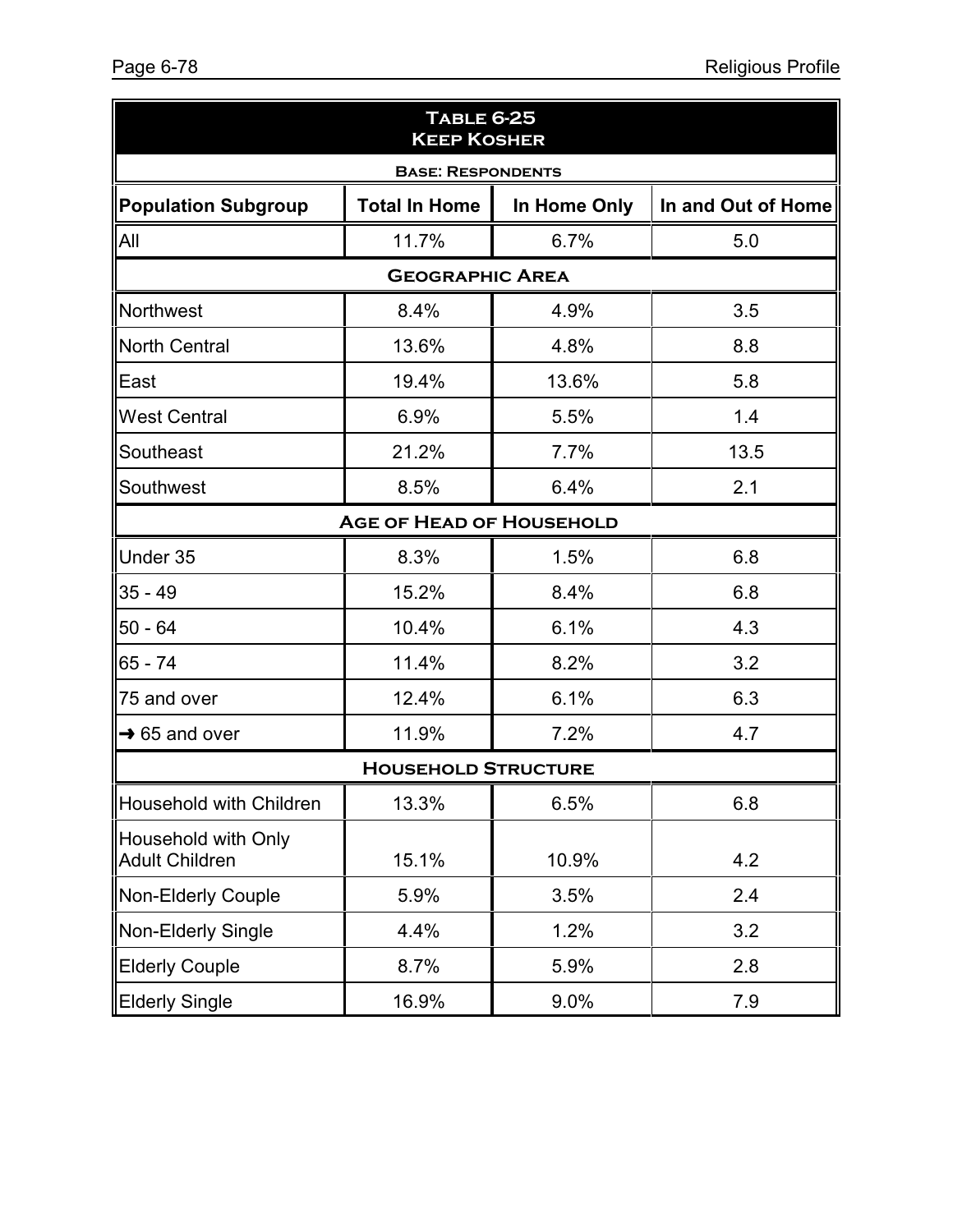| <b>TABLE 6-25</b><br><b>KEEP KOSHER</b> |                             |                                         |                    |  |  |  |  |  |
|-----------------------------------------|-----------------------------|-----------------------------------------|--------------------|--|--|--|--|--|
| <b>BASE: RESPONDENTS</b>                |                             |                                         |                    |  |  |  |  |  |
| Population Subgroup                     | <b>Total In Home</b>        | In Home Only                            | In and Out of Home |  |  |  |  |  |
| All                                     | 11.7%                       | 6.7%                                    | 5.0                |  |  |  |  |  |
|                                         | <b>HOUSEHOLD INCOME</b>     |                                         |                    |  |  |  |  |  |
| Under \$25,000                          | 13.5%                       | 9.6%                                    | 3.9                |  |  |  |  |  |
| $$25 - $50,000$                         | 16.5%                       | 7.2%                                    | 9.3                |  |  |  |  |  |
| \$50 - \$100,000                        | 9.8%                        | 4.3%                                    | 5.5                |  |  |  |  |  |
| \$100 - \$200,000                       | 9.4%                        | 3.4%                                    | 6.0                |  |  |  |  |  |
| \$200,000 and over                      | 14.3%                       | 10.9%                                   | 3.4                |  |  |  |  |  |
| <b>JEWISH IDENTIFICATION</b>            |                             |                                         |                    |  |  |  |  |  |
| Orthodox                                | 79.2%                       | 21.7%                                   | 57.5               |  |  |  |  |  |
| Conservative                            | 17.5%                       | 11.1%                                   | 6.4                |  |  |  |  |  |
| Reform                                  | 2.7%                        | 2.6%                                    | 0.1                |  |  |  |  |  |
| <b>Just Jewish</b>                      | 5.9%                        | 4.2%                                    | 1.7                |  |  |  |  |  |
|                                         | <b>TYPE OF MARRIAGE</b>     |                                         |                    |  |  |  |  |  |
| In-married                              | 14.4%                       | 8.0%                                    | 6.4                |  |  |  |  |  |
| Conversionary                           | 8.3%                        | 6.2%                                    | 2.1                |  |  |  |  |  |
| Intermarried                            | 2.6%                        | 2.6%                                    | 0.0                |  |  |  |  |  |
|                                         | <b>SYNAGOGUE MEMBERSHIP</b> |                                         |                    |  |  |  |  |  |
| Member                                  | 23.2%                       | 11.6%                                   | 11.6               |  |  |  |  |  |
| Non-Member                              | 5.8%                        | 4.1%                                    | 1.7                |  |  |  |  |  |
|                                         |                             | <b>ATTENDED CHABAD IN THE PAST YEAR</b> |                    |  |  |  |  |  |
| Attended                                | 26.0%                       | 14.8%                                   | 11.2               |  |  |  |  |  |
| Did Not Attend                          | 7.4%                        | 4.2%                                    | 3.2                |  |  |  |  |  |
|                                         | <b>JCC MEMBERSHIP</b>       |                                         |                    |  |  |  |  |  |
| Member                                  | 19.0%                       | 13.4%                                   | 5.6                |  |  |  |  |  |
| Non-Member                              | 10.7%                       | 5.7%                                    | 5.0                |  |  |  |  |  |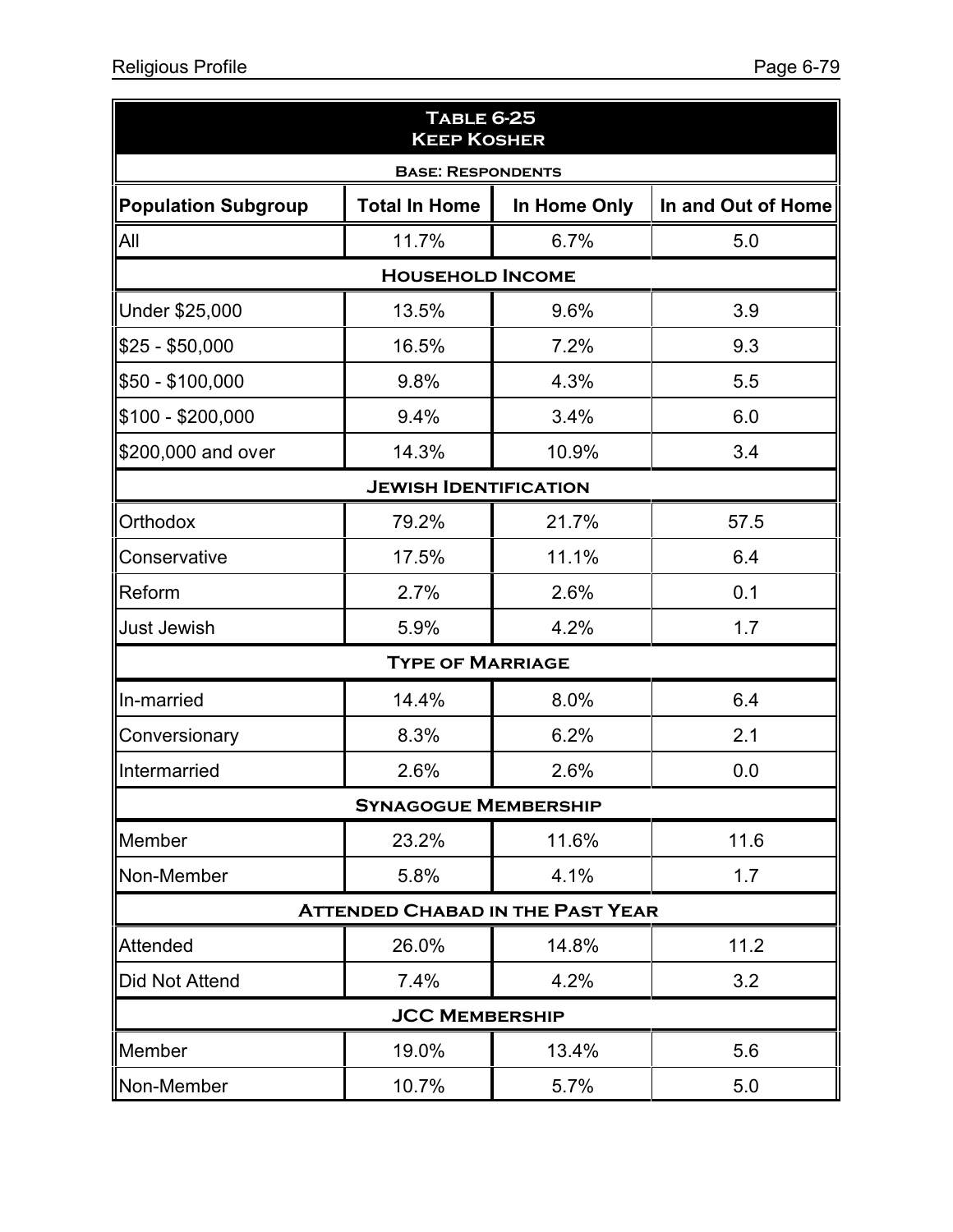| <b>TABLE 6-25</b><br><b>KEEP KOSHER</b>                                                       |                      |                                                        |                    |  |  |  |  |  |
|-----------------------------------------------------------------------------------------------|----------------------|--------------------------------------------------------|--------------------|--|--|--|--|--|
| <b>BASE: RESPONDENTS</b>                                                                      |                      |                                                        |                    |  |  |  |  |  |
| <b>Population Subgroup</b>                                                                    | <b>Total In Home</b> | In Home Only                                           | In and Out of Home |  |  |  |  |  |
| All                                                                                           | 11.7%                | 6.7%                                                   | 5.0                |  |  |  |  |  |
| <b>JEWISH ORGANIZATION MEMBERSHIP</b>                                                         |                      |                                                        |                    |  |  |  |  |  |
| Member                                                                                        | 16.9%                | 10.7%                                                  | 6.2                |  |  |  |  |  |
| Non-Member                                                                                    | 10.4%                | 5.6%                                                   | 4.8                |  |  |  |  |  |
|                                                                                               |                      | <b>RESPONDENT ATTENDED JEWISH EDUCATION AS A CHILD</b> |                    |  |  |  |  |  |
| To Jewish Day School                                                                          | 26.0%                | 12.8%                                                  | 13.2               |  |  |  |  |  |
| <b>To Supplemental School</b>                                                                 | 9.0%                 | 4.7%                                                   | 4.3                |  |  |  |  |  |
| → To Jewish Education                                                                         | 13.1%                | 6.6%                                                   | 6.5                |  |  |  |  |  |
| <b>No</b>                                                                                     | 8.0%                 | 5.6%                                                   | 2.4                |  |  |  |  |  |
| RESPONDENT ATTENDED OR WORKED AT JEWISH OVERNIGHT CAMP AS A CHILD                             |                      |                                                        |                    |  |  |  |  |  |
| <b>To Overnight Camp</b>                                                                      | 15.5%                | 8.8%                                                   | 6.7                |  |  |  |  |  |
| <b>No</b>                                                                                     | 9.8%                 | 5.3%                                                   | 4.5                |  |  |  |  |  |
| <b>RESPONDENT PARTICIPATED IN JEWISH YOUTH GROUP AS A TEENAGER</b>                            |                      |                                                        |                    |  |  |  |  |  |
| In Youth Group                                                                                | 16.8%                | 8.6%                                                   | 8.2                |  |  |  |  |  |
| <b>No</b>                                                                                     | 8.0%                 | 4.9%                                                   | 3.1                |  |  |  |  |  |
| <b>RESPONDENT PARTICIPATED IN HILLEL/CHABAD WHILE IN COLLEGE</b><br>(EXCLUDING HIGH HOLIDAYS) |                      |                                                        |                    |  |  |  |  |  |
| <b>Hillel/Chabad Participant</b>                                                              | 25.0%                | 11.5%                                                  | 13.5               |  |  |  |  |  |
| <b>No</b>                                                                                     | 6.7%                 | 4.1%                                                   | 2.6                |  |  |  |  |  |
| <b>ANY ADULT VISITED ISRAEL</b>                                                               |                      |                                                        |                    |  |  |  |  |  |
| On Jewish Trip                                                                                | 20.2%                | 10.7%                                                  | 9.5                |  |  |  |  |  |
| On General Trip                                                                               | 13.6%                | 8.2%                                                   | 5.4                |  |  |  |  |  |
| No                                                                                            | 4.5%                 | 2.6%                                                   | 1.9                |  |  |  |  |  |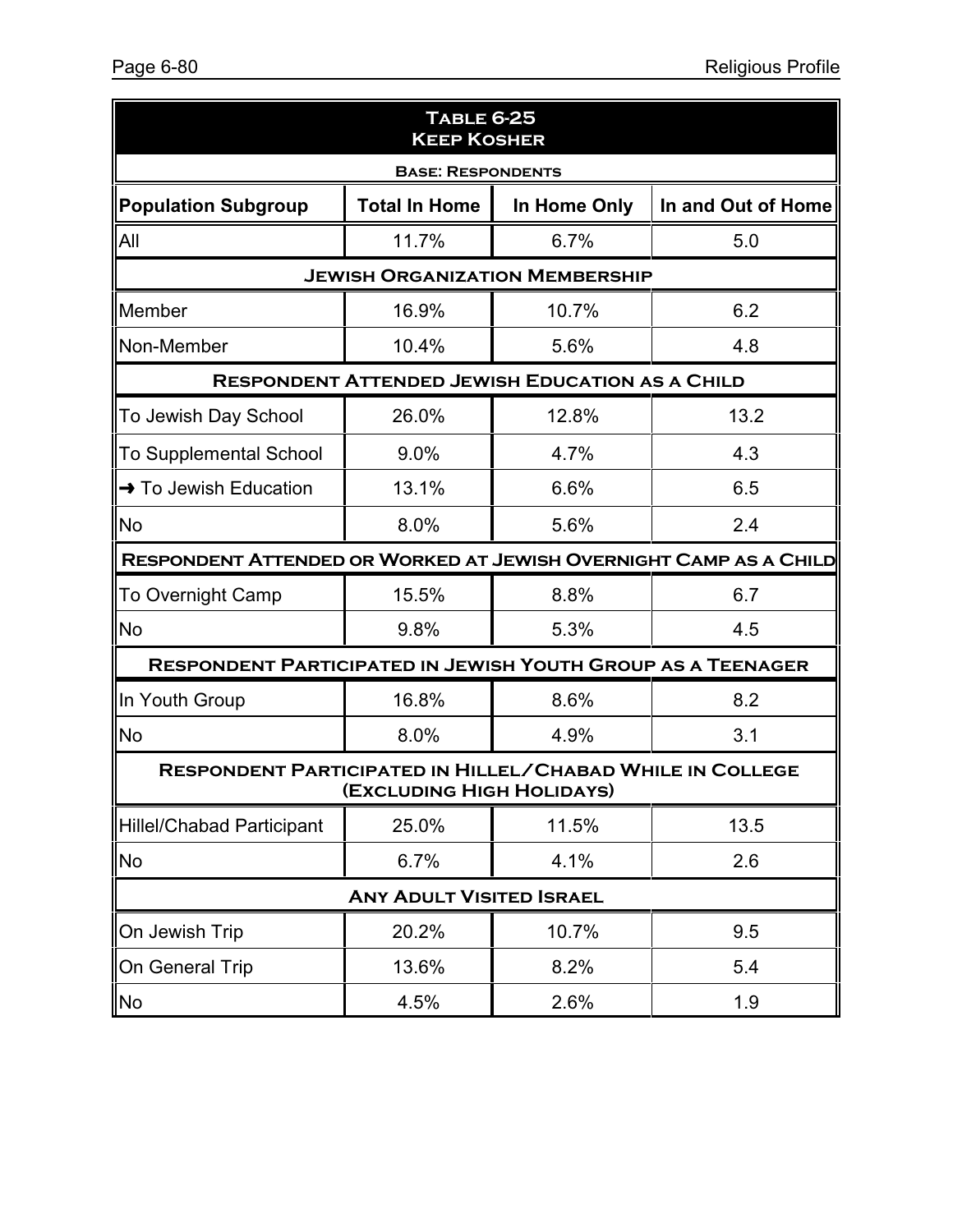| <b>TABLE 6-25</b><br><b>KEEP KOSHER</b>                                                  |                          |                                                      |     |  |  |  |  |
|------------------------------------------------------------------------------------------|--------------------------|------------------------------------------------------|-----|--|--|--|--|
|                                                                                          | <b>BASE: RESPONDENTS</b> |                                                      |     |  |  |  |  |
| <b>Population Subgroup</b><br><b>Total In Home</b><br>In and Out of Home<br>In Home Only |                          |                                                      |     |  |  |  |  |
| All                                                                                      | 11.7%                    | 6.7%                                                 | 5.0 |  |  |  |  |
| <b>JEWISH FEDERATION MARKET SEGMENTS IN THE PAST YEAR</b>                                |                          |                                                      |     |  |  |  |  |
| Donated to Federation                                                                    | 18.2%                    | 12.5%                                                | 5.7 |  |  |  |  |
| Asked, Did Not Donate                                                                    | 6.6%                     | 1.5%                                                 | 5.1 |  |  |  |  |
| <b>Not Asked</b>                                                                         | 9.8%                     | 5.3%                                                 | 4.5 |  |  |  |  |
|                                                                                          |                          | <b>DONATED TO JEWISH FEDERATION IN THE PAST YEAR</b> |     |  |  |  |  |
| Nothing                                                                                  | 9.5%                     | 4.9%                                                 | 4.6 |  |  |  |  |
| <b>Under \$100</b>                                                                       | 18.6%                    | 10.3%                                                | 8.3 |  |  |  |  |
| \$100 - \$500                                                                            | 14.0%                    | 11.6%                                                | 2.4 |  |  |  |  |
| $$500 - $1,000$                                                                          | 31.6%                    | 28.2%                                                | 3.4 |  |  |  |  |
| \$1,000 and over                                                                         | 14.3%                    | 7.2%                                                 | 7.1 |  |  |  |  |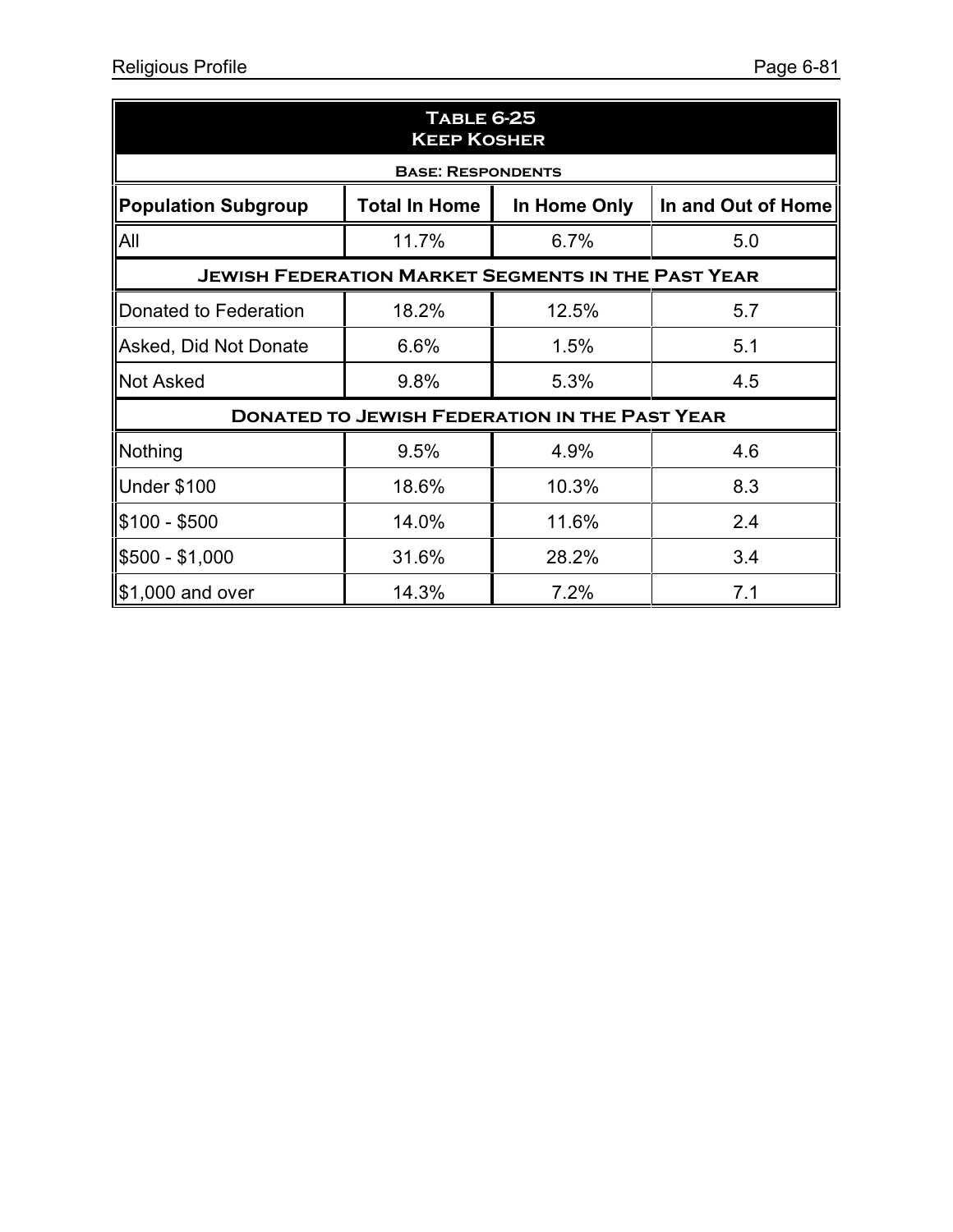| <b>TABLE 6-26</b><br><b>KEEP KOSHER</b><br><b>COMMUNITY COMPARISONS</b> |      |                                |                 |                       |  |  |
|-------------------------------------------------------------------------|------|--------------------------------|-----------------|-----------------------|--|--|
|                                                                         |      | <b>BASE: RESPONDENTS</b>       |                 |                       |  |  |
| <b>Community</b>                                                        | Year | <b>Total</b><br><b>In Home</b> | In Home<br>Only | In and Out<br>of Home |  |  |
| <b>New York</b>                                                         | 2011 | 32%                            | <b>NA</b>       | <b>NA</b>             |  |  |
| <b>Bergen</b>                                                           | 2001 | 29%                            | 11%             | 18                    |  |  |
| Monmouth                                                                | 1997 | 26%                            | 15%             | 11                    |  |  |
| <b>Baltimore ❖</b>                                                      | 2010 | 26%                            | <b>NA</b>       | <b>NA</b>             |  |  |
| Middlesex                                                               | 2008 | 23%                            | 11%             | 12                    |  |  |
| Harrisburg                                                              | 1994 | 23%                            | 15%             | 8                     |  |  |
| <b>Detroit</b>                                                          | 2005 | 22%                            | 8%              | 14                    |  |  |
| Rochester                                                               | 1999 | 22%                            | 13%             | 8                     |  |  |
| Essex-Morris *                                                          | 1998 | 22%                            | <b>NA</b>       | <b>NA</b>             |  |  |
| <b>Miami</b>                                                            | 2014 | 20%                            | 6%              | 13                    |  |  |
| Cleveland *                                                             | 2011 | 20%                            | <b>NA</b>       | <b>NA</b>             |  |  |
| Cincinnati *                                                            | 2008 | 19%                            | <b>NA</b>       | <b>NA</b>             |  |  |
| Pittsburgh *                                                            | 2002 | 19%                            | <b>NA</b>       | <b>NA</b>             |  |  |
| Hartford                                                                | 2000 | 17%                            | 11%             | 6                     |  |  |
| <b>Buffalo ❖</b>                                                        | 1995 | 17%                            | <b>NA</b>       | <b>NA</b>             |  |  |
| Rhode Island                                                            | 2002 | 16%                            | 8%              | 8                     |  |  |
| <b>Broward</b>                                                          | 1997 | 16%                            | 11%             | 5                     |  |  |
| New Haven                                                               | 2010 | 15%                            | 8%              | 8                     |  |  |
| Chicago ❖                                                               | 2010 | 15%                            | <b>NA</b>       | <b>NA</b>             |  |  |
| Philadelphia *                                                          | 2009 | 15%                            | <b>NA</b>       | <b>NA</b>             |  |  |
| St. Paul                                                                | 2004 | 14%                            | 6%              | 9                     |  |  |
| <b>S Palm Beach</b>                                                     | 2005 | 14%                            | 9%              | 5                     |  |  |
| Minneapolis                                                             | 2004 | 13%                            | 7%              | 6                     |  |  |
| York                                                                    | 1999 | 13%                            | 8%              | 6                     |  |  |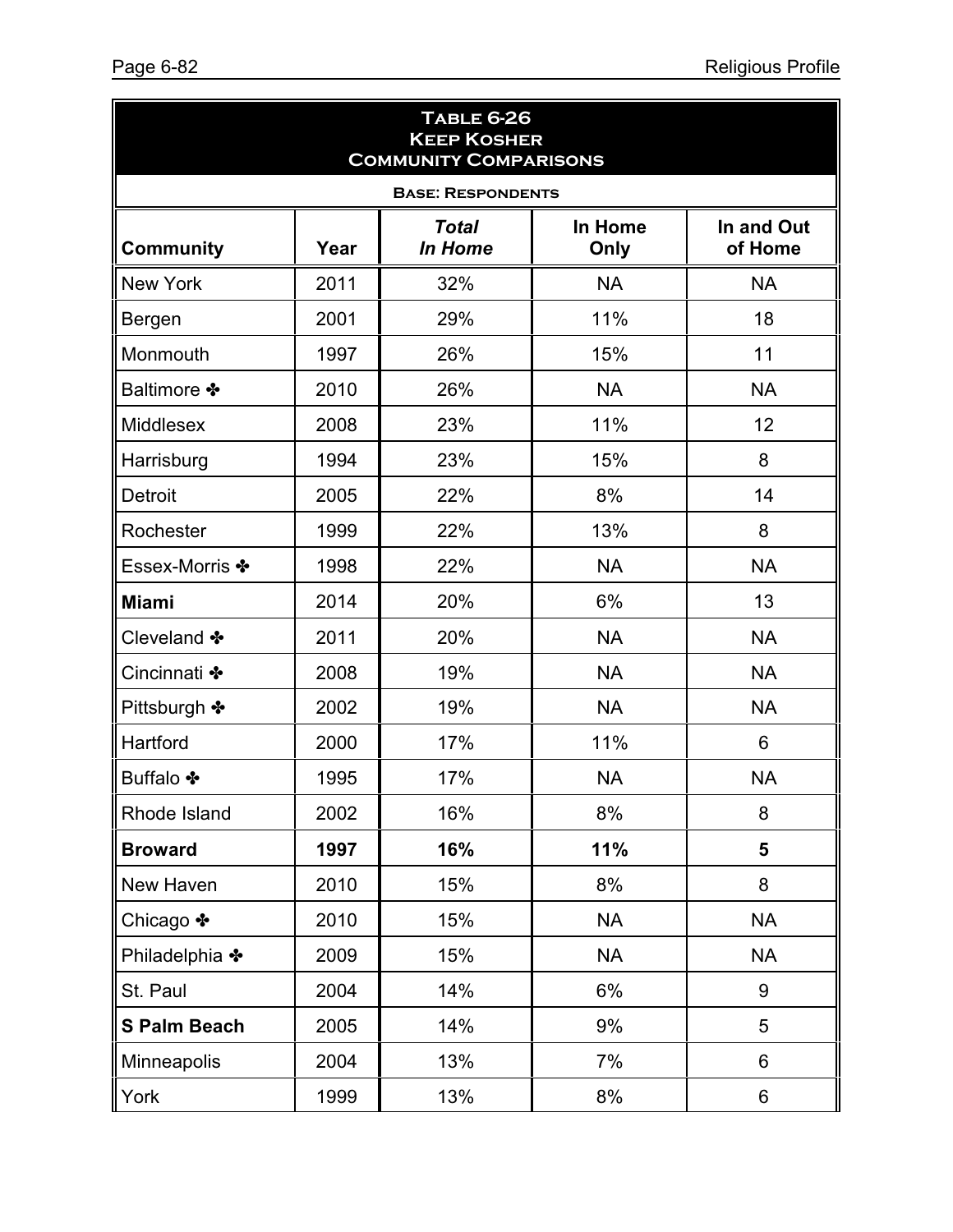| <b>TABLE 6-26</b><br><b>KEEP KOSHER</b><br><b>COMMUNITY COMPARISONS</b> |      |                                |                 |                       |  |  |
|-------------------------------------------------------------------------|------|--------------------------------|-----------------|-----------------------|--|--|
|                                                                         |      | <b>BASE: RESPONDENTS</b>       |                 |                       |  |  |
| <b>Community</b>                                                        | Year | <b>Total</b><br><b>In Home</b> | In Home<br>Only | In and Out<br>of Home |  |  |
| Milwaukee                                                               | 1996 | 13%                            | 8%              | 5                     |  |  |
| St. Louis                                                               | 2014 | 13%                            | <b>NA</b>       | <b>NA</b>             |  |  |
| Denver *                                                                | 2007 | 13%                            | <b>NA</b>       | <b>NA</b>             |  |  |
| Atlanta *                                                               | 2006 | 13%                            | <b>NA</b>       | <b>NA</b>             |  |  |
| Palm Springs ❖                                                          | 1998 | 13%                            | <b>NA</b>       | <b>NA</b>             |  |  |
| Washington                                                              | 2003 | 12%                            | 5%              | $\overline{7}$        |  |  |
| <b>BROWARD</b>                                                          | 2016 | 12%                            | 7%              | 5                     |  |  |
| Wilmington                                                              | 1995 | 12%                            | 7%              | 5                     |  |  |
| Tucson                                                                  | 2002 | 11%                            | 5%              | 6                     |  |  |
| Columbus                                                                | 2013 | 11%                            | 6%              | 5                     |  |  |
| <b>Lehigh Valley</b>                                                    | 2007 | 11%                            | 5%              | 5                     |  |  |
| Los Angeles *                                                           | 1997 | 11%                            | <b>NA</b>       | <b>NA</b>             |  |  |
| San Antonio                                                             | 2007 | 10%                            | 4%              | 5                     |  |  |
| Jacksonville                                                            | 2002 | 10%                            | 5%              | 5                     |  |  |
| Tidewater                                                               | 2001 | 10%                            | 5%              | 5                     |  |  |
| <b>Atlantic County</b>                                                  | 2004 | 10%                            | 6%              | 4                     |  |  |
| St. Petersburg                                                          | 1994 | 10%                            | 6%              | $\overline{4}$        |  |  |
| Richmond                                                                | 1994 | 10%                            | 6%              | 3                     |  |  |
| <b>W Palm Beach</b>                                                     | 2005 | 9%                             | 6%              | 3                     |  |  |
| Orlando                                                                 | 1993 | 9%                             | 6%              | $\mathbf{3}$          |  |  |
| Howard County *                                                         | 2010 | 9%                             | <b>NA</b>       | <b>NA</b>             |  |  |
| Phoenix *                                                               | 2002 | 9%                             | <b>NA</b>       | <b>NA</b>             |  |  |
| Charlotte                                                               | 1997 | 8%                             | 5%              | 3                     |  |  |
| San Diego ❖                                                             | 2003 | 8%                             | <b>NA</b>       | <b>NA</b>             |  |  |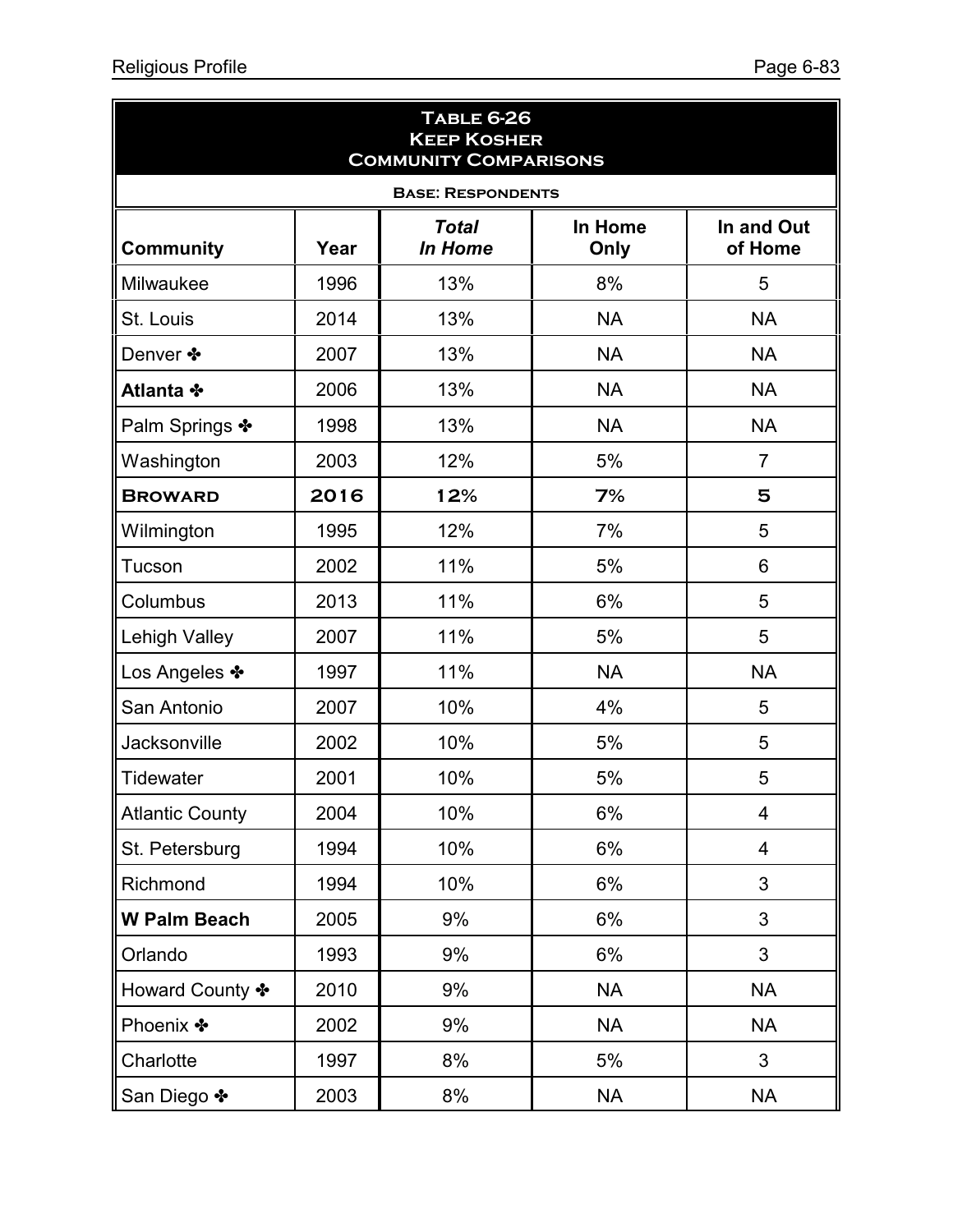| <b>TABLE 6-26</b><br><b>KEEP KOSHER</b><br><b>COMMUNITY COMPARISONS</b>                  |      |                          |           |           |  |  |  |
|------------------------------------------------------------------------------------------|------|--------------------------|-----------|-----------|--|--|--|
|                                                                                          |      | <b>BASE: RESPONDENTS</b> |           |           |  |  |  |
| In Home<br>In and Out<br>Total<br><b>Community</b><br>In Home<br>of Home<br>Year<br>Only |      |                          |           |           |  |  |  |
| Boston $1$                                                                               | 2005 | 7%                       | <b>NA</b> | <b>NA</b> |  |  |  |
| Sarasota                                                                                 | 2001 | 6%                       | 4%        | 3         |  |  |  |
| Westport                                                                                 | 2000 | 6%                       | 4%        | 1         |  |  |  |
| <b>Las Vegas</b>                                                                         | 2005 | 5%                       | 3%        | 3         |  |  |  |
| Seattle *                                                                                | 2000 | 5%                       | <b>NA</b> | <b>NA</b> |  |  |  |
| Portland (ME)                                                                            | 2007 | 3%                       | $1\%$     | 3         |  |  |  |
| NJPS $^2$                                                                                | 2000 | 17%                      | 7%        | 10        |  |  |  |

**\*** Question was only asked about *keeping kosher in the home*.

<sup>1</sup> Question was about *following Jewish dietary laws in the home*. 2 NJPS 2000 data are for the *more Jewishly-connected sample*.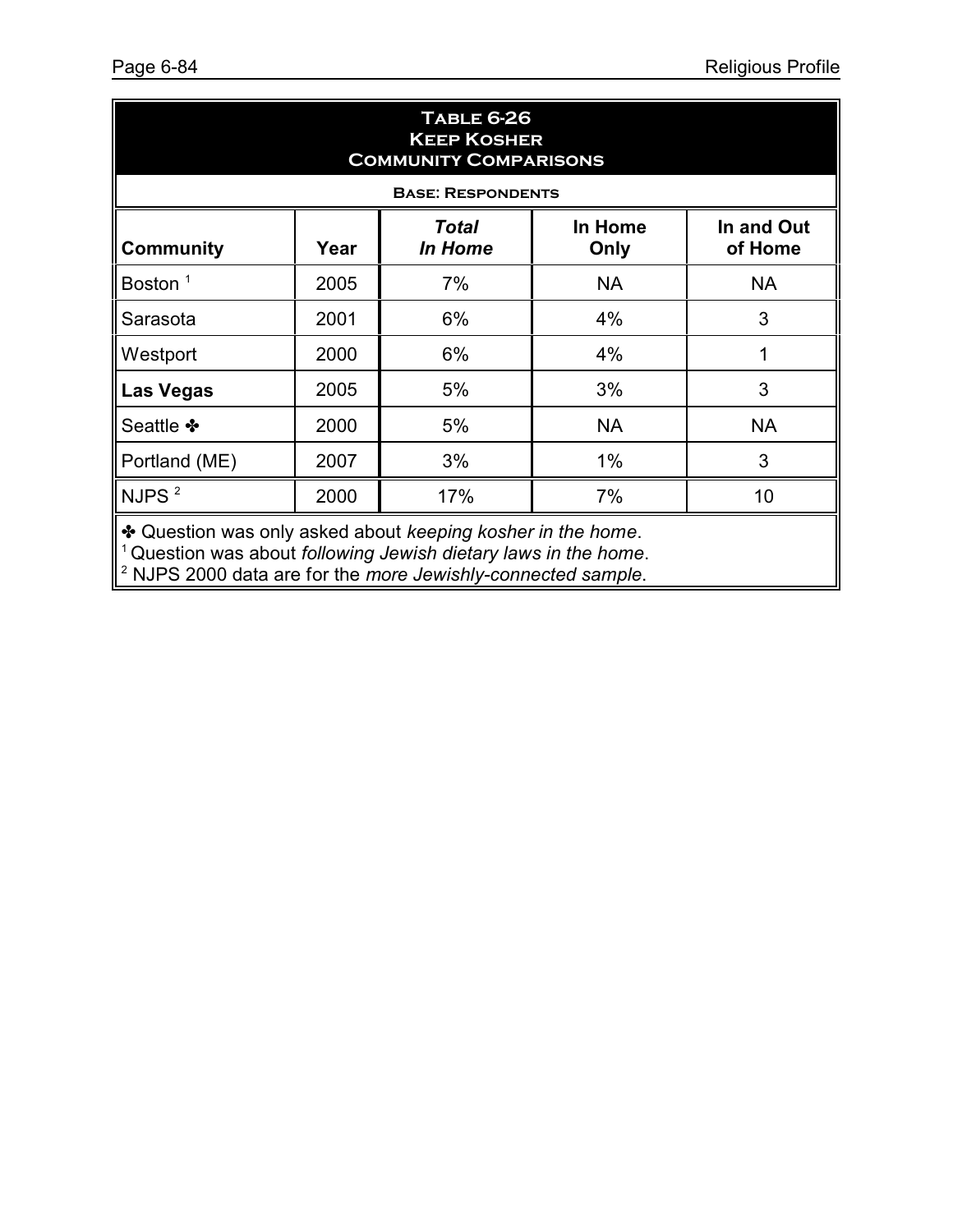## **Refrain from Using Electricity on the Sabbath**

T able 6-27 shows that 2% of respo<br>Using electricity on the Sabbath. **able 6-27** shows that 2% of respondents in Jewish households in Broward refrain from

**Community Comparisons**. **Table 6-27** shows that the 2.4% who refrain from using electricity on the Sabbath is about average among about 30 comparison Jewish communities and compares to 7.4% in Miami, 2.1% in South Palm Beach, 1.3% in Las Vegas, and 0.8% in West Palm Beach. The 2.4% compares to 1.6% in 1997.

The percentage who refrain from using electricity on the Sabbath is 98% for the Southeast and 43% for Orthodox respondents.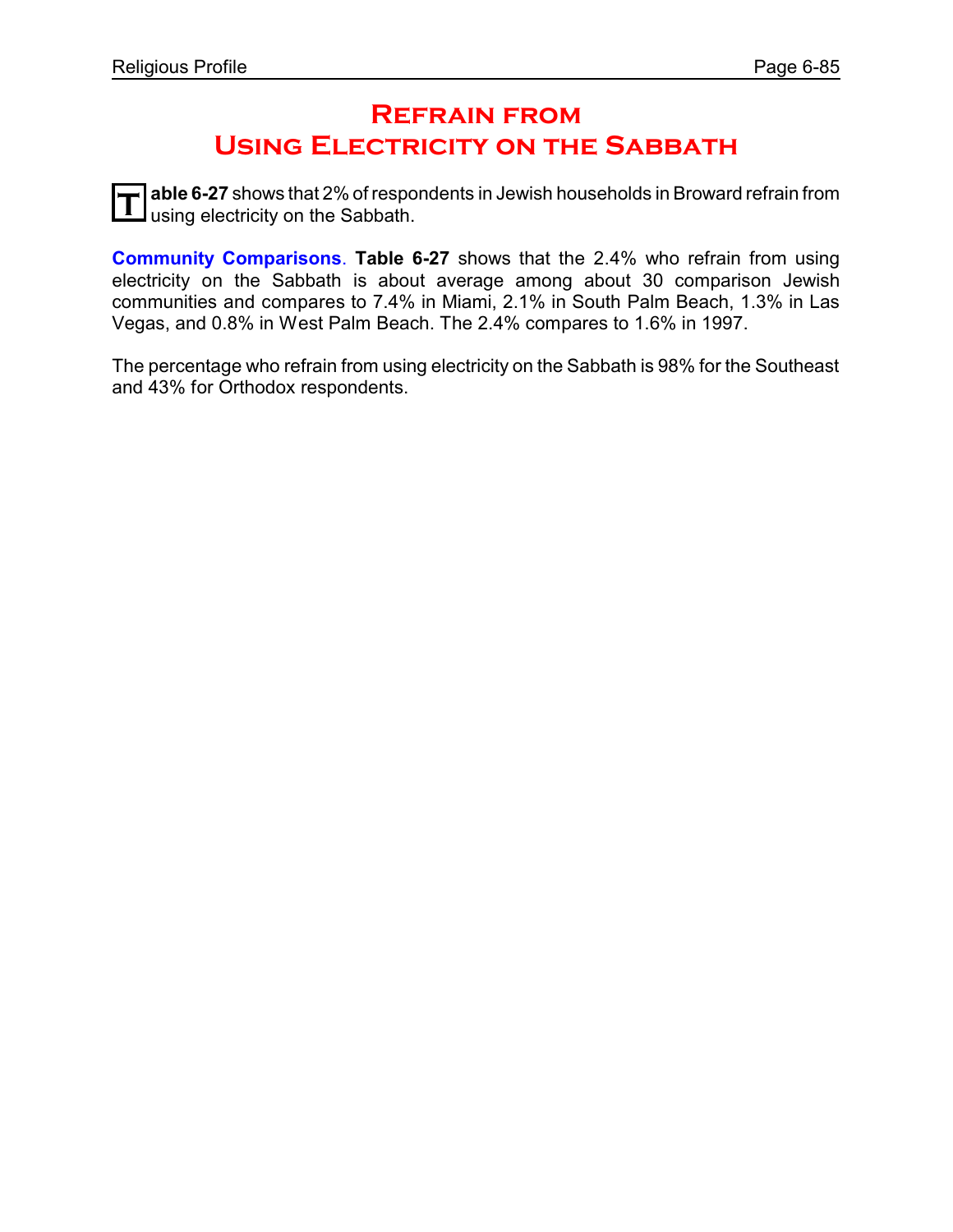|                     |                          |               | <b>TABLE 6-27</b> | <b>REFRAIN FROM USING ELECTRICITY ON THE SABBATH</b><br><b>COMMUNITY COMPARISONS</b> |      |      |  |  |
|---------------------|--------------------------|---------------|-------------------|--------------------------------------------------------------------------------------|------|------|--|--|
|                     | <b>BASE: RESPONDENTS</b> |               |                   |                                                                                      |      |      |  |  |
| <b>Community</b>    | Year                     | $\frac{0}{0}$ |                   | <b>Community</b>                                                                     | Year | $\%$ |  |  |
| Bergen              | 2001                     | 12.1%         |                   | <b>Tidewater</b>                                                                     | 2001 | 2.1% |  |  |
| <b>Detroit</b>      | 2005                     | 9.5%          |                   | Milwaukee                                                                            | 1996 | 2.1% |  |  |
| <b>Miami</b>        | 2014                     | 7.4%          |                   | Richmond                                                                             | 1994 | 1.9% |  |  |
| Middlesex           | 2008                     | 6.1%          |                   | <b>Broward</b>                                                                       | 1997 | 1.6% |  |  |
| Monmouth            | 1997                     | 5.5%          |                   | Tucson                                                                               | 2002 | 1.4% |  |  |
| Rhode Island        | 2002                     | 4.4%          |                   | Portland (ME)                                                                        | 2007 | 1.3% |  |  |
| Harrisburg          | 1994                     | 3.6%          |                   | <b>Las Vegas</b>                                                                     | 2005 | 1.3% |  |  |
| New Haven           | 2010                     | 3.3%          |                   | Charlotte                                                                            | 1997 | 1.3% |  |  |
| Washington          | 2003                     | 2.9%          |                   | Jacksonville                                                                         | 2002 | 1.1% |  |  |
| Rochester           | 1999                     | 2.9%          |                   | Wilmington                                                                           | 1995 | 1.0% |  |  |
| Hartford            | 2000                     | 2.7%          |                   | <b>Atlantic County</b>                                                               | 2004 | 0.9% |  |  |
| Minneapolis         | 2004                     | 2.5%          |                   | <b>W Palm Beach</b>                                                                  | 2005 | 0.8% |  |  |
| <b>BROWARD</b>      | 2016                     | 2.4%          |                   | Sarasota                                                                             | 2001 | 0.8% |  |  |
| St. Paul            | 2004                     | 2.4%          |                   | York                                                                                 | 1999 | 0.7% |  |  |
| San Antonio         | 2007                     | 2.3%          |                   | Westport                                                                             | 2000 | 0.3% |  |  |
| Lehigh Valley       | 2007                     | 2.1%          |                   |                                                                                      |      |      |  |  |
| <b>S Palm Beach</b> | 2005                     | 2.1%          |                   |                                                                                      |      |      |  |  |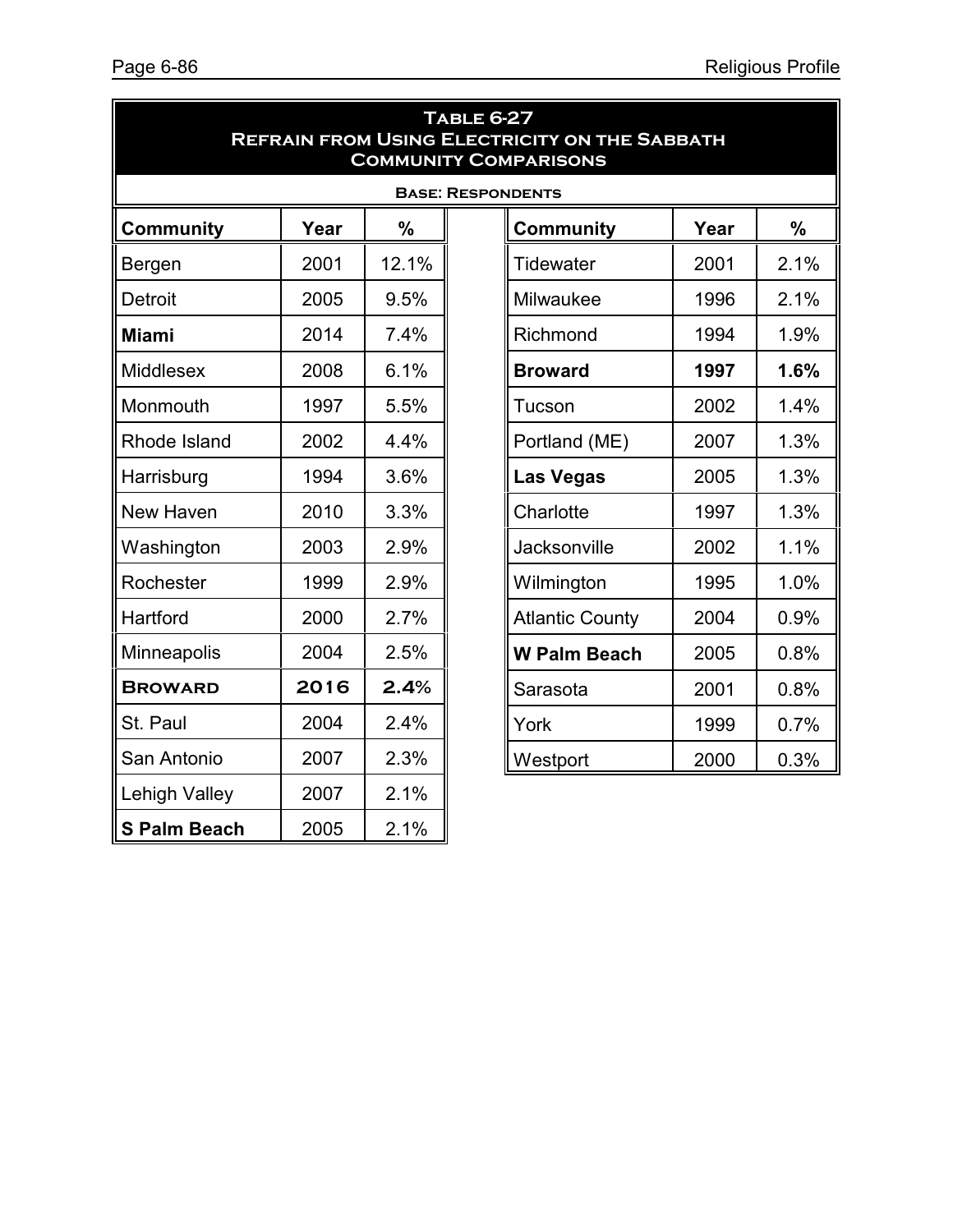# **Have a Christmas Tree**

T able 6-28 shows that 13% of Jewish households in Broward always have a Christmas<br>I tree; 2%, usually; 9%, sometimes; and 76%, never. In total, 24% of households **able 6-28** shows that 13% of Jewish households in Broward always have a Christmas always/usually/sometimes have a Christmas tree.

**Community Comparisons**. **Table 6-29** shows that the 24% who always/usually/sometimes have a Christmas tree is about average among about 40 comparison Jewish communities and compares to 34% in Las Vegas, 14% in West Palm Beach, 13% in Miami, and 8% in South Palm Beach. The 24% compares to 14% in 1997.

**Comparisons Among Population Subgroups**. **Table 6-28** shows that, overall, 24% of households always/usually/sometimes have a Christmas tree. The percentage is much higher in:

- $\bullet$  households under age 35 (44%) and age 35-49 (36%)
- households with children (39%)
- Just Jewish households (40%)
- ! conversionary in-married households (35%) and intermarried households (86%)
- households in which no adult visited Israel (43%)

The percentage is much lower for:

- $\bullet$  households age 75 and over (12%)
- $\bullet$  elderly single households (11%)
- ! Orthodox households (3%) and Conservative households (11%)
- $\bullet$  in-married households (8%)
- synagogue member households (9%), households who participated in Chabad in the past year (11%), JCC member households (8%), and Jewish organization member households (6%)
- households in which the respondent participated in a Jewish youth group as a teenager (9%)
- ! households in which the respondent participated in Hillel/Chabad while in college (excluding High Holidays) (7%)
- households in which an adult visited Israel on a Jewish trip (9%)
- households who donated to the Jewish Federation in the past year (7%)
- households who donated under  $$100 (5\%)$ ,  $$100-\$500 (12\%)$ ,  $$500-\$1,000 (6\%)$ , and \$1,000 and over (6%) to the Jewish Federation in the past year (8%)

 $\vee$  Of households in which everyone was born or raised Jewish, 2% always have a Christmas tree; 1%, usually; 7%, sometimes; and 91%, never.

 $\vee$  Of households in which everyone is currently Jewish, 3% always have a Christmas tree; 1%, usually; 7%, sometimes; and 89%, never.

 $\vee$  Of households who always have a Christmas tree, 63% also always light Chanukah candles and 23% never do. Of households who always light Chanukah candles, 12% always have a Christmas tree and 79% never do.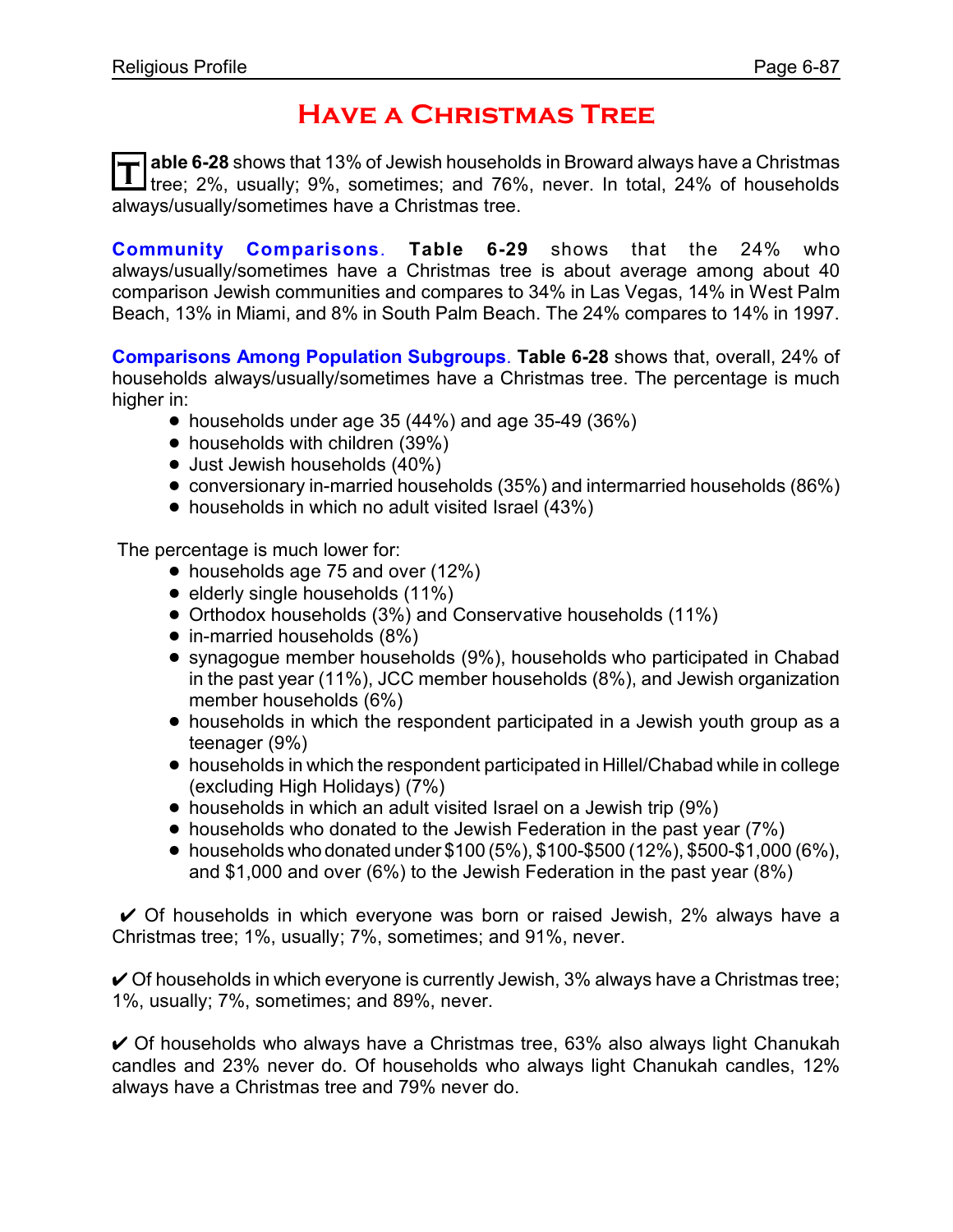U 8% of households always have a Christmas tree and always light Chanukah candles. 4% of households never have a Christmas tree and never light Chanukah candles.

 $\checkmark$  Of FSU households, 43% always, usually, or sometimes have a Christmas tree.

| <b>TABLE 6-28</b><br><b>HAVE A CHRISTMAS TREE</b> |                                           |               |                |                  |              |  |  |
|---------------------------------------------------|-------------------------------------------|---------------|----------------|------------------|--------------|--|--|
|                                                   | <b>BASE: JEWISH HOUSEHOLDS</b>            |               |                |                  |              |  |  |
| <b>Population Subgroup</b>                        | Always +<br>Usually +<br><b>Sometimes</b> | <b>Always</b> | <b>Usually</b> | <b>Sometimes</b> | <b>Never</b> |  |  |
| All                                               | 24.3%                                     | 12.6%         | 2.3            | 9.4              | 75.7         |  |  |
|                                                   | <b>GEOGRAPHIC AREA</b>                    |               |                |                  |              |  |  |
| Northwest                                         | 20.4%                                     | 13.1%         | 1.7            | 5.6              | 79.6         |  |  |
| <b>North Central</b>                              | 19.7%                                     | 6.3%          | 7.2            | 6.2              | 80.3         |  |  |
| East                                              | 31.3%                                     | 16.8%         | 4.0            | 10.5             | 68.7         |  |  |
| <b>West Central</b>                               | 28.5%                                     | 17.2%         | 0.0            | 11.3             | 71.5         |  |  |
| Southeast                                         | 26.9%                                     | 12.1%         | 4.0            | 10.8             | 73.1         |  |  |
| Southwest                                         | 18.6%                                     | 7.8%          | 1.4            | 9.4              | 81.4         |  |  |
|                                                   | <b>AGE OF HEAD OF HOUSEHOLD</b>           |               |                |                  |              |  |  |
| Under 35                                          | 44.3%                                     | 30.2%         | 0.0            | 14.1             | 55.7         |  |  |
| $35 - 49$                                         | 35.5%                                     | 23.9%         | 1.6            | 10.0             | 64.5         |  |  |
| $50 - 64$                                         | 25.0%                                     | 12.0%         | 4.8            | 8.2              | 75.0         |  |  |
| $65 - 74$                                         | 20.3%                                     | 10.9%         | 1.1            | 8.3              | 79.7         |  |  |
| 75 and over                                       | 11.7%                                     | 0.6%          | 0.4            | 10.7             | 88.3         |  |  |
| $\rightarrow$ 65 and over                         | 16.0%                                     | 5.7%          | 0.8            | 9.5              | 84.0         |  |  |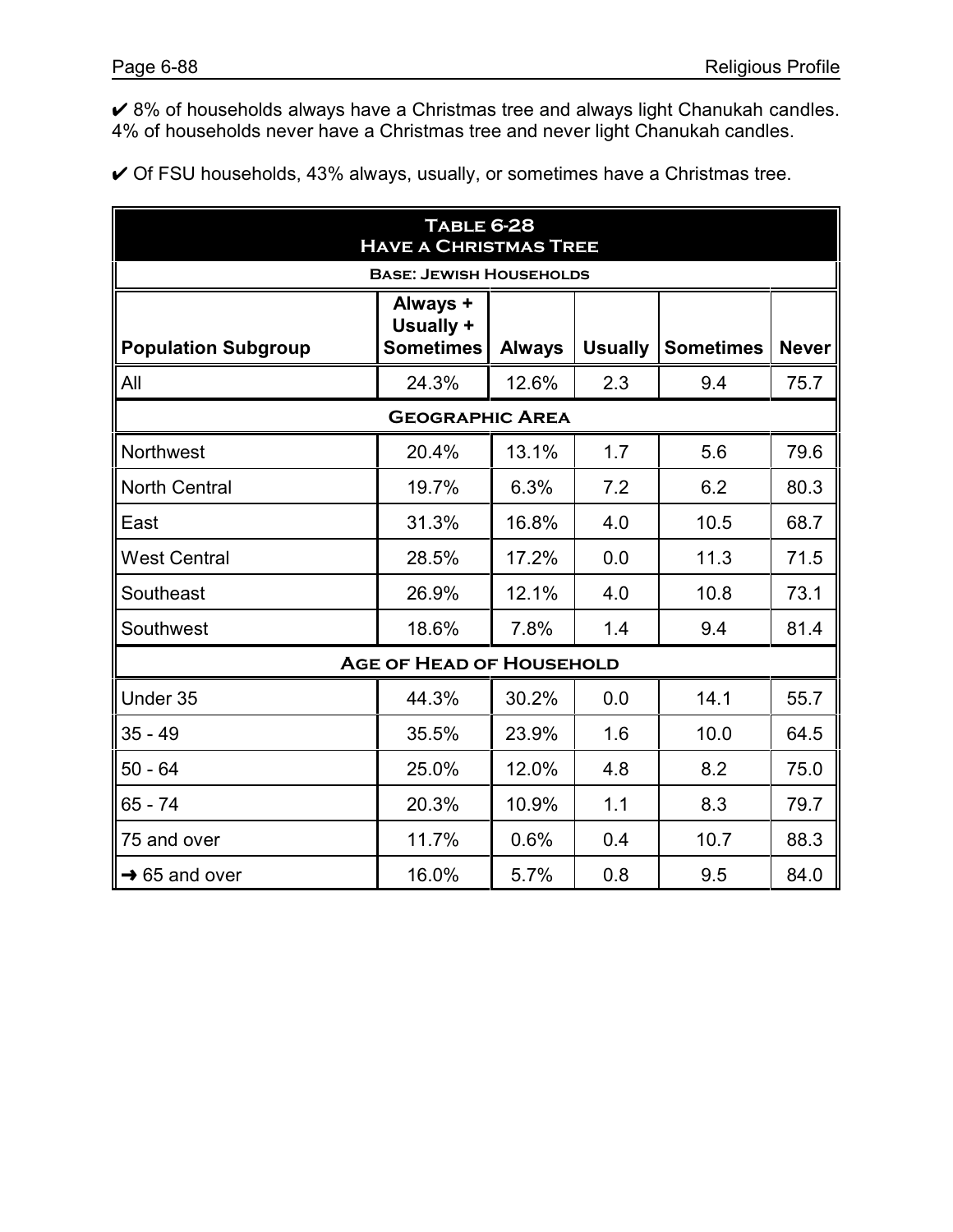| <b>TABLE 6-28</b><br><b>HAVE A CHRISTMAS TREE</b> |                              |               |                |                  |              |  |  |  |  |
|---------------------------------------------------|------------------------------|---------------|----------------|------------------|--------------|--|--|--|--|
| <b>BASE: JEWISH HOUSEHOLDS</b>                    |                              |               |                |                  |              |  |  |  |  |
|                                                   | Always +<br>Usually +        |               |                |                  |              |  |  |  |  |
| <b>Population Subgroup</b>                        | <b>Sometimes</b>             | <b>Always</b> | <b>Usually</b> | <b>Sometimes</b> | <b>Never</b> |  |  |  |  |
| All                                               | 24.3%                        | 12.6%         | 2.3            | 9.4              | 75.7         |  |  |  |  |
| <b>HOUSEHOLD STRUCTURE</b>                        |                              |               |                |                  |              |  |  |  |  |
| Household with Children                           | 39.3%                        | 25.8%         | 1.4            | 12.1             | 60.7         |  |  |  |  |
| Household with Only<br><b>Adult Children</b>      | 25.3%                        | 15.0%         | 1.9            | 8.4              | 74.7         |  |  |  |  |
| <b>Non-Elderly Couple</b>                         | 30.8%                        | 17.0%         | 8.4            | 5.4              | 69.2         |  |  |  |  |
| <b>Non-Elderly Single</b>                         | 13.5%                        | 0.5%          | 1.8            | 11.2             | 86.5         |  |  |  |  |
| <b>Elderly Couple</b>                             | 17.5%                        | 9.9%          | 1.3            | 6.3              | 82.5         |  |  |  |  |
| <b>Elderly Single</b>                             | 10.5%                        | 0.2%          | 0.0            | 10.3             | 89.5         |  |  |  |  |
| <b>HOUSEHOLD INCOME</b>                           |                              |               |                |                  |              |  |  |  |  |
| Under \$25,000                                    | 21.0%                        | 8.6%          | 1.3            | 11.1             | 79.0         |  |  |  |  |
| $$25 - $50,000$                                   | 31.9%                        | 15.8%         | 0.6            | 15.5             | 68.1         |  |  |  |  |
| $$50 - $100,000$                                  | 28.0%                        | 12.3%         | 3.1            | 12.6             | 72.0         |  |  |  |  |
| $$100 - $200,000$                                 | 29.4%                        | 17.7%         | 2.8            | 8.9              | 70.6         |  |  |  |  |
| \$200,000 and over                                | 21.8%                        | 14.2%         | 1.1            | 6.5              | 78.2         |  |  |  |  |
|                                                   | <b>JEWISH IDENTIFICATION</b> |               |                |                  |              |  |  |  |  |
| Orthodox                                          | 2.6%                         | 2.6%          | 0.0            | 0.0              | 97.4         |  |  |  |  |
| Conservative                                      | 11.0%                        | 5.9%          | 0.2            | 4.9              | 89.0         |  |  |  |  |
| Reform                                            | 22.5%                        | 13.2%         | 3.9            | 5.4              | 77.5         |  |  |  |  |
| <b>Just Jewish</b>                                | 39.5%                        | 19.0%         | 3.1            | 17.4             | 60.5         |  |  |  |  |
|                                                   | <b>TYPE OF MARRIAGE</b>      |               |                |                  |              |  |  |  |  |
| In-married                                        | 7.8%                         | 2.8%          | 0.5            | 4.5              | 92.2         |  |  |  |  |
| Conversionary                                     | 34.9%                        | 20.6%         | 3.4            | 10.9             | 65.1         |  |  |  |  |
| Intermarried                                      | 85.6%                        | 55.3%         | 9.7            | 20.6             | 14.4         |  |  |  |  |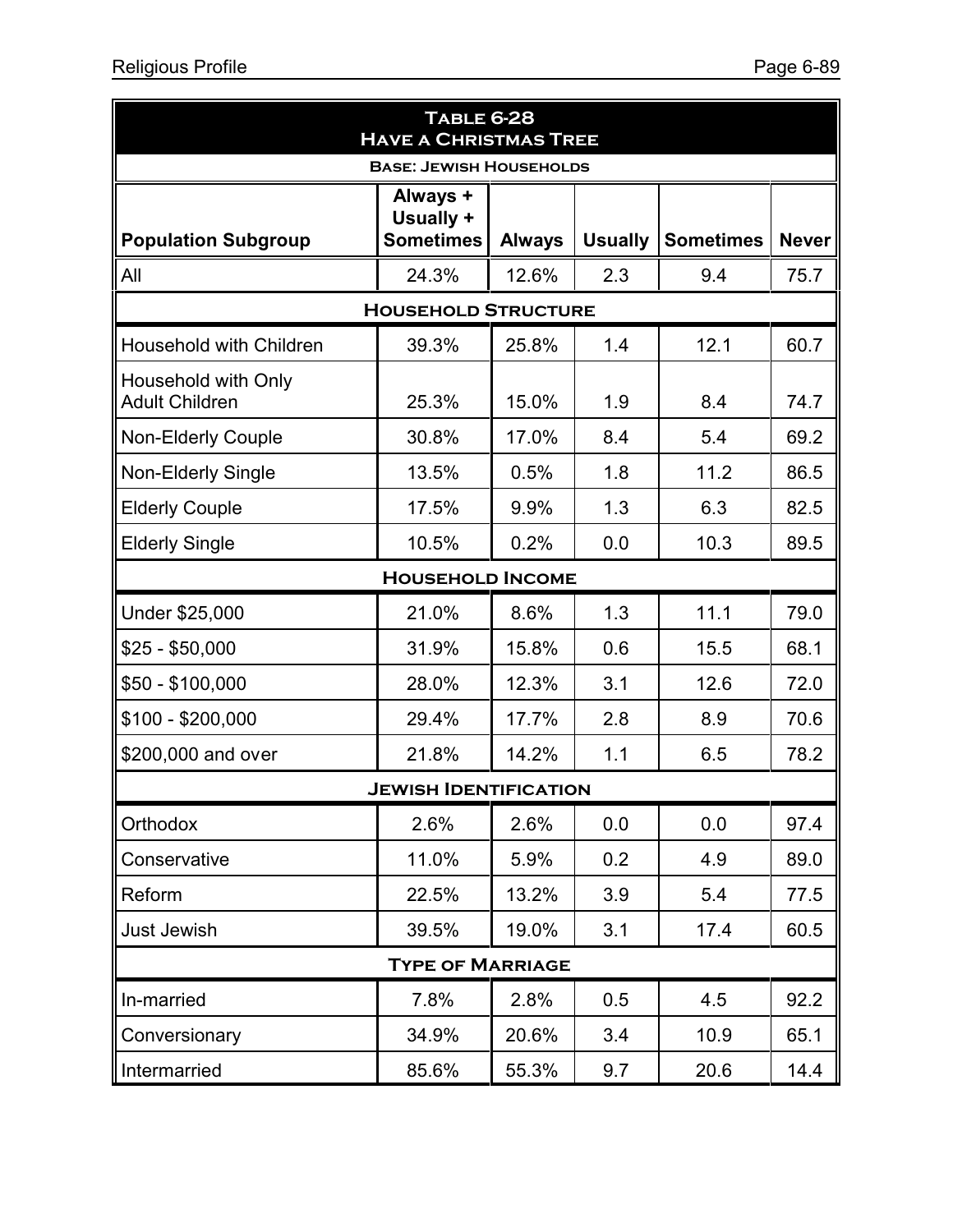| <b>TABLE 6-28</b><br><b>HAVE A CHRISTMAS TREE</b>                  |                             |               |                |                  |              |  |  |  |  |  |
|--------------------------------------------------------------------|-----------------------------|---------------|----------------|------------------|--------------|--|--|--|--|--|
| <b>BASE: JEWISH HOUSEHOLDS</b>                                     |                             |               |                |                  |              |  |  |  |  |  |
|                                                                    | Always +<br>Usually +       |               |                |                  |              |  |  |  |  |  |
| <b>Population Subgroup</b>                                         | <b>Sometimes</b>            | <b>Always</b> | <b>Usually</b> | <b>Sometimes</b> | <b>Never</b> |  |  |  |  |  |
| All                                                                | 24.3%                       | 12.6%         | 2.3            | 9.4              | 75.7         |  |  |  |  |  |
|                                                                    | <b>SYNAGOGUE MEMBERSHIP</b> |               |                |                  |              |  |  |  |  |  |
| Member                                                             | 9.2%                        | 4.8%          | 0.7            | 3.7              | 90.8         |  |  |  |  |  |
| Non-Member                                                         | 32.0%                       | 16.6%         | 3.1            | 12.3             | 68.0         |  |  |  |  |  |
| <b>ATTENDED CHABAD IN THE PAST YEAR</b>                            |                             |               |                |                  |              |  |  |  |  |  |
| Attended                                                           | 11.0%                       | 9.6%          | 0.5            | 0.9              | 89.0         |  |  |  |  |  |
| Did Not Attend                                                     | 28.2%                       | 13.5%         | 2.8            | 11.9             | 71.8         |  |  |  |  |  |
| <b>JCC MEMBERSHIP</b>                                              |                             |               |                |                  |              |  |  |  |  |  |
| Member                                                             | 8.2%                        | 1.5%          | 0.0            | 6.7              | 91.8         |  |  |  |  |  |
| Non-Member                                                         | 26.5%                       | 14.1%         | 2.6            | 9.8              | 73.5         |  |  |  |  |  |
| <b>JEWISH ORGANIZATION MEMBERSHIP</b>                              |                             |               |                |                  |              |  |  |  |  |  |
| Member                                                             | 6.2%                        | 1.7%          | 0.1            | 4.4              | 93.8         |  |  |  |  |  |
| Non-Member                                                         | 28.7%                       | 15.3%         | 2.8            | 10.6             | 71.3         |  |  |  |  |  |
| <b>RESPONDENT ATTENDED JEWISH EDUCATION AS A CHILD</b>             |                             |               |                |                  |              |  |  |  |  |  |
| To Jewish Day School                                               | 14.8%                       | 10.3%         | 1.6            | 2.9              | 85.2         |  |  |  |  |  |
| To Supplemental School                                             | 17.7%                       | 7.8%          | 1.8            | 8.1              | 82.3         |  |  |  |  |  |
| →To Jewish Education                                               | 18.9%                       | 9.9%          | 1.7            | 7.3              | 81.1         |  |  |  |  |  |
| No                                                                 | 32.6%                       | 15.5%         | 3.5            | 13.6             | 67.4         |  |  |  |  |  |
| RESPONDENT ATTENDED OR WORKED AT JEWISH OVERNIGHT CAMP AS A CHILD  |                             |               |                |                  |              |  |  |  |  |  |
| <b>To Overnight Camp</b>                                           | 22.5%                       | 14.2%         | 2.6            | 5.7              | 77.5         |  |  |  |  |  |
| No                                                                 | 21.6%                       | 9.4%          | 2.0            | 10.2             | 78.4         |  |  |  |  |  |
| <b>RESPONDENT PARTICIPATED IN JEWISH YOUTH GROUP AS A TEENAGER</b> |                             |               |                |                  |              |  |  |  |  |  |
| In Youth Group                                                     | 9.2%                        | 5.2%          | 1.4            | 2.6              | 90.8         |  |  |  |  |  |
| No                                                                 | 31.4%                       | 15.5%         | 2.8            | 13.1             | 68.6         |  |  |  |  |  |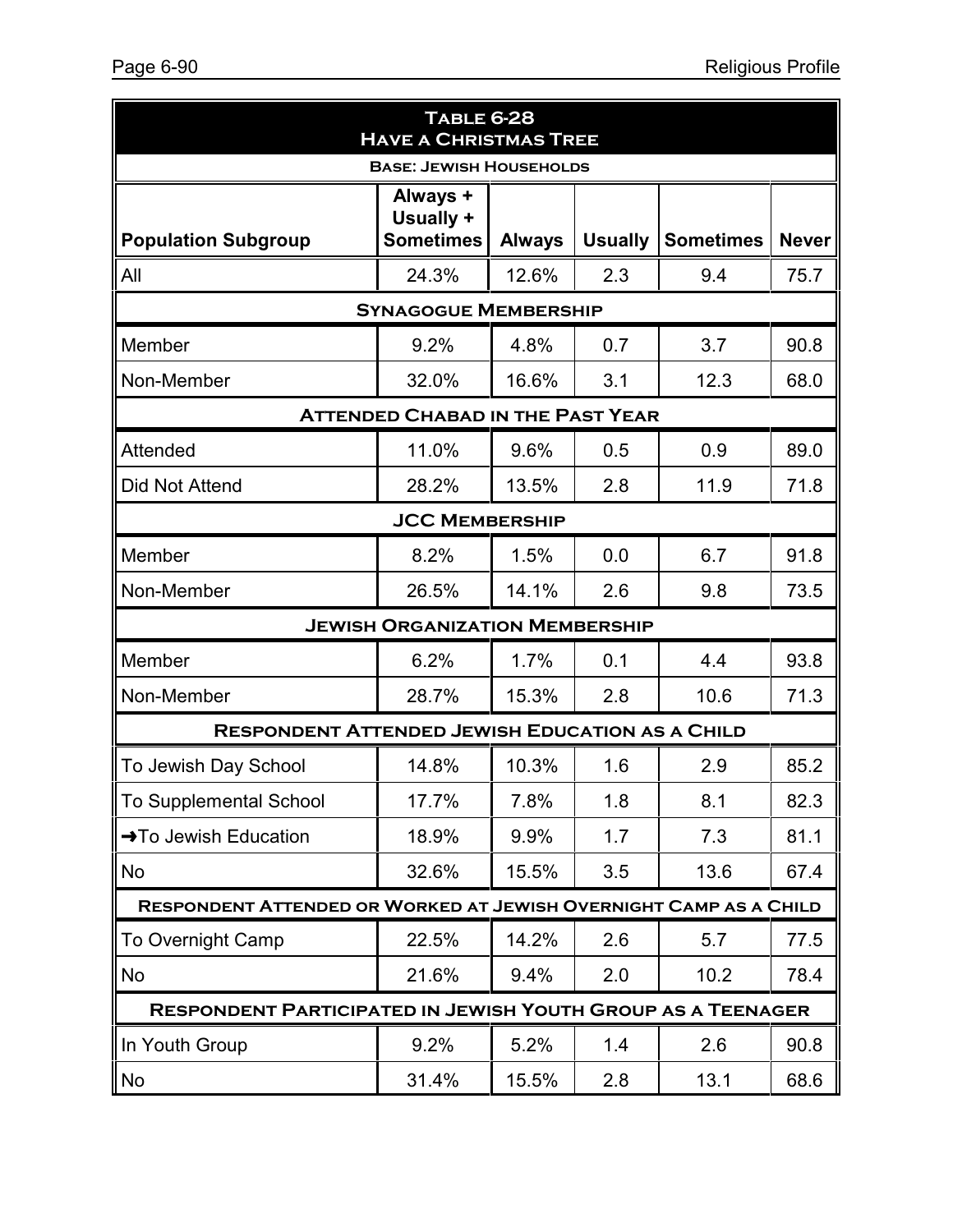| <b>TABLE 6-28</b><br><b>HAVE A CHRISTMAS TREE</b>                                             |                                           |               |                |                  |              |  |  |  |  |
|-----------------------------------------------------------------------------------------------|-------------------------------------------|---------------|----------------|------------------|--------------|--|--|--|--|
| <b>BASE: JEWISH HOUSEHOLDS</b>                                                                |                                           |               |                |                  |              |  |  |  |  |
| <b>Population Subgroup</b>                                                                    | Always +<br>Usually +<br><b>Sometimes</b> | <b>Always</b> | <b>Usually</b> | <b>Sometimes</b> | <b>Never</b> |  |  |  |  |
| All                                                                                           | 24.3%                                     | 12.6%         | 2.3            | 9.4              | 75.7         |  |  |  |  |
| <b>RESPONDENT PARTICIPATED IN HILLEL/CHABAD WHILE IN COLLEGE</b><br>(EXCLUDING HIGH HOLIDAYS) |                                           |               |                |                  |              |  |  |  |  |
| <b>Hillel/Chabad Participant</b>                                                              | 7.3%                                      | 2.5%          | 0.0            | 4.8              | 92.7         |  |  |  |  |
| <b>No</b>                                                                                     | 27.1%                                     | 14.9%         | 2.5            | 9.7              | 72.9         |  |  |  |  |
| <b>ANY ADULT VISITED ISRAEL</b>                                                               |                                           |               |                |                  |              |  |  |  |  |
| On Jewish Trip                                                                                | 9.3%                                      | 7.9%          | 0.3            | 1.1              | 90.7         |  |  |  |  |
| On General Trip                                                                               | 14.6%                                     | 4.6%          | 3.4            | 6.6              | 85.4         |  |  |  |  |
| <b>No</b>                                                                                     | 42.8%                                     | 22.9%         | 2.6            | 17.3             | 57.2         |  |  |  |  |
| <b>JEWISH FEDERATION MARKET SEGMENTS IN THE PAST YEAR</b>                                     |                                           |               |                |                  |              |  |  |  |  |
| Donated to Federation                                                                         | 7.4%                                      | 3.3%          | 0.1            | 4.0              | 92.6         |  |  |  |  |
| Asked, Did Not Donate                                                                         | 27.9%                                     | 21.4%         | 0.0            | 6.5              | 72.1         |  |  |  |  |
| Not Asked                                                                                     | 30.0%                                     | 14.9%         | 3.4            | 11.7             | 70.0         |  |  |  |  |
| <b>DONATED TO JEWISH FEDERATION IN THE PAST YEAR</b>                                          |                                           |               |                |                  |              |  |  |  |  |
| Nothing                                                                                       | 29.8%                                     | 15.6%         | 3.0            | 11.2             | 70.2         |  |  |  |  |
| <b>Under \$100</b>                                                                            | 5.1%                                      | 1.9%          | 0.2            | 3.0              | 94.9         |  |  |  |  |
| $$100 - $500$                                                                                 | 12.0%                                     | 5.1%          | 0.1            | 6.8              | 88.0         |  |  |  |  |
| $$500 - $1,000$                                                                               | 5.8%                                      | 1.7%          | 0.0            | 4.1              | 94.2         |  |  |  |  |
| \$1,000 and over                                                                              | 5.8%                                      | 5.2%          | 0.0            | 0.6              | 94.2         |  |  |  |  |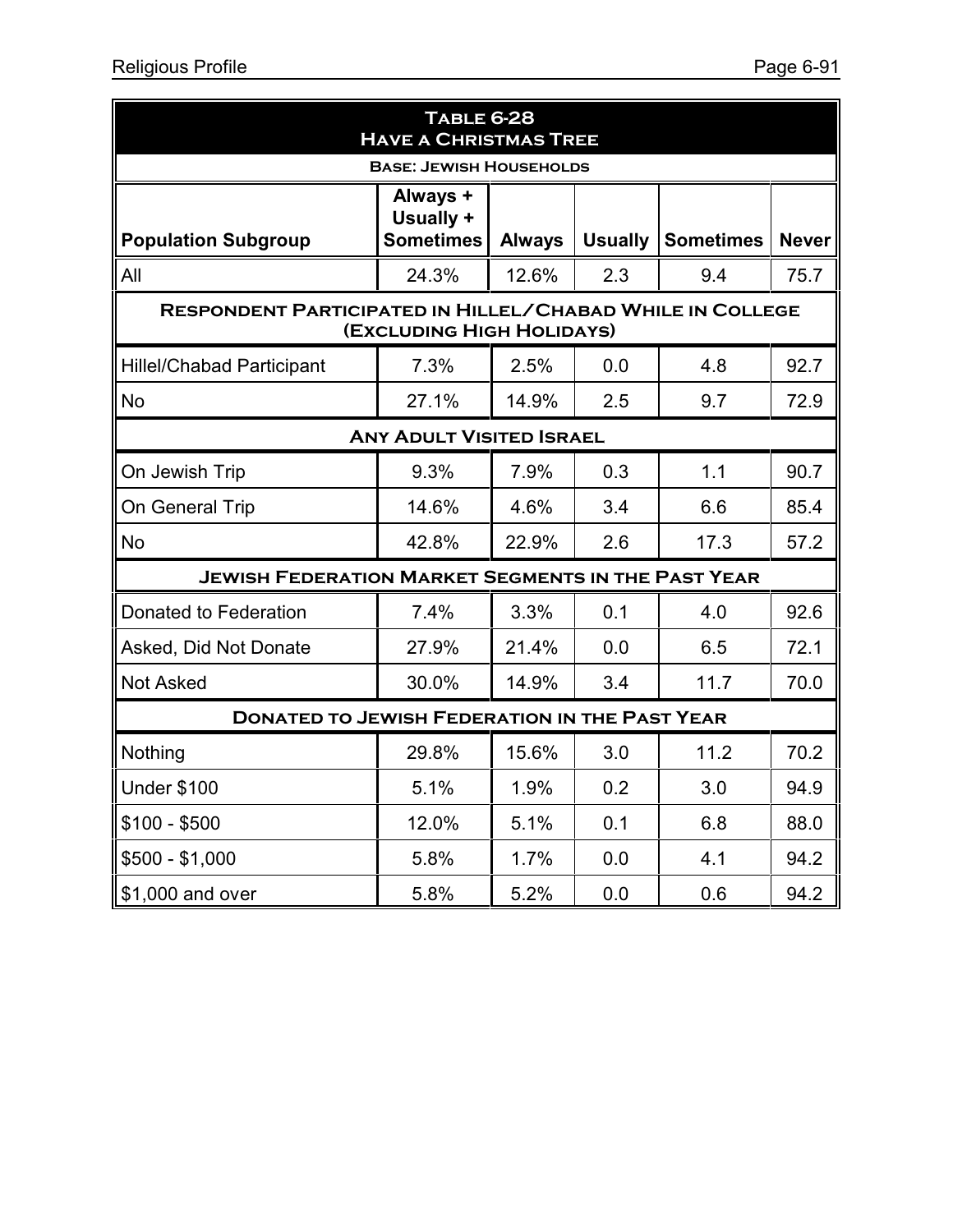| <b>TABLE 6-29</b><br><b>HAVE A CHRISTMAS TREE IN THE HOME</b><br><b>COMMUNITY COMPARISONS</b>                                                              |      |     |     |                |                |    |  |  |  |
|------------------------------------------------------------------------------------------------------------------------------------------------------------|------|-----|-----|----------------|----------------|----|--|--|--|
| <b>BASE: JEWISH HOUSEHOLDS</b><br>Always/<br>Usually/<br>Some-<br><b>Sometimes</b><br><b>Usually</b><br><b>Community</b><br>Year<br><b>Always</b><br>times |      |     |     |                |                |    |  |  |  |
| Portland (ME)                                                                                                                                              | 2007 | 48% | 30% | 6              | 12             | 52 |  |  |  |
| <b>Las Vegas</b>                                                                                                                                           | 2005 | 34% | 17% | 4              | 13             | 66 |  |  |  |
| York                                                                                                                                                       | 1999 | 33% | 24% | 5              | $\overline{4}$ | 67 |  |  |  |
| Orlando                                                                                                                                                    | 1993 | 32% | 18% | 4              | 10             | 68 |  |  |  |
| Charlotte                                                                                                                                                  | 1997 | 31% | 23% | 4              | 5              | 69 |  |  |  |
| Westport                                                                                                                                                   | 2000 | 31% | 18% | 3              | 9              | 69 |  |  |  |
| Harrisburg                                                                                                                                                 | 1994 | 30% | 21% | 3              | $\overline{7}$ | 70 |  |  |  |
| Tidewater                                                                                                                                                  | 2001 | 30% | 17% | 6              | 8              | 70 |  |  |  |
| Richmond                                                                                                                                                   | 1994 | 29% | 18% | 3              | 8              | 71 |  |  |  |
| Tucson                                                                                                                                                     | 2002 | 28% | 12% | 6              | 11             | 72 |  |  |  |
| Washington                                                                                                                                                 | 2003 | 27% | 14% | 4              | 9              | 73 |  |  |  |
| Wilmington                                                                                                                                                 | 1995 | 26% | 19% | $\overline{2}$ | $\overline{4}$ | 74 |  |  |  |
| Rhode Island                                                                                                                                               | 2002 | 26% | 18% | 4              | 5              | 74 |  |  |  |
| Lehigh Valley                                                                                                                                              | 2007 | 26% | 17% | 3              | 5              | 74 |  |  |  |
| St. Petersburg                                                                                                                                             | 1994 | 26% | 16% | 4              | $\overline{7}$ | 74 |  |  |  |
| San Antonio                                                                                                                                                | 2007 | 26% | 16% | $\overline{2}$ | 8              | 74 |  |  |  |
| New Haven                                                                                                                                                  | 2010 | 25% | 16% | 3              | 6              | 75 |  |  |  |
| St. Paul                                                                                                                                                   | 2004 | 25% | 16% | $\overline{2}$ | $\overline{7}$ | 75 |  |  |  |
| Jacksonville                                                                                                                                               | 2002 | 25% | 15% | $\overline{2}$ | 8              | 75 |  |  |  |
| Martin-St. Lucie                                                                                                                                           | 1999 | 25% | 13% | 5              | $\overline{7}$ | 75 |  |  |  |
| <b>Atlantic County</b>                                                                                                                                     | 2004 | 24% | 13% | 3              | 8              | 76 |  |  |  |
| <b>BROWARD</b>                                                                                                                                             | 2016 | 24% | 13% | $\mathbf{2}$   | 9              | 76 |  |  |  |
| Milwaukee                                                                                                                                                  | 1996 | 23% | 15% | $\mathbf{3}$   | $6\,$          | 77 |  |  |  |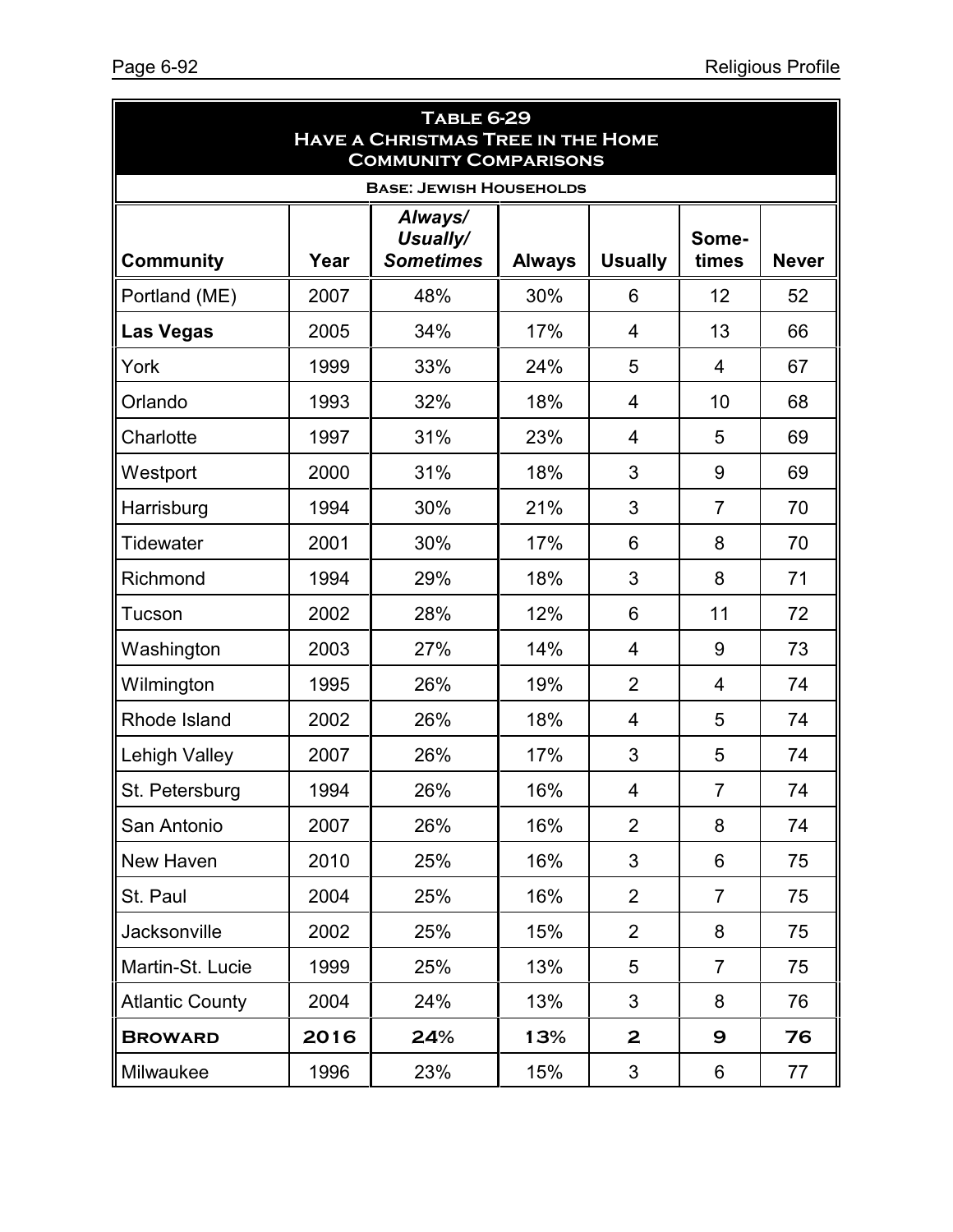| <b>TABLE 6-29</b><br><b>HAVE A CHRISTMAS TREE IN THE HOME</b><br><b>COMMUNITY COMPARISONS</b> |      |                                         |               |                |                |              |  |  |  |
|-----------------------------------------------------------------------------------------------|------|-----------------------------------------|---------------|----------------|----------------|--------------|--|--|--|
| <b>BASE: JEWISH HOUSEHOLDS</b>                                                                |      |                                         |               |                |                |              |  |  |  |
| <b>Community</b>                                                                              | Year | Always/<br>Usually/<br><b>Sometimes</b> | <b>Always</b> | <b>Usually</b> | Some-<br>times | <b>Never</b> |  |  |  |
| Rochester                                                                                     | 1999 | 23%                                     | 15%           | 1              | $\overline{7}$ | 77           |  |  |  |
| Minneapolis                                                                                   | 2004 | 23%                                     | 14%           | $\overline{2}$ | $\overline{7}$ | 77           |  |  |  |
| <b>Essex-Morris</b>                                                                           | 1998 | 21%                                     | 13%           | $\overline{2}$ | 5              | 79           |  |  |  |
| Hartford                                                                                      | 2000 | 20%                                     | 14%           | $\overline{2}$ | 5              | 80           |  |  |  |
| Los Angeles                                                                                   | 1997 | 20%                                     | 10%           | 3              | $\overline{7}$ | 80           |  |  |  |
| Bergen                                                                                        | 2001 | 17%                                     | 11%           | $\overline{2}$ | 4              | 83           |  |  |  |
| Sarasota                                                                                      | 2001 | 17%                                     | 11%           | 1              | 5              | 83           |  |  |  |
| <b>Detroit</b>                                                                                | 2005 | 15%                                     | 9%            | $\overline{2}$ | 4              | 85           |  |  |  |
| Monmouth                                                                                      | 1997 | 15%                                     | 9%            | $\overline{2}$ | $\overline{4}$ | 85           |  |  |  |
| <b>W Palm Beach</b>                                                                           | 2005 | 14%                                     | 9%            | 1              | 4              | 86           |  |  |  |
| <b>Broward</b>                                                                                | 1997 | 14%                                     | 9%            | 1              | 4              | 86           |  |  |  |
| Miami *                                                                                       | 2014 | 13%                                     | 6%            | 1              | 6              | 87           |  |  |  |
| Middlesex                                                                                     | 2008 | 10%                                     | 7%            | 1              | 3              | 90           |  |  |  |
| <b>S Palm Beach</b>                                                                           | 2005 | 8%                                      | 4%            | 1              | 3              | 93           |  |  |  |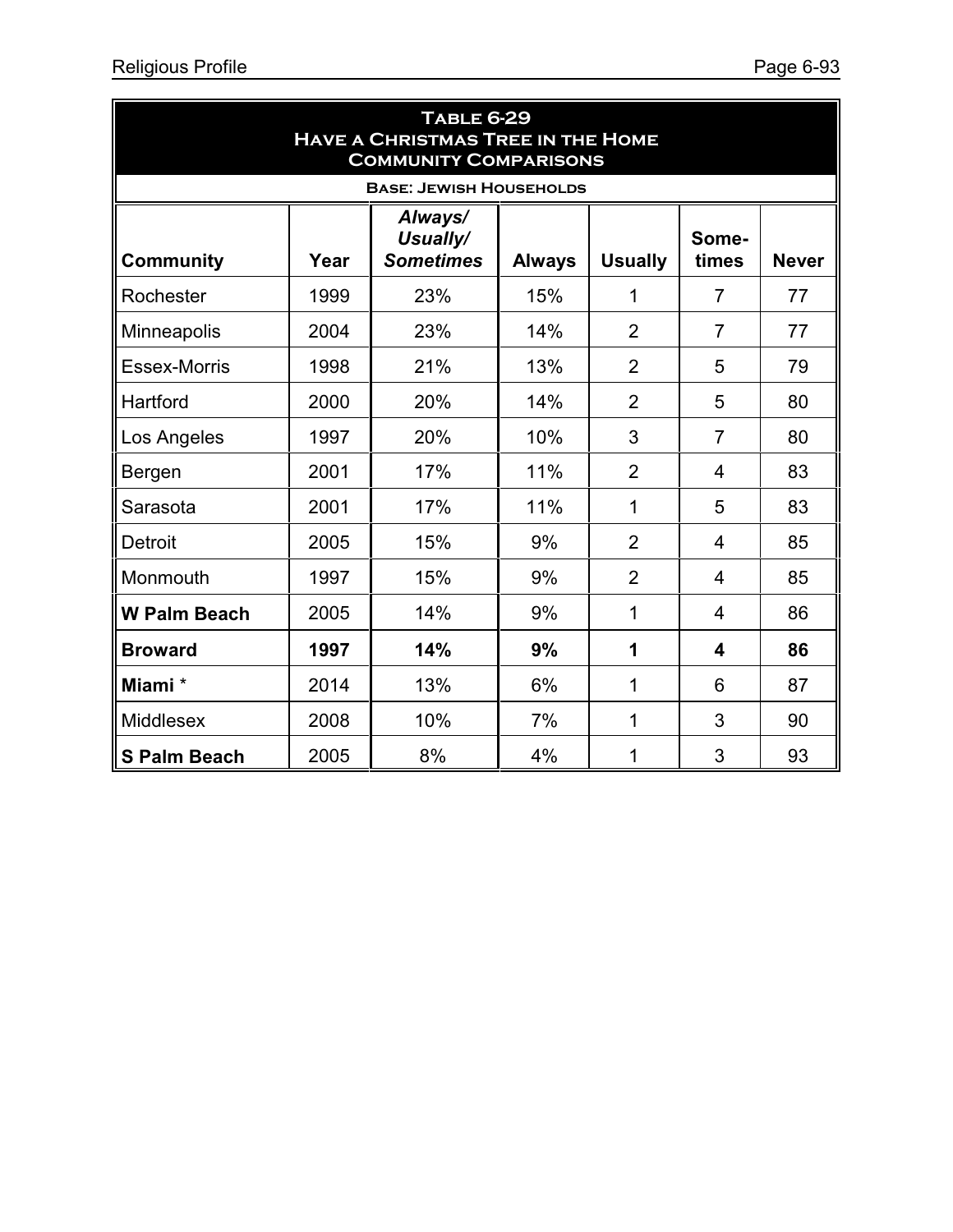## **Synagogue Attendance**

**T able 6-30** shows that 28% of Jewish respondents in Broward never attend synagogue services (*attend services*) or attend services only for weddings, b'nai mitzvah ceremonies, and other such occasions (*special occasions*). 30% of respondents attend services only on the High Holidays; 22%, a few times per year; and 20%, once per month or more, including 9% who attend services once per week or more. Thus, 72% of respondents attend services at least once per year, other than for special occasions. The discussion below focuses on the percentage of respondents who attend services once per month or more and the percentage who never attend services. *Never attend services* includes respondents who never attend synagogue services and respondents who attend synagogue services only for special occasions  $\mathbf{0}$ .

**Community Comparisons**. **Table 6-31** shows that the 20% who **attend services once per month or more** is about average among about 45 comparison Jewish communities and compares to 22% in Miami, 20% in South Palm Beach, 16% in West Palm Beach, and 13% in Las Vegas. The 20% compares to 18% in 1997.

The 28% who **never attend services** is about average among about 45 comparison Jewish communities and compares to 44% in Las Vegas, 31% in West Palm Beach, and 28% in both Miami and South Palm Beach. The 28% compares to 32% in 1997.

**Age of Respondent**. **Table 6-32** shows that the 10% of respondents **under age 35** who attend services once per month or more is the fourth lowest of about 40 comparison Jewish communities and compares to 27% in Miami, 20% in South Palm Beach, 13% in Las Vegas, and 9% in West Palm Beach. The 10% compares to 16% in 1997.

The 18% of respondents **age 35-49** who attend services once per month or more is the third lowest of about 40 comparison Jewish communities and compares to 27% in Miami, 24% in South Palm Beach, 16% in West Palm Beach, and 11% in Las Vegas. The 18% compares to 23% in 1997.

The 17% of respondents **age 50-64** who attend services once per month or more is about average among about 45 comparison Jewish communities and compares to 22% in Miami, 15% in both South Palm Beach and West Palm Beach, and 11% in Las Vegas. The 17% compares to 15% in 1997.

The 22% of respondents **age 65-74** who attend services once per month or more is about average among about 45 comparison Jewish communities and compares to 20% in Miami, 18% in South Palm Beach, 16% in West Palm Beach, and 14% in Las Vegas. The 22% compares to 18% in 1997.

The 27% of respondents **age 75 and over** who attend services once per month or more is about average among about 45 comparison Jewish communities and compares to 21% in South Palm Beach, 18% in West Palm Beach, 17% in Miami, and 16% in Las Vegas. The 27% compares to 18% in 1997.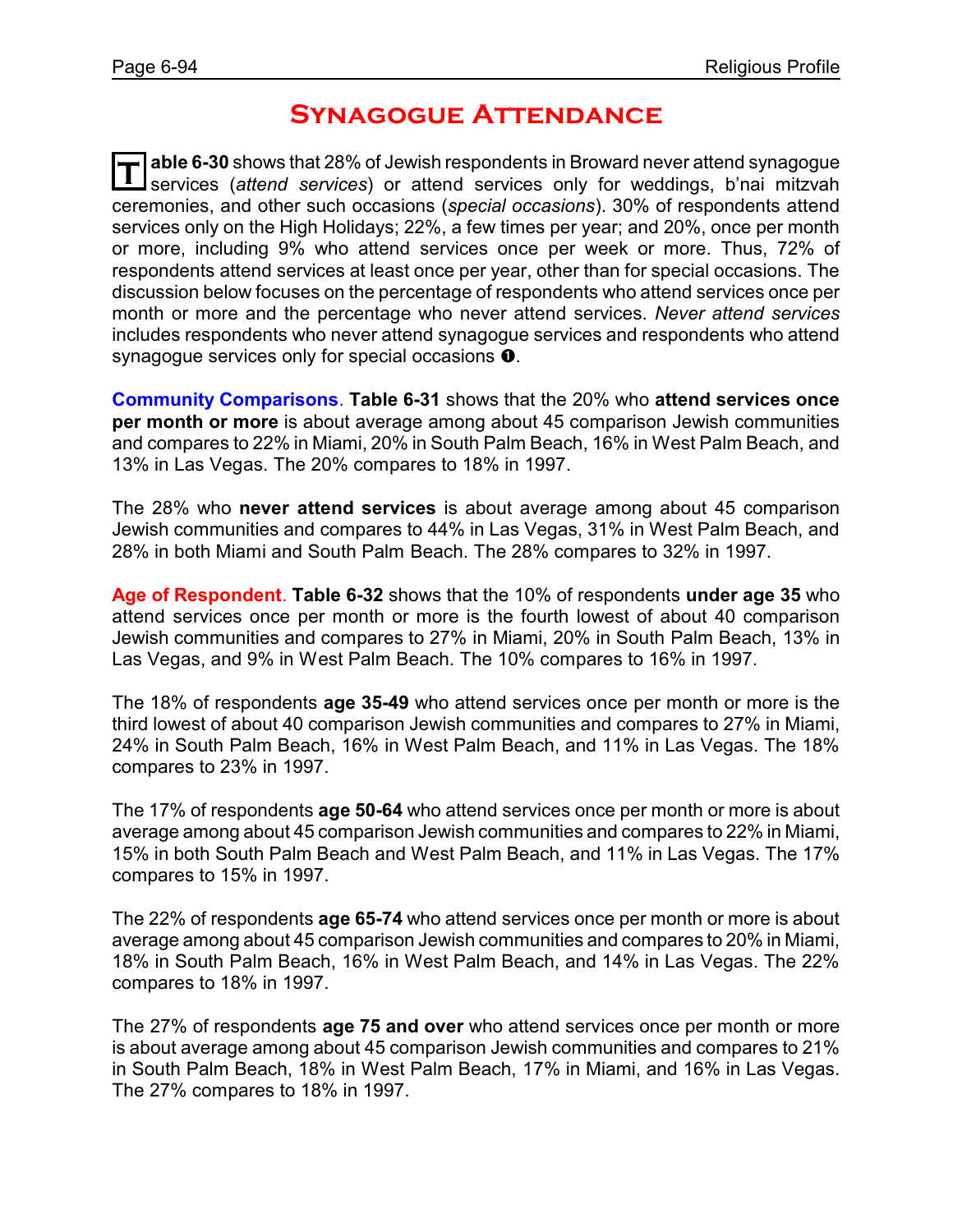The 25% of respondents **age 65 and over** who attend services once per month or more is about average among about 45 comparison Jewish communities and compares to 20% in South Palm Beach, 18% in Miami, 17% in West Palm Beach, and 15% in Las Vegas. The 25% compares to 18% in 1997.

#### **Comparisons Among Population Subgroups**.

#### **Attend Services Once per Month or More**

**Table 6-30** shows that, overall, 20% of respondents **attend services once per month or more**. The percentage is much higher for respondents in:

- households in the Southeast (31%)
- Orthodox households (64%) and Conservative households (30%)
- conversionary in-married households (37%)
- synagogue member households (49%), households who attended Chabad in the past year (3%), and Jewish organization member households (38%)
- households in which the respondent attended a Jewish day school as a child (35%)
- ! households in which the respondent participated in Hillel/Chabad while in college (excluding High Holidays) (37%)
- households in which an adult visited Israel on a Jewish trip (33%)
- households who donated to the Jewish Federation in the past year (39%)
- households who donated \$100-\$500 (42%) and \$1,000 and over to the Jewish Federation in the past year (38%)

The percentage who attend services once per month or more is much lower for respondents (in):

- $\bullet$  under age 35 (10%)
- non-elderly couple households (8%) and non-elderly single households (9%)
- $\bullet$  Just Jewish households (5%)
- $\bullet$  intermarried households (3%)
- synagogue non-member households (5%)

### **Never Attend Services**

**Table 6-30** shows that, overall, 28% of respondents **never attend services**. The percentage is much higher for respondents (in):

- households in the Northwest (43%)
- households in residence in Broward for 0-4 years (38%) and 5-9 years (38%)
- Just Jewish households (49%)
- intermarried households (61%)
- synagogue non-member households (40%)
- households in which no adult visited Israel (47%)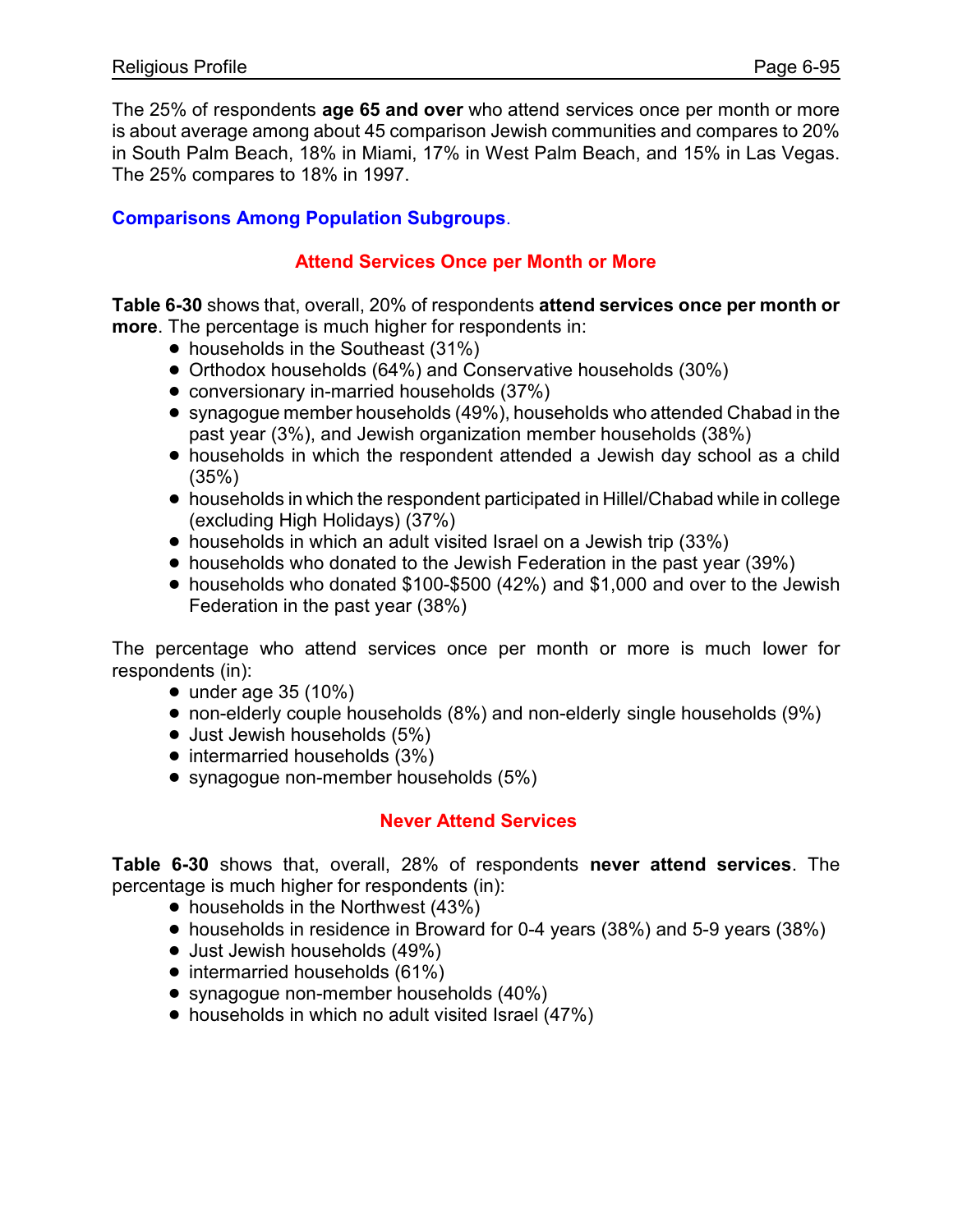The percentage is much lower for respondents in:

- $\bullet$  the Southeast (19%)
- households earning an annual income of \$200,000 and over (15%)
- Orthodox households (3%) and Conservative households (12%)
- in-married households (17%)
- synagogue member households (5%), households who attended Chabad in the past year (7%), JCC member households (8%), and Jewish organization member households (8%)
- ! households in which the respondent participated in a Jewish youth group as a teenager (15%)
- ! households in which the respondent participated in Hillel/Chabad while in college (excluding High Holidays) (13%)
- households in which an adult visited Israel on a Jewish trip (13%)
- $\bullet$  households who donated to the Jewish Federation in the past year (17%)  $\bullet$ households who donated under \$100 (15%), \$100-\$500 (16%), \$500-\$1,000 (5%), and \$1,000 and over (5%) to the Jewish Federation in the past year

Note that 2.6% of respondents were not Jewish. In almost all of these cases, the respondent was the non-Jewish spouse, partner, or significant other of a Jewish adult. In these cases, the question reported on in this section was asked of the non-Jewish respondent on behalf of the Jewish household member (in a "proxy" fashion).

Non-Jewish household members were generally interviewed when the Jewish household member would not cooperate with our survey, but the non-Jewish household member would, or when the Jewish household member was unavailable.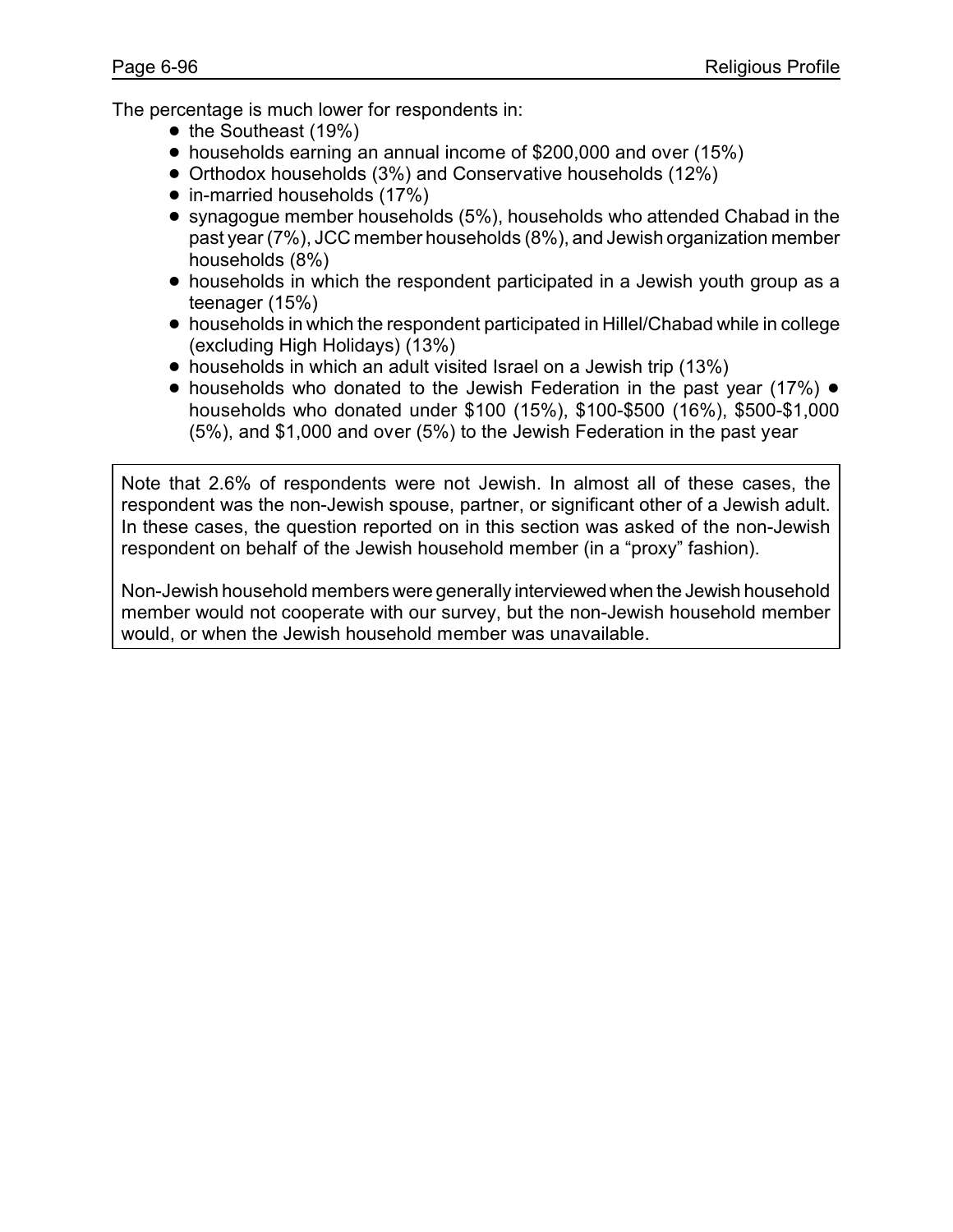|                                       |                                                        | <b>TABLE 6-30</b><br><b>SYNAGOGUE ATTENDANCE</b> |                                      |                                             |                                              |                                       |                                        |  |  |
|---------------------------------------|--------------------------------------------------------|--------------------------------------------------|--------------------------------------|---------------------------------------------|----------------------------------------------|---------------------------------------|----------------------------------------|--|--|
| <b>BASE: JEWISH RESPONDENTS</b>       |                                                        |                                                  |                                      |                                             |                                              |                                       |                                        |  |  |
| <b>Population Subgroup</b>            | Never+<br><b>Special</b><br>Occa-<br>sions<br>$\bf{o}$ | Only on<br>High<br><b>Holidays</b>               | A Few<br><b>Times</b><br>per<br>Year | <b>About</b><br>Once<br>per<br><b>Month</b> | A Few<br><b>Times</b><br>per<br><b>Month</b> | Once<br>per<br><b>Week</b><br>or More | Once<br>per<br><b>Month</b><br>or More |  |  |
| All                                   | 28.2%                                                  | 30.4                                             | 21.8                                 | 5.8                                         | 4.9                                          | 8.9                                   | 19.6%                                  |  |  |
| <b>GEOGRAPHIC AREA</b>                |                                                        |                                                  |                                      |                                             |                                              |                                       |                                        |  |  |
| Northwest                             | 43.0%                                                  | 22.3                                             | 17.9                                 | 8.8                                         | 2.6                                          | 5.4                                   | 23.1%                                  |  |  |
| North Central                         | 27.8%                                                  | 45.6                                             | 11.0                                 | 0.5                                         | 6.1                                          | 9.0                                   | 15.6%                                  |  |  |
| East                                  | 31.7%                                                  | 22.2                                             | 30.2                                 | 3.8                                         | 2.1                                          | 10.0                                  | 15.9%                                  |  |  |
| <b>West Central</b>                   | 33.4%                                                  | 33.0                                             | 19.0                                 | 4.0                                         | 5.5                                          | 5.1                                   | 14.6%                                  |  |  |
| Southeast                             | 17.6%                                                  | 26.3                                             | 25.6                                 | 9.3                                         | 3.4                                          | 17.8                                  | 30.5%                                  |  |  |
| Southwest                             | 19.1%                                                  | 32.5                                             | 25.8                                 | 6.6                                         | 7.6                                          | 8.4                                   | 22.6%                                  |  |  |
| <b>LENGTH OF RESIDENCE IN BROWARD</b> |                                                        |                                                  |                                      |                                             |                                              |                                       |                                        |  |  |
| $\vert 0 - 4$ years                   | 37.6%                                                  | 22.4                                             | 15.2                                 | 12.5                                        | 6.5                                          | 5.8                                   | 24.8%                                  |  |  |
| 5 - 9 years                           | 37.8%                                                  | 35.9                                             | 15.4                                 | 2.9                                         | 5.5                                          | 2.5                                   | 10.9%                                  |  |  |
| 10 - 19 years                         | 19.4%                                                  | 29.6                                             | 25.2                                 | 10.3                                        | 4.0                                          | 11.5                                  | 25.8%                                  |  |  |
| 20 or more years                      | 28.9%                                                  | 30.8                                             | 22.1                                 | 4.0                                         | 5.0                                          | 9.2                                   | 18.2%                                  |  |  |
|                                       |                                                        | <b>AGE OF RESPONDENT</b>                         |                                      |                                             |                                              |                                       |                                        |  |  |
| Under 35                              | 40.2%                                                  | 32.3                                             | 17.3                                 | 5.0                                         | 1.0                                          | 4.2                                   | 10.2%                                  |  |  |
| $35 - 49$                             | 33.0%                                                  | 31.5                                             | 17.6                                 | 7.5                                         | 4.4                                          | 6.0                                   | 17.9%                                  |  |  |
| $50 - 64$                             | 24.7%                                                  | 34.4                                             | 24.0                                 | 4.3                                         | 5.1                                          | 7.5                                   | 16.9%                                  |  |  |
| $65 - 74$                             | 31.1%                                                  | 22.2                                             | 24.4                                 | 5.8                                         | 5.3                                          | 11.2                                  | 22.3%                                  |  |  |
| 75 and over                           | 21.8%                                                  | 30.6                                             | 21.0                                 | 6.9                                         | 6.5                                          | 13.2                                  | 26.6%                                  |  |  |
| $\rightarrow$ 65 and over             | 26.3%                                                  | 26.6                                             | 22.6                                 | 6.4                                         | 5.9                                          | 12.2                                  | 24.5%                                  |  |  |
|                                       |                                                        | <b>SEX OF RESPONDENT</b>                         |                                      |                                             |                                              |                                       |                                        |  |  |
| Male                                  | 24.3%                                                  | 28.7                                             | 26.3                                 | 6.2                                         | 5.2                                          | 9.3                                   | 20.7%                                  |  |  |
| Female                                | 30.9%                                                  | 31.7                                             | 18.5                                 | 5.6                                         | 4.7                                          | 8.6                                   | 18.9%                                  |  |  |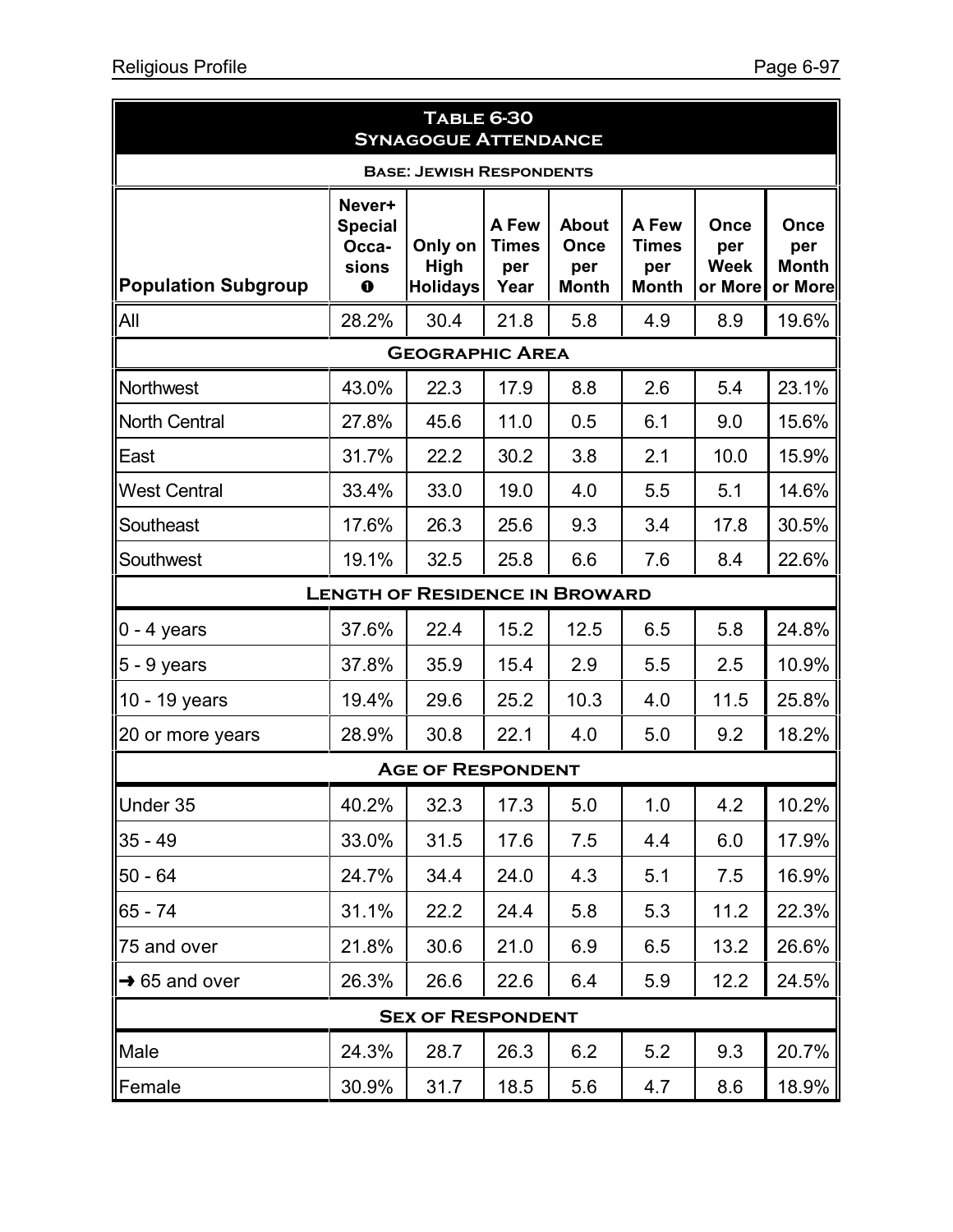|                                              |                                                       | <b>TABLE 6-30</b><br><b>SYNAGOGUE ATTENDANCE</b> |                                      |                                             |                                              |                                       |                                        |  |  |  |
|----------------------------------------------|-------------------------------------------------------|--------------------------------------------------|--------------------------------------|---------------------------------------------|----------------------------------------------|---------------------------------------|----------------------------------------|--|--|--|
| <b>BASE: JEWISH RESPONDENTS</b>              |                                                       |                                                  |                                      |                                             |                                              |                                       |                                        |  |  |  |
| <b>Population Subgroup</b>                   | Never+<br><b>Special</b><br>Occa-<br>sions<br>$\bf o$ | Only on<br>High<br><b>Holidays</b>               | A Few<br><b>Times</b><br>per<br>Year | <b>About</b><br>Once<br>per<br><b>Month</b> | A Few<br><b>Times</b><br>per<br><b>Month</b> | Once<br>per<br><b>Week</b><br>or More | Once<br>per<br><b>Month</b><br>or More |  |  |  |
| All                                          | 28.2%                                                 | 30.4                                             | 21.8                                 | 5.8                                         | 4.9                                          | 8.9                                   | 19.6%                                  |  |  |  |
| <b>HOUSEHOLD STRUCTURE</b>                   |                                                       |                                                  |                                      |                                             |                                              |                                       |                                        |  |  |  |
| Household with Children                      | 31.7%                                                 | 26.8                                             | 19.3                                 | 7.4                                         | 6.6                                          | 8.2                                   | 22.2%                                  |  |  |  |
| Household with<br><b>Only Adult Children</b> | 33.4%                                                 | 29.3                                             | 17.6                                 | 5.6                                         | 7.1                                          | 7.0                                   | 19.7%                                  |  |  |  |
| <b>Non-Elderly Couple</b>                    | 28.0%                                                 | 37.0                                             | 26.8                                 | 2.6                                         | 2.1                                          | 3.5                                   | 8.2%                                   |  |  |  |
| <b>Non-Elderly Single</b>                    | 19.0%                                                 | 48.4                                             | 23.5                                 | 4.7                                         | 0.8                                          | 3.6                                   | 9.1%                                   |  |  |  |
| <b>Elderly Couple</b>                        | 24.6%                                                 | 33.6                                             | 14.6                                 | 8.7                                         | 3.1                                          | 15.4                                  | 27.2%                                  |  |  |  |
| <b>Elderly Single</b>                        | 21.3%                                                 | 24.8                                             | 29.3                                 | 6.6                                         | 5.8                                          | 12.2                                  | 24.6%                                  |  |  |  |
|                                              | <b>HOUSEHOLD INCOME</b>                               |                                                  |                                      |                                             |                                              |                                       |                                        |  |  |  |
| Under \$25,000                               | 31.3%                                                 | 27.6                                             | 22.7                                 | 0.7                                         | 3.8                                          | 13.9                                  | 18.4%                                  |  |  |  |
| $$25 - $50,000$                              | 26.4%                                                 | 24.3                                             | 27.5                                 | 8.0                                         | 4.0                                          | 9.8                                   | 21.8%                                  |  |  |  |
| \$50 - \$100,000                             | 31.4%                                                 | 31.8                                             | 19.5                                 | 3.5                                         | 4.8                                          | 9.0                                   | 17.3%                                  |  |  |  |
| $$100 - $200,000$                            | 28.3%                                                 | 34.4                                             | 12.0                                 | 11.2                                        | 6.0                                          | 8.1                                   | 25.3%                                  |  |  |  |
| \$200,000 and over                           | 15.2%                                                 | 34.1                                             | 27.2                                 | 8.0                                         | 7.1                                          | 8.4                                   | 23.5%                                  |  |  |  |
|                                              |                                                       | <b>JEWISH IDENTIFICATION</b>                     |                                      |                                             |                                              |                                       |                                        |  |  |  |
| Orthodox                                     | 2.9%                                                  | 18.9                                             | 14.5                                 | 3.7                                         | 9.3                                          | 50.7                                  | 63.7%                                  |  |  |  |
| Conservative                                 | 11.8%                                                 | 32.9                                             | 25.3                                 | 7.8                                         | 8.4                                          | 13.8                                  | 30.0%                                  |  |  |  |
| Reform                                       | 22.5%                                                 | 29.0                                             | 28.2                                 | 9.7                                         | 5.8                                          | 4.8                                   | 20.3%                                  |  |  |  |
| Just Jewish                                  | 49.2%                                                 | 31.2                                             | 14.7                                 | 1.2                                         | 0.7                                          | 3.0                                   | 4.9%                                   |  |  |  |
|                                              |                                                       | <b>TYPE OF MARRIAGE</b>                          |                                      |                                             |                                              |                                       |                                        |  |  |  |
| In-married                                   | 16.7%                                                 | 35.1                                             | 21.7                                 | 8.4                                         | 8.1                                          | 10.0                                  | 26.5%                                  |  |  |  |
| Conversionary                                | 37.5%                                                 | 9.2                                              | 16.4                                 | 10.0                                        | 4.0                                          | 22.9                                  | 36.9%                                  |  |  |  |
| Intermarried                                 | 61.4%                                                 | 21.3                                             | 14.4                                 | 0.7                                         | 0.9                                          | 1.3                                   | 2.9%                                   |  |  |  |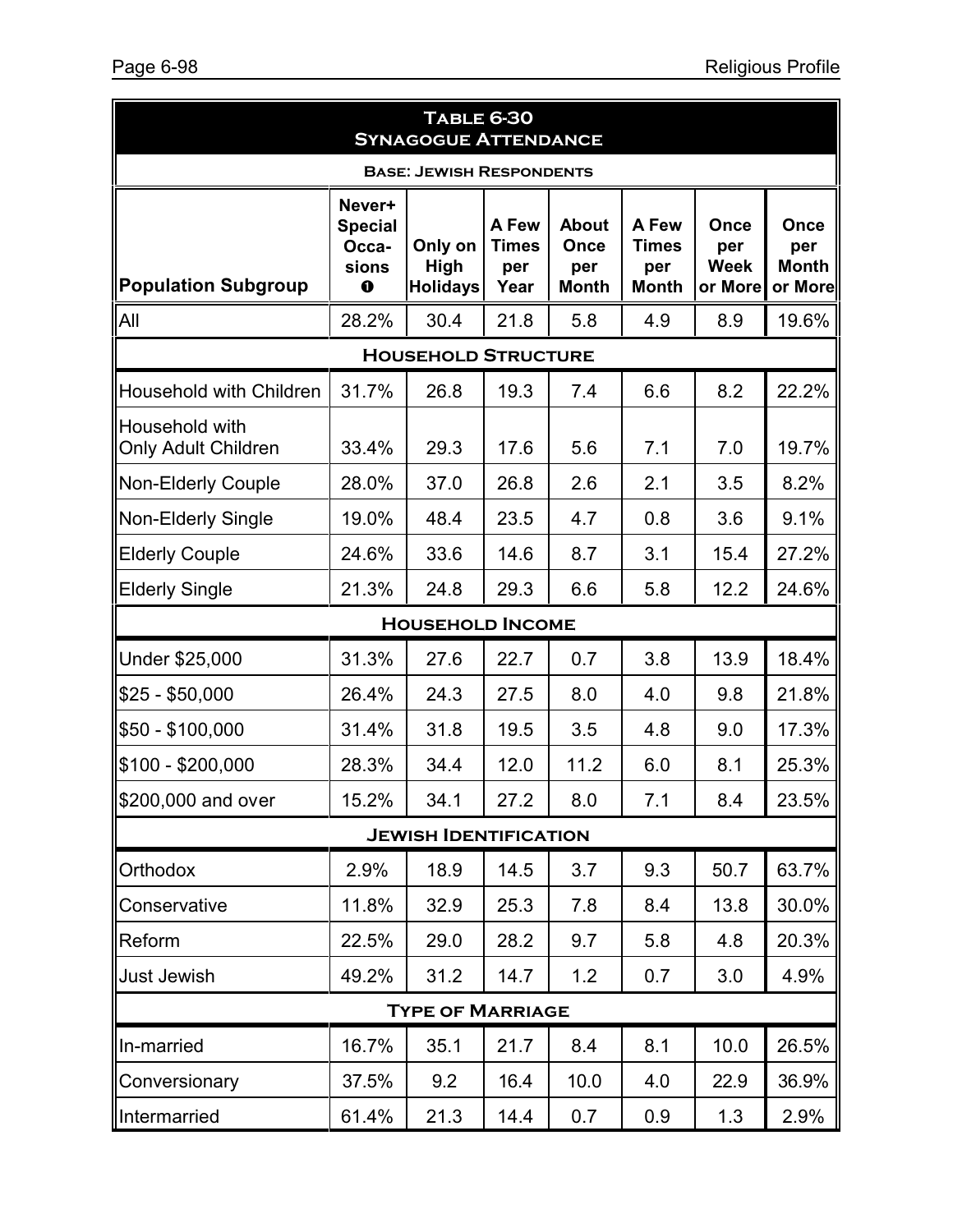| <b>TABLE 6-30</b><br><b>SYNAGOGUE ATTENDANCE</b>                         |                                                           |                                         |                                      |                                             |                                              |                                       |                                        |  |  |
|--------------------------------------------------------------------------|-----------------------------------------------------------|-----------------------------------------|--------------------------------------|---------------------------------------------|----------------------------------------------|---------------------------------------|----------------------------------------|--|--|
| <b>BASE: JEWISH RESPONDENTS</b>                                          |                                                           |                                         |                                      |                                             |                                              |                                       |                                        |  |  |
| <b>Population Subgroup</b>                                               | Never+<br><b>Special</b><br>Occa-<br>sions<br>$\mathbf 0$ | Only on<br>High<br><b>Holidays</b>      | A Few<br><b>Times</b><br>per<br>Year | <b>About</b><br>Once<br>per<br><b>Month</b> | A Few<br><b>Times</b><br>per<br><b>Month</b> | Once<br>per<br><b>Week</b><br>or More | Once<br>per<br><b>Month</b><br>or More |  |  |
| All                                                                      | 28.2%                                                     | 30.4                                    | 21.8                                 | 5.8                                         | 4.9                                          | 8.9                                   | 19.6%                                  |  |  |
| <b>SYNAGOGUE MEMBERSHIP</b>                                              |                                                           |                                         |                                      |                                             |                                              |                                       |                                        |  |  |
| Member                                                                   | 5.4%                                                      | 18.9                                    | 27.0                                 | 14.3                                        | 13.0                                         | 21.4                                  | 48.7%                                  |  |  |
| Non-Member                                                               | 39.9%                                                     | 36.4                                    | 19.1                                 | 1.5                                         | 0.7                                          | 2.4                                   | 4.6%                                   |  |  |
|                                                                          |                                                           | <b>ATTENDED CHABAD IN THE PAST YEAR</b> |                                      |                                             |                                              |                                       |                                        |  |  |
| Attended                                                                 | 7.0%                                                      | 36.3                                    | 26.1                                 | 6.4                                         | 7.4                                          | 16.8                                  | 30.6%                                  |  |  |
| <b>Did Not Attend</b>                                                    | 34.4%                                                     | 28.7                                    | 20.5                                 | 5.7                                         | 4.2                                          | 6.5                                   | 16.4%                                  |  |  |
| <b>JCC MEMBERSHIP</b>                                                    |                                                           |                                         |                                      |                                             |                                              |                                       |                                        |  |  |
| Member                                                                   | 7.5%                                                      | 39.6                                    | 25.5                                 | 5.5                                         | 9.1                                          | 12.8                                  | 27.4%                                  |  |  |
| Non-Member                                                               | 31.1%                                                     | 29.2                                    | 21.2                                 | 5.9                                         | 4.3                                          | 8.3                                   | 18.5%                                  |  |  |
|                                                                          |                                                           | <b>JEWISH ORGANIZATION MEMBERSHIP</b>   |                                      |                                             |                                              |                                       |                                        |  |  |
| Member                                                                   | 13.7%                                                     | 23.0                                    | 25.2                                 | 11.7                                        | 11.0                                         | 15.4                                  | 38.1%                                  |  |  |
| Non-Member                                                               | 31.7%                                                     | 32.3                                    | 20.9                                 | 4.4                                         | 3.4                                          | 7.3                                   | 15.1%                                  |  |  |
| <b>RESPONDENT ATTENDED JEWISH EDUCATION AS A CHILD</b>                   |                                                           |                                         |                                      |                                             |                                              |                                       |                                        |  |  |
| To Jewish Day School                                                     | 11.2%                                                     | 28.5                                    | 24.9                                 | 7.6                                         | 9.1                                          | 18.7                                  | 35.4%                                  |  |  |
| To Supplemental School                                                   | 23.0%                                                     | 34.2                                    | 23.4                                 | 6.9                                         | 5.4                                          | 7.1                                   | 19.4%                                  |  |  |
| <b>→</b> To Jewish Education                                             | 22.7%                                                     | 31.4                                    | 23.5                                 | 6.6                                         | 6.6                                          | 9.2                                   | 22.4%                                  |  |  |
| No.                                                                      | 42.2%                                                     | 25.6                                    | 20.8                                 | 3.5                                         | 0.6                                          | 7.3                                   | 11.4%                                  |  |  |
| <b>RESPONDENT ATTENDED OR WORKED AT JEWISH OVERNIGHT CAMP AS A CHILD</b> |                                                           |                                         |                                      |                                             |                                              |                                       |                                        |  |  |
| To Overnight Camp                                                        | 23.4%                                                     | 33.7                                    | 22.8                                 | 6.3                                         | 4.5                                          | 9.3                                   | 20.1%                                  |  |  |
| <b>No</b>                                                                | 29.8%                                                     | 28.3                                    | 22.6                                 | 5.5                                         | 5.3                                          | 8.5                                   | 19.3%                                  |  |  |
| <b>RESPONDENT PARTICIPATED IN JEWISH YOUTH GROUP AS A TEENAGER</b>       |                                                           |                                         |                                      |                                             |                                              |                                       |                                        |  |  |
| In Youth Group                                                           | 15.1%                                                     | 29.7                                    | 26.4                                 | 7.4                                         | 8.4                                          | 13.0                                  | 28.8%                                  |  |  |
| No                                                                       | 36.7%                                                     | 30.5                                    | 20.0                                 | 4.7                                         | 2.5                                          | 5.6                                   | 12.8%                                  |  |  |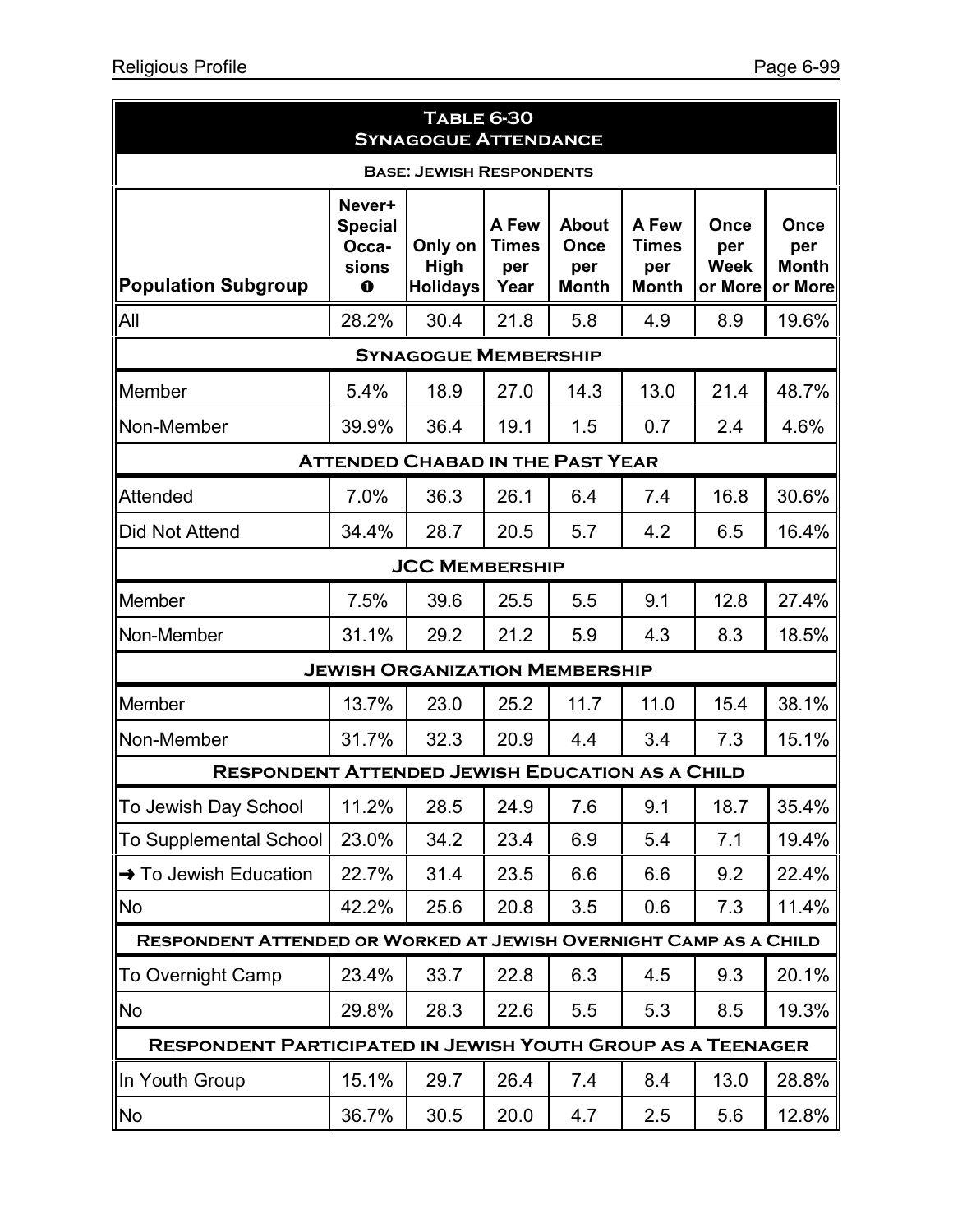| <b>TABLE 6-30</b><br><b>SYNAGOGUE ATTENDANCE</b>                                              |                                                       |                                    |                                      |                                                    |                                              |                                       |                                        |  |
|-----------------------------------------------------------------------------------------------|-------------------------------------------------------|------------------------------------|--------------------------------------|----------------------------------------------------|----------------------------------------------|---------------------------------------|----------------------------------------|--|
| <b>BASE: JEWISH RESPONDENTS</b>                                                               |                                                       |                                    |                                      |                                                    |                                              |                                       |                                        |  |
| <b>Population Subgroup</b>                                                                    | Never+<br><b>Special</b><br>Occa-<br>sions<br>$\bf o$ | Only on<br>High<br><b>Holidays</b> | A Few<br><b>Times</b><br>per<br>Year | <b>About</b><br><b>Once</b><br>per<br><b>Month</b> | A Few<br><b>Times</b><br>per<br><b>Month</b> | Once<br>per<br><b>Week</b><br>or More | Once<br>per<br><b>Month</b><br>or More |  |
| All                                                                                           | 28.2%                                                 | 30.4                               | 21.8                                 | 5.8                                                | 4.9                                          | 8.9                                   | 19.6%                                  |  |
| <b>RESPONDENT PARTICIPATED IN HILLEL/CHABAD WHILE IN COLLEGE</b><br>(EXCLUDING HIGH HOLIDAYS) |                                                       |                                    |                                      |                                                    |                                              |                                       |                                        |  |
| <b>Hillel/Chabad Participant</b>                                                              | 13.0%                                                 | 23.3                               | 26.7                                 | 9.3                                                | 6.0                                          | 21.7                                  | 37.0%                                  |  |
| <b>No</b>                                                                                     | 31.0%                                                 | 32.1                               | 21.4                                 | 5.7                                                | 4.8                                          | 5.0                                   | 15.5%                                  |  |
|                                                                                               |                                                       | <b>ANY ADULT VISITED ISRAEL</b>    |                                      |                                                    |                                              |                                       |                                        |  |
| On Jewish Trip                                                                                | 11.2%                                                 | 31.4                               | 24.6                                 | 8.7                                                | 8.4                                          | 15.7                                  | 32.8%                                  |  |
| On General Trip                                                                               | 19.4%                                                 | 39.5                               | 22.7                                 | 8.1                                                | 3.8                                          | 6.5                                   | 18.4%                                  |  |
| <b>No</b>                                                                                     | 47.4%                                                 | 21.4                               | 19.0                                 | 1.8                                                | 3.7                                          | 6.7                                   | 12.2%                                  |  |
| <b>JEWISH FEDERATION MARKET SEGMENTS IN THE PAST YEAR</b>                                     |                                                       |                                    |                                      |                                                    |                                              |                                       |                                        |  |
| Donated to Federation                                                                         | 12.7%                                                 | 32.4                               | 25.6                                 | 8.4                                                | 6.4                                          | 14.5                                  | 29.3%                                  |  |
| Asked, Did Not Donate                                                                         | 31.9%                                                 | 23.2                               | 25.3                                 | 10.3                                               | 5.0                                          | 4.3                                   | 19.6%                                  |  |
| <b>Not Asked</b>                                                                              | 33.3%                                                 | 30.5                               | 19.9                                 | 4.5                                                | 4.5                                          | 7.3                                   | 16.3%                                  |  |
| <b>DONATED TO JEWISH FEDERATION IN THE PAST YEAR</b>                                          |                                                       |                                    |                                      |                                                    |                                              |                                       |                                        |  |
| Nothing                                                                                       | 33.2%                                                 | 29.7                               | 20.5                                 | 5.1                                                | 4.5                                          | 7.0                                   | 16.6%                                  |  |
| Under \$100                                                                                   | 15.1%                                                 | 42.1                               | 21.5                                 | 6.1                                                | 4.8                                          | 10.4                                  | 21.3%                                  |  |
| \$100 - \$500                                                                                 | 15.7%                                                 | 20.6                               | 21.9                                 | 8.4                                                | 10.3                                         | 23.1                                  | 41.8%                                  |  |
| \$500 - \$1,000                                                                               | 4.7%                                                  | 36.0                               | 40.7                                 | 10.7                                               | 2.7                                          | 5.2                                   | 18.6%                                  |  |
| \$1,000 and over                                                                              | 4.8%                                                  | 22.9                               | 34.7                                 | 14.2                                               | 6.3                                          | 17.1                                  | 37.6%                                  |  |
| Note: See page 6-94 for an explanation of $\mathbf 0$ .                                       |                                                       |                                    |                                      |                                                    |                                              |                                       |                                        |  |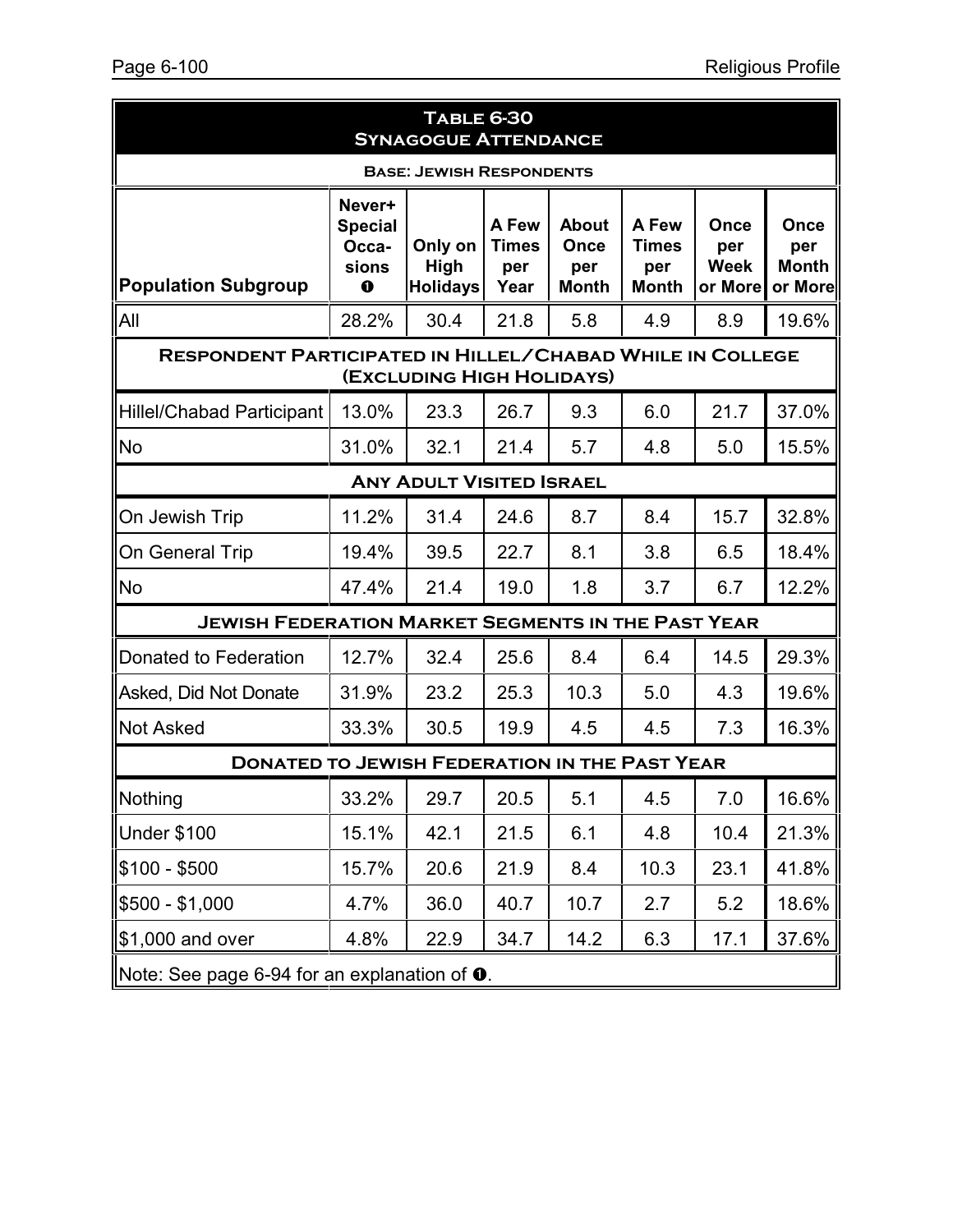| <b>TABLE 6-31</b><br><b>SYNAGOGUE ATTENDANCE</b><br><b>COMMUNITY COMPARISONS</b> |      |                                           |                                    |                                   |                                                   |  |  |  |  |
|----------------------------------------------------------------------------------|------|-------------------------------------------|------------------------------------|-----------------------------------|---------------------------------------------------|--|--|--|--|
| <b>BASE: JEWISH RESPONDENTS</b>                                                  |      |                                           |                                    |                                   |                                                   |  |  |  |  |
| <b>Community</b>                                                                 | Year | Never/<br><b>Special</b><br>Occasions $1$ | Only<br>on High<br><b>Holidays</b> | A Few<br><b>Times</b><br>per Year | <b>Once per</b><br><b>Month or</b><br><b>More</b> |  |  |  |  |
| Pittsburgh                                                                       | 2002 | 23%                                       | 17                                 | 27                                | 33                                                |  |  |  |  |
| <b>Boston</b>                                                                    | 2005 |                                           | 68%                                |                                   | 32                                                |  |  |  |  |
| Cleveland*                                                                       | 2011 | 32%                                       | 14                                 | 23                                | 31                                                |  |  |  |  |
| New York *                                                                       | 2011 | 35%                                       | 12                                 | 24                                | 29                                                |  |  |  |  |
| Harrisburg                                                                       | 1994 | 27%                                       | 21                                 | 22                                | 30                                                |  |  |  |  |
| Bergen                                                                           | 2001 | 23%                                       | 27                                 | 21                                | 29                                                |  |  |  |  |
| St. Louis                                                                        | 2014 | 40%                                       | 12                                 | 19                                | 29                                                |  |  |  |  |
| <b>Tidewater</b>                                                                 | 2001 | 21%                                       | 22                                 | 29                                | 28                                                |  |  |  |  |
| Detroit                                                                          | 2005 | 22%                                       | 24                                 | 26                                | 28                                                |  |  |  |  |
| St. Paul                                                                         | 2004 | 23%                                       | 24                                 | 26                                | 28                                                |  |  |  |  |
| St. Petersburg                                                                   | 1994 | 32%                                       | 17                                 | 23                                | 28                                                |  |  |  |  |
| Martin-St. Lucie                                                                 | 1999 | 41%                                       | 16                                 | 15                                | 28                                                |  |  |  |  |
| <b>Buffalo</b>                                                                   | 1995 |                                           | 72%                                |                                   | 28                                                |  |  |  |  |
| Hartford                                                                         | 2000 | 27%                                       | 21                                 | 25                                | 27                                                |  |  |  |  |
| Rochester                                                                        | 1999 | 24%                                       | 24                                 | 27                                | 26                                                |  |  |  |  |
| Jacksonville                                                                     | 2002 | 31%                                       | 23                                 | 20                                | 26                                                |  |  |  |  |
| San Antonio                                                                      | 2007 | 25%                                       | 22                                 | 28                                | 25                                                |  |  |  |  |
| York                                                                             | 1999 | 28%                                       | 20                                 | 27                                | 25                                                |  |  |  |  |
| Charlotte                                                                        | 1997 | 25%                                       | 25                                 | 26                                | 25                                                |  |  |  |  |
| Milwaukee                                                                        | 1996 | 26%                                       | 24                                 | 26                                | 25                                                |  |  |  |  |
| Los Angeles                                                                      | 1997 | 29%                                       | 23                                 | 23                                | 25                                                |  |  |  |  |
| Sarasota                                                                         | 2001 | 32%                                       | 21                                 | 22                                | 25                                                |  |  |  |  |
| New Haven                                                                        | 2010 | 32%                                       | 24                                 | 20                                | 25                                                |  |  |  |  |
| San Diego*                                                                       | 2003 | 40%                                       | 13                                 | 23                                | 24                                                |  |  |  |  |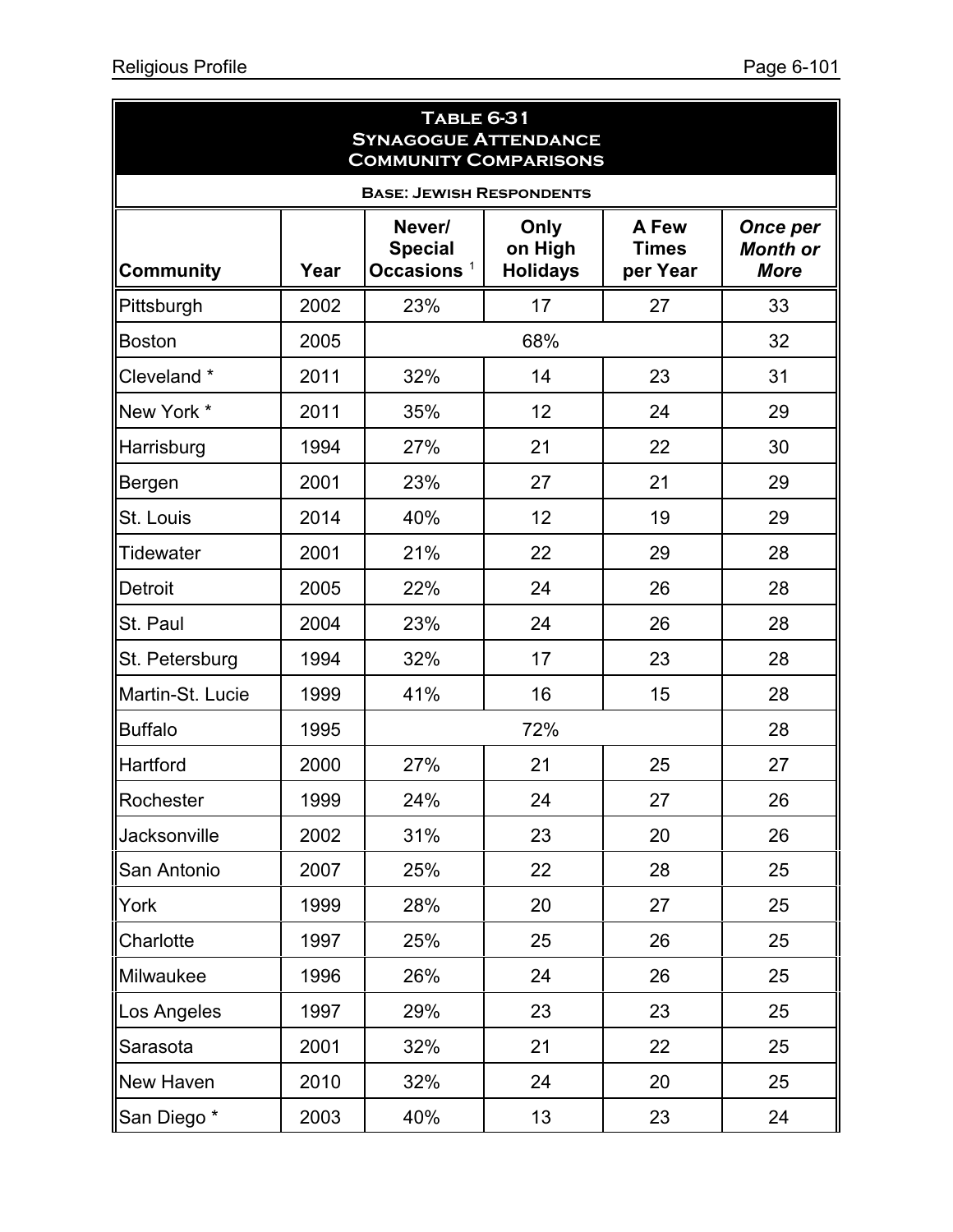| <b>TABLE 6-31</b><br><b>SYNAGOGUE ATTENDANCE</b><br><b>COMMUNITY COMPARISONS</b> |      |                                           |                                    |                                   |                                                   |  |  |  |
|----------------------------------------------------------------------------------|------|-------------------------------------------|------------------------------------|-----------------------------------|---------------------------------------------------|--|--|--|
| <b>BASE: JEWISH RESPONDENTS</b>                                                  |      |                                           |                                    |                                   |                                                   |  |  |  |
| <b>Community</b>                                                                 | Year | Never/<br><b>Special</b><br>Occasions $1$ | Only<br>on High<br><b>Holidays</b> | A Few<br><b>Times</b><br>per Year | <b>Once per</b><br><b>Month or</b><br><b>More</b> |  |  |  |
| Monmouth                                                                         | 1997 | 23%                                       | 32                                 | 21                                | 24                                                |  |  |  |
| Columbus                                                                         | 2013 | 55%                                       | 8                                  | 13                                | 24                                                |  |  |  |
| <b>Lehigh Valley</b>                                                             | 2007 | 29%                                       | 25                                 | 23                                | 23                                                |  |  |  |
| Westport                                                                         | 2000 | 29%                                       | 29                                 | 19                                | 23                                                |  |  |  |
| Minneapolis                                                                      | 2004 | 23%                                       | 23                                 | 33                                | 22                                                |  |  |  |
| Washington                                                                       | 2003 | 31%                                       | 17                                 | 30                                | 22                                                |  |  |  |
| Richmond                                                                         | 1994 | 25%                                       | 30                                 | 23                                | 22                                                |  |  |  |
| <b>Middlesex</b>                                                                 | 2008 | 25%                                       | 31                                 | 22                                | 22                                                |  |  |  |
| <b>Miami</b>                                                                     | 2014 | 28%                                       | 33                                 | 18                                | 22                                                |  |  |  |
| Wilmington                                                                       | 1995 | 29%                                       | 23                                 | 27                                | 21                                                |  |  |  |
| Orlando                                                                          | 1993 | 34%                                       | 20                                 | 26                                | 21                                                |  |  |  |
| Philadelphia *                                                                   | 2009 | 39%                                       | 15                                 | 25                                | 21                                                |  |  |  |
| Rhode Island                                                                     | 2002 | 29%                                       | 29                                 | 22                                | 21                                                |  |  |  |
| Tucson                                                                           | 2002 | 38%                                       | 21                                 | 20                                | 21                                                |  |  |  |
| <b>BROWARD</b>                                                                   | 2016 | 28%                                       | 30                                 | 22                                | 20                                                |  |  |  |
| <b>S Palm Beach</b>                                                              | 2005 | 28%                                       | 31                                 | 21                                | 20                                                |  |  |  |
| Palm Springs                                                                     | 1998 |                                           | 80%                                |                                   | 20                                                |  |  |  |
| East Bay                                                                         | 2011 |                                           | 81%                                |                                   | 19                                                |  |  |  |
| <b>Atlantic County</b>                                                           | 2004 | 29%                                       | 28                                 | 25                                | 18                                                |  |  |  |
| Phoenix                                                                          | 2002 | 37%                                       | 20                                 | 25                                | 18                                                |  |  |  |
| <b>Broward</b>                                                                   | 1997 | 32%                                       | 31                                 | 20                                | 18                                                |  |  |  |
| <b>W Palm Beach</b>                                                              | 2005 | 31%                                       | 31                                 | 21                                | 16                                                |  |  |  |
| Portland (ME)                                                                    | 2007 | 45%                                       | 22                                 | 17                                | 15 <sub>15</sub>                                  |  |  |  |
| <b>Las Vegas</b>                                                                 | 2005 | 44%                                       | 25                                 | 18                                | 13                                                |  |  |  |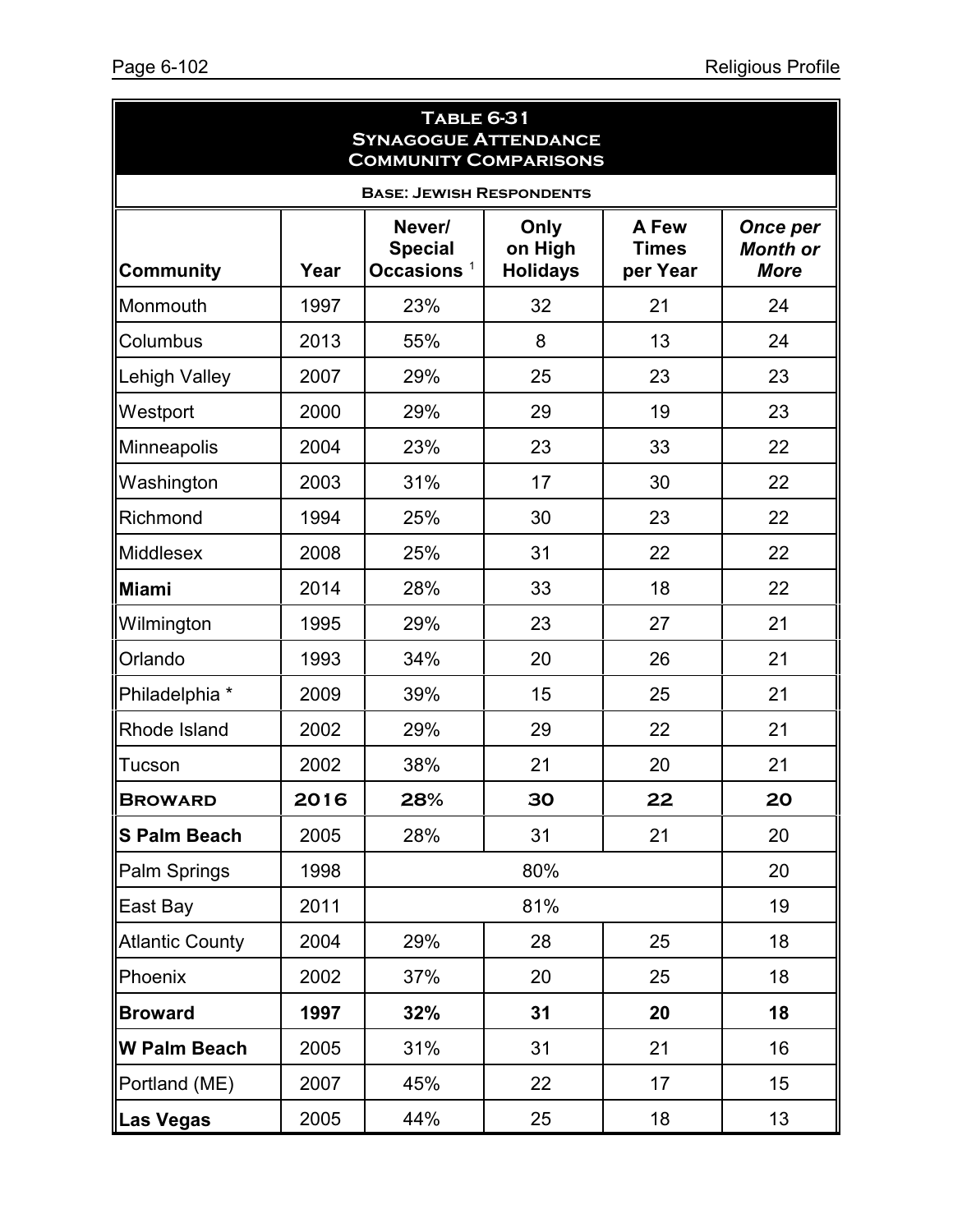| <b>TABLE 6-31</b><br><b>SYNAGOGUE ATTENDANCE</b><br><b>COMMUNITY COMPARISONS</b><br><b>BASE: JEWISH RESPONDENTS</b>                                                                         |      |     |    |    |    |  |  |
|---------------------------------------------------------------------------------------------------------------------------------------------------------------------------------------------|------|-----|----|----|----|--|--|
| Never/<br>Only<br>A Few<br>Once per<br><b>Month or</b><br><b>Special</b><br>on High<br><b>Times</b><br><b>Occasions</b><br><b>Holidays</b><br>∥Community<br>per Year<br>Year<br><b>More</b> |      |     |    |    |    |  |  |
| <b>IEssex-Morris</b>                                                                                                                                                                        | 1998 | 28% | 30 | 42 |    |  |  |
| $NJPS * 2$                                                                                                                                                                                  | 2000 | 40% | 18 | 19 | 24 |  |  |

\* Question was asked about synagogue attendance *in the past year*.

<sup>1</sup> *Never/Special Occasions* includes respondents who never attend synagogue services and respondents who attend synagogue services only for special occasions, such as weddings/b'nai mitzvah.

2 NJPS 2000 data are for the *more Jewishly-connected sample*.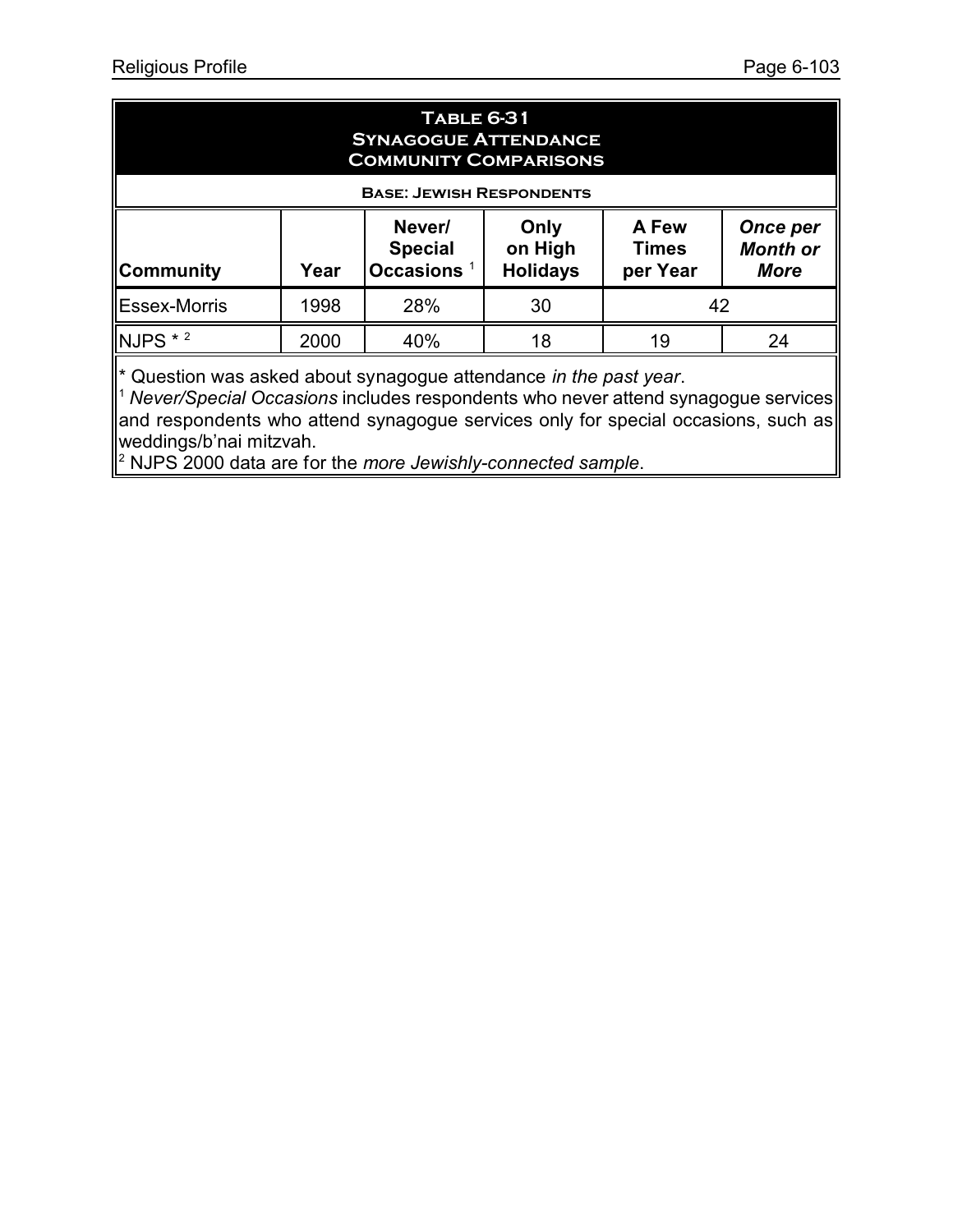| <b>TABLE 6-32</b><br><b>SYNAGOGUE ATTENDANCE ONCE PER MONTH OR MORE</b><br>BY AGE OF RESPONDENT |      |                    |           |       |       |       |       |     |  |  |  |  |
|-------------------------------------------------------------------------------------------------|------|--------------------|-----------|-------|-------|-------|-------|-----|--|--|--|--|
| <b>COMMUNITY COMPARISONS</b><br><b>BASE: JEWISH RESPONDENTS</b>                                 |      |                    |           |       |       |       |       |     |  |  |  |  |
| <b>Community</b>                                                                                | Year | <b>Under</b><br>35 | $35 - 49$ | 50-64 | 65-74 | $75+$ | $65+$ | All |  |  |  |  |
| Hartford                                                                                        | 2000 | 16%                | 36%       | 26%   | 23%   | 27%   | 25%   | 27% |  |  |  |  |
| Martin-St. Lucie                                                                                | 1999 | <b>NA</b>          | 36%       | 21%   | 36%   | 20%   | 30%   | 28% |  |  |  |  |
| Pittsburgh                                                                                      | 2002 | 23%                | 34%       | 33%   | 32%   | 39%   | 36%   | 33% |  |  |  |  |
| <b>Jacksonville</b>                                                                             | 2002 | 12%                | 34%       | 21%   | 30%   | 33%   | 32%   | 26% |  |  |  |  |
| Detroit                                                                                         | 2005 | 43%                | 33%       | 27%   | 31%   | 20%   | 24%   | 28% |  |  |  |  |
| <b>New York</b>                                                                                 | 2011 | 41%                | 33%       | 29%   | 21%   | 26%   | 24%   | 30% |  |  |  |  |
| Bergen                                                                                          | 2001 | 35%                | 33%       | 23%   | 26%   | 29%   | 27%   | 29% |  |  |  |  |
| Tidewater                                                                                       | 2001 | 16%                | 33%       | 25%   | 35%   | 36%   | 36%   | 28% |  |  |  |  |
| San Antonio                                                                                     | 2007 | 24%                | 32%       | 25%   | 21%   | 25%   | 23%   | 25% |  |  |  |  |
| York                                                                                            | 1999 | 23%                | 30%       | 24%   | 18%   | 19%   | 18%   | 25% |  |  |  |  |
| New Haven                                                                                       | 2010 | 27%                | 29%       | 23%   | 21%   | 25%   | 23%   | 25% |  |  |  |  |
| San Diego <sup>1</sup>                                                                          | 2003 | 18%                | 29%       | 13%   | 18%   | 22%   | 20%   | 24% |  |  |  |  |
| Harrisburg                                                                                      | 1994 | 18%                | 29%       | 35%   | 43%   | 38%   | 41%   | 29% |  |  |  |  |
| St. Petersburg                                                                                  | 1994 | 25%                | 28%       | 24%   | 28%   | 30%   | 29%   | 28% |  |  |  |  |
| Monmouth                                                                                        | 1997 | 19%                | 28%       | 20%   | 23%   | 29%   | 25%   | 24% |  |  |  |  |
| Westport                                                                                        | 2000 | 16%                | 28%       | 21%   | 12%   | 33%   | 21%   | 23% |  |  |  |  |
| Charlotte                                                                                       | 1997 | 15%                | 28%       | 26%   | 29%   | 37%   | 33%   | 25% |  |  |  |  |
| St. Paul                                                                                        | 2004 | 12%                | 28%       | 35%   | 27%   | 29%   | 29%   | 28% |  |  |  |  |
| Washington                                                                                      | 2003 | 12%                | 28%       | 23%   | 26%   | 20%   | 22%   | 22% |  |  |  |  |
| <b>Miami</b>                                                                                    | 2014 | 27%                | 27%       | 22%   | 20%   | 17%   | 18%   | 22% |  |  |  |  |
| <b>Atlantic County</b>                                                                          | 2004 | <b>NA</b>          | 27%       | 10%   | 16%   | 26%   | 21%   | 18% |  |  |  |  |
| Cleveland                                                                                       | 2011 | 43%                | 26%       | 32%   | 27%   | 29%   | 28%   | 31% |  |  |  |  |
| Rochester                                                                                       | 1999 | 22%                | 26%       | 27%   | 23%   | 29%   | 26%   | 26% |  |  |  |  |
| Orlando                                                                                         | 1993 | 12%                | 26%       | 12%   | 38%   | 23%   | 33%   | 21% |  |  |  |  |
| Middlesex                                                                                       | 2008 | 35%                | 25%       | 20%   | 18%   | 21%   | 20%   | 22% |  |  |  |  |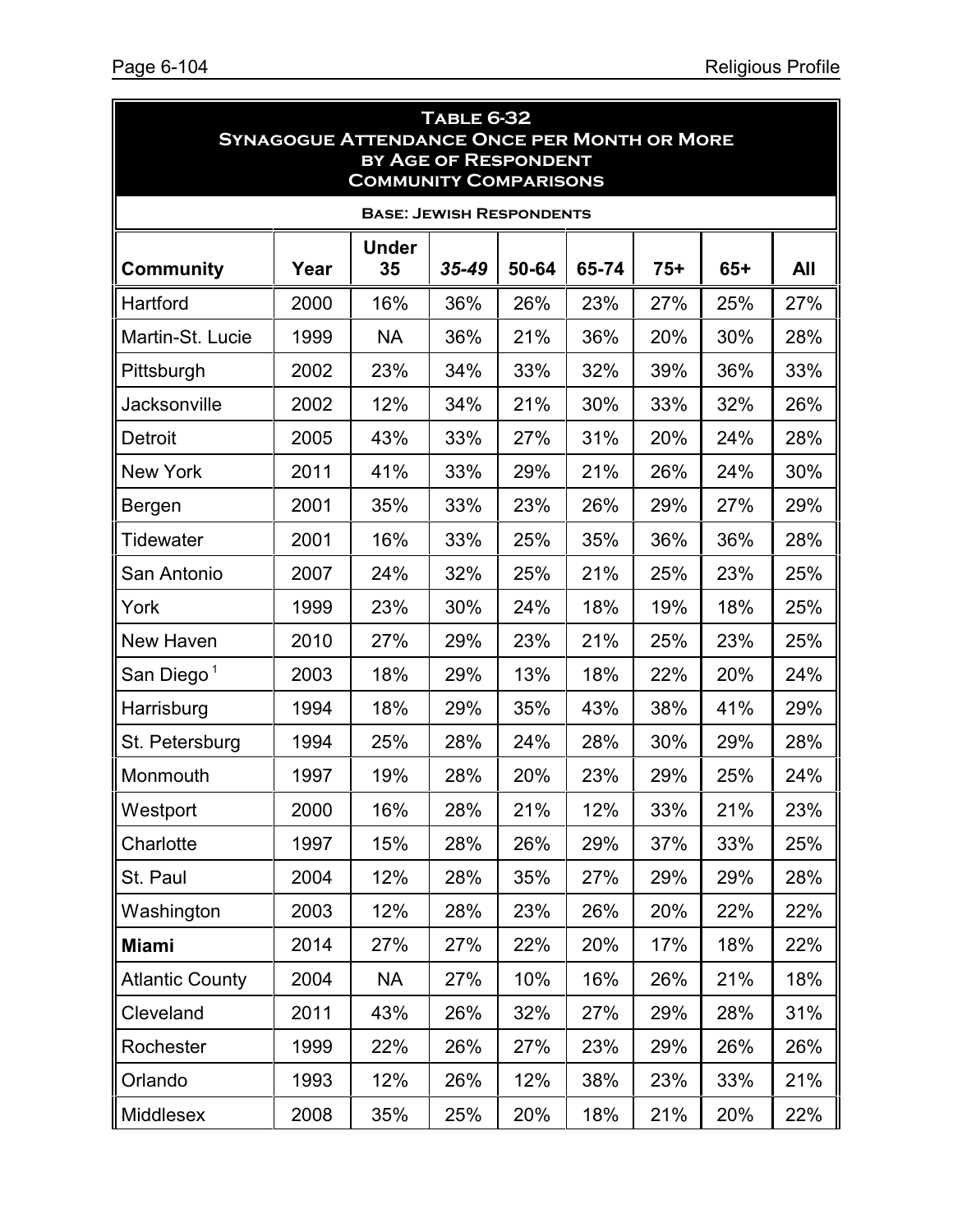| <b>TABLE 6-32</b><br><b>SYNAGOGUE ATTENDANCE ONCE PER MONTH OR MORE</b><br><b>BY AGE OF RESPONDENT</b><br><b>COMMUNITY COMPARISONS</b> |      |                    |           |       |       |       |       |            |  |  |  |  |
|----------------------------------------------------------------------------------------------------------------------------------------|------|--------------------|-----------|-------|-------|-------|-------|------------|--|--|--|--|
| <b>BASE: JEWISH RESPONDENTS</b>                                                                                                        |      |                    |           |       |       |       |       |            |  |  |  |  |
| <b>Community</b>                                                                                                                       | Year | <b>Under</b><br>35 | $35 - 49$ | 50-64 | 65-74 | $75+$ | $65+$ | <b>All</b> |  |  |  |  |
| Richmond                                                                                                                               | 1994 | 12%                | 25%       | 29%   | 23%   | 24%   | 23%   | 22%        |  |  |  |  |
| Lehigh Valley                                                                                                                          | 2007 | 28%                | 24%       | 22%   | 26%   | 18%   | 21%   | 23%        |  |  |  |  |
| Columbus                                                                                                                               | 2013 | 25%                | 24%       | 22%   | 21%   | 28%   | 24%   | 24%        |  |  |  |  |
| St. Louis                                                                                                                              | 2014 | 24%                | 24%       | 29%   | 29%   | 47%   | 38%   | 29%        |  |  |  |  |
| <b>S Palm Beach</b>                                                                                                                    | 2005 | 20%                | 24%       | 15%   | 18%   | 21%   | 20%   | 20%        |  |  |  |  |
| Tucson                                                                                                                                 | 2002 | 16%                | 24%       | 18%   | 27%   | 23%   | 24%   | 21%        |  |  |  |  |
| Milwaukee                                                                                                                              | 1996 | 15%                | 24%       | 22%   | 35%   | 31%   | 33%   | 25%        |  |  |  |  |
| Phoenix                                                                                                                                | 2002 | 4%                 | 24%       | 17%   | 26%   | 18%   | 21%   | 18%        |  |  |  |  |
| Rhode Island                                                                                                                           | 2002 | 23%                | 23%       | 18%   | 21%   | 22%   | 21%   | 21%        |  |  |  |  |
| East Bay                                                                                                                               | 2011 | 22%                | 23%       | 17%   | 15%   | 13%   | 15%   | 19%        |  |  |  |  |
| <b>Broward</b>                                                                                                                         | 1997 | 16%                | 23%       | 15%   | 18%   | 18%   | 18%   | 18%        |  |  |  |  |
| Minneapolis                                                                                                                            | 2004 | 8%                 | 22%       | 19%   | 26%   | 28%   | 28%   | 22%        |  |  |  |  |
| Wilmington                                                                                                                             | 1995 | 15%                | 21%       | 21%   | 19%   | 35%   | 26%   | 21%        |  |  |  |  |
| Portland (ME)                                                                                                                          | 2007 | <b>NA</b>          | 21%       | 14%   | 18%   | 13%   | 15%   | 15%        |  |  |  |  |
| <b>BROWARD</b>                                                                                                                         | 2016 | 10%                | 18%       | 17%   | 22%   | 27%   | 25%   | 20%        |  |  |  |  |
| Sarasota                                                                                                                               | 2001 | NА                 | 18%       | 25%   | 31%   | 25%   | 27%   | 25%        |  |  |  |  |
| <b>W Palm Beach</b>                                                                                                                    | 2005 | 9%                 | 16%       | 15%   | 16%   | 18%   | 17%   | 16%        |  |  |  |  |
| Las Vegas                                                                                                                              | 2005 | 13%                | 11%       | 11%   | 14%   | 16%   | 15%   | 13%        |  |  |  |  |
| $NJPS$ <sup><math>1, 2</math></sup>                                                                                                    | 2000 | 18%                | 29%       | 24%   | 22%   | 26%   | 24%   | 24%        |  |  |  |  |
| Question was asked about synagogue attendance in the past year.<br>$2$ NJPS 2000 data are for the more Jewishly-connected sample.      |      |                    |           |       |       |       |       |            |  |  |  |  |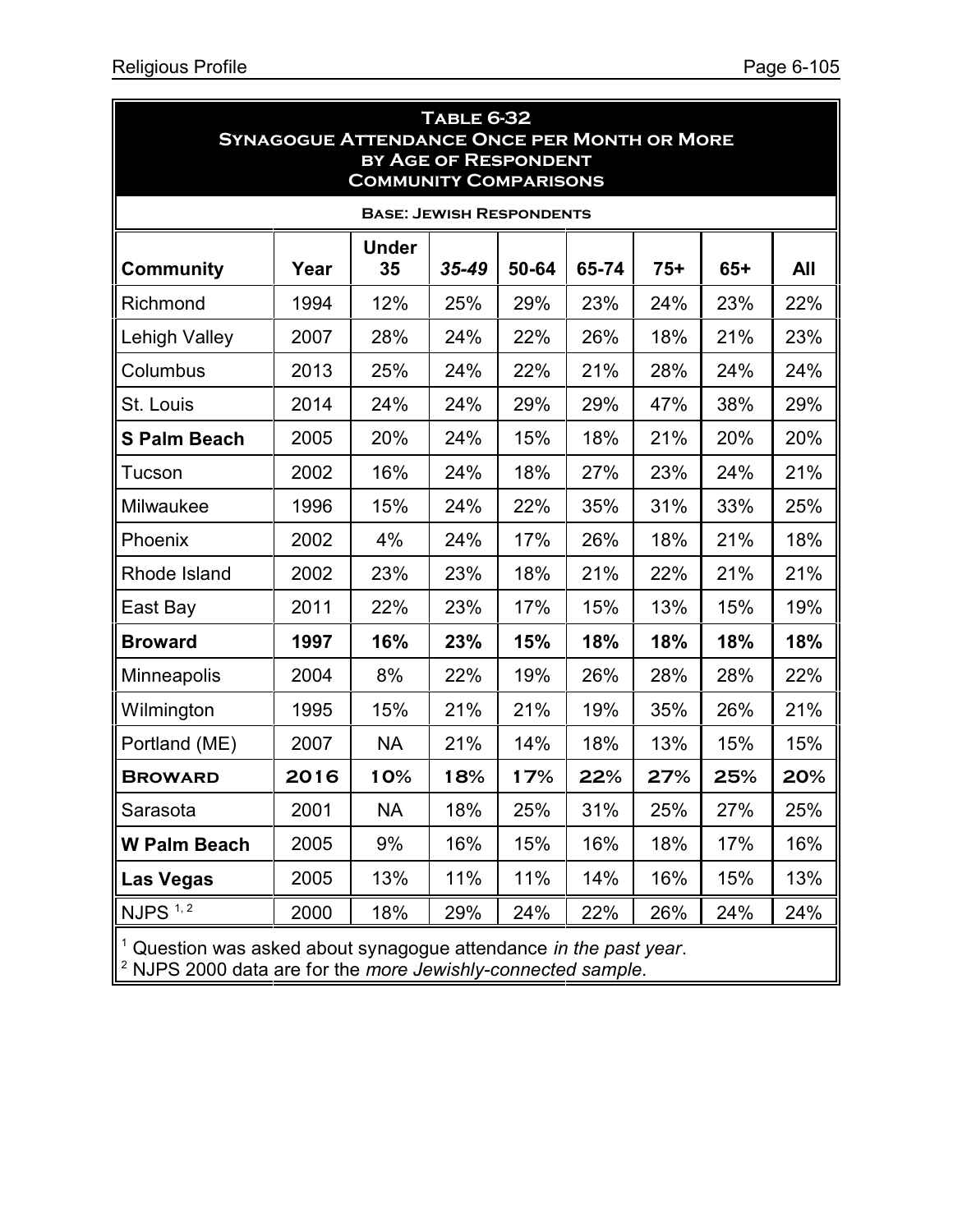# **Types of Marriage**

Intermarriage has developed into one of the most important issues for the Jewish com-<br>I munity and has clearly reached significant proportions in most American Jewish ntermarriage has developed into one of the most important issues for the Jewish comcommunities. As a result, intermarriage must be taken into account in local Jewish community planning. Although some intermarried couples are contributing significantly to the Jewish community, it is also clear that when measures of "Jewishness" for intermarried and in-married couples are compared in this and other community studies, intermarriage is affecting Jewish continuity.

#### **Definitions**

Three different types of marriage are defined in this study:

**O** In-marriage: An *in-marriage* is a marriage in which both spouses were born or raised Jewish and currently consider themselves Jewish.

**<sup>2</sup> Conversionary In-marriage**: A *conversionary in-marriage* is a marriage in which one spouse was born or raised Jewish and currently considers himself/herself Jewish and the other spouse was not born or raised Jewish but currently considers himself/herself Jewish (no question about formal conversion was asked).

**<sup>0</sup> Intermarriage**: An *intermarriage* is a marriage in which one spouse currently considers himself/herself Jewish and the other spouse does not currently consider himself/herself Jewish.

An additional measure is calculated from the last two types of marriage defined above:

**<sup>O</sup>** Couples Conversion Rate: The *couples conversion rate* is calculated by dividing the percentage of conversionary in-married couples  $(②)$  by the total percentage of married couples involving marriages between Jewish persons and persons not born or raised Jewish (conversionary in-married couples  $(②)$  and intermarried couples  $(③)$ ).

Note that an adult is defined in this study as born or raised Jewish if he/she considers himself/herself to have been born or raised Jewish. No question was asked about whether a formal conversion occurred. Note as well that while *Halakhah* (Jewish law) makes no distinction between in-marriages between two persons born or raised Jewish and conversionary in-marriages in which formal conversion has occurred, social scientists make this distinction to study several aspects of marital choice and its influence on Jewish behaviors.

### **Various Types of Intermarriage Rates**

Intermarriage rates may be reported based on *married couples* or *individuals.* As an illustration, imagine that two weddings occur. In wedding one, Moshe (a Jew) marries Rachel (also a Jew). In wedding two, Abraham (a Jew) marries Christine (a non-Jew). Thus, there are two married couples, one of whom is intermarried. In this illustration, the *couples intermarriage rate* is 50%. Another method of calculating an intermarriage rate, however, is to note that there are three Jews (Moshe, Rachel, and Abraham) and one of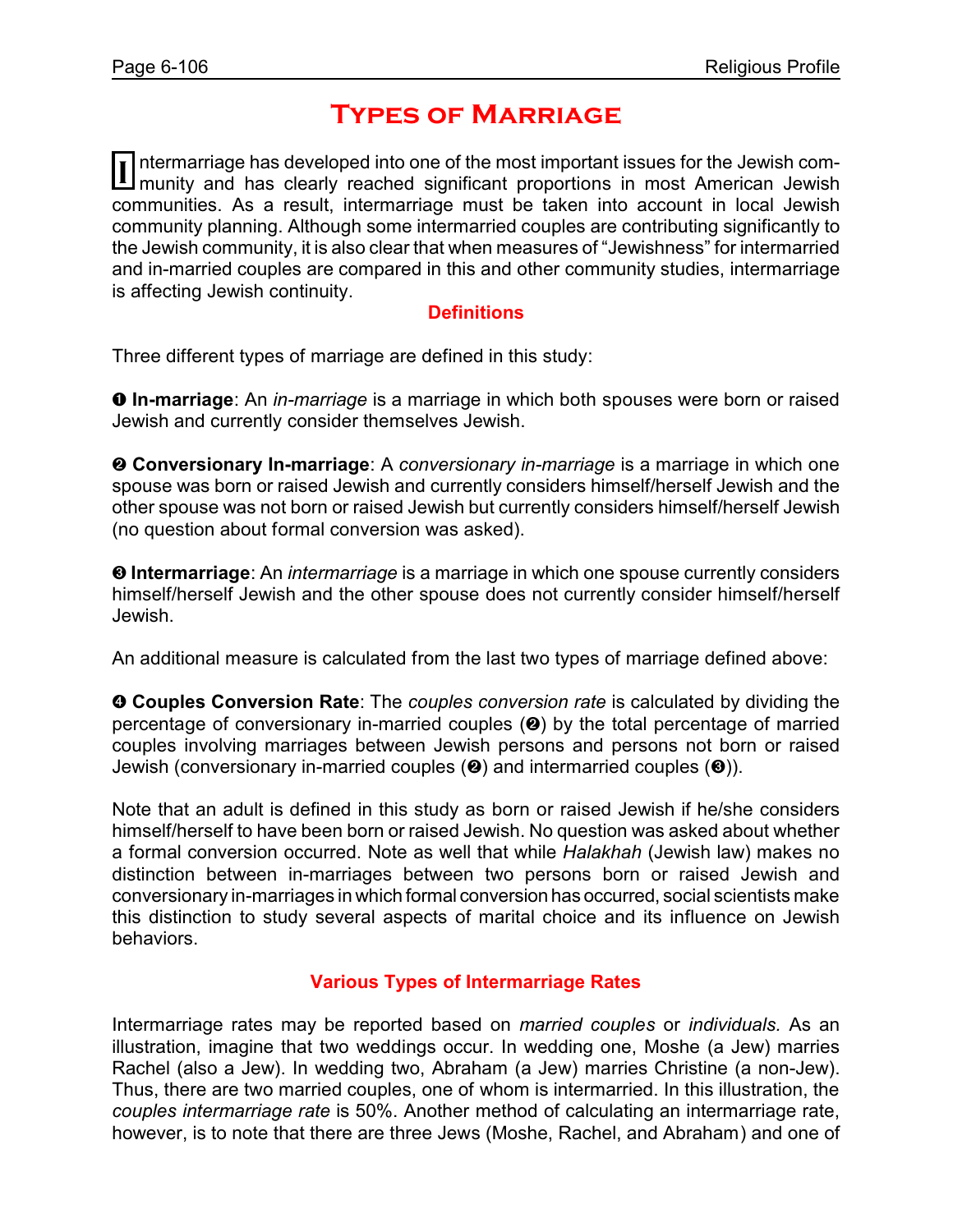the three (Abraham) is married to a non-Jew (Christine). In this illustration, the *individual intermarriage rate* is 33%.

The intermarriage rates most frequently reported in local Jewish community studies are based on persons who currently consider themselves Jewish. Persons born or raised Jewish who have converted to another religion or attend services of another religion on a regular basis (irrespective of formal conversion), are normally not interviewed as Jews in most Jewish community studies. Thus, all intermarriage rates are based on persons *currently* Jewish, not all persons *born or raised* Jewish.

Note as well that the rates reported in this section are for *all existing* married couples, not for marriages that have *occurred recently* (in the past five years, for example) as sometimes reported in other studies.

#### **Intermarriage by Age**

Broward Jewish households contain 38,200 married couples. **Table 6-33** shows that 68% (25,900 married couples) of married couples involve in-marriages between two persons born or raised Jewish, 9% (3,400 married couples) involve conversionary in-marriages, and 23% (8,900 married couples) involve intermarriages.

The couples intermarriage rate decreases from 25% in households age 35-49 to 25% in households age 50-64, 17% in households age 65-74, and 10% in households age 75 and over. The intermarriage rate of 47% is found for couples under age 35, but this is based on a sample size of only 33.

**Row A** shows that the **couples conversion rate** is 28% (9%/(9%+ 23%), where 9% is the percentage of conversionary in-married couples and 23% is the percentage of intermarried couples. Note that no question was asked about whether a formal conversion occurred. No consistent relationship is seen between the conversion rate and the age of the head of the household.

**Row B** shows that 19% of *married born or raised Jewish persons* (rather than *married couples*) are married to **persons not** *born or raised* **Jewish**. 18% of married born or raised Jewish persons in households age 35-49 and 20% of married born or raised Jewish persons in households age 50-74 are married to persons not born or raised Jewish, compared to 7% of married born or raised Jewish persons in households age 75 and over.

Note that while, overall, 23% of *married couples* are intermarried and 9% are conversionary in-married, 19% of *married born or raised Jewish persons* are married to persons not born or raised Jewish.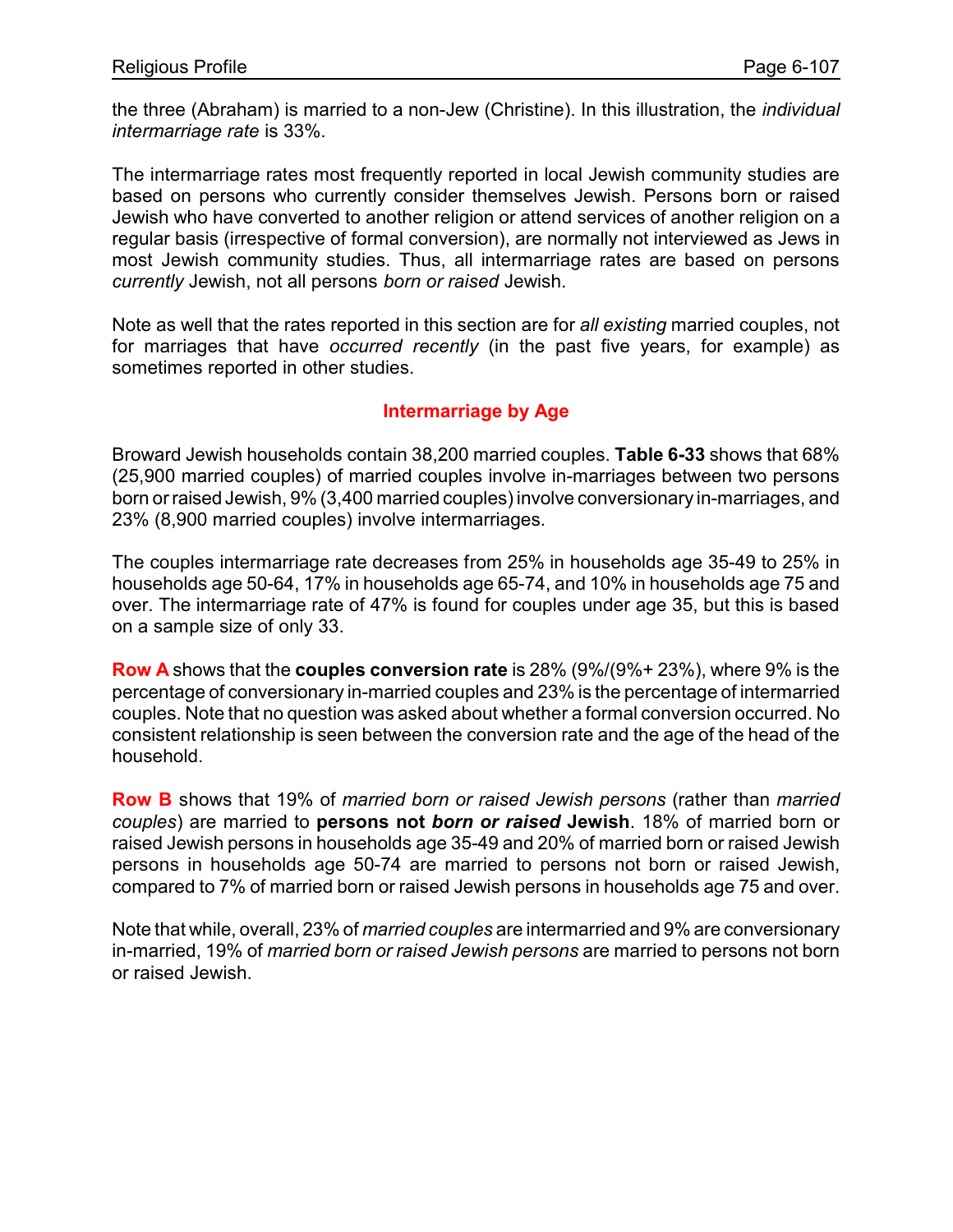**Row C** shows that 13% of *married Jewish persons* (rather than *married couples*) are married to **persons not** *currently* **Jewish, that is, are intermarried**. 18% of married Jews in households age 35-49 are intermarried, compared to 14% of married Jews in households age 50-64, 9% of married Jews in households age 65-74, and 6% of married Jews in households age 75 and over.

Note that while, overall, 32% of *married couples* involve marriages between persons born or raised Jewish and persons not born or raised Jewish, 23% of *married couples* are intermarried, 13% of *married Jewish persons* are intermarried. Thus, the *couples intermarriage rate* in Broward is 23% and the *individual intermarriage rate* is 13%.

Since 56% of Jewish adults are married (Chapter 5) and 13% of married Jews are intermarried, 7% of *all Jewish adults* (both married and single) in Broward are intermarried.

**Row D** shows that 5% of *married born or raised Jewish persons* (rather than *married couples*) are married to **Jews-by-Choice**. Note that while, overall, 9% of married couples involve conversionary in-marriages, 5% of married Jewish persons are married to Jews-by-Choice.

**Community Comparisons**. **Table 6-35** shows that the 23% **couples intermarriage rate** is well below average among about 55 comparison Jewish communities and compares to 50% in Atlanta, 48% in Las Vegas, 16% in both Miami and West Palm Beach, and 9% in South Palm Beach. The 23% compares to 18% in 1997. The 23% compares to 61% in the Pew Research Center's *Survey of Jewish Americans* [\(www.pewforum.org](http://www.pewforum.org))

The 28% **couples conversion rate** is well above average among about 50 comparison Jewish communities and compares to 37% in Miami, 24% in South Palm Beach, 22% in West Palm Beach, 17% in Atlanta, and 12% in Las Vegas. The 28% compares to 19% in 1997.

**Age of Head of Household**. **Table 6-36** shows that the 31% of married couples in households **age 35-49** who are intermarried is well below average among about 45 comparison Jewish communities and compares to 71% in Las Vegas, 51% in Atlanta, 45% in West Palm Beach, 26% in South Palm Beach, and 25% in Miami. The 31% compares 36% in 1997.

The 25% of married couples in households **age 50-64** who are intermarried is below average among about 50 comparison Jewish communities and compares to 47% in Las Vegas, 42% in Atlanta, 24% in West Palm Beach, 15% in Miami, and 14% in South Palm Beach. The 25% compares to 20% in 1997.

The 17% of married couples in households **age 65-74** who are intermarried is about average among about 45 comparison Jewish communities and compares to 64% in Atlanta, 32% in Las Vegas, 13% in Miami, 6% in West Palm Beach, and 5% in South Palm Beach. The 17% compares to 4% in 1997.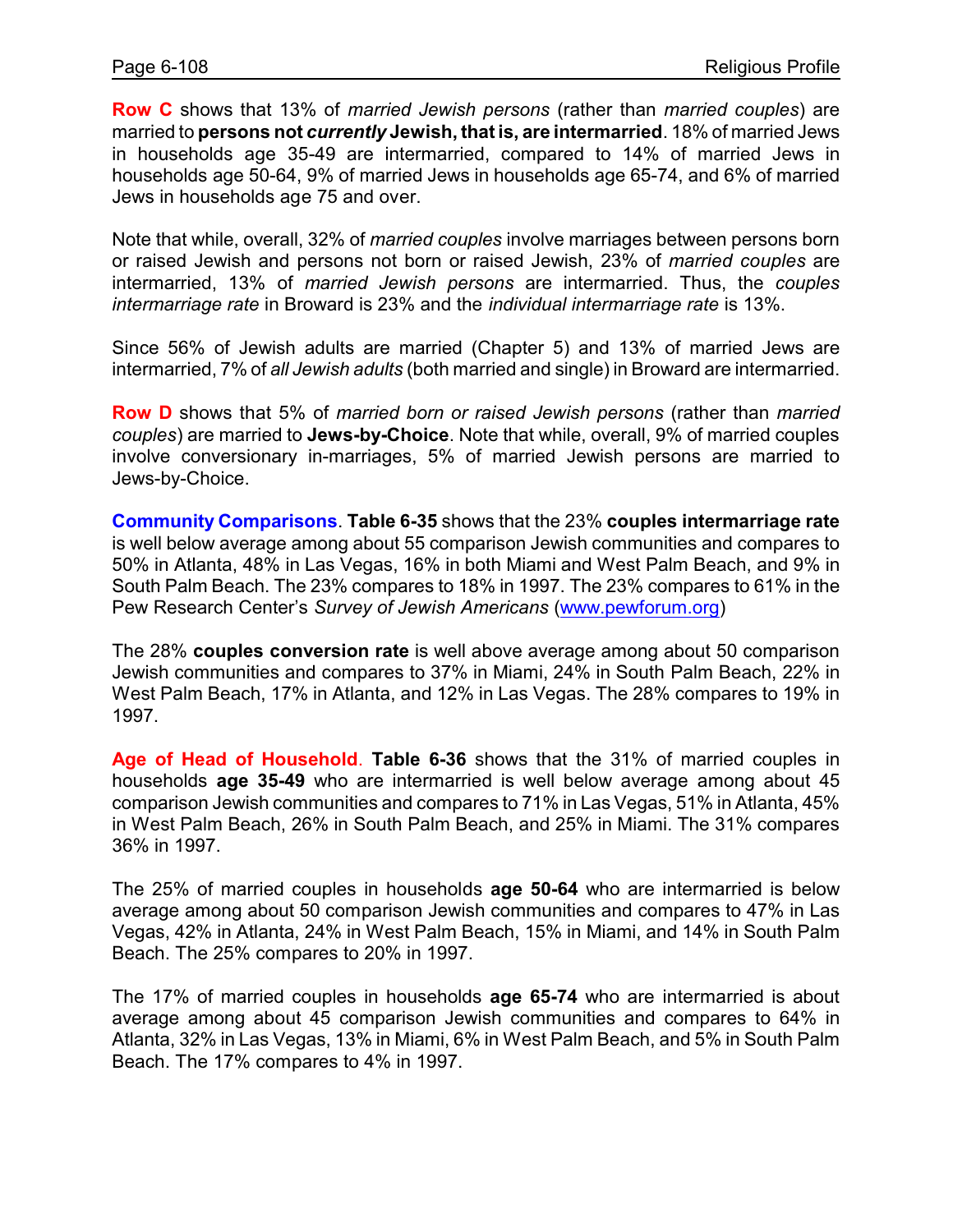The 10% of married couples in households **age 75 and over** who are intermarried is about average among about 45 comparison Jewish communities and compares to 40% in Atlanta, 28% in Las Vegas, 8% in Miami, 5% in West Palm Beach, and 4% in South Palm Beach. The 10% compares to 3% in 1997.

The 14% of married couples in households **age 65 and over** who are intermarried is about average among about 50 comparison Jewish communities and compares to 55% in Atlanta, 31% in Las Vegas, 11% in Miami, 6% in West Palm Beach, and 4% in South Palm Beach. The 14% compares to 3% in 1997.

**Comparisons Among Population Subgroups**. **Table 6-34** shows that, overall, 16% of married couples are intermarried. The percentage is much higher for married couples in:

- $\bullet$  households in the East (43%)
- households with children (32%
- $\bullet$  Just Jewish households (41%)
- synagogue non-member households (33%)
- households in which no adult visited Israel (46%)

The percentage is much lower for married couples in:

- households in the Southeast (9%)
- $\bullet$  elderly couple households (11%)
- Orthodox households (4%) and Conservative households (10%)
- ! synagogue member households (10%), households in which a member participated in Chabad in the past year (7%), JCC member households (7%), and Jewish organization member households (4%)
- households in which the respondent attended a Jewish day school as a child  $(13%)$
- households in which the respondent participated in a Jewish youth group as a teenager (9%)
- ! households in which the respondent participated in Hillel/Chabad while in college (excluding High Holidays) (6%)
- $\bullet$  households in which an adult visited Israel on a Jewish trip (12%) and a general trip (7%)
- $\bullet$  households who donated to the Jewish Federation in the past year (8%)
- ! households who donated under \$100 (6%), \$100-\$500 (12%), \$500-\$1,000 (10%), and \$1,000 and over (3%) to the Jewish Federation in the past year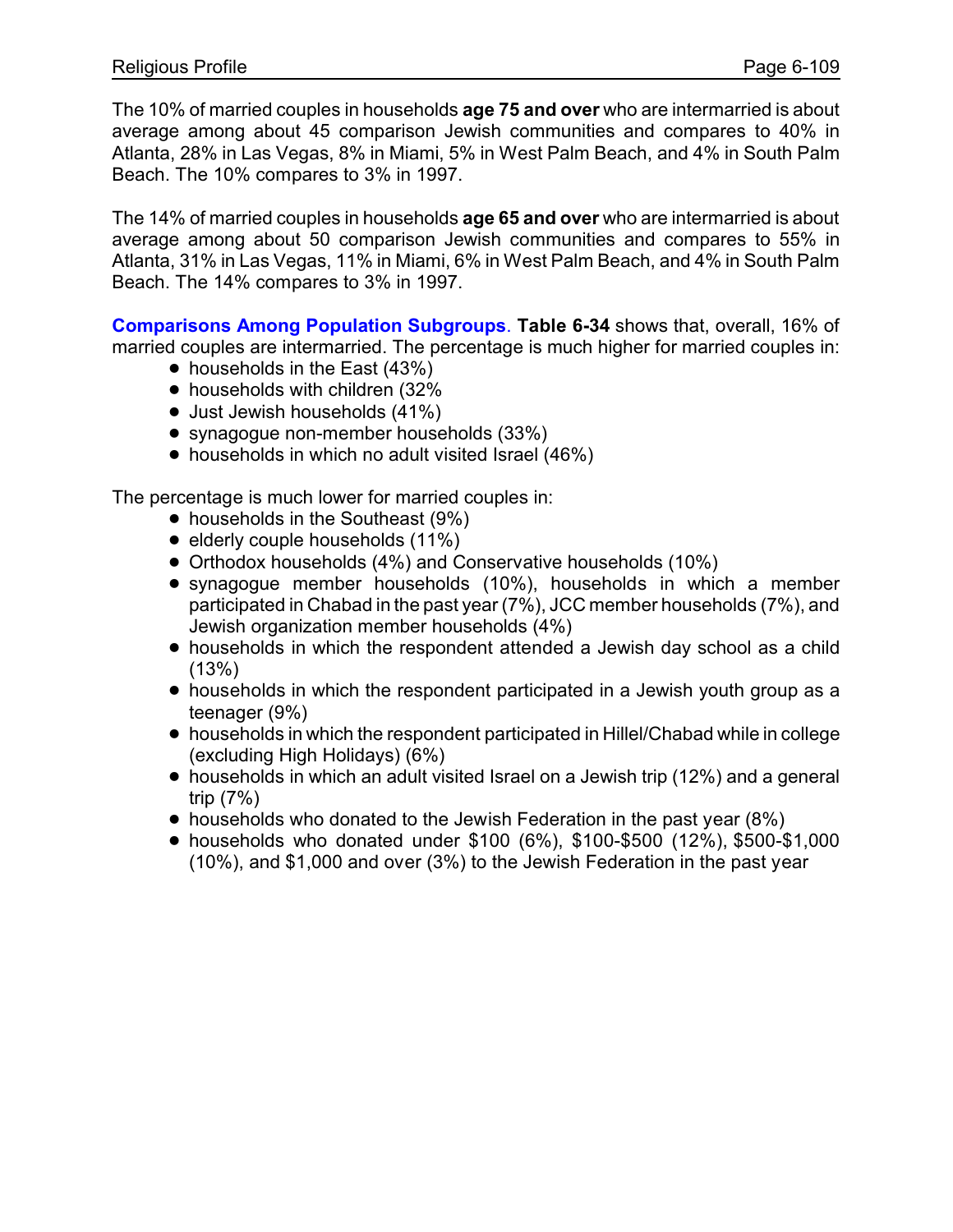|                                                                                                                                                                                                      | <b>TABLE 6-33</b><br><b>TYPES OF MARRIAGE BY AGE OF HEAD OF HOUSEHOLD</b> |        |        |        |        |        |  |  |  |
|------------------------------------------------------------------------------------------------------------------------------------------------------------------------------------------------------|---------------------------------------------------------------------------|--------|--------|--------|--------|--------|--|--|--|
| <b>BASE: MARRIED COUPLES IN JEWISH HOUSEHOLDS</b><br>(BASE ROWS B AND D: MARRIED BORN OR RAISED JEWISH PERSONS<br>IN JEWISH HOUSEHOLDS)<br>(BASE ROW C: MARRIED JEWISH PERSONS IN JEWISH HOUSEHOLDS) |                                                                           |        |        |        |        |        |  |  |  |
| <b>Type of Marriage</b>                                                                                                                                                                              | 35-49<br>50-64<br>65-74<br>$75+$<br>$65+$<br>All                          |        |        |        |        |        |  |  |  |
| <b>O</b> In-married<br>(2 Born or Raised Jews)                                                                                                                                                       | 62.3%                                                                     | 66.1%  | 67.5%  | 87.5%  | 75.4%  | 67.8%  |  |  |  |
| <b>@</b> Conversionary<br>In-married                                                                                                                                                                 | 6.9                                                                       | 9.3    | 16.0   | 2.1    | 10.5   | 9.0    |  |  |  |
| <b><sup>O</sup></b> Intermarried                                                                                                                                                                     | 30.8                                                                      | 24.6   | 16.5   | 10.4   | 14.1   | 23.2   |  |  |  |
| Total                                                                                                                                                                                                | 100.0%                                                                    | 100.0% | 100.0% | 100.0% | 100.0% | 100.0% |  |  |  |
| <b>Row A:</b><br><b>O Couples Conversion</b><br>Rate                                                                                                                                                 | 18.3%                                                                     | 27.4%  | 49.2%  | 16.8%  | 42.7%  | 28.0%  |  |  |  |
| <b>Row B:</b><br>Percentage of married born or<br>raised Jewish persons married to<br>persons not born or raised Jewish                                                                              | 23.2%                                                                     | 20.4%  | 19.4%  | 6.7%   | 14.0%  | 19.2%  |  |  |  |
| <b>Row C: Individual</b><br><b>Intermarriage Rate:</b><br>Percentage of married Jewish<br>persons married to persons not<br>currently Jewish                                                         | 18.2%                                                                     | 14.0%  | 9.0%   | 5.5%   | 7.6%   | 13.1%  |  |  |  |
| <b>Row D:</b><br>Percentage of married born or<br>raised Jewish persons married to<br>Jews-by-Choice                                                                                                 | 4.3%                                                                      | 5.6%   | 9.6%   | 1.1%   | 6.0%   | 5.4%   |  |  |  |
| Note: See page 6-106 for an explanation of $\bullet$ , $\bullet$ , $\bullet$ , and $\bullet$ .                                                                                                       |                                                                           |        |        |        |        |        |  |  |  |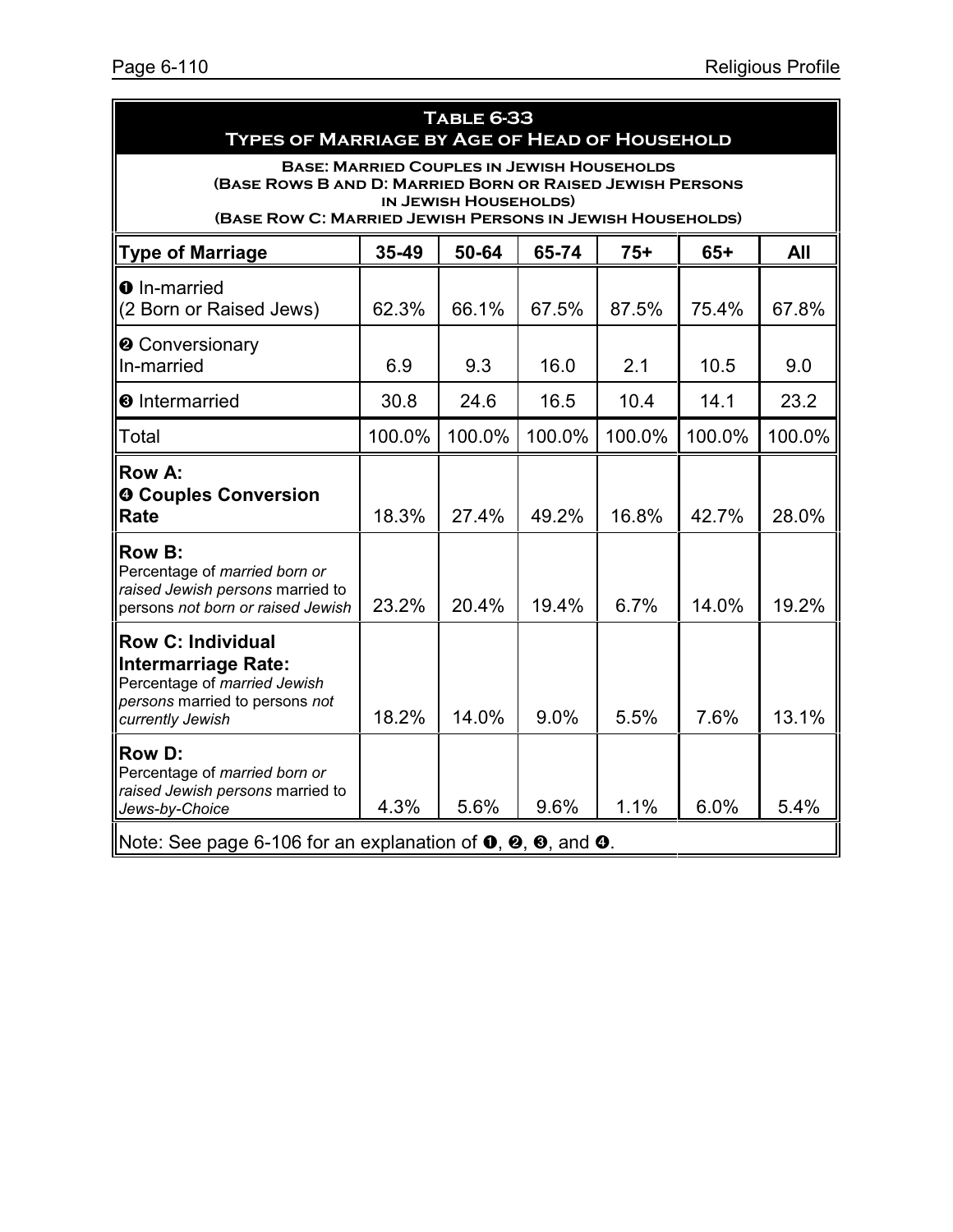|                                                     | <b>TABLE 6-34</b><br><b>TYPES OF MARRIAGE</b> |                           |                          |  |  |  |  |
|-----------------------------------------------------|-----------------------------------------------|---------------------------|--------------------------|--|--|--|--|
|                                                     | <b>BASE: MARRIED JEWISH HOUSEHOLDS</b>        |                           |                          |  |  |  |  |
| <b>In-married</b>                                   |                                               |                           |                          |  |  |  |  |
| <b>Population Subgroup</b>                          | 2 Born/<br><b>Raised</b><br>Jews<br>$\bf{0}$  | <b>Conversionary</b><br>❷ | <b>Intermarried</b><br>❸ |  |  |  |  |
| All                                                 | 67.8%                                         | 9.0                       | 23.2                     |  |  |  |  |
|                                                     | <b>GEOGRAPHIC AREA</b>                        |                           |                          |  |  |  |  |
| <b>Northwest</b>                                    | 70.8%                                         | 5.8                       | 23.4                     |  |  |  |  |
| East                                                | 39.3%                                         | 17.6                      | 43.1                     |  |  |  |  |
| <b>West Central</b>                                 | 62.3%                                         | 7.5                       | 30.2                     |  |  |  |  |
| Southeast                                           | 71.4%                                         | 19.2                      | 9.4                      |  |  |  |  |
| Southwest                                           | 76.4%                                         | 7.1                       | 16.5                     |  |  |  |  |
|                                                     | <b>LENGTH OF RESIDENCE IN BROWARD</b>         |                           |                          |  |  |  |  |
| $0 - 9$ years                                       | 65.1%                                         | 18.7                      | 16.2                     |  |  |  |  |
| 10 - 19 years                                       | 70.4%                                         | 7.4                       | 22.2                     |  |  |  |  |
| 20 or more years                                    | 67.4%                                         | 7.6                       | 25.0                     |  |  |  |  |
|                                                     | <b>HOUSEHOLD STRUCTURE</b>                    |                           |                          |  |  |  |  |
| Household with Children                             | 60.6%                                         | 7.6                       | 31.8                     |  |  |  |  |
| <b>Household with Only</b><br><b>Adult Children</b> | 68.1%                                         | 11.6                      | 20.3                     |  |  |  |  |
| Non-Elderly Couple                                  | 63.0%                                         | 8.1                       | 28.9                     |  |  |  |  |
| <b>Elderly Couple</b>                               | 78.5%                                         | 10.8                      | 10.7                     |  |  |  |  |
|                                                     | <b>HOUSEHOLD INCOME</b>                       |                           |                          |  |  |  |  |
| Under \$50,000                                      | 65.4%                                         | 8.4                       | 26.2                     |  |  |  |  |
| \$50 - \$100,000                                    | 63.3%                                         | 16.6                      | 20.1                     |  |  |  |  |
| $$100 - $200,000$                                   | 67.2%                                         | 4.7                       | 28.1                     |  |  |  |  |
| \$200,000 and over                                  | 66.0%                                         | 15.9                      | 18.1                     |  |  |  |  |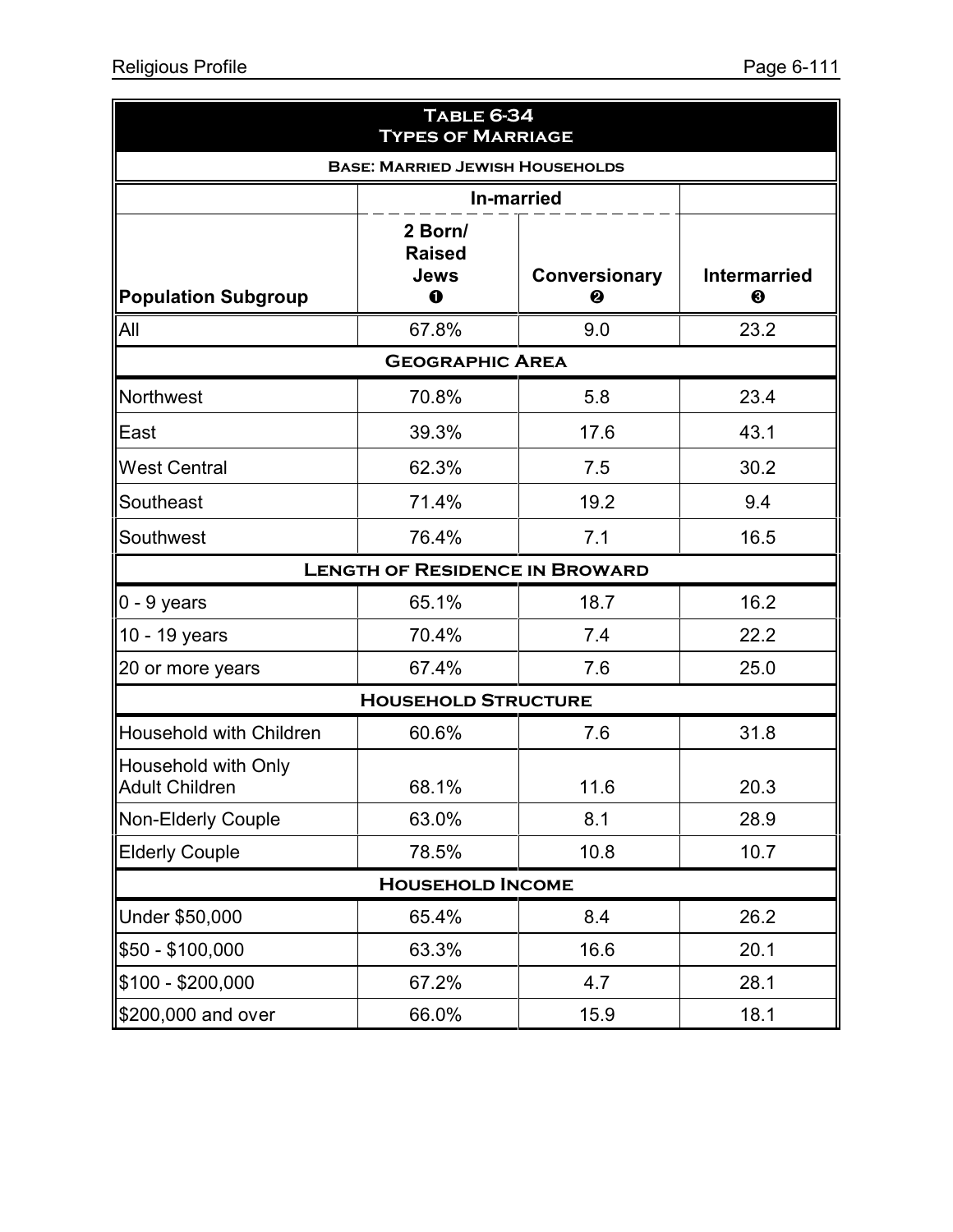| <b>TABLE 6-34</b><br><b>TYPES OF MARRIAGE</b>                                                                                       |                                         |                                                        |      |  |  |  |  |  |
|-------------------------------------------------------------------------------------------------------------------------------------|-----------------------------------------|--------------------------------------------------------|------|--|--|--|--|--|
| <b>BASE: MARRIED JEWISH HOUSEHOLDS</b>                                                                                              |                                         |                                                        |      |  |  |  |  |  |
| <b>In-married</b>                                                                                                                   |                                         |                                                        |      |  |  |  |  |  |
| 2 Born/<br><b>Raised</b><br>Jews<br><b>Intermarried</b><br><b>Conversionary</b><br><b>Population Subgroup</b><br>$\bf{0}$<br>❷<br>❸ |                                         |                                                        |      |  |  |  |  |  |
| All                                                                                                                                 | 67.8%                                   | 9.0                                                    | 23.2 |  |  |  |  |  |
|                                                                                                                                     | <b>JEWISH IDENTIFICATION</b>            |                                                        |      |  |  |  |  |  |
| Orthodox                                                                                                                            | 94.3%                                   | 1.5                                                    | 4.2  |  |  |  |  |  |
| Conservative                                                                                                                        | 80.5%                                   | 9.6                                                    | 9.9  |  |  |  |  |  |
| Reform                                                                                                                              | 71.4%                                   | 8.3                                                    | 20.3 |  |  |  |  |  |
| <b>Just Jewish</b>                                                                                                                  | 49.1%                                   | 10.2                                                   | 40.7 |  |  |  |  |  |
| <b>SYNAGOGUE MEMBERSHIP</b>                                                                                                         |                                         |                                                        |      |  |  |  |  |  |
| Member                                                                                                                              | 79.9%                                   | 10.5                                                   | 9.6  |  |  |  |  |  |
| Non-Member                                                                                                                          | 58.8%                                   | 7.8                                                    | 33.4 |  |  |  |  |  |
|                                                                                                                                     | <b>ATTENDED CHABAD IN THE PAST YEAR</b> |                                                        |      |  |  |  |  |  |
| Attended                                                                                                                            | 82.4%                                   | 10.5                                                   | 7.1  |  |  |  |  |  |
| Did Not Attend                                                                                                                      | 62.8%                                   | 8.5                                                    | 28.7 |  |  |  |  |  |
|                                                                                                                                     | <b>JCC MEMBERSHIP</b>                   |                                                        |      |  |  |  |  |  |
| Member                                                                                                                              | 87.3%                                   | 5.9                                                    | 6.8  |  |  |  |  |  |
| Non-Member                                                                                                                          | 65.0%                                   | 9.4                                                    | 25.6 |  |  |  |  |  |
|                                                                                                                                     | <b>JEWISH ORGANIZATION MEMBERSHIP</b>   |                                                        |      |  |  |  |  |  |
| Member                                                                                                                              | 92.8%                                   | 3.3                                                    | 3.9  |  |  |  |  |  |
| Non-Member                                                                                                                          | 61.1%                                   | 10.5                                                   | 28.4 |  |  |  |  |  |
|                                                                                                                                     |                                         | <b>RESPONDENT ATTENDED JEWISH EDUCATION AS A CHILD</b> |      |  |  |  |  |  |
| To Jewish Day School                                                                                                                | 76.7%                                   | 10.1                                                   | 13.2 |  |  |  |  |  |
| <b>To Supplemental School</b>                                                                                                       | 78.1%                                   | 5.5                                                    | 16.4 |  |  |  |  |  |
| → To Jewish Education                                                                                                               | 74.2%                                   | 7.1                                                    | 18.7 |  |  |  |  |  |
| <b>No</b>                                                                                                                           | 64.3%                                   | 6.8                                                    | 28.9 |  |  |  |  |  |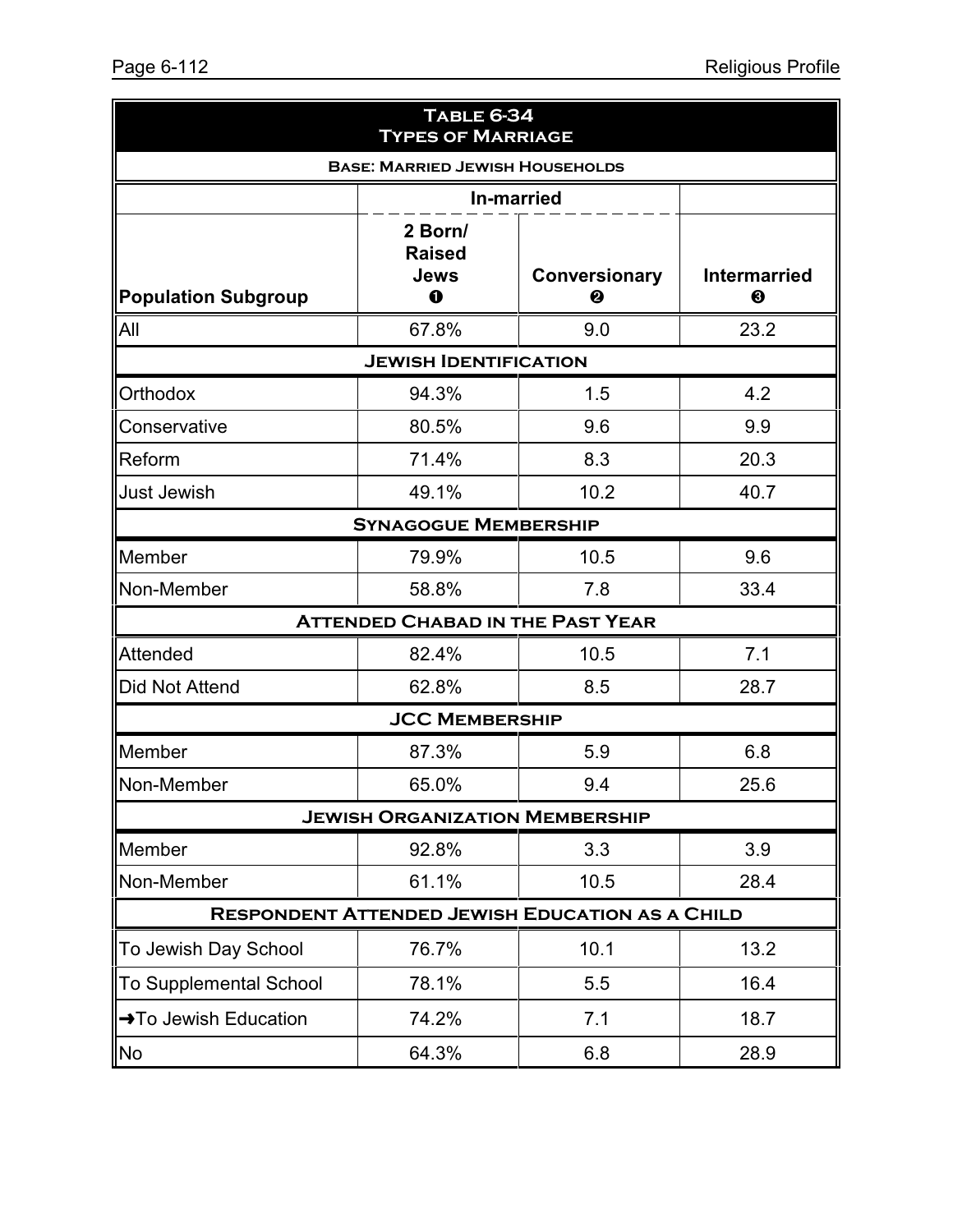| <b>TABLE 6-34</b><br><b>TYPES OF MARRIAGE</b>                                                 |                                                                          |                    |                          |  |  |  |  |  |  |
|-----------------------------------------------------------------------------------------------|--------------------------------------------------------------------------|--------------------|--------------------------|--|--|--|--|--|--|
| <b>BASE: MARRIED JEWISH HOUSEHOLDS</b>                                                        |                                                                          |                    |                          |  |  |  |  |  |  |
| <b>In-married</b>                                                                             |                                                                          |                    |                          |  |  |  |  |  |  |
| <b>Population Subgroup</b>                                                                    | 2 Born/<br><b>Raised</b><br>Jews<br>O                                    | Conversionary<br>❷ | <b>Intermarried</b><br>❸ |  |  |  |  |  |  |
| All                                                                                           | 67.8%                                                                    | 9.0                | 23.2                     |  |  |  |  |  |  |
|                                                                                               | <b>RESPONDENT ATTENDED OR WORKED AT JEWISH OVERNIGHT CAMP AS A CHILD</b> |                    |                          |  |  |  |  |  |  |
| To Overnight Camp                                                                             | 73.4%                                                                    | 7.4                | 19.2                     |  |  |  |  |  |  |
| <b>No</b>                                                                                     | 72.9%                                                                    | 6.9                | 20.2                     |  |  |  |  |  |  |
| <b>RESPONDENT PARTICIPATED IN JEWISH YOUTH GROUP AS A TEENAGER</b>                            |                                                                          |                    |                          |  |  |  |  |  |  |
| <b>Youth Group Participant</b>                                                                | 86.4%                                                                    | 5.1                | 8.5                      |  |  |  |  |  |  |
| <b>No</b>                                                                                     | 61.8%                                                                    | 8.8                | 29.4                     |  |  |  |  |  |  |
| <b>RESPONDENT PARTICIPATED IN HILLEL/CHABAD WHILE IN COLLEGE</b><br>(EXCLUDING HIGH HOLIDAYS) |                                                                          |                    |                          |  |  |  |  |  |  |
| <b>Hillel/Chabad Participant</b>                                                              | 89.4%                                                                    | 4.8                | 5.8                      |  |  |  |  |  |  |
| <b>No</b>                                                                                     | 67.6%                                                                    | 8.6                | 23.8                     |  |  |  |  |  |  |
|                                                                                               | <b>ANY ADULT VISITED ISRAEL</b>                                          |                    |                          |  |  |  |  |  |  |
| On Jewish Trip                                                                                | 79.0%                                                                    | 9.3                | 11.7                     |  |  |  |  |  |  |
| On General Trip                                                                               | 80.8%                                                                    | 11.8               | 7.4                      |  |  |  |  |  |  |
| No                                                                                            | 47.6%                                                                    | 6.2                | 46.2                     |  |  |  |  |  |  |
| <b>JEWISH FEDERATION MARKET SEGMENTS IN THE PAST YEAR</b>                                     |                                                                          |                    |                          |  |  |  |  |  |  |
| Donated to Federation                                                                         | 83.9%                                                                    | 8.0                | 8.1                      |  |  |  |  |  |  |
| Asked, Did Not Donate                                                                         | 61.7%                                                                    | 13.8               | 24.5                     |  |  |  |  |  |  |
| <b>Not Asked</b>                                                                              | 61.5%                                                                    | 8.9                | 29.6                     |  |  |  |  |  |  |
|                                                                                               | <b>DONATED TO JEWISH FEDERATION IN THE PAST YEAR</b>                     |                    |                          |  |  |  |  |  |  |
| Nothing                                                                                       | 61.6%                                                                    | 9.4                | 29.0                     |  |  |  |  |  |  |
| Under \$100                                                                                   | 87.5%                                                                    | 6.3                | 6.2                      |  |  |  |  |  |  |
| $$100 - $500$                                                                                 | 74.4%                                                                    | 13.5               | 12.1                     |  |  |  |  |  |  |
| $$500 - $1,000$                                                                               | 87.6%                                                                    | 2.7                | 9.7                      |  |  |  |  |  |  |
| \$1,000 and over                                                                              | 91.4%                                                                    | 5.4                | 3.2                      |  |  |  |  |  |  |
| Note: See page 6-106 for an explanation of $\mathbf{0}$ , $\mathbf{0}$ , and $\mathbf{0}$ .   |                                                                          |                    |                          |  |  |  |  |  |  |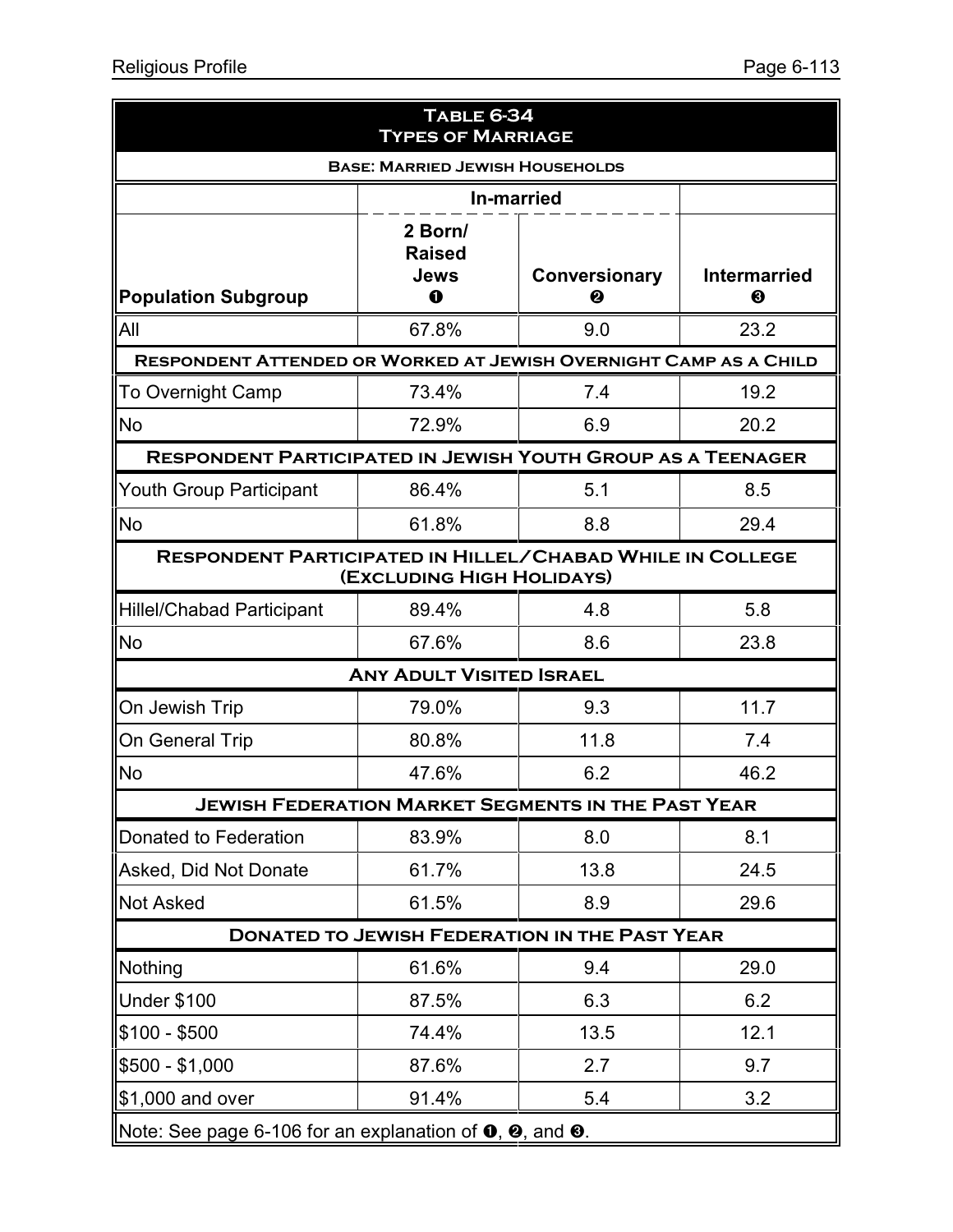| <b>TABLE 6-35</b><br><b>INTERMARRIAGE</b><br><b>COMMUNITY COMPARISONS</b> |      |                                                                |                                                                                 |                                                     |                         |                                                         |  |  |
|---------------------------------------------------------------------------|------|----------------------------------------------------------------|---------------------------------------------------------------------------------|-----------------------------------------------------|-------------------------|---------------------------------------------------------|--|--|
|                                                                           |      |                                                                | <b>Couples Rate:</b><br><b>Percentage of Married</b><br><b>Couples Who Are:</b> |                                                     |                         |                                                         |  |  |
|                                                                           |      | Rate:<br>Percentage<br>of Married                              |                                                                                 | <b>In-married</b>                                   |                         |                                                         |  |  |
| <b>Community</b>                                                          | Year | Jews<br><b>Who Are</b><br><b>Married to</b><br><b>Non-Jews</b> | Inter-<br>married<br>$\boldsymbol{\Theta}$                                      | 2 Born/<br><b>Raised</b><br><b>Jews</b><br>$\bf{0}$ | Conver-<br>sionary<br>❷ | <b>Couples</b><br><b>Conversion</b><br>Rate<br>$\bf{O}$ |  |  |
| Portland (ME)                                                             | 2007 | 44%                                                            | 61%                                                                             | 33                                                  | 6                       | 9%                                                      |  |  |
| East Bay                                                                  | 2011 | 44%                                                            | 61%                                                                             |                                                     | 39                      | <b>NA</b>                                               |  |  |
| <b>Seattle</b>                                                            | 2000 | 38%                                                            | 55%                                                                             | 35                                                  | 10                      | 15%                                                     |  |  |
| San Francisco                                                             | 2004 | 38%                                                            | 55%                                                                             | 40                                                  | 5                       | 8%                                                      |  |  |
| Denver                                                                    | 2007 | 36%                                                            | 53%                                                                             | 33                                                  | 14                      | 21%                                                     |  |  |
| Columbus                                                                  | 2013 | 35%                                                            | 52%                                                                             | 48                                                  |                         | <b>NA</b>                                               |  |  |
| <b>Atlanta</b>                                                            | 2006 | 33%                                                            | 50%<br>40<br>10                                                                 |                                                     | 17%                     |                                                         |  |  |
| <b>Las Vegas</b>                                                          | 2005 | 32%                                                            | 48%                                                                             | 46                                                  | 6                       | 12%                                                     |  |  |
| St. Louis                                                                 | 2014 | 32%                                                            | 48%                                                                             |                                                     | 52                      | <b>NA</b>                                               |  |  |
| Charlotte                                                                 | 1997 | 30%                                                            | 47%                                                                             | 44                                                  | 10                      | 18%                                                     |  |  |
| York                                                                      | 1999 | 29%                                                            | 46%                                                                             | 41                                                  | 14                      | 24%                                                     |  |  |
| Tucson                                                                    | 2002 | 30%                                                            | 46%                                                                             | 46                                                  | 8                       | 15%                                                     |  |  |
| <b>Boston</b>                                                             | 2005 | 30%                                                            | 46%                                                                             | 50                                                  | $\overline{4}$          | 9%                                                      |  |  |
| San Diego                                                                 | 2003 | 28%                                                            | 44%                                                                             | 45                                                  | 11                      | 20%                                                     |  |  |
| Jacksonville                                                              | 2002 | 28%                                                            | 44%                                                                             | 45                                                  | 11                      | 20%                                                     |  |  |
| Tidewater                                                                 | 2001 | 28%                                                            | 43%                                                                             | 45                                                  | 12                      | 22%                                                     |  |  |
| Washington                                                                | 2003 | 26%                                                            | 41%                                                                             | 52                                                  | 6                       | 13%                                                     |  |  |
| Phoenix                                                                   | 2002 | 25%                                                            | 40%                                                                             | 51                                                  | 9                       | 18%                                                     |  |  |
| St. Paul                                                                  | 2004 | 25%                                                            | 39%                                                                             | 49                                                  | 12                      | 24%                                                     |  |  |
| Cleveland                                                                 | 2011 | 23%                                                            | 38%                                                                             |                                                     | 62                      | <b>NA</b>                                               |  |  |
| San Antonio                                                               | 2007 | 23%                                                            | 37%                                                                             | 50                                                  | 13                      | 25%                                                     |  |  |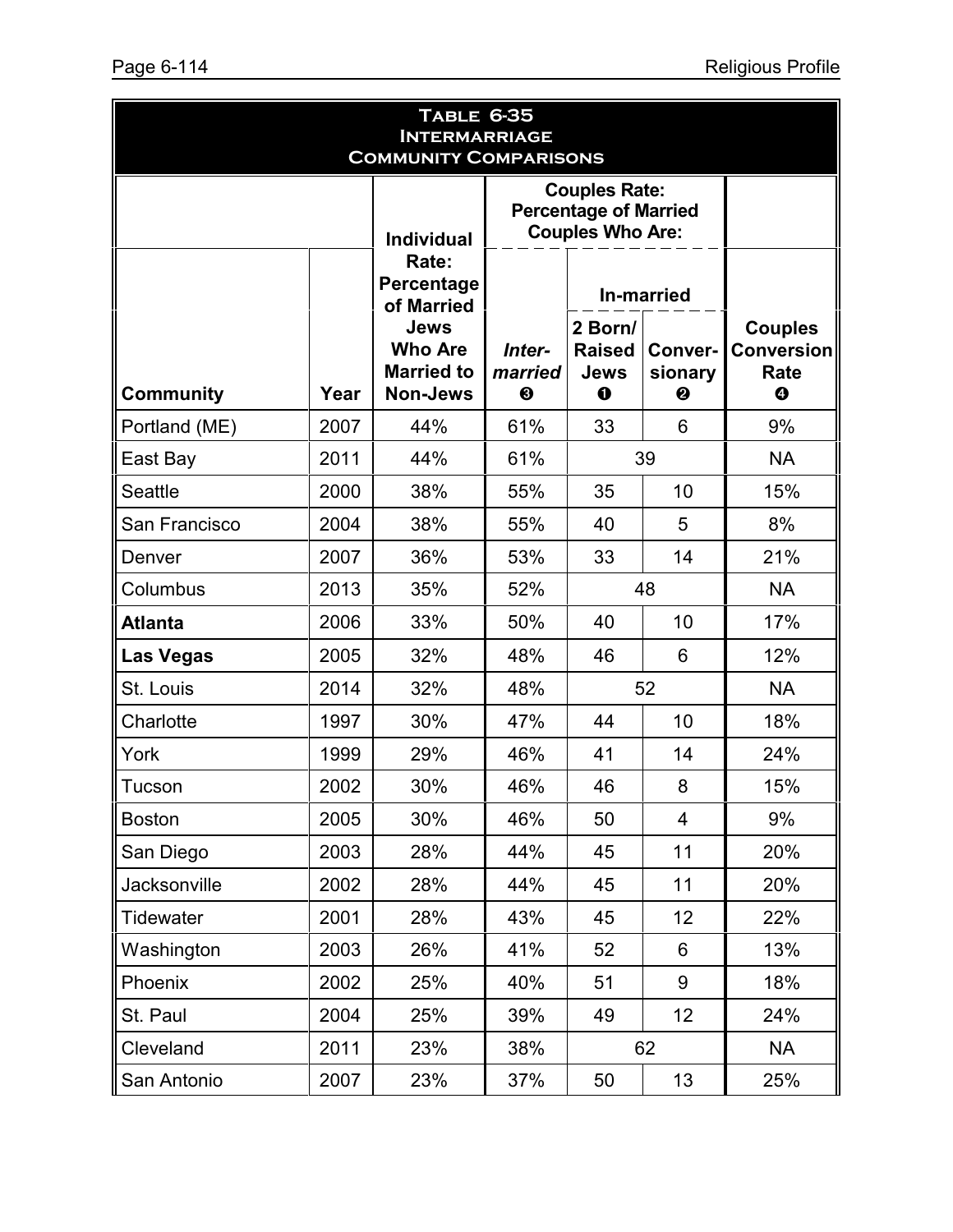| <b>TABLE 6-35</b><br><b>INTERMARRIAGE</b><br><b>COMMUNITY COMPARISONS</b> |      |                                                                       |                        |                                                                                 |                                |                                                         |  |  |
|---------------------------------------------------------------------------|------|-----------------------------------------------------------------------|------------------------|---------------------------------------------------------------------------------|--------------------------------|---------------------------------------------------------|--|--|
|                                                                           |      | <b>Individual</b>                                                     |                        | <b>Couples Rate:</b><br><b>Percentage of Married</b><br><b>Couples Who Are:</b> |                                |                                                         |  |  |
|                                                                           |      | Rate:<br>Percentage<br>of Married                                     |                        | <b>In-married</b>                                                               |                                |                                                         |  |  |
| <b>Community</b>                                                          | Year | <b>Jews</b><br><b>Who Are</b><br><b>Married to</b><br><b>Non-Jews</b> | Inter-<br>married<br>❸ | 2 Born/<br><b>Raised</b><br>Jews<br>$\bf{0}$                                    | <b>Conver-</b><br>sionary<br>❷ | <b>Couples</b><br><b>Conversion</b><br>Rate<br>$\bf{O}$ |  |  |
| Pittsburgh                                                                | 2002 | 22%                                                                   | 36%                    | 51                                                                              | 13                             | 27%                                                     |  |  |
| <b>Lehigh Valley</b>                                                      | 2007 | 22%                                                                   | 36%                    | 55                                                                              | 9                              | 21%                                                     |  |  |
| Cincinnati                                                                | 2008 | 20%                                                                   | 34%                    | 53                                                                              | 13                             | 27%                                                     |  |  |
| Richmond                                                                  | 1994 | 21%                                                                   | 34%                    | 56                                                                              | 10                             | 23%                                                     |  |  |
| Rhode Island                                                              | 2002 | 21%                                                                   | 34%                    | 59                                                                              | $\overline{7}$                 | 18%                                                     |  |  |
| New Haven                                                                 | 2010 | 21%                                                                   | 34%                    | 60                                                                              | 6                              | 16%                                                     |  |  |
| Harrisburg                                                                | 1994 | 20%                                                                   | 33%                    | 56                                                                              | 11                             | 26%                                                     |  |  |
| Chicago                                                                   | 2010 | 20%                                                                   | 33%                    | 57                                                                              | 10                             | 23%                                                     |  |  |
| Minneapolis                                                               | 2004 | 20%                                                                   | 33%                    | 59                                                                              | 8                              | 20%                                                     |  |  |
| Wilmington                                                                | 1995 | 19%                                                                   | 33%                    | 60                                                                              | $\overline{7}$                 | 18%                                                     |  |  |
| Westport                                                                  | 2000 | 20%                                                                   | 33%                    | 61                                                                              | 6                              | 16%                                                     |  |  |
| Orlando                                                                   | 1993 | 19%                                                                   | 32%                    | 59                                                                              | 9                              | 22%                                                     |  |  |
| Rochester                                                                 | 1999 | 17%                                                                   | 30%                    | 62                                                                              | 8                              | 22%                                                     |  |  |
| <b>Howard County</b>                                                      | 2010 | 17%                                                                   | 29%                    | 52                                                                              | 19                             | 40%                                                     |  |  |
| St. Petersburg                                                            | 1994 | 17%                                                                   | 29%                    | 58                                                                              | 14                             | 32%                                                     |  |  |
| Milwaukee                                                                 | 1996 | 16%                                                                   | 28%                    | 68                                                                              | $\overline{4}$                 | 12%                                                     |  |  |
| Philadelphia                                                              | 2009 | 16%                                                                   | 28%                    |                                                                                 | 72                             | <b>NA</b>                                               |  |  |
| Martin-St. Lucie                                                          | 1999 | 15%                                                                   | 27%                    | 62                                                                              | 12                             | 30%                                                     |  |  |
| <b>Atlantic County</b>                                                    | 2004 | 15%                                                                   | 26%                    | 68                                                                              | 6                              | 19%                                                     |  |  |
| <b>Buffalo</b>                                                            | 1995 | 15%                                                                   | 26%                    | 71                                                                              | 3                              | 10%                                                     |  |  |
| <b>BROWARD</b>                                                            | 2016 | 13%                                                                   | 23%                    | 68                                                                              | $\boldsymbol{\Theta}$          | 28%                                                     |  |  |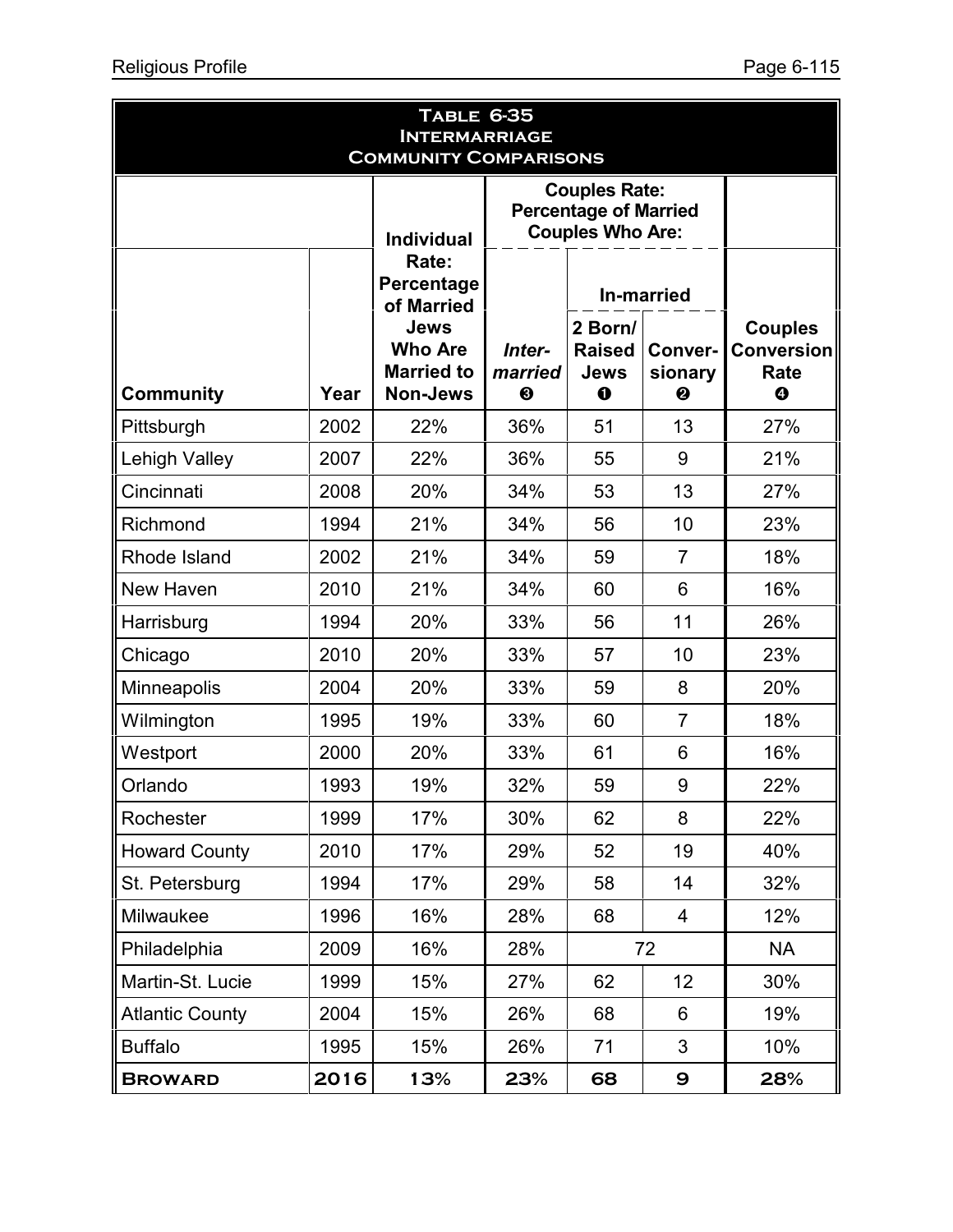| <b>TABLE 6-35</b><br><b>INTERMARRIAGE</b><br><b>COMMUNITY COMPARISONS</b>                                          |                   |                                                                       |                                                                                 |                                                     |                         |                                                         |  |  |  |
|--------------------------------------------------------------------------------------------------------------------|-------------------|-----------------------------------------------------------------------|---------------------------------------------------------------------------------|-----------------------------------------------------|-------------------------|---------------------------------------------------------|--|--|--|
|                                                                                                                    | <b>Individual</b> |                                                                       | <b>Couples Rate:</b><br><b>Percentage of Married</b><br><b>Couples Who Are:</b> |                                                     |                         |                                                         |  |  |  |
|                                                                                                                    |                   | Rate:<br>Percentage<br>of Married                                     |                                                                                 |                                                     | <b>In-married</b>       |                                                         |  |  |  |
| <b>Community</b>                                                                                                   | Year              | <b>Jews</b><br><b>Who Are</b><br><b>Married to</b><br><b>Non-Jews</b> | Inter-<br>married<br>$\boldsymbol{\Theta}$                                      | 2 Born/<br><b>Raised</b><br><b>Jews</b><br>$\bf{0}$ | Conver-<br>sionary<br>❷ | <b>Couples</b><br><b>Conversion</b><br>Rate<br>$\bf{Q}$ |  |  |  |
| Hartford                                                                                                           | 2000              | 13%                                                                   | 23%                                                                             | 69                                                  | 8                       | 27%                                                     |  |  |  |
| Los Angeles                                                                                                        | 1997              | 13%                                                                   | 23%                                                                             | 71                                                  | 6                       | 20%                                                     |  |  |  |
| <b>New York</b>                                                                                                    | 2011              | 12%                                                                   | 22%                                                                             | 72                                                  | 6                       | 23%                                                     |  |  |  |
| <b>Baltimore</b>                                                                                                   | 2010              | 11%                                                                   | 20%                                                                             | 71                                                  | 9                       | 31%                                                     |  |  |  |
| Sarasota                                                                                                           | 2001              | 11%                                                                   | 20%                                                                             | 76                                                  | $\overline{4}$          | 17%                                                     |  |  |  |
| Palm Springs                                                                                                       | 1998              | 10%                                                                   | 19%                                                                             |                                                     | 81                      | <b>NA</b>                                               |  |  |  |
| <b>Broward</b>                                                                                                     | 1997              | 10%                                                                   | 18%                                                                             | 78                                                  | $\overline{\mathbf{4}}$ | 19%                                                     |  |  |  |
| Bergen                                                                                                             | 2001              | 10%                                                                   | 17%                                                                             | 78                                                  | 5                       | 23%                                                     |  |  |  |
| Monmouth                                                                                                           | 1997              | 9%                                                                    | 17%                                                                             | 81                                                  | 3                       | 15%                                                     |  |  |  |
| <b>Miami</b>                                                                                                       | 2014              | 9%                                                                    | 16%                                                                             | 74                                                  | 9                       | 37%                                                     |  |  |  |
| Detroit                                                                                                            | 2005              | 9%                                                                    | 16%                                                                             | 76                                                  | 8                       | 33%                                                     |  |  |  |
| <b>W Palm Beach</b>                                                                                                | 2005              | 9%                                                                    | 16%                                                                             | 79                                                  | 5                       | 22%                                                     |  |  |  |
| Middlesex                                                                                                          | 2008              | 7%                                                                    | 14%                                                                             | 84                                                  | $\overline{2}$          | 14%                                                     |  |  |  |
| <b>S Palm Beach</b>                                                                                                | 2005              | 5%                                                                    | 9%                                                                              | 88                                                  | 3                       | 24%                                                     |  |  |  |
| <b>NJPS</b>                                                                                                        | 2000              | 31%                                                                   | 48%                                                                             |                                                     | 52                      | <b>NA</b>                                               |  |  |  |
| Note: See page 6-106 for an explanation of $\mathbf{0}, \mathbf{\Theta}, \mathbf{\Theta},$ and $\mathbf{\Theta}$ . |                   |                                                                       |                                                                                 |                                                     |                         |                                                         |  |  |  |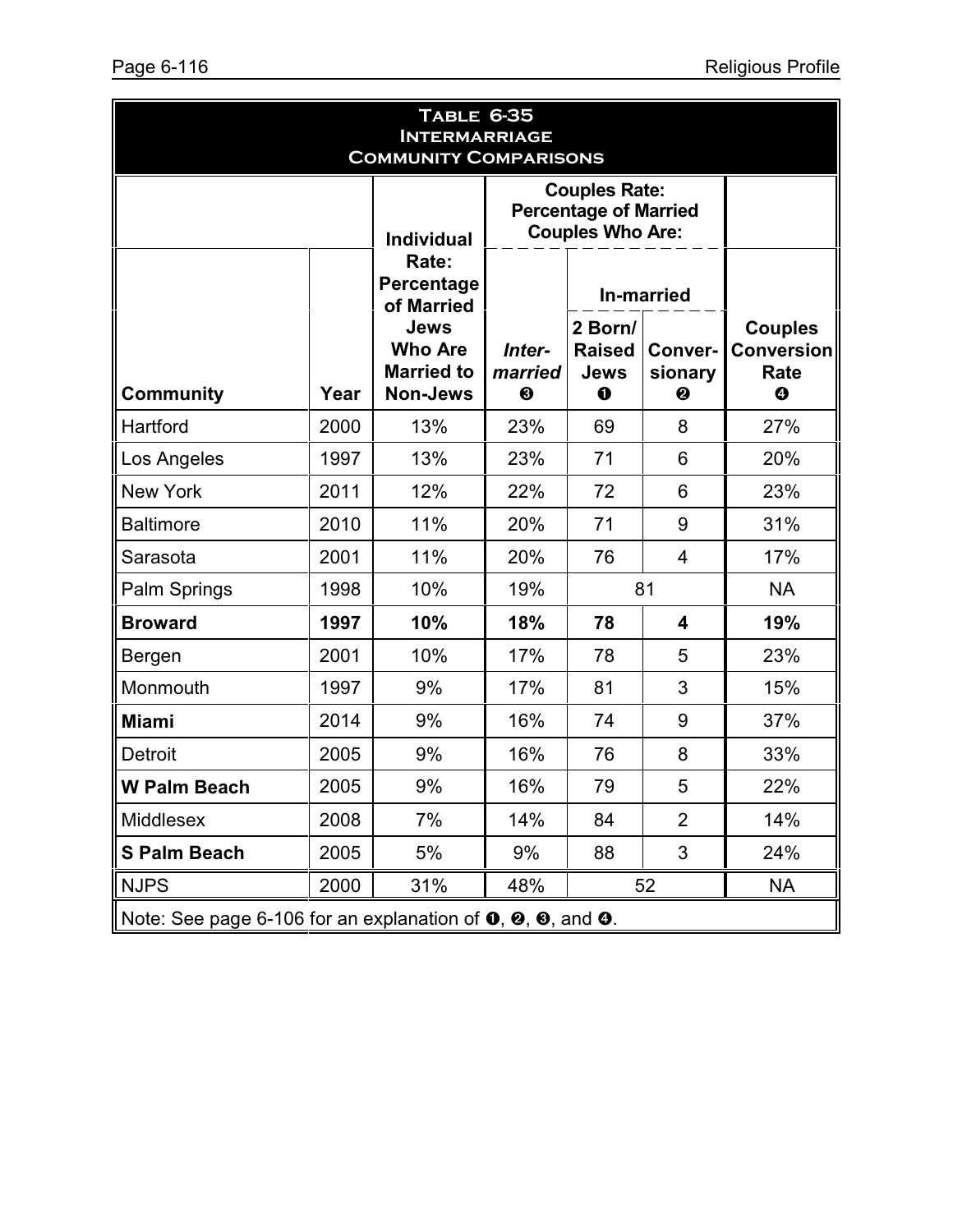| <b>TABLE 6-36</b><br><b>COUPLES INTERMARRIAGE RATE BY AGE OF HEAD OF HOUSEHOLD</b><br><b>COMMUNITY COMPARISONS</b> |      |                    |           |       |       |           |       |     |  |  |
|--------------------------------------------------------------------------------------------------------------------|------|--------------------|-----------|-------|-------|-----------|-------|-----|--|--|
| <b>BASE: MARRIED COUPLES IN JEWISH HOUSEHOLDS</b>                                                                  |      |                    |           |       |       |           |       |     |  |  |
| <b>Community</b>                                                                                                   | Year | <b>Under</b><br>35 | $35 - 49$ | 50-64 | 65-74 | $75+$     | $65+$ | All |  |  |
| Columbus                                                                                                           | 2013 | <b>NA</b>          | 76%       | 45%   | 33%   | 17%       | 30%   | 52% |  |  |
| Las Vegas                                                                                                          | 2005 | 33%                | 71%       | 47%   | 32%   | 28%       | 31%   | 48% |  |  |
| East Bay                                                                                                           | 2011 | 78%                | 67%       | 56%   | 58%   | 36%       | 50%   | 61% |  |  |
| Portland (ME)                                                                                                      | 2007 | <b>NA</b>          | 65%       | 64%   | 32%   | 30%       | 31%   | 61% |  |  |
| Tucson                                                                                                             | 2002 | 44%                | 63%       | 51%   | 23%   | 20%       | 21%   | 46% |  |  |
| Denver                                                                                                             | 2007 | 70%                | 62%       | 47%   | 41%   | 14%       | 34%   | 53% |  |  |
| Charlotte                                                                                                          | 1997 | 43%                | 62%       | 27%   | 14%   | <b>NA</b> | 16%   | 47% |  |  |
| St. Louis                                                                                                          | 2014 | 66%                | 60%       | 52%   | 34%   | 9%        | 24%   | 48% |  |  |
| Phoenix                                                                                                            | 2002 | 34%                | 60%       | 42%   | 22%   | 17%       | 19%   | 40% |  |  |
| San Diego                                                                                                          | 2003 | 51%                | 59%       | 37%   | 34%   | 9%        | 22%   | 44% |  |  |
| York                                                                                                               | 1999 | 74%                | 56%       | 28%   | 14%   | 43%       | 29%   | 46% |  |  |
| Sarasota                                                                                                           | 2001 | <b>NA</b>          | 55%       | 24%   | 8%    | 10%       | 9%    | 20% |  |  |
| Chicago                                                                                                            | 2010 | 24%                | 54%       | 29%   | 11%   | 18%       | 14%   | 33% |  |  |
| <b>Atlanta</b>                                                                                                     | 2006 | 62%                | 51%       | 42%   | 64%   | 40%       | 55%   | 50% |  |  |
| <b>St. Paul</b>                                                                                                    | 2004 | 48%                | 51%       | 34%   | 12%   | 14%       | 13%   | 39% |  |  |
| Jacksonville                                                                                                       | 2002 | 44%                | 51%       | 49%   | 34%   | 24%       | 29%   | 44% |  |  |
| Washington                                                                                                         | 2003 | 53%                | 49%       | 32%   | 27%   | 37%       | 32%   | 41% |  |  |
| Pittsburgh                                                                                                         | 2002 | 59%                | 48%       | 33%   | 12%   | 12%       | 12%   | 36% |  |  |
| Rhode Island                                                                                                       | 2002 | 40%                | 48%       | 37%   | 17%   | 13%       | 15%   | 34% |  |  |
| Rochester                                                                                                          | 1999 | 36%                | 48%       | 22%   | 6%    | 11%       | 7%    | 30% |  |  |
| Martin-St. Lucie                                                                                                   | 1999 | <b>NA</b>          | 48%       | 35%   | 18%   | 7%        | 15%   | 27% |  |  |
| Cincinnati                                                                                                         | 2008 | 42%                | 45%       | 31%   | 39%   | 9%        | 28%   | 34% |  |  |
| ∥W Palm Beach                                                                                                      | 2005 | 42%                | 45%       | 24%   | 6%    | 5%        | 6%    | 16% |  |  |
| New Haven                                                                                                          | 2010 | <b>NA</b>          | 45%       | 39%   | 25%   | 13%       | 19%   | 34% |  |  |
| Minneapolis                                                                                                        | 2004 | 52%                | 43%       | 26%   | 20%   | 7%        | 14%   | 33% |  |  |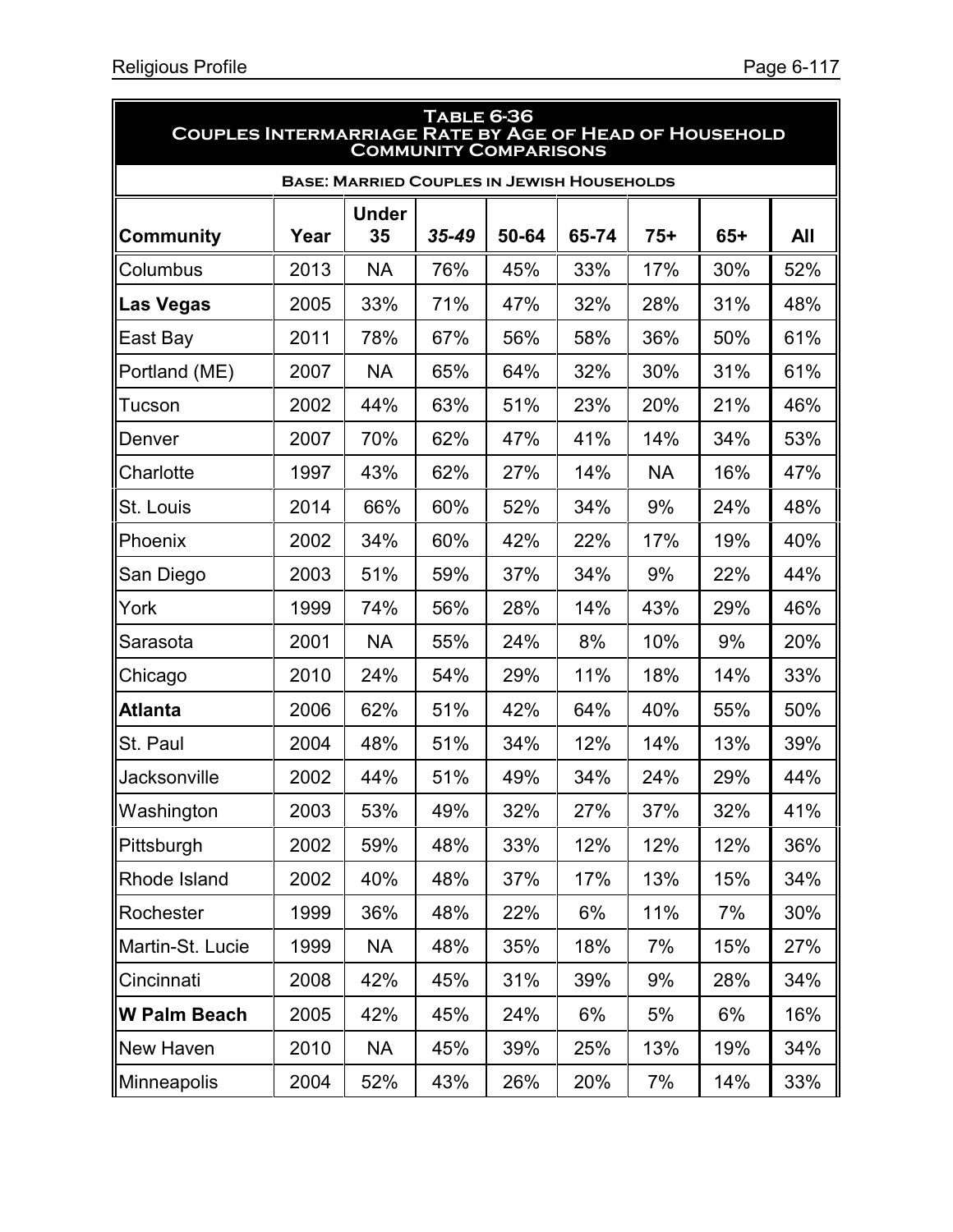5

| <b>TABLE 6-36</b><br><b>COUPLES INTERMARRIAGE RATE BY AGE OF HEAD OF HOUSEHOLD</b><br><b>COMMUNITY COMPARISONS</b> |      |                    |           |       |           |           |           |     |  |
|--------------------------------------------------------------------------------------------------------------------|------|--------------------|-----------|-------|-----------|-----------|-----------|-----|--|
| <b>BASE: MARRIED COUPLES IN JEWISH HOUSEHOLDS</b>                                                                  |      |                    |           |       |           |           |           |     |  |
| Community                                                                                                          | Year | <b>Under</b><br>35 | $35 - 49$ | 50-64 | 65-74     | $75+$     | $65+$     | All |  |
| Cleveland                                                                                                          | 2011 | <b>NA</b>          | 42%       | 40%   | 52%       | 14%       | 36%       | 38% |  |
| Lehigh Valley                                                                                                      | 2007 | 56%                | 41%       | 37%   | 25%       | 21%       | 23%       | 36% |  |
| Wilmington                                                                                                         | 1995 | 54%                | 41%       | 18%   | 10%       | 6%        | 7%        | 33% |  |
| <b>Atlantic County</b>                                                                                             | 2004 | <b>NA</b>          | 41%       | 27%   | 23%       | $0\%$     | 14%       | 26% |  |
| Richmond                                                                                                           | 1994 | 63%                | 40%       | 20%   | 6%        | 14%       | 10%       | 34% |  |
| Tidewater                                                                                                          | 2001 | 93%                | 37%       | 42%   | 11%       | 6%        | 8%        | 43% |  |
| Harrisburg                                                                                                         | 1994 | 51%                | 37%       | 30%   | 10%       | 3%        | 8%        | 33% |  |
| Milwaukee                                                                                                          | 1996 | 36%                | 37%       | 27%   | 7%        | 21%       | 11%       | 28% |  |
| <b>Broward</b>                                                                                                     | 1997 | 57%                | 36%       | 20%   | 4%        | 3%        | 3%        | 18% |  |
| St. Petersburg                                                                                                     | 1994 | 47%                | 36%       | 31%   | 16%       | 9%        | 14%       | 29% |  |
| San Antonio                                                                                                        | 2007 | 33%                | 35%       | 43%   | 36%       | 26%       | 32%       | 37% |  |
| Westport                                                                                                           | 2000 | 50%                | 32%       | 35%   | 33%       | 6%        | 23%       | 33% |  |
| <b>BROWARD</b>                                                                                                     | 2016 | <b>NA</b>          | 31%       | 25%   | 17%       | 10%       | 14%       | 23% |  |
| Orlando                                                                                                            | 1993 | 58%                | 31%       | 33%   | <b>NA</b> | <b>NA</b> | 13%       | 32% |  |
| Hartford                                                                                                           | 2000 | 43%                | 29%       | 23%   | 10%       | 12%       | 11%       | 23% |  |
| <b>New York</b>                                                                                                    | 2011 | 14%                | 29%       | 24%   | 19%       | 12%       | 15%       | 22% |  |
| <b>Howard County</b>                                                                                               | 2010 | <b>NA</b>          | 29%       | 33%   | <b>NA</b> | <b>NA</b> | 18%       | 29% |  |
| <b>Middlesex</b>                                                                                                   | 2008 | 26%                | 27%       | 15%   | 7%        | 3%        | 5%        | 14% |  |
| <b>S Palm Beach</b>                                                                                                | 2005 | 42%                | 26%       | 14%   | 5%        | 4%        | 4%        | 9%  |  |
| <b>Baltimore</b>                                                                                                   | 2010 | 15%                | 26%       | 27%   | 13%       | 7%        | 11%       | 20% |  |
| <b>Miami</b>                                                                                                       | 2014 | 19%                | 25%       | 15%   | 13%       | 8%        | 11%       | 16% |  |
| Bergen                                                                                                             | 2001 | 25%                | 24%       | 12%   | 11%       | 11%       | 11%       | 17% |  |
| Monmouth                                                                                                           | 1997 | 32%                | 22%       | 10%   | 7%        | 10%       | 8%        | 17% |  |
| Detroit                                                                                                            | 2005 | 22%                | 18%       | 19%   | 10%       | 10%       | 10%       | 16% |  |
| Palm Springs                                                                                                       | 1998 | 53%                |           | 25%   | 4%        | <b>NA</b> | 4%        | 19% |  |
| <b>NJPS</b>                                                                                                        | 2000 | 59%                | 58%       | 46%   | 24%       | 19%       | <b>NA</b> | 48% |  |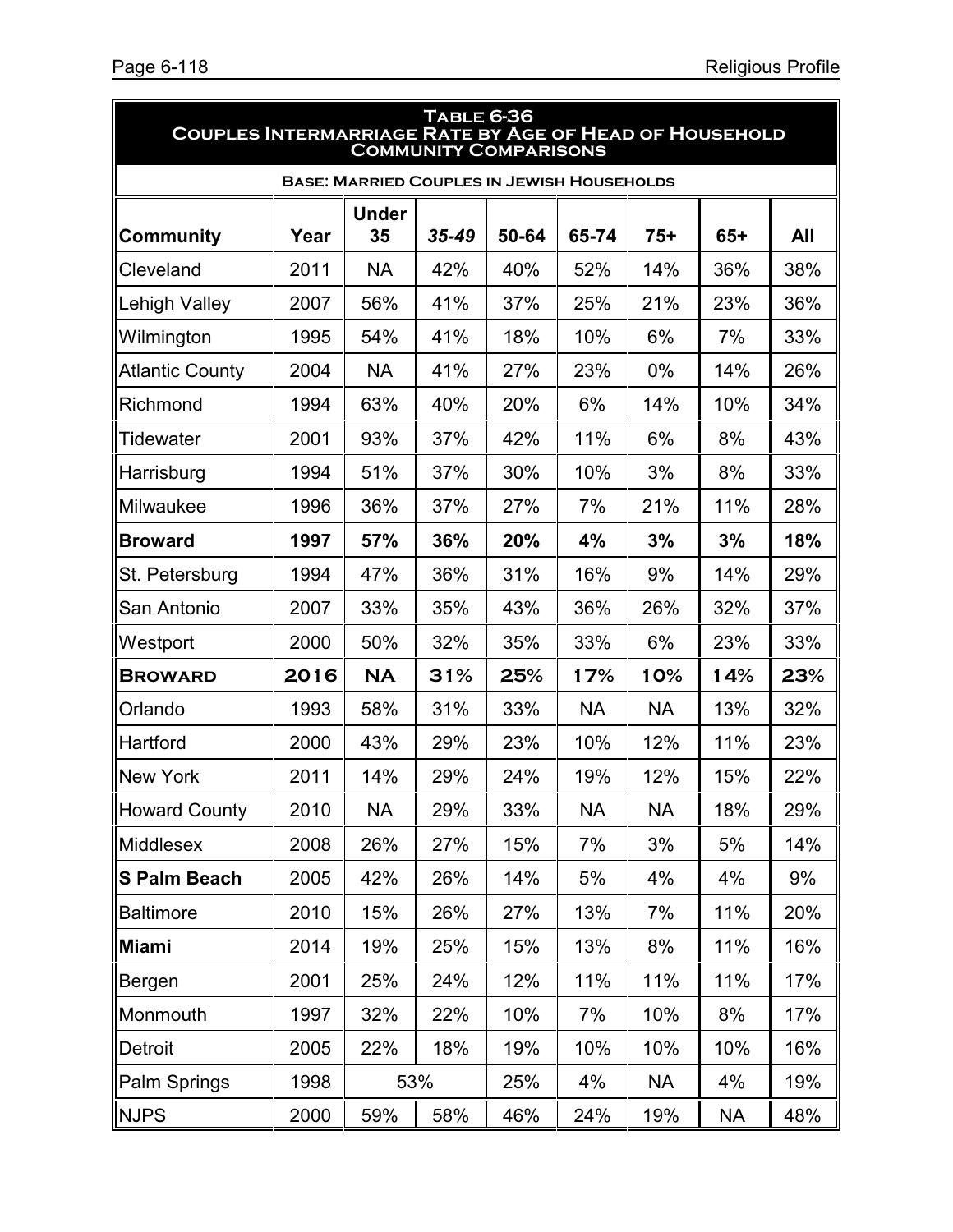## **Religion of Children in Jewish Households**

**T able 6-37** shows that 46% of *children age 0-17 in intermarried households* in Broward are being raised Jewish only; 21%, part Jewish; and 33%, non-Jewish. Note that respondents identified each child in their household as being raised Jewish, part Jewish, or non-Jewish.

**Table 6-38** shows that 76% of *Jewish children age 0-17 in married households* are being raised in in-married households; 8%, in conversionary in-married households; and 16%, in intermarried households. Note that while part Jewish children are included as Jewish in many sections of this report, **Table 6-38** reports the results for children being raised Jewish only so as to be comparable to the other communities.

**Table 6-39** shows that 68% of *children age 0-17 in Jewish households* are being raised Jewish. Again, to be comparable to other communities, the 68% refers only to children being raised as Jewish only.

**Community Comparisons**. **Table 6-37** shows that the 46% of **children in intermarried households whoare being raised Jewish** is above average among about 50 comparison Jewish communities and compares to 75% in South Palm Beach, 46% in Miami, 42% in Las Vegas, 39% in Atlanta, and 34% in West Palm Beach. The 46% compares to 43% in 1997.

**Table 6-38** shows that the 16% of **Jewish children in married households who are being raised in intermarried households** is below average among about 50 comparison Jewish communities and compares to 46% in Las Vegas, 27% in West Palm Beach, 25% in Atlanta, 19% in South Palm Beach, and 9% in Miami. The 16% compares to 23% in 1997.

The 8% of **Jewish children in married households who are being raised in conversionary in-married households** is below average among about 45 comparison Jewish communities and compares to 16% in West Palm Beach, 15% in Atlanta, 11% in both Miami and Las Vegas, and 9% in South Palm Beach. The 8% compares to 10% in 1997.

**Table 6-39** shows that the 76% of **children in Jewish households who are being raised Jewish** is about average among about 50 comparison Jewish communities and compares to 93% in Miami, 92% in South Palm Beach, 74% in Atlanta, 67% in West Palm Beach, and 56% in Las Vegas. The 76% compares to 77% in 1997.

The community comparisons should be treated with caution due to differences in how the information about the religion of children in Jewish households is queried among the various communities. Some communities include "no religion," "undecided," and "part Jewish" as possible responses while others do not, which affects the comparability of the results. In some cases these possible responses are read to the respondent, while in other cases they are not read to the respondent and are reported only if the respondent volunteers the information.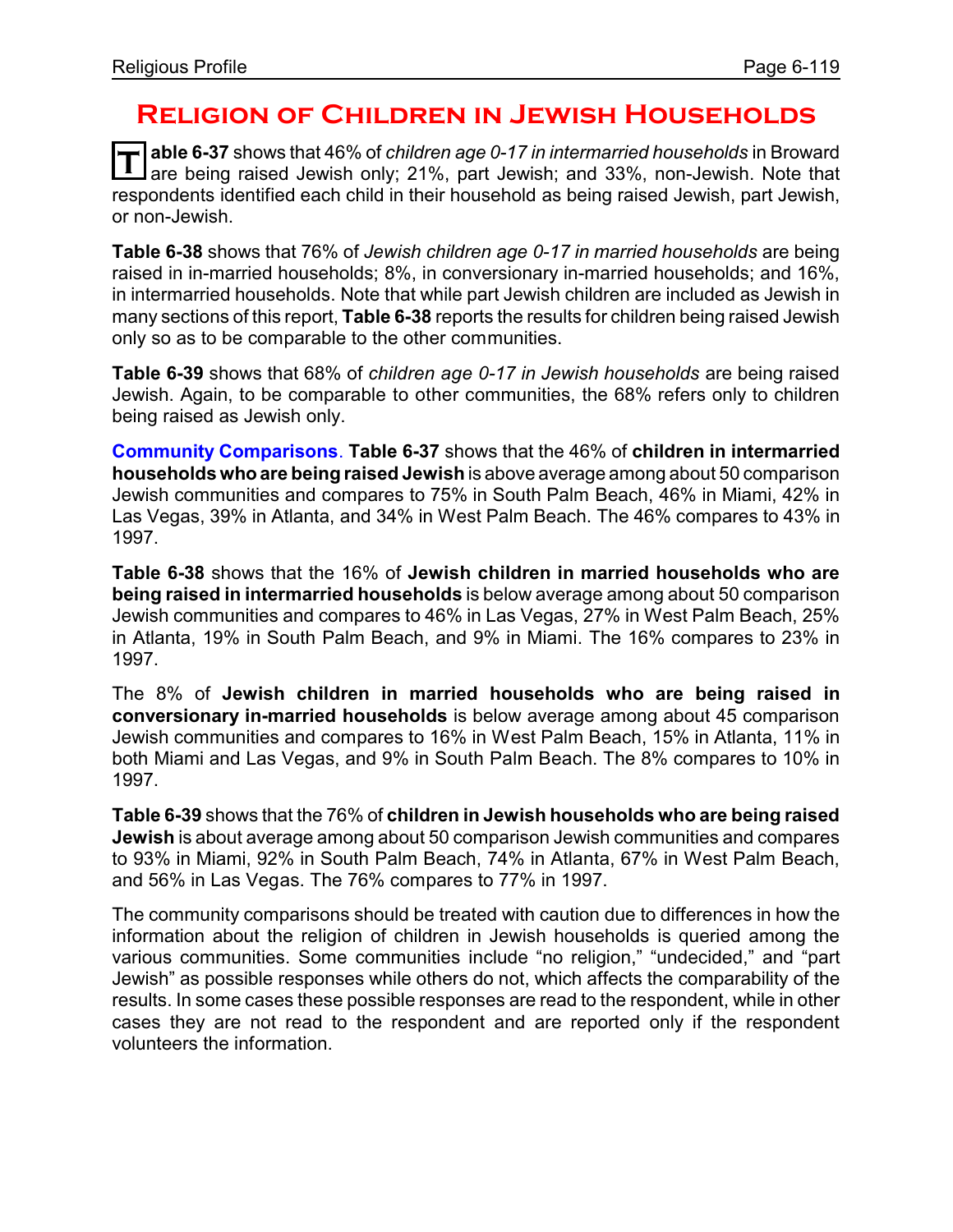ä

| <b>TABLE 6-37</b><br><b>RELIGION OF CHILDREN BEING RAISED IN INTERMARRIED HOUSEHOLDS</b><br><b>COMMUNITY COMPARISONS</b> |      |        |                 |                       |                                 |  |  |  |  |
|--------------------------------------------------------------------------------------------------------------------------|------|--------|-----------------|-----------------------|---------------------------------|--|--|--|--|
| <b>BASE: CHILDREN AGE 0-17 IN INTERMARRIED HOUSEHOLDS</b>                                                                |      |        |                 |                       |                                 |  |  |  |  |
| <b>Community</b>                                                                                                         | Year | Jewish | Part<br>Jewish  | Non-<br><b>Jewish</b> | Other Responses <sup>1</sup>    |  |  |  |  |
| <b>S Palm Beach</b>                                                                                                      | 2005 | 75%    | 11              | 14                    |                                 |  |  |  |  |
| Sarasota                                                                                                                 | 2001 | 74%    | 9               | 17                    |                                 |  |  |  |  |
| <b>Howard County</b>                                                                                                     | 2010 | 62%    | 17              | 4                     | 17% Undecided                   |  |  |  |  |
| <b>Atlantic County</b>                                                                                                   | 2004 | 60%    | 17              | 23                    |                                 |  |  |  |  |
| Cincinnati                                                                                                               | 2008 | 60%    | $\overline{7}$  | 11                    | 18% No Religion<br>4% Undecided |  |  |  |  |
| <b>Boston</b>                                                                                                            | 2005 | 60%    | $\overline{4}$  | 8                     | 28% No Religion                 |  |  |  |  |
| Hartford                                                                                                                 | 2000 | 59%    | 15              | 26                    |                                 |  |  |  |  |
| Bergen                                                                                                                   | 2001 | 59%    | 8               | 33                    |                                 |  |  |  |  |
| Harrisburg                                                                                                               | 1994 | 57%    | 43              |                       |                                 |  |  |  |  |
| Westport                                                                                                                 | 2000 | 56%    | 10              | 34                    |                                 |  |  |  |  |
| Chicago                                                                                                                  | 2010 | 49%    | 26              | 9                     | 15% No Religion<br>1% Undecided |  |  |  |  |
| <b>Jacksonville</b>                                                                                                      | 2002 | 49%    | 11              | 40                    |                                 |  |  |  |  |
| Portland (ME)                                                                                                            | 2007 | 47%    | 26              | 27                    |                                 |  |  |  |  |
| <b>BROWARD</b>                                                                                                           | 2016 | 46%    | 21              | 33                    |                                 |  |  |  |  |
| <b>Miami</b>                                                                                                             | 2014 | 46%    | 30              | 24                    |                                 |  |  |  |  |
| Tucson                                                                                                                   | 2002 | 45%    | 26              | 29                    |                                 |  |  |  |  |
| Washington                                                                                                               | 2003 | 45%    | 14              | 41                    |                                 |  |  |  |  |
| <b>Tidewater</b>                                                                                                         | 2001 | 45%    | 9               | 46                    |                                 |  |  |  |  |
| New Haven                                                                                                                | 2010 | 43%    | 22              | 35                    |                                 |  |  |  |  |
| <b>Broward</b>                                                                                                           | 1997 | 43%    | 14              | 43                    |                                 |  |  |  |  |
| York                                                                                                                     | 1999 | 43%    | 10              | 47                    |                                 |  |  |  |  |
| Los Angeles                                                                                                              | 1997 | 43%    | 57              |                       |                                 |  |  |  |  |
| <b>Las Vegas</b>                                                                                                         | 2005 | 42%    | 12 <sub>2</sub> | 46                    |                                 |  |  |  |  |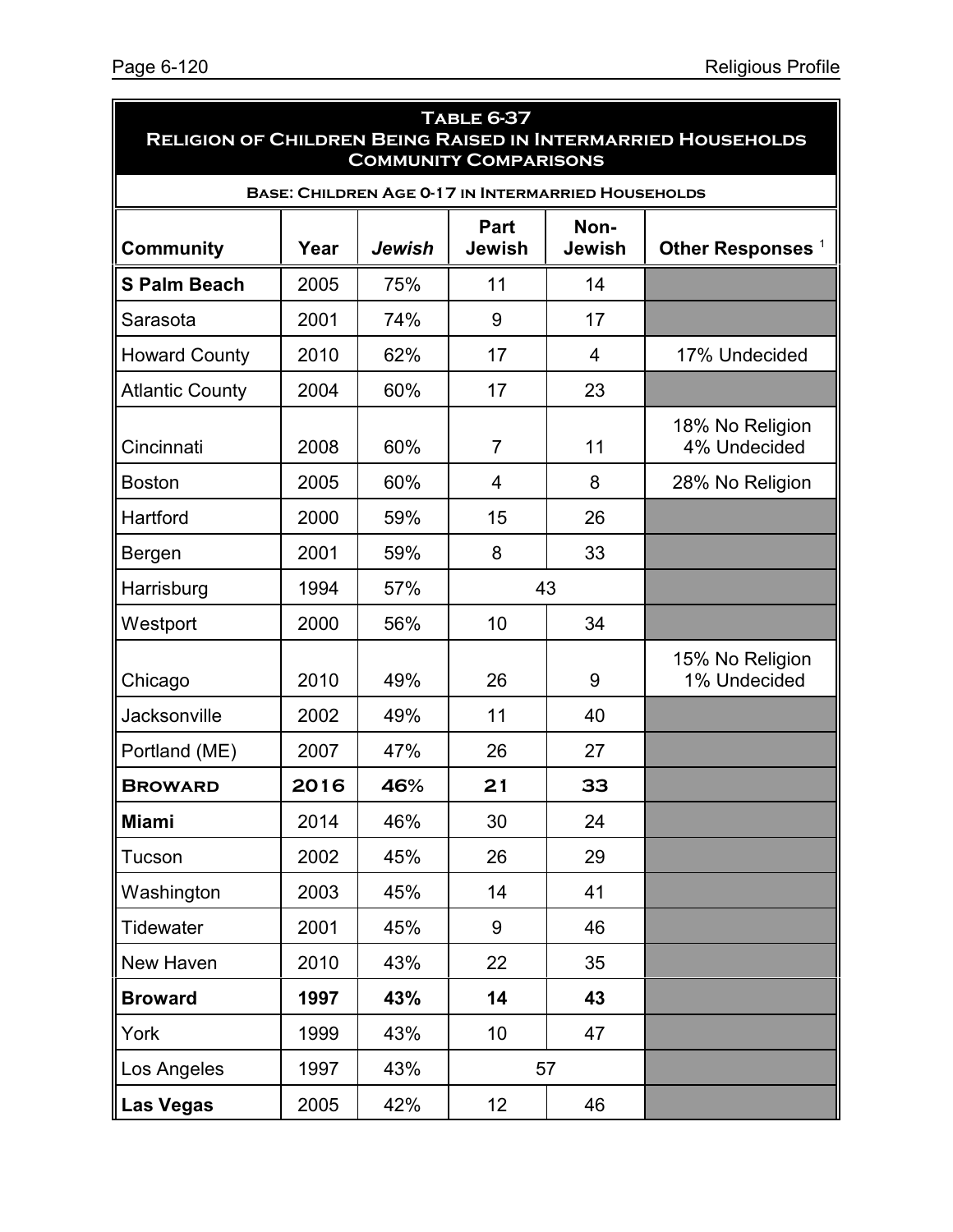| <b>TABLE 6-37</b><br><b>RELIGION OF CHILDREN BEING RAISED IN INTERMARRIED HOUSEHOLDS</b><br><b>COMMUNITY COMPARISONS</b> |      |        |                       |                       |                                  |  |  |  |  |
|--------------------------------------------------------------------------------------------------------------------------|------|--------|-----------------------|-----------------------|----------------------------------|--|--|--|--|
| <b>BASE: CHILDREN AGE 0-17 IN INTERMARRIED HOUSEHOLDS</b>                                                                |      |        |                       |                       |                                  |  |  |  |  |
| <b>Community</b>                                                                                                         | Year | Jewish | Part<br><b>Jewish</b> | Non-<br><b>Jewish</b> | Other Responses <sup>1</sup>     |  |  |  |  |
| San Antonio                                                                                                              | 2007 | 39%    | 25                    | 36                    |                                  |  |  |  |  |
| <b>Atlanta</b>                                                                                                           | 2006 | 39%    | 15                    | 28                    | 4% No Religion<br>14% Undecided  |  |  |  |  |
| Orlando                                                                                                                  | 1993 | 39%    | 61                    |                       |                                  |  |  |  |  |
| San Francisco                                                                                                            | 2004 | 38%    | 12                    | 14                    | 36% No Religion                  |  |  |  |  |
| St. Paul                                                                                                                 | 2004 | 37%    | 28                    | 35                    |                                  |  |  |  |  |
| Lehigh Valley                                                                                                            | 2007 | 36%    | 27                    | 37                    |                                  |  |  |  |  |
| Pittsburgh                                                                                                               | 2002 | 36%    | 11                    | 39                    | 14% Undecided                    |  |  |  |  |
| Milwaukee                                                                                                                | 1996 | 36%    |                       | 64                    |                                  |  |  |  |  |
| Wilmington                                                                                                               | 1995 | 36%    |                       | 64                    |                                  |  |  |  |  |
| Richmond                                                                                                                 | 1994 | 36%    |                       | 64                    |                                  |  |  |  |  |
| Rhode Island                                                                                                             | 2002 | 35%    | 24                    | 41                    |                                  |  |  |  |  |
| <b>W Palm Beach</b>                                                                                                      | 2005 | 34%    | 31                    | 35                    |                                  |  |  |  |  |
| Charlotte                                                                                                                | 1997 | 34%    | 20                    | 46                    |                                  |  |  |  |  |
| Middlesex                                                                                                                | 2008 | 33%    | 34                    | 33                    |                                  |  |  |  |  |
| Cleveland                                                                                                                | 2011 | 33%    | 22                    | $\overline{7}$        | 23% No religion<br>14% Undecided |  |  |  |  |
| Rochester                                                                                                                | 1999 | 32%    | 20                    | 48                    |                                  |  |  |  |  |
| Monmouth                                                                                                                 | 1997 | 31%    | 18                    | 51                    |                                  |  |  |  |  |
| <b>New York</b>                                                                                                          | 2011 | 31%    | 11                    | 46                    | 13% Undecided                    |  |  |  |  |
| Detroit                                                                                                                  | 2005 | 31%    | $\overline{7}$        | 62                    |                                  |  |  |  |  |
| Minneapolis                                                                                                              | 2004 | 30%    | 33                    | 37                    |                                  |  |  |  |  |
| <b>Baltimore</b>                                                                                                         | 2010 | 30%    | 18                    | 10                    | 17% No Religion<br>25% Undecided |  |  |  |  |
| St. Petersburg                                                                                                           | 1994 | 29%    |                       | 71                    |                                  |  |  |  |  |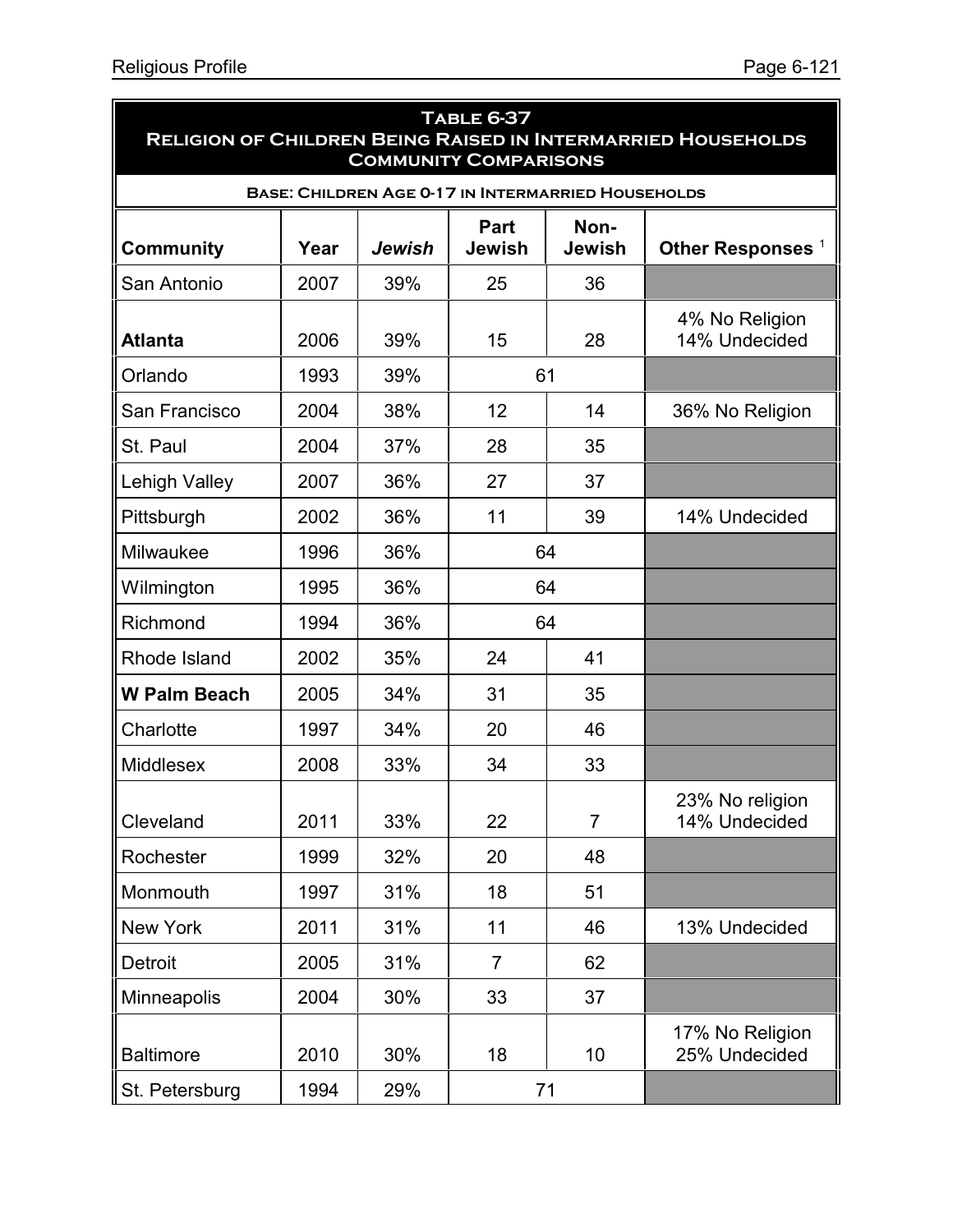| <b>TABLE 6-37</b><br><b>RELIGION OF CHILDREN BEING RAISED IN INTERMARRIED HOUSEHOLDS</b><br><b>COMMUNITY COMPARISONS</b> |      |     |           |     |                                                  |  |  |  |  |
|--------------------------------------------------------------------------------------------------------------------------|------|-----|-----------|-----|--------------------------------------------------|--|--|--|--|
| <b>BASE: CHILDREN AGE 0-17 IN INTERMARRIED HOUSEHOLDS</b>                                                                |      |     |           |     |                                                  |  |  |  |  |
| Non-<br><b>Part</b><br>Other Responses <sup>1</sup><br><b>Community</b><br>Year<br>Jewish<br>Jewish<br><b>Jewish</b>     |      |     |           |     |                                                  |  |  |  |  |
| St. Louis                                                                                                                | 2014 | 27% | 18        | 18  | 26% No Religion<br>8% Undecided<br>4% Don't Know |  |  |  |  |
| Phoenix                                                                                                                  | 2002 | 26% | 18        | 50  | 6% Undecided                                     |  |  |  |  |
| San Diego                                                                                                                | 2003 | 21% | 29        | 39  | 11% Undecided                                    |  |  |  |  |
| Palm Springs                                                                                                             | 1998 | 19% | 19        | 62  |                                                  |  |  |  |  |
| Martin-St. Lucie                                                                                                         | 1999 | 18% | 47        | 35  |                                                  |  |  |  |  |
| Denver                                                                                                                   | 2007 | 18% | 11        | 48  | 23% Undecided                                    |  |  |  |  |
| Columbus                                                                                                                 | 2013 | 11% | 27        | 8   | 21% No Religion<br>33% Undecided                 |  |  |  |  |
| <b>NJPS</b>                                                                                                              | 2000 |     | <b>NA</b> | 67% | <b>NA</b>                                        |  |  |  |  |
| Communities have queried this information in different wave Some communities                                             |      |     |           |     |                                                  |  |  |  |  |

Communities have queried this information in different ways. Some communities include "No Religion" and "Undecided" as possible responses, while others do not. This significantly affects the comparability of the data and as such the comparisons should be treated with caution.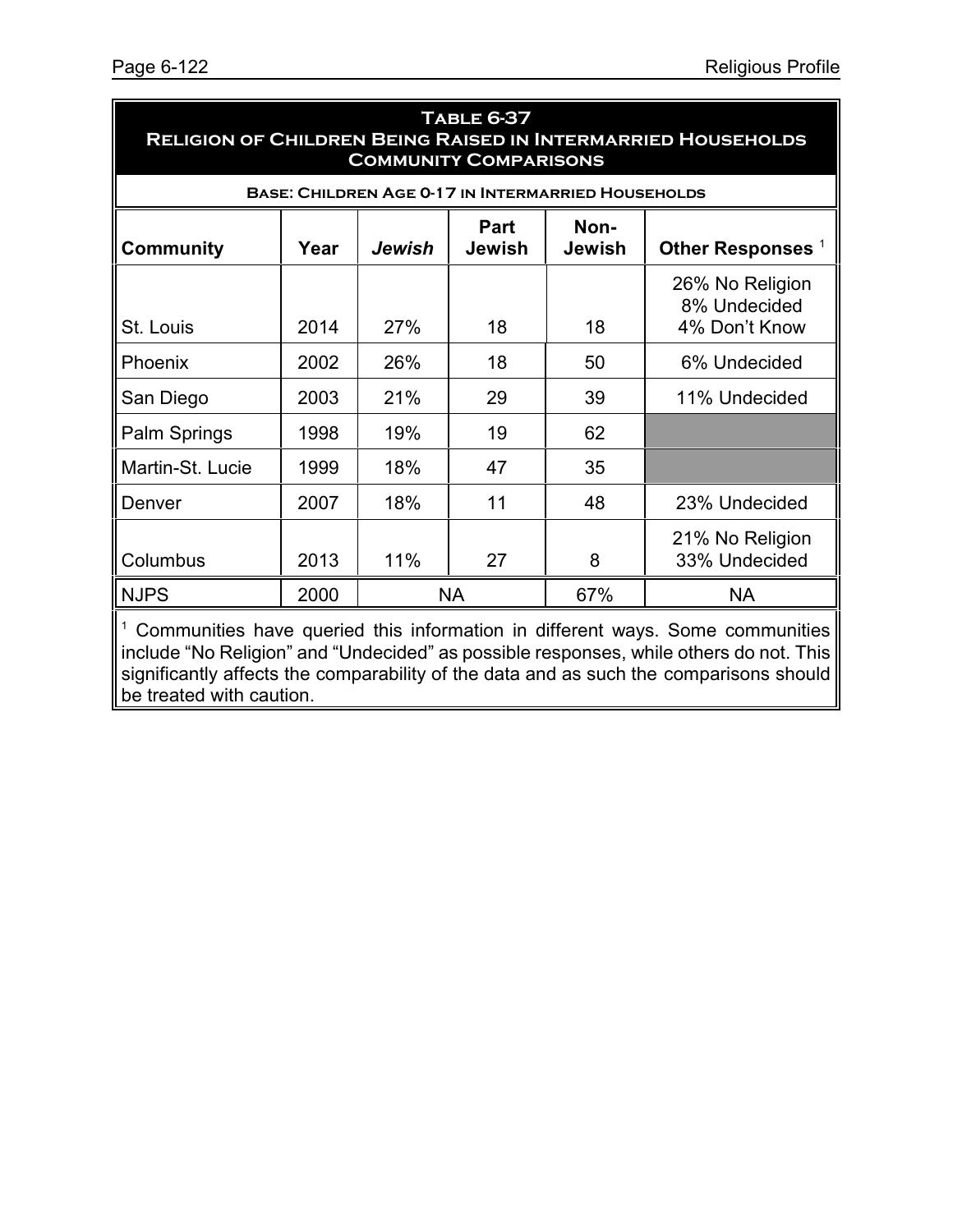|                        |      | <b>TABLE 6-38</b><br><b>JEWISH CHILDREN BEING RAISED WITHIN EACH TYPE OF MARRIAGE</b><br><b>COMMUNITY COMPARISONS</b> |                    |                          |
|------------------------|------|-----------------------------------------------------------------------------------------------------------------------|--------------------|--------------------------|
|                        |      | <b>BASE: JEWISH CHILDREN AGE 0-17 IN MARRIED HOUSEHOLDS</b>                                                           |                    |                          |
|                        |      | <b>In-married</b>                                                                                                     |                    |                          |
| <b>Community</b>       | Year | 2 Born/Raised<br>Jews<br>$\bf{o}$                                                                                     | Conversionary<br>❷ | <b>Intermarried</b><br>❸ |
| Columbus               | 2013 | 32%                                                                                                                   |                    | 68                       |
| Las Vegas              | 2005 | 43%                                                                                                                   | 11                 | 46                       |
| Portland (ME)          | 2007 | 46%                                                                                                                   | 11                 | 43                       |
| <b>St. Louis</b>       | 2014 | 57%                                                                                                                   |                    | 43                       |
| Tucson                 | 2002 | 44%                                                                                                                   | 15                 | 42                       |
| Sarasota               | 2001 | 44%                                                                                                                   | 16                 | 40                       |
| <b>Boston</b>          | 2005 | 62%                                                                                                                   |                    | 38                       |
| York                   | 1999 | 40%                                                                                                                   | 24                 | 36                       |
| <b>Atlantic County</b> | 2004 | 48%                                                                                                                   | 17                 | 35                       |
| Jacksonville           | 2002 | 47%                                                                                                                   | 22                 | 31                       |
| Tidewater              | 2001 | 50%                                                                                                                   | 19                 | 31                       |
| San Francisco          | 2004 | 71%                                                                                                                   |                    | 29                       |
| Howard County          | 2010 | 48%                                                                                                                   | 24                 | 28                       |
| <b>W Palm Beach</b>    | 2005 | 58%                                                                                                                   | 16                 | 27                       |
| Washington             | 2003 | 64%                                                                                                                   | 10                 | 27                       |
| Cincinnati             | 2008 | 56%                                                                                                                   | 19                 | 25                       |
| Atlanta                | 2006 | 60%                                                                                                                   | 15                 | 25                       |
| Chicago                | 2010 | 63%                                                                                                                   | 13                 | 24                       |
| Harrisburg             | 1994 | 61%                                                                                                                   | 16                 | 23                       |
| Broward                | 1997 | 67%                                                                                                                   | 10                 | 23                       |
| Pittsburgh             | 2002 | 56%                                                                                                                   | 22                 | 22                       |
| Wilmington             | 1995 | 65%                                                                                                                   | 13                 | 22                       |
| Phoenix                | 2002 | 44%                                                                                                                   | 35                 | 21                       |
| Lehigh Valley          | 2007 | 65%                                                                                                                   | 14                 | 21                       |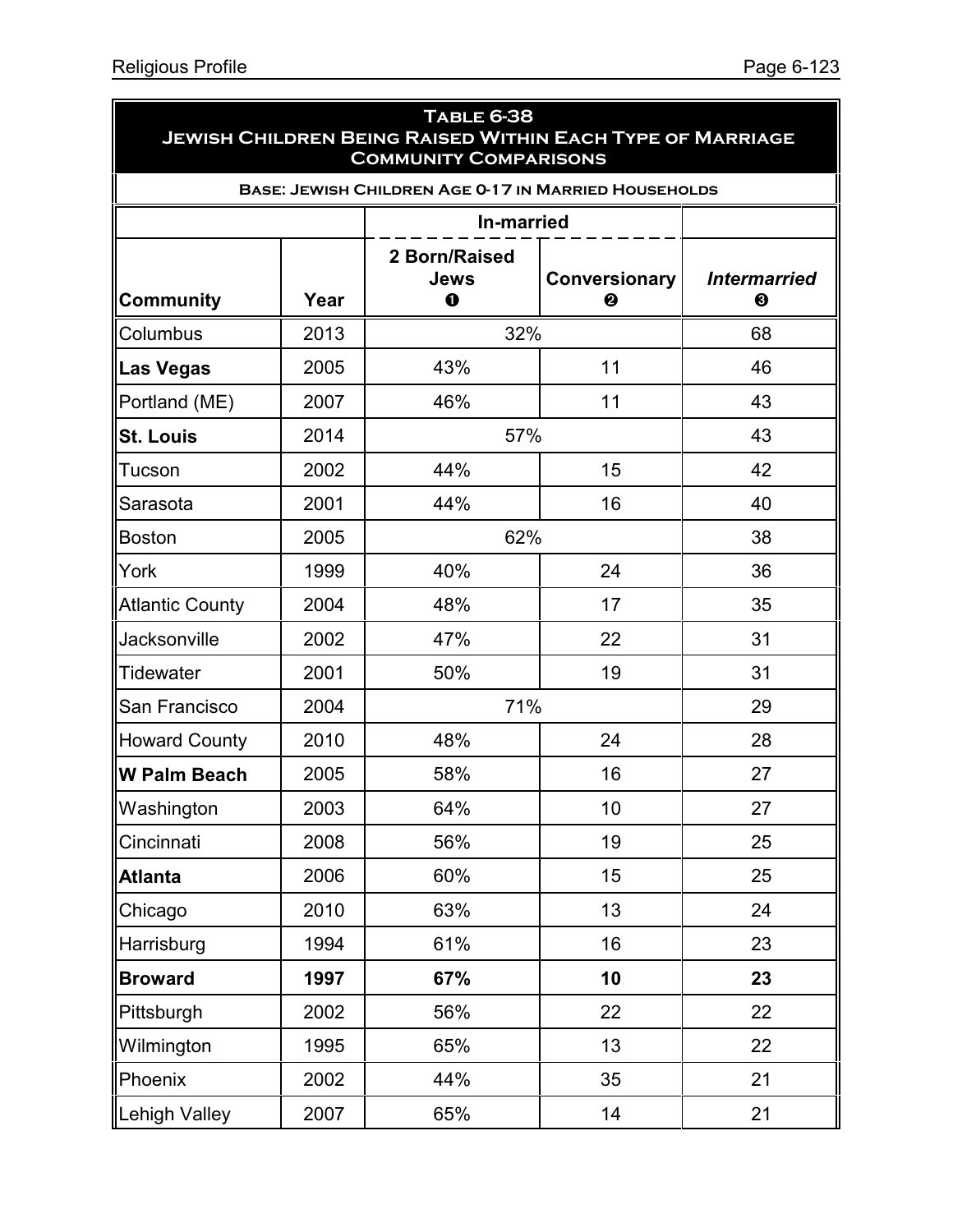| <b>TABLE 6-38</b><br><b>JEWISH CHILDREN BEING RAISED WITHIN EACH TYPE OF MARRIAGE</b><br><b>COMMUNITY COMPARISONS</b> |            |                                                             |                    |                          |  |  |  |
|-----------------------------------------------------------------------------------------------------------------------|------------|-------------------------------------------------------------|--------------------|--------------------------|--|--|--|
|                                                                                                                       |            | <b>BASE: JEWISH CHILDREN AGE 0-17 IN MARRIED HOUSEHOLDS</b> |                    |                          |  |  |  |
|                                                                                                                       | In-married |                                                             |                    |                          |  |  |  |
| <b>Community</b>                                                                                                      | Year       | 2 Born/Raised<br>Jews<br>0                                  | Conversionary<br>❷ | <b>Intermarried</b><br>❸ |  |  |  |
| New Haven                                                                                                             | 2010       | 68%                                                         | 11                 | 21                       |  |  |  |
| St. Paul                                                                                                              | 2004       | 50%                                                         | 30                 | 20                       |  |  |  |
| Hartford                                                                                                              | 2000       | 66%                                                         | 14                 | 20                       |  |  |  |
| Rhode Island                                                                                                          | 2002       | 67%                                                         | 13                 | 20                       |  |  |  |
| Westport                                                                                                              | 2000       | 73%                                                         | $\overline{7}$     | 20                       |  |  |  |
| San Diego                                                                                                             | 2003       | 59%                                                         | 22                 | 19                       |  |  |  |
| Richmond                                                                                                              | 1994       | 65%                                                         | 16                 | 19                       |  |  |  |
| Rochester                                                                                                             | 1999       | 65%                                                         | 15                 | 19                       |  |  |  |
| <b>S Palm Beach</b>                                                                                                   | 2005       | 72%                                                         | 9                  | 19                       |  |  |  |
| Denver                                                                                                                | 2007       | 53%                                                         | 30                 | 17                       |  |  |  |
| San Antonio                                                                                                           | 2007       | 57%                                                         | 26                 | 17                       |  |  |  |
| Charlotte                                                                                                             | 1997       | 68%                                                         | 15                 | 17                       |  |  |  |
| Orlando                                                                                                               | 1993       | 72%                                                         | 11                 | 17                       |  |  |  |
| Milwaukee                                                                                                             | 1996       | 75%                                                         | 8                  | 17                       |  |  |  |
| <b>BROWARD</b>                                                                                                        | 2016       | 76%                                                         | 8                  | 16                       |  |  |  |
| Minneapolis                                                                                                           | 2004       | 69%                                                         | 15                 | 16                       |  |  |  |
| Martin-St. Lucie                                                                                                      | 1999       | 31%                                                         | 55                 | 13                       |  |  |  |
| Cleveland                                                                                                             | 2011       | 87%                                                         |                    | 13                       |  |  |  |
| St. Petersburg                                                                                                        | 1994       | 30<br>59%                                                   |                    | 11                       |  |  |  |
| Bergen                                                                                                                | 2001       | 81%                                                         | 8                  | 11                       |  |  |  |
| <b>Miami</b>                                                                                                          | 2014       | 80%                                                         | 11                 | 9                        |  |  |  |
| <b>Middlesex</b>                                                                                                      | 2008       | 87%                                                         | 4                  | 9                        |  |  |  |
| <b>Baltimore</b>                                                                                                      | 2010       | 81%                                                         | 11                 | 8                        |  |  |  |
| Monmouth                                                                                                              | 1997       | 89%                                                         | 4                  | $\overline{7}$           |  |  |  |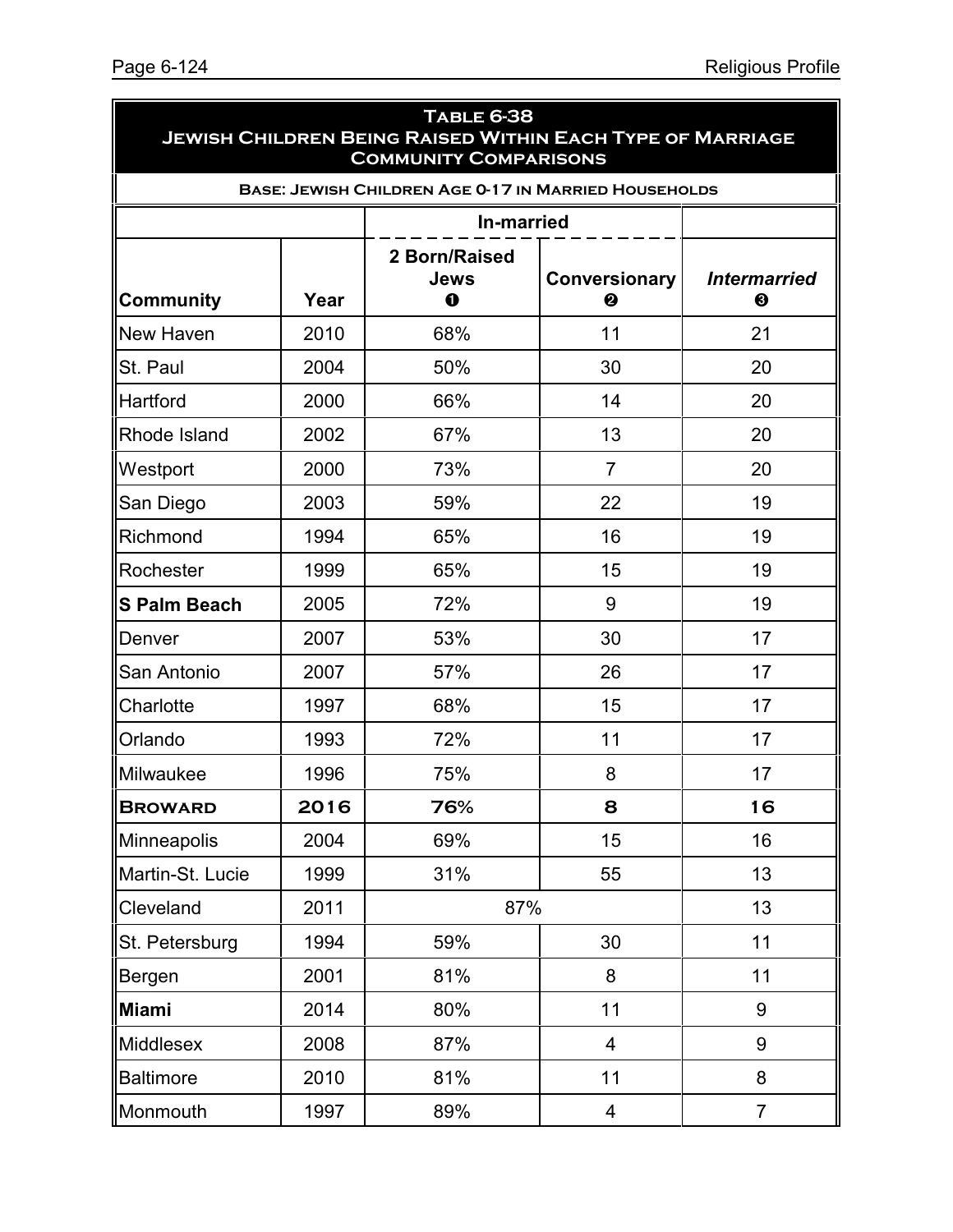| <b>TABLE 6-38</b><br><b>JEWISH CHILDREN BEING RAISED WITHIN EACH TYPE OF MARRIAGE</b><br><b>COMMUNITY COMPARISONS</b> |                   |                                   |                    |                          |  |  |
|-----------------------------------------------------------------------------------------------------------------------|-------------------|-----------------------------------|--------------------|--------------------------|--|--|
| <b>BASE: JEWISH CHILDREN AGE 0-17 IN MARRIED HOUSEHOLDS</b>                                                           |                   |                                   |                    |                          |  |  |
|                                                                                                                       | <b>In-married</b> |                                   |                    |                          |  |  |
| ∥Community                                                                                                            | Year              | 2 Born/Raised<br><b>Jews</b><br>Œ | Conversionary<br>2 | <b>Intermarried</b><br>B |  |  |
| <b>IDetroit</b>                                                                                                       | 2005              | 86%                               | 8                  | 6                        |  |  |
| New York                                                                                                              | 2011              | 90%                               |                    |                          |  |  |
| Note: See page 6-106 for an explanation of $\mathbf{0}, \mathbf{\Theta}$ , and $\mathbf{\Theta}$ .                    |                   |                                   |                    |                          |  |  |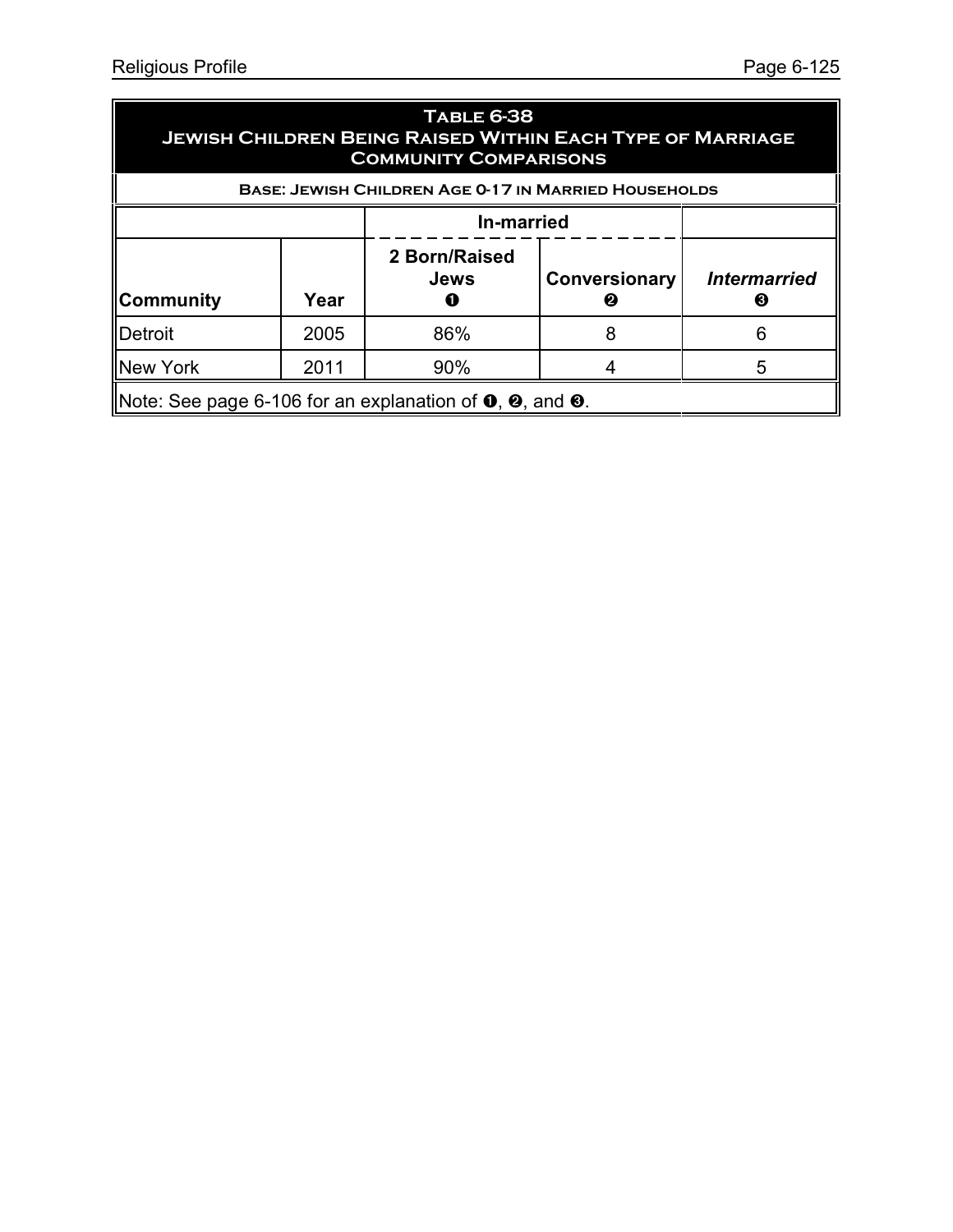| <b>TABLE 6-39</b><br>CHILDREN IN JEWISH HOUSEHOLDS WHO ARE BEING RAISED JEWISH<br><b>COMMUNITY COMPARISONS</b> |      |     |  |                                   |      |     |
|----------------------------------------------------------------------------------------------------------------|------|-----|--|-----------------------------------|------|-----|
| <b>BASED: CHILDREN AGE 0-17 IN JEWISH HOUSEHOLDS</b>                                                           |      |     |  |                                   |      |     |
| <b>Community</b>                                                                                               | Year | %   |  | <b>Community</b>                  | Year | %   |
| <b>Miami</b>                                                                                                   | 2014 | 93% |  | <b>Tidewater</b>                  | 2001 | 74% |
| <b>S Palm Beach</b>                                                                                            | 2005 | 92% |  | Minneapolis                       | 2004 | 73% |
| Bergen                                                                                                         | 2001 | 92% |  | Richmond                          | 1994 | 73% |
| <b>Detroit</b>                                                                                                 | 2005 | 88% |  | <b>Lehigh Valley</b>              | 2007 | 72% |
| Hartford                                                                                                       | 2000 | 87% |  | Rhode Island                      | 2002 | 71% |
| Sarasota                                                                                                       | 2001 | 85% |  | Wilmington                        | 1995 | 71% |
| Westport                                                                                                       | 2000 | 85% |  | Martin-St. Lucie                  | 1999 | 70% |
| Monmouth                                                                                                       | 1997 | 85% |  | Rochester                         | 1999 | 70% |
| Middlesex                                                                                                      | 2008 | 84% |  | Philadelphia                      | 2009 | 69% |
| <b>New York</b>                                                                                                | 2011 | 81% |  | <b>BROWARD</b>                    | 2016 | 68% |
| Cincinnati                                                                                                     | 2008 | 81% |  | Tucson                            | 2002 | 68% |
| <b>Atlantic County</b>                                                                                         | 2004 | 81% |  | <b>W Palm Beach</b>               | 2005 | 67% |
| Harrisburg                                                                                                     | 1994 | 81% |  | Pittsburgh                        | 2002 | 67% |
| New Haven                                                                                                      | 2010 | 79% |  | York                              | 1999 | 67% |
| <b>Baltimore</b>                                                                                               | 2010 | 78% |  | Charlotte                         | 1997 | 66% |
| San Antonio                                                                                                    | 2007 | 78% |  | Portland (ME)                     | 2007 | 65% |
| <b>Buffalo</b>                                                                                                 | 1995 | 78% |  | San Francisco                     | 2004 | 65% |
| <b>Broward</b>                                                                                                 | 1997 | 77% |  | Phoenix                           | 2002 | 60% |
| St. Petersburg                                                                                                 | 1994 | 77% |  | Seattle                           | 2000 | 59% |
| Orlando                                                                                                        | 1993 | 77% |  | San Diego                         | 2003 | 57% |
| <b>Howard County</b>                                                                                           | 2010 | 76% |  | Denver                            | 2007 | 56% |
| Washington                                                                                                     | 2003 | 76% |  | <b>Las Vegas</b>                  | 2005 | 56% |
| Cleveland                                                                                                      | 2011 | 75% |  | St. Louis                         | 2014 | 52% |
| Chicago                                                                                                        | 2010 | 75% |  | Columbus                          | 2013 | 34% |
| St. Paul                                                                                                       | 2004 | 75% |  | Los Angeles *                     | 1997 | 81% |
| Jacksonville                                                                                                   | 2002 | 75% |  | Boston *                          | 2005 | 77% |
| Milwaukee                                                                                                      | 1996 | 75% |  | <b>NJPS</b>                       | 2000 | 64% |
| <b>Atlanta</b>                                                                                                 | 2006 | 74% |  | May include children who are part |      |     |

Jewish.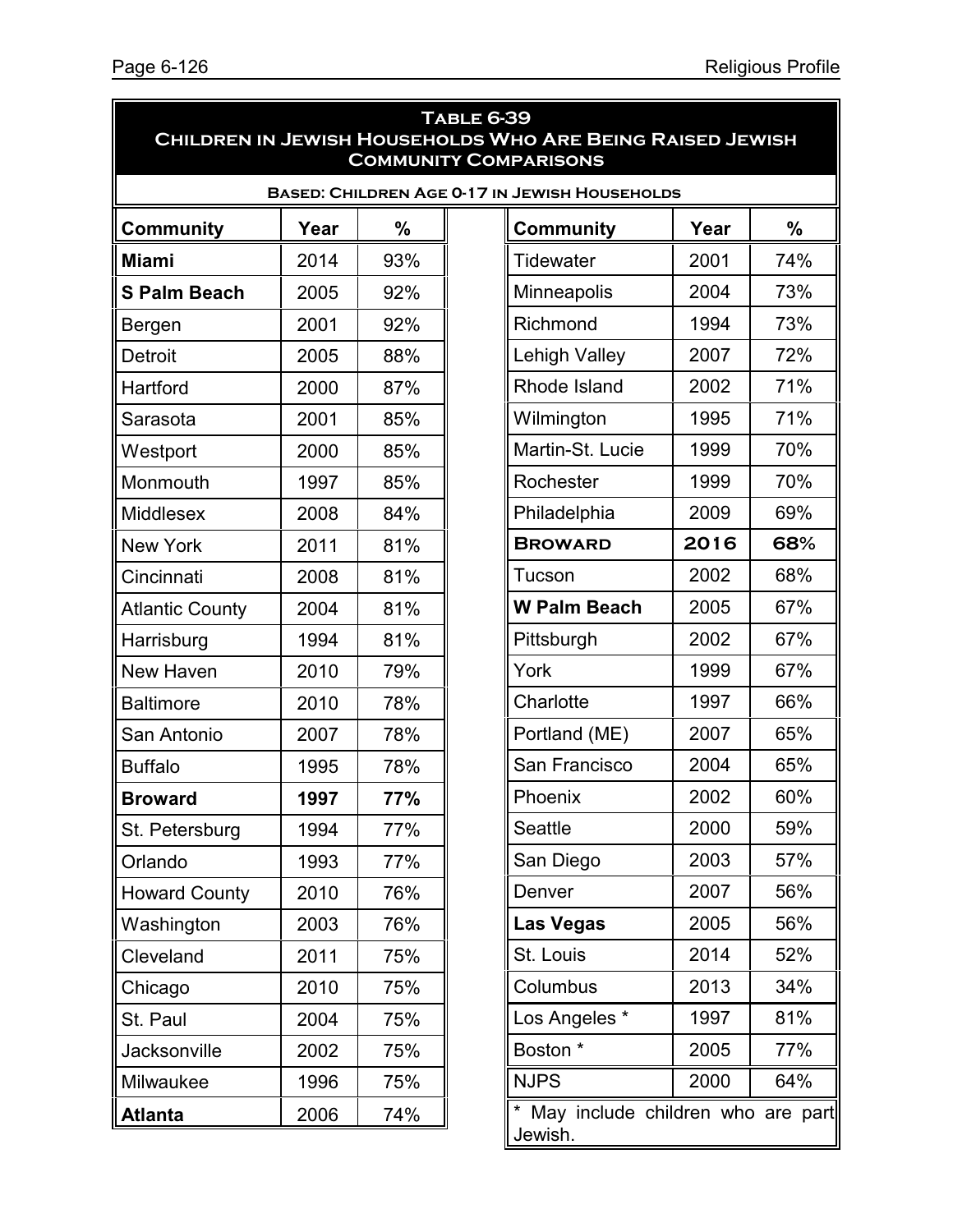## **Persons in Jewish Households Who Are Jewish**

**T able 6-40** shows that 86% of persons in Jewish households in Broward consider themselves to be Jewish, or are identified as Jewish by the respondent, or, in the case of children, are being raised Jewish. Note that respondents identified themselves and the other persons in their household as Jewish, part Jewish, or non-Jewish. Not all persons who consider themselves to be Jewish were born or raised Jewish nor underwent a formal conversion. Part Jewish children and adults are included as Jews in this section.

**Community Comparisons**. **Table 6-40** shows that the 86% who consider themselves to be Jewish is about average among about 55 comparison Jewish communities and compares to 96% in South Palm Beach, 94% in Miami, 90% in West Palm Beach, and 76% in both Atlanta and Las Vegas. The 86% compares to 89% in 1997.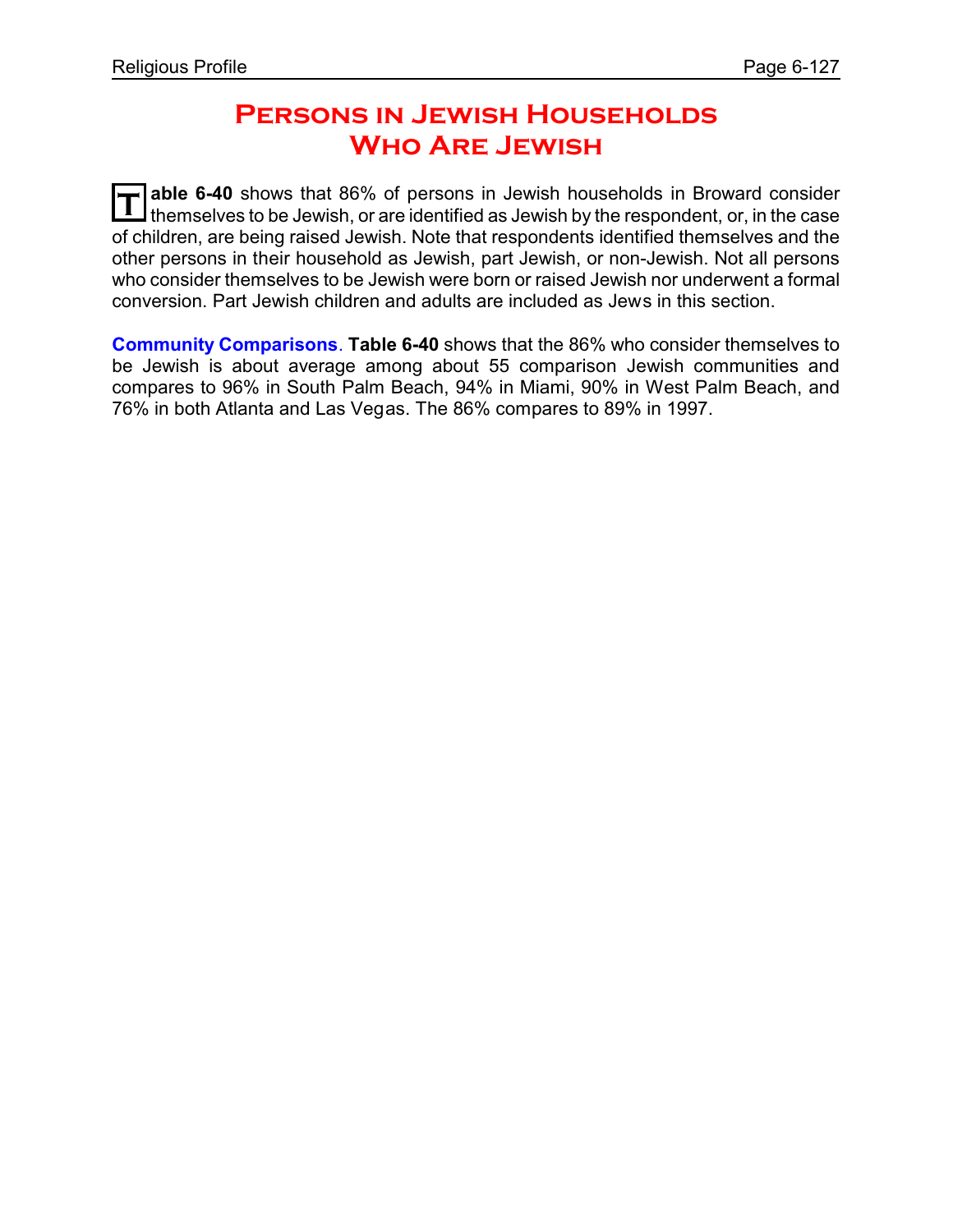| TABLE 6-40<br>PERSONS IN JEWISH HOUSEHOLDS WHO ARE JEWISH<br><b>COMMUNITY COMPARISONS</b> |      |     |                  |      |               |  |
|-------------------------------------------------------------------------------------------|------|-----|------------------|------|---------------|--|
| <b>BASE: PERSONS IN JEWISH HOUSEHOLDS</b>                                                 |      |     |                  |      |               |  |
| <b>Community</b>                                                                          | Year | %   | <b>Community</b> | Year | $\frac{0}{0}$ |  |
| <b>S Palm Beach</b>                                                                       | 2005 | 96% | San Antonio      | 2007 | 81%           |  |
| <b>Miami</b>                                                                              | 2014 | 94% | St. Paul         | 2004 | 81%           |  |
| <b>Middlesex</b>                                                                          | 2008 | 92% | Rochester        | 1999 | 81%           |  |
| Detroit                                                                                   | 2005 | 92% | Orlando          | 1993 | 81%           |  |
| Bergen                                                                                    | 2001 | 92% | Washington       | 2003 | 80%           |  |
| <b>W Palm Beach</b>                                                                       | 2005 | 90% | Jacksonville     | 2002 | 80%           |  |
| Monmouth                                                                                  | 1997 | 90% | Rhode Island     | 2002 | 80%           |  |
| Sarasota                                                                                  | 2001 | 89% | <b>Boston</b>    | 2005 | 79%           |  |
| <b>Broward</b>                                                                            | 1997 | 89% | Tidewater        | 2001 | 79%           |  |
| Hartford                                                                                  | 2000 | 88% | Wilmington       | 1995 | 79%           |  |
| Los Angeles                                                                               | 1997 | 88% | Richmond         | 1994 | 79%           |  |
| <b>New York</b>                                                                           | 2011 | 87% | Phoenix          | 2002 | 78%           |  |
| <b>Atlantic County</b>                                                                    | 2004 | 87% | Pittsburgh       | 2002 | 78%           |  |
| Palm Springs                                                                              | 1998 | 87% | Tucson           | 2002 | 78%           |  |
| <b>BROWARD</b>                                                                            | 2016 | 86% | Chicago          | 2010 | 76%           |  |
| <b>Baltimore</b>                                                                          | 2010 | 86% | <b>Atlanta</b>   | 2006 | 76%           |  |
| Martin-St. Lucie                                                                          | 1999 | 86% | <b>Las Vegas</b> | 2005 | 76%           |  |
| Philadelphia                                                                              | 2009 | 85% | York             | 1999 | 76%           |  |
| <b>Howard County</b>                                                                      | 2010 | 84% | San Diego        | 2003 | 75%           |  |
| Westport                                                                                  | 2000 | 84% | San Francisco    | 2004 | 73%           |  |
| <b>Buffalo</b>                                                                            | 1995 | 84% | Charlotte        | 1997 | 73%           |  |
| New Haven                                                                                 | 2010 | 83% | Denver           | 2007 | 72%           |  |
| Milwaukee                                                                                 | 1996 | 83% | Portland (ME)    | 2007 | 71%           |  |
| St. Petersburg                                                                            | 1994 | 83% | <b>Seattle</b>   | 2000 | 70%           |  |
| Cleveland                                                                                 | 2011 | 82% | Columbus         | 2013 | 69%           |  |
| Cincinnati                                                                                | 2008 | 82% | St. Louis        | 2014 | 68%           |  |
| <b>Lehigh Valley</b>                                                                      | 2007 | 82% | <b>NJPS</b>      | 2000 | 78%           |  |
| Minneapolis                                                                               | 2004 | 82% |                  |      |               |  |
| <b>Harrisburg</b>                                                                         | 1994 | 82% |                  |      |               |  |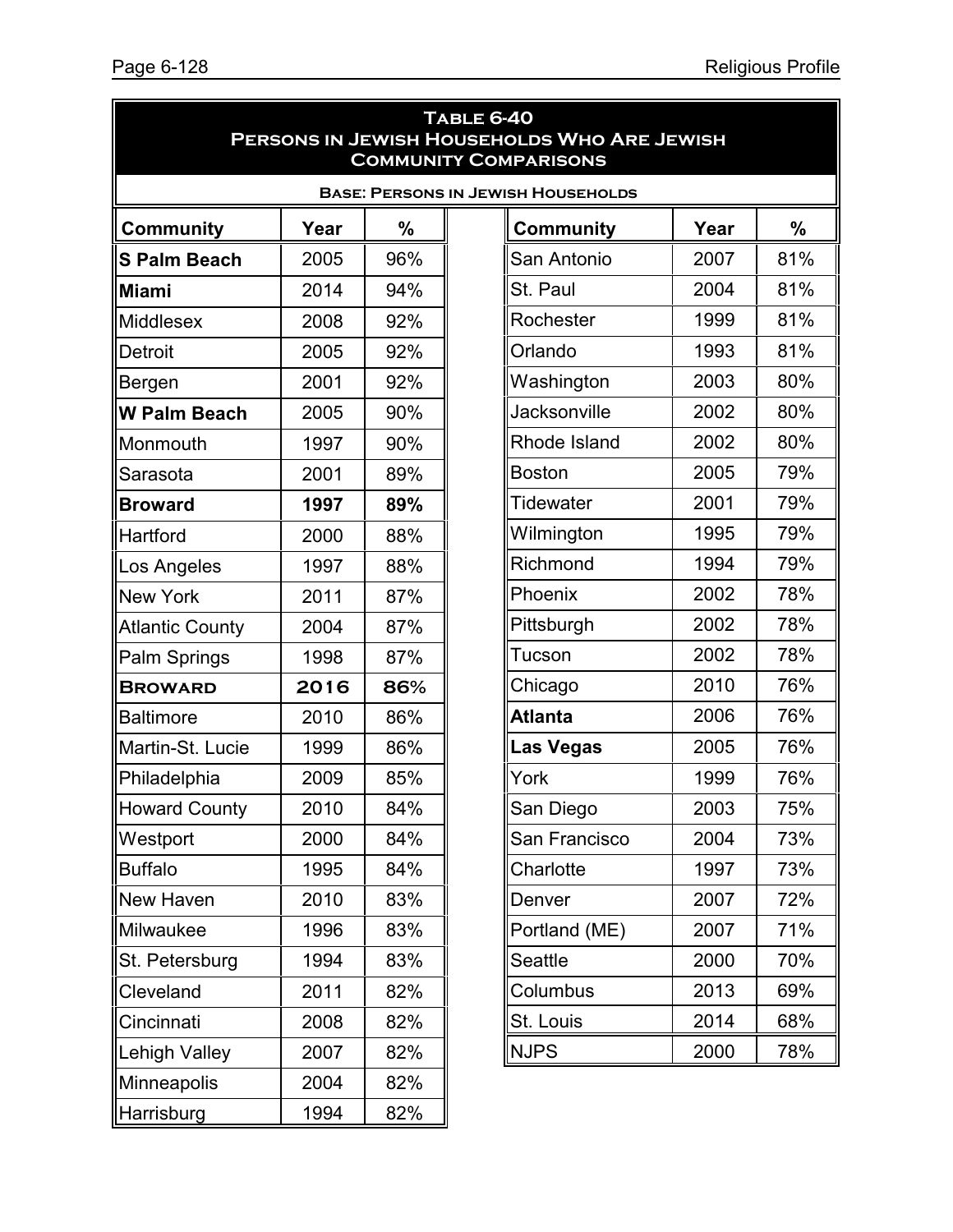## **Jews-by-Choice**

**T able 6-41** shows that 4.5% (6,700 persons) of Jewish persons in Jewish households in Broward are Jews-by-Choice. A Jew-by-Choice is defined in this study as any adult (age 18 or over) who was not born or raised Jewish but currently considers himself/herself Jewish or any child (age 0-17) who was not born Jewish but is being raised Jewish (*irrespective* of formal conversion). Note that respondents identified themselves and the other persons in their household as born, raised, and currently Jewish or non-Jewish.

**Community Comparisons**. **Table 6-41** shows that the 4.5% Jews-by-Choice is about average among about 35 comparison Jewish communities and compares to 4.8% in Las Vegas, 3.8% in Miami, 2.0% in West Palm Beach, and 1.3% in South Palm Beach. The 4.5% compares to 1.4% in 1997.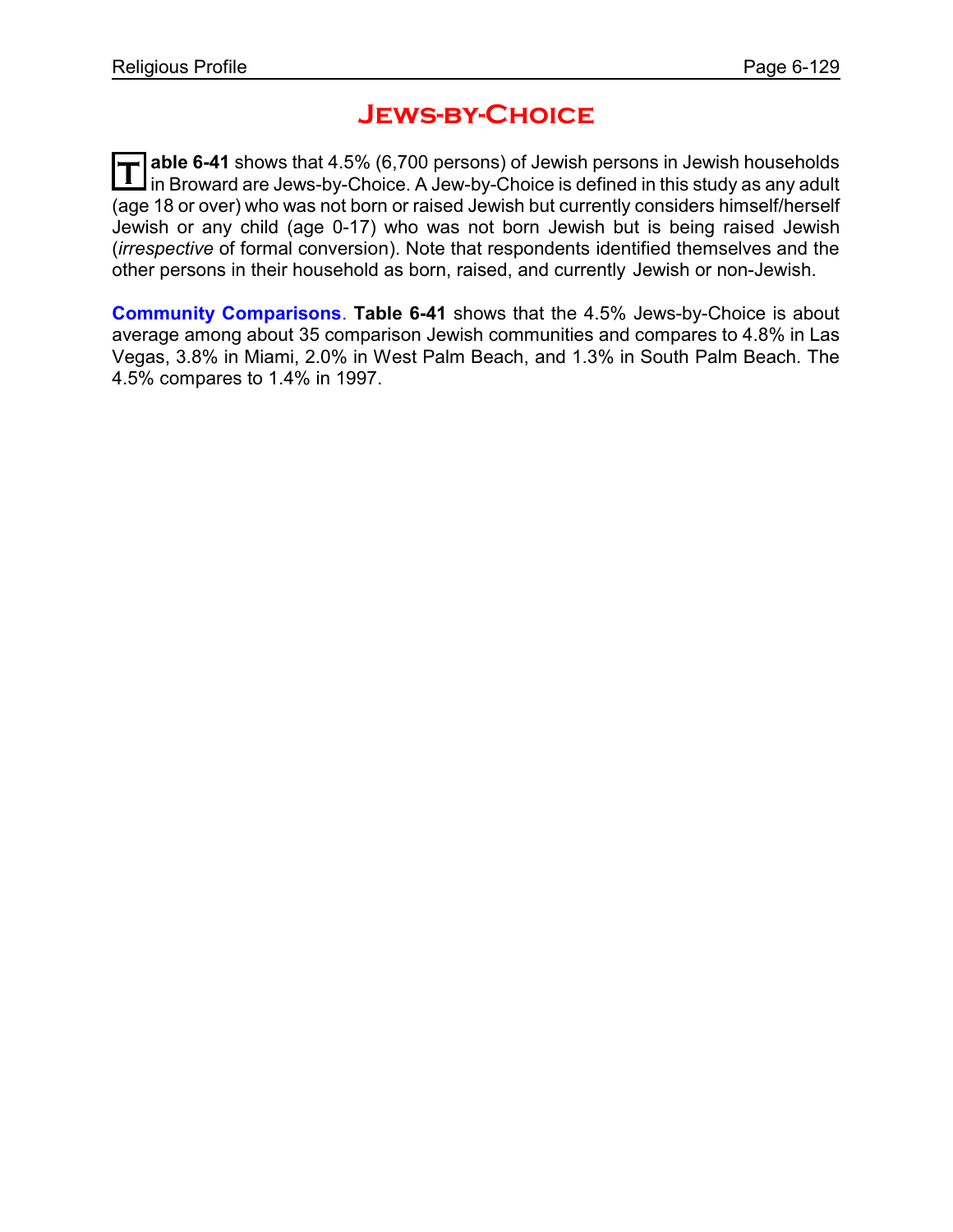$3.5%$ 

 $3.4%$ 

 $3.3%$ 

 $3.1%$ 

 $3.0\%$ 

 $2.8%$ 

 $2.7%$ 

 $2.7%$ 

 $2.6%$ 

 $2.3%$ 

 $2.3%$ 

**2.0%** 

 $1.4%$ 

**Broward 1997 1.4%**

 $1.4%$ 

**S Palm Beach** 2005 1.3%

 $7.0%$ 

only, not

|                    |      |      | <b>TABLE 6-41</b> | <b>JEWS WHO ARE JEWS-BY-CHOICE</b><br><b>COMMUNITY COMPARISONS</b> |      |                  |
|--------------------|------|------|-------------------|--------------------------------------------------------------------|------|------------------|
|                    |      |      |                   | <b>BASE: JEWISH PERSONS IN JEWISH HOUSEHOLDS</b>                   |      |                  |
| <b>Community</b>   | Year | %    |                   | <b>Community</b>                                                   | Year | %                |
| York               | 1999 | 9.7% |                   | Portland (ME)                                                      | 2007 | 3.5 <sup>°</sup> |
| St. Paul           | 2004 | 8.0% |                   | New Haven                                                          | 2010 | 3.4 <sup>°</sup> |
| Jacksonville       | 2002 | 7.2% |                   | Los Angeles                                                        | 1997 | 3.3 <sup>°</sup> |
| San Antonio        | 2007 | 6.9% |                   | Hartford                                                           | 2000 | 3.1 <sup>°</sup> |
| Harrisburg         | 1994 | 6.4% |                   | <b>Detroit</b>                                                     | 2005 | 3.0 <sup>°</sup> |
| Martin-St. Lucie   | 1999 | 6.0% |                   | Wilmington                                                         | 1995 | 2.8 <sup>°</sup> |
| Charlotte          | 1997 | 5.9% |                   | <b>Atlantic County</b>                                             | 2004 | 2.7 <sup>c</sup> |
| Washington         | 2003 | 5.8% |                   | Westport                                                           | 2000 | 2.7 <sup>c</sup> |
| Tidewater          | 2001 | 5.8% |                   | Bergen                                                             | 2001 | $2.6^\circ$      |
| St. Petersburg     | 1994 | 5.4% |                   | Sarasota                                                           | 2001 | 2.3 <sup>°</sup> |
| Richmond           | 1994 | 5.3% |                   | Milwaukee                                                          | 1996 | $2.3^{\circ}$    |
| <b>Las Vegas</b>   | 2005 | 4.8% |                   | <b>W Palm Beach</b>                                                | 2005 | 2.0 <sup>°</sup> |
| <b>Minneapolis</b> | 2004 | 4.8% |                   | Middlesex                                                          | 2008 | 1.4 <sup>°</sup> |
| <b>BROWARD</b>     | 2016 | 4.5% |                   | <b>Broward</b>                                                     | 1997 | 1.4 <sup>°</sup> |
| Tucson             | 2002 | 4.3% |                   | Monmouth                                                           | 1997 | 1.4 <sup>°</sup> |
| Rhode Island       | 2002 | 4.1% |                   | <b>S</b> Palm Beach                                                | 2005 | 1.3 <sup>°</sup> |
| Rochester          | 1999 | 4.1% |                   | San Francisco <sup>1</sup>                                         | 2004 | 7.0 <sup>o</sup> |
| Orlando            | 1993 | 4.1% |                   | $1$ Results are based on adults only,                              |      |                  |
| Lehigh Valley      | 2007 | 4.0% |                   | all Jewish persons.                                                |      |                  |
| <b>Miami</b>       | 2014 | 3.8% |                   |                                                                    |      |                  |
| <b>Buffalo</b>     | 1995 | 3.8% |                   |                                                                    |      |                  |